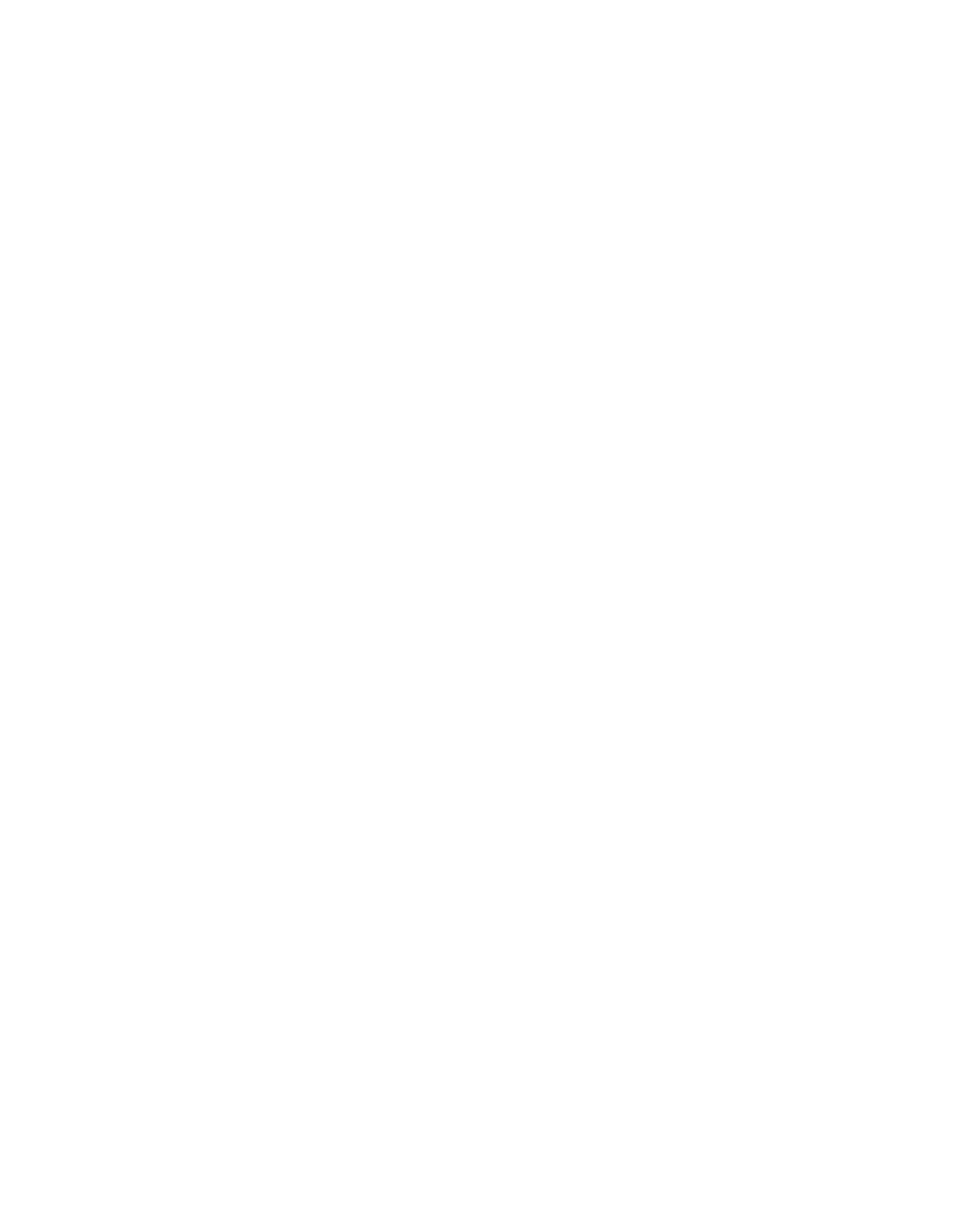# **CONTENTS**

| 1. CAPITAL MARKETS BOARD 1                                   |
|--------------------------------------------------------------|
| 1.1 ORGANIZATIONAL STRUCTURE 1                               |
| 1.1.1 The Chairman and the Executive Board 1                 |
|                                                              |
| 1.2 LEGAL FRAMEWORK OF THE CAPITAL MARKETS 5                 |
|                                                              |
|                                                              |
| 1.5 INSTITUTIONS UNDER CMB'S SUPERVISION 13                  |
|                                                              |
| 1.7 INTERNATIONAL RELATIONS 14                               |
|                                                              |
| 2. THE TURKISH ECONOMY IN 2001 17                            |
| 2.1 GENERAL ECONOMIC DEVELOPMENTS 17                         |
|                                                              |
| 2.1.2 Foreign Trade and the Balance of Payments 18           |
|                                                              |
|                                                              |
|                                                              |
| 2.1.6 Industrial Production and Capacity Utilization 21      |
| 2.2 FINANCIAL MARKET DEVELOPMENTS 22                         |
|                                                              |
|                                                              |
|                                                              |
| 3. TURKISH CAPITAL MARKETS IN 2001 27                        |
|                                                              |
|                                                              |
|                                                              |
|                                                              |
|                                                              |
| 3.2.1 Secondary Market Trading in Debt Instruments 30        |
|                                                              |
| 3.2.3 Corporations Listed on the Istanbul Stock Exchange  33 |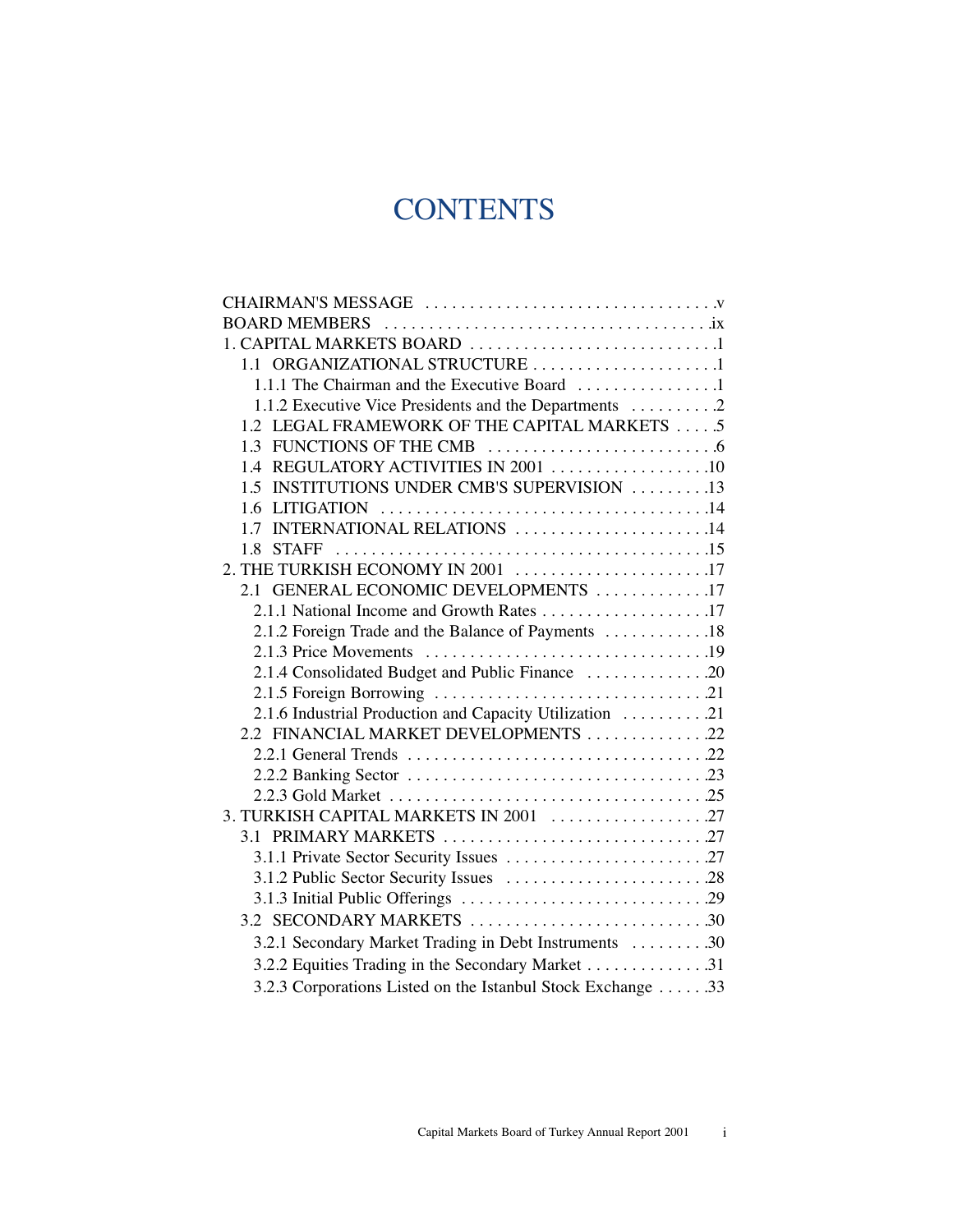| 3.4 COLLECTIVE INVESTMENT INSTITUTIONS 34 |  |
|-------------------------------------------|--|
|                                           |  |
|                                           |  |

# LIST OF TABLES

| Table : 2.3b- Trading Volume of Futures and Options on Gold  25 |
|-----------------------------------------------------------------|
|                                                                 |
|                                                                 |
| Table : 3.2b - ISE Bonds and Bills Market Off-Exchange          |
|                                                                 |
| Table : 3.3- Frequency Distribution of ISE Secondary Market     |
|                                                                 |
|                                                                 |
| Table : 3.5– Total Number of Financial Intermediaries 34        |
|                                                                 |
|                                                                 |

# LIST OF DIAGRAMS

| Diagram: 2.2- Capacity Utilization Ratio and Production Index  22 |
|-------------------------------------------------------------------|
| Diagram: 2.3 - Sectoral Breakdown of Deposit Money                |
|                                                                   |
| Diagram: 3.1 - Corporate Sector Security Issues Registered        |
|                                                                   |
|                                                                   |
| Diagram: 3.3 - Secondary Market Trading in Debt Instruments 30    |
|                                                                   |
| <b>ANNEX</b>                                                      |

| Annex: $1 - \text{Regulations of the Board in } 2001 \ldots \ldots \ldots \ldots \ldots \ldots \ldots 37$ |  |
|-----------------------------------------------------------------------------------------------------------|--|
| Annex: $2$ – Securities Issues Registered with the Board in 2001 43                                       |  |
|                                                                                                           |  |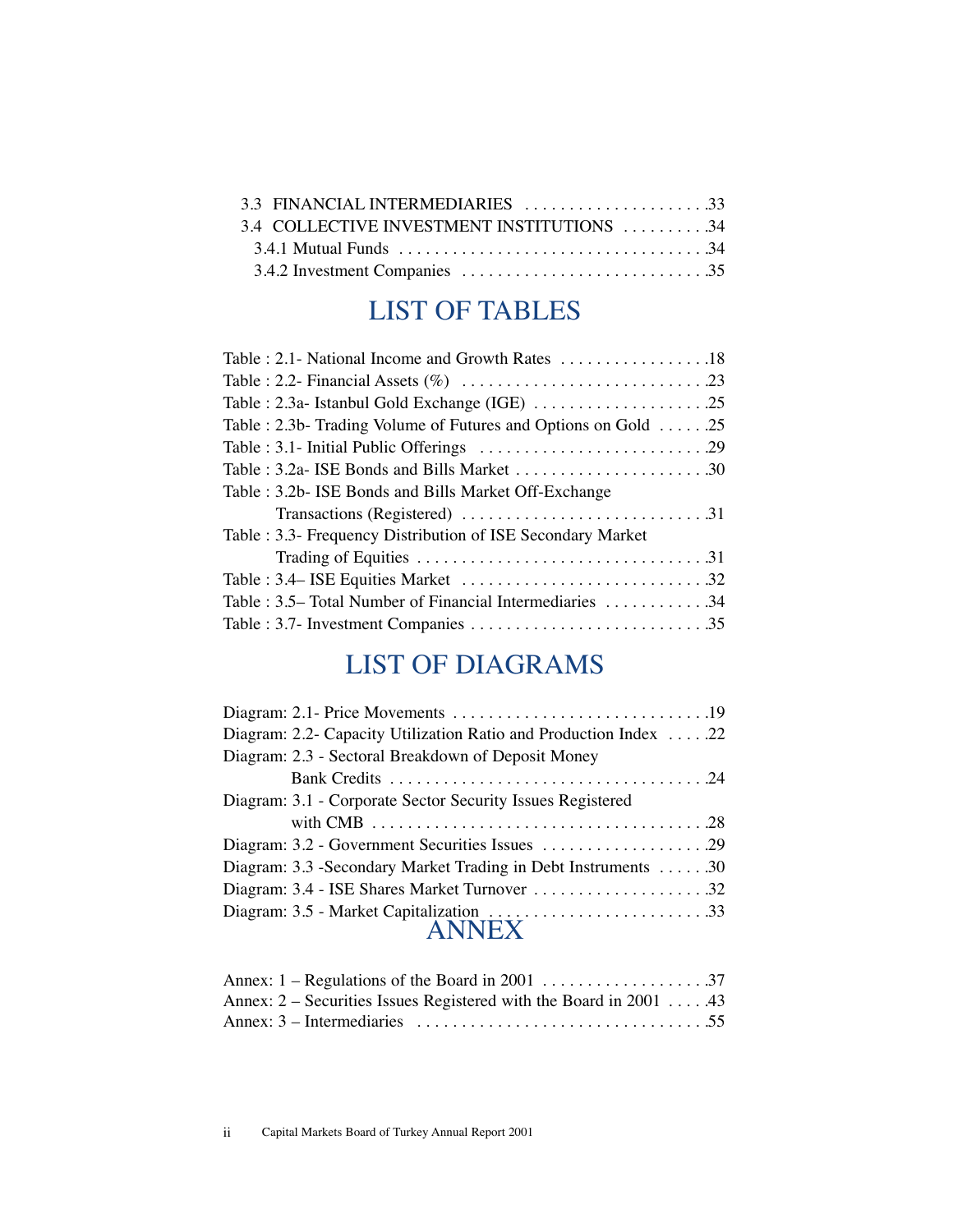|--|--|--|

# LIST OF ANNEXED TABLES (ANNEX 4)

| Table:                                                           |
|------------------------------------------------------------------|
| Table:                                                           |
| Table:                                                           |
| Table:                                                           |
| Table:                                                           |
| 6 - Capacity Utilization Ratio And Production Index 66<br>Table: |
| Table:                                                           |
| Table:                                                           |
| Table:                                                           |
|                                                                  |
| Table: 11 - Sectoral Breakdown of Deposit Money Bank Credits 68  |
|                                                                  |
|                                                                  |
| Table: 14 - Securities Issues Registered with the Board  69      |
|                                                                  |
|                                                                  |
| Table: 17 - Debt Instruments Secondary Market Trading Volume 70  |
|                                                                  |
|                                                                  |
| Table: 20 - Small Orders Executed Off-the Exchange 71            |
|                                                                  |
|                                                                  |
|                                                                  |
|                                                                  |
|                                                                  |
| Table: 26 - Portfolio Composition of "Type A" Investment         |
|                                                                  |
|                                                                  |
| Table: 28 - Portfolio Composition of Real Estate Companies 81    |
|                                                                  |
| Table: 30 - Portfolio Composition of Venture Capital Investment  |
|                                                                  |
| Table: 31 - Venture Capital Investment Companies 82              |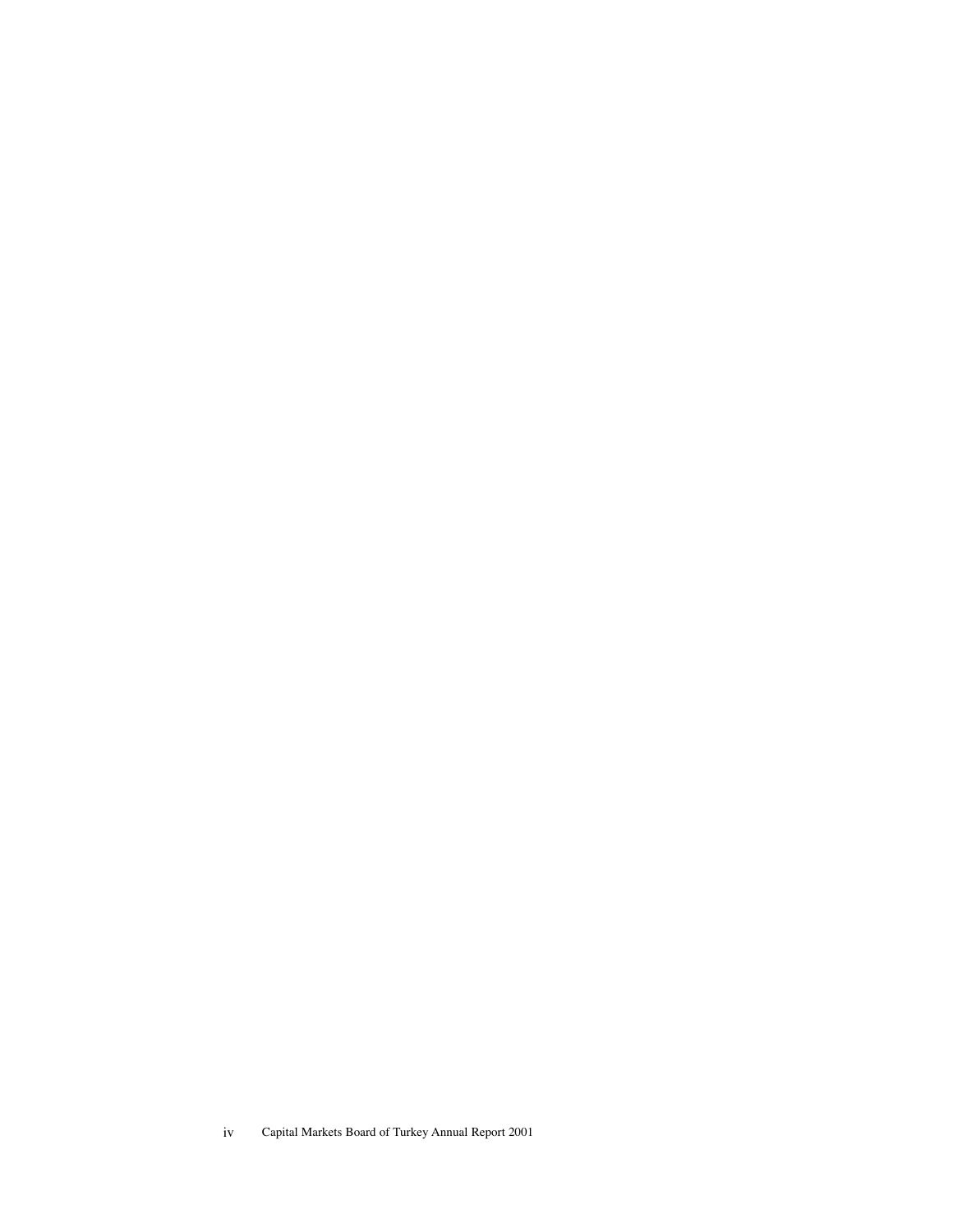

# Chairman's Message

Ankara, May 2002

In today's global economic environment, the blurring of national borders along with the technological developments and the increase in the volume of cross-border transactions, have raised new challenges for financial regulators. These developments have also increased the importance of transparency issues and access to information. As a result, there have been domestic and international efforts exerted towards the harmonization of legal frameworks in line with international standards and cooperation among the regulators worldwide. The Capital Markets Board of Turkey (CMB) is no exemption. Indeed, within today's highly competitive and volatile market conditions, the CMB has advanced closer towards the goal of achieving transparency and efficiency within the Turkish capital market.

The Capital Markets Board of Turkey was set up in 1982 in order to supervise, regulate and develop the conduct of capital market activities in Turkey. For the past twenty years the CMB has undertaken all the dynamic precautions to monitor the operations of the securities market and to protect the rights of investors by providing a fair and compatible financial market in Turkey.

2001 was a landmark year for financial regulation in Turkey. During the year, the stock market suffered from the after effects of the November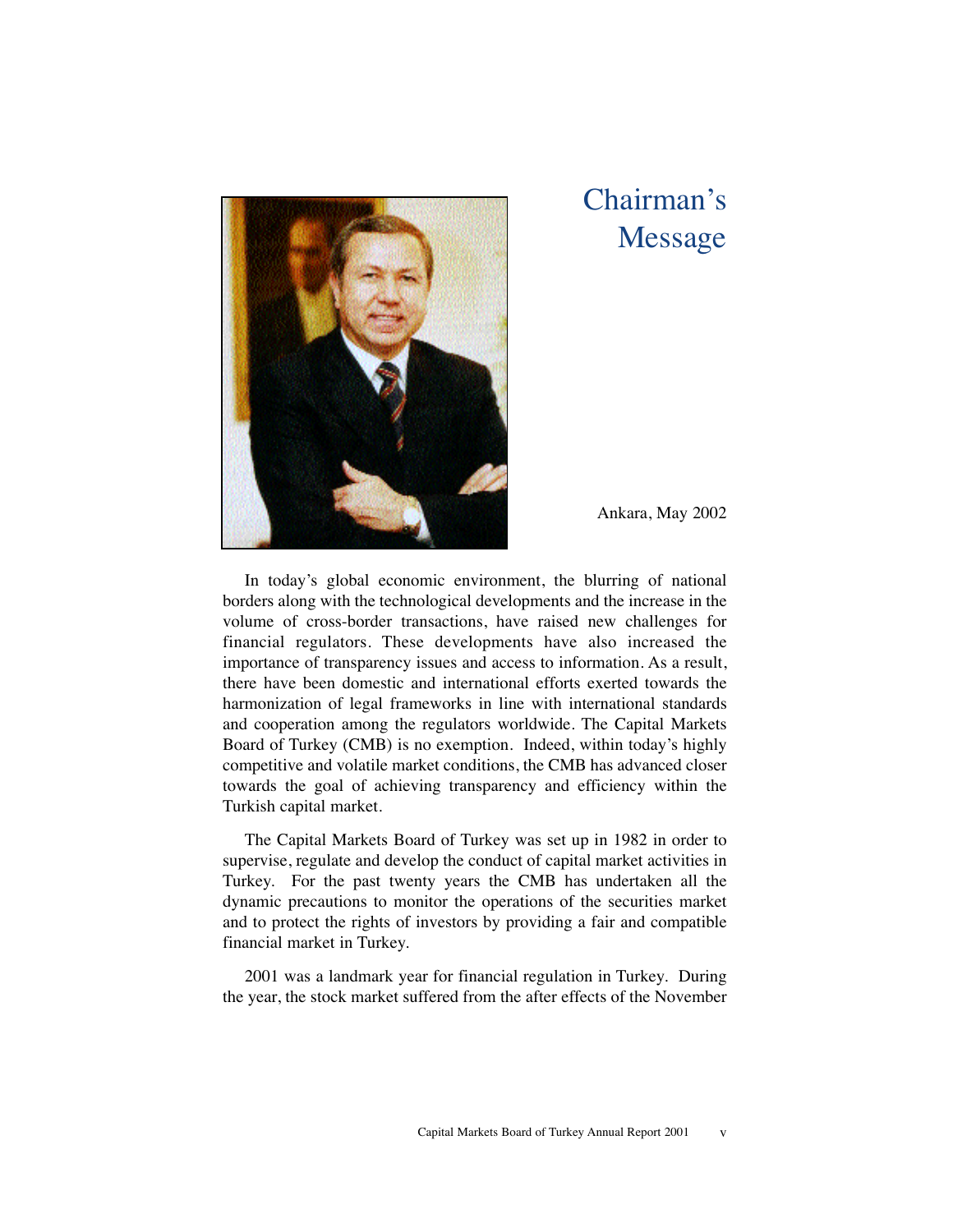2000 and February 2001 crises. However, both the structural reforms that were put in place and the regulations that were adopted by the Capital Markets Board helped to minimize the problems faced by capital market intermediary institutions in Turkey.

Also, due to the last amendments in the Capital Markets Law (CML), the CMB definitely became the exclusive authority for the regulation and supervision of the markets in which all kinds of derivative instruments are traded including futures and options based on economic and financial indicators, capital market instruments, commodities, precious metals and currencies. Moreover, as the sole exclusive authority for the regulation and supervision of the derivatives markets in Turkey, the CMB regulated the establishment and working principles of the Turkish derivatives exchange, which became effective on February 23rd 2001.

Also, the regulation concerning the Istanbul Stock Exchange Derivatives Market became effective on July 19th 2001 and thereafter, this market started to operate on August 15th 2001. For the time being, foreign exchange futures are being traded. Inflation accounting was regulated on November 28th 2001 and will become compulsory commencing 2003. The objective of the regulation is to provide domestic and foreign investors more accurate information about the financial situation of the publicly held companies.

The CMB has also successfully completed the comminiques about; the Association of Capital Market Intermediary Institutions of Turkey; derivatives market (future and options); central registry of securities; progressive liquidation; investors' protection fund; special fund for liquidated intermediaries' investors; licensing of employees working within the intermediary institutions; the registration and issuance procedures of gold, silver and platinum bonds; demutualisation; real estate appraisal institutions; principles of inflation accounting; dividend advances and the establishment of the Accounting Standards Board.

In order to maintain our global position within world financial markets, CMB is also in continuous cooperation with other international capital market regulatory authorities. The membership of the CMB to the International Organisation of Securities Commission (IOSCO) since 1988 is among one of the most important among them. Furthermore, Memoranda of Understanding (MOUs) have been an important part of the CMB's initiatives to establish a framework for cooperation and exchange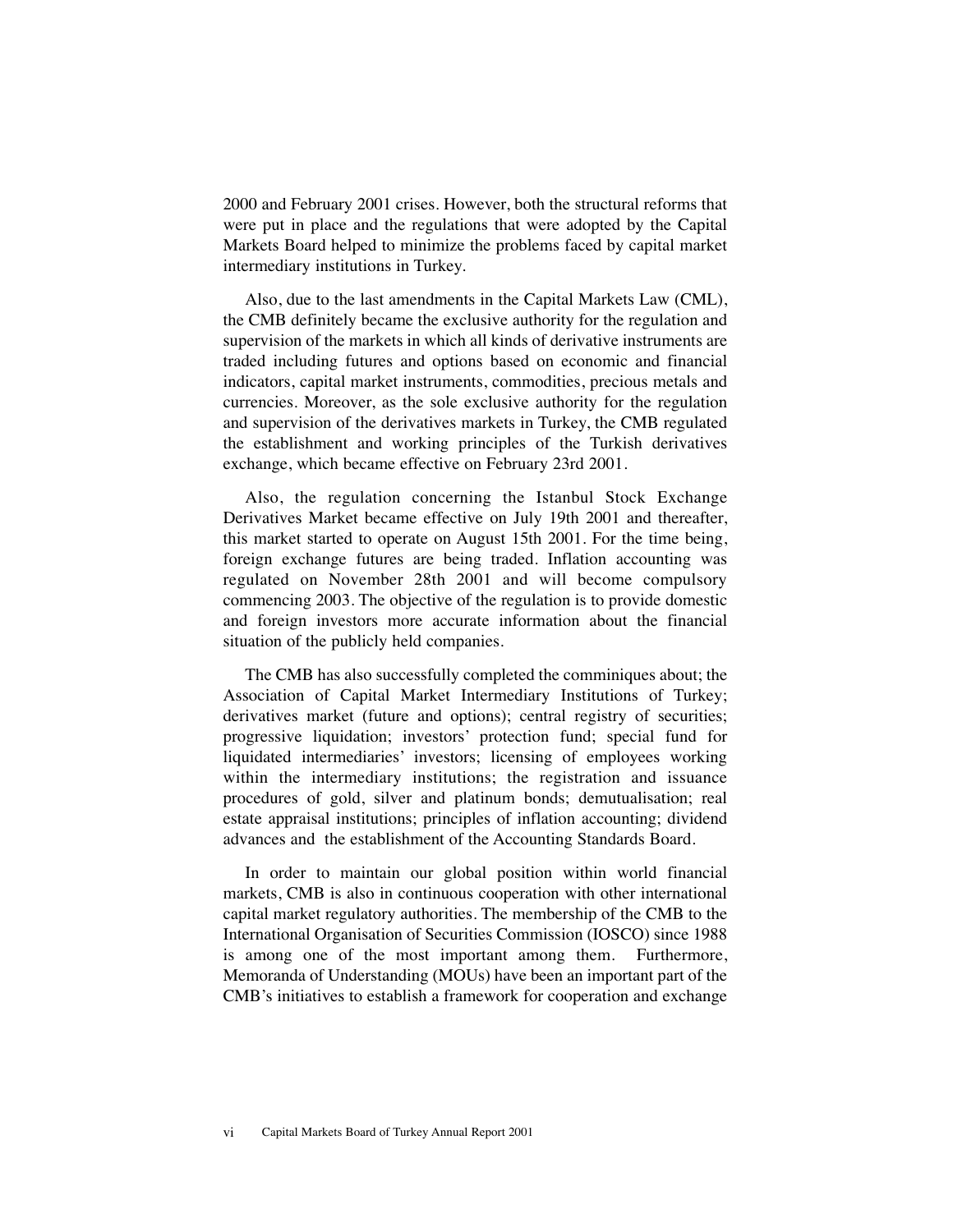of information with our foreign counterparts. CMB has so far signed MOUs on the cooperation and exchange of information with the securities and/or futures market regulatory authorities of the United Kingdom (HM Treasury, FSA and LSE), France, Germany, Italy, Malta, Australia, United States (CFTC), Sweden, Portugal and Greece. Also, CMB's activities with other regulatory bodies such as the Southeast European Cooperation Initiative Project (SECI) are progressing on an ongoing basis. Furthermore, the Capital Markets Board as mentioned in the EU's "2001 Regular Report on Turkey's Progress Toward Accession" works according to the principles of the International Organisation of Securities Commissions and EC standards.

To sum up, all of the intensive activities of the CMB will help us sustain our rightly deserved position within global capital markets.

Nongh

Chairman Capital Markets Board of Turkey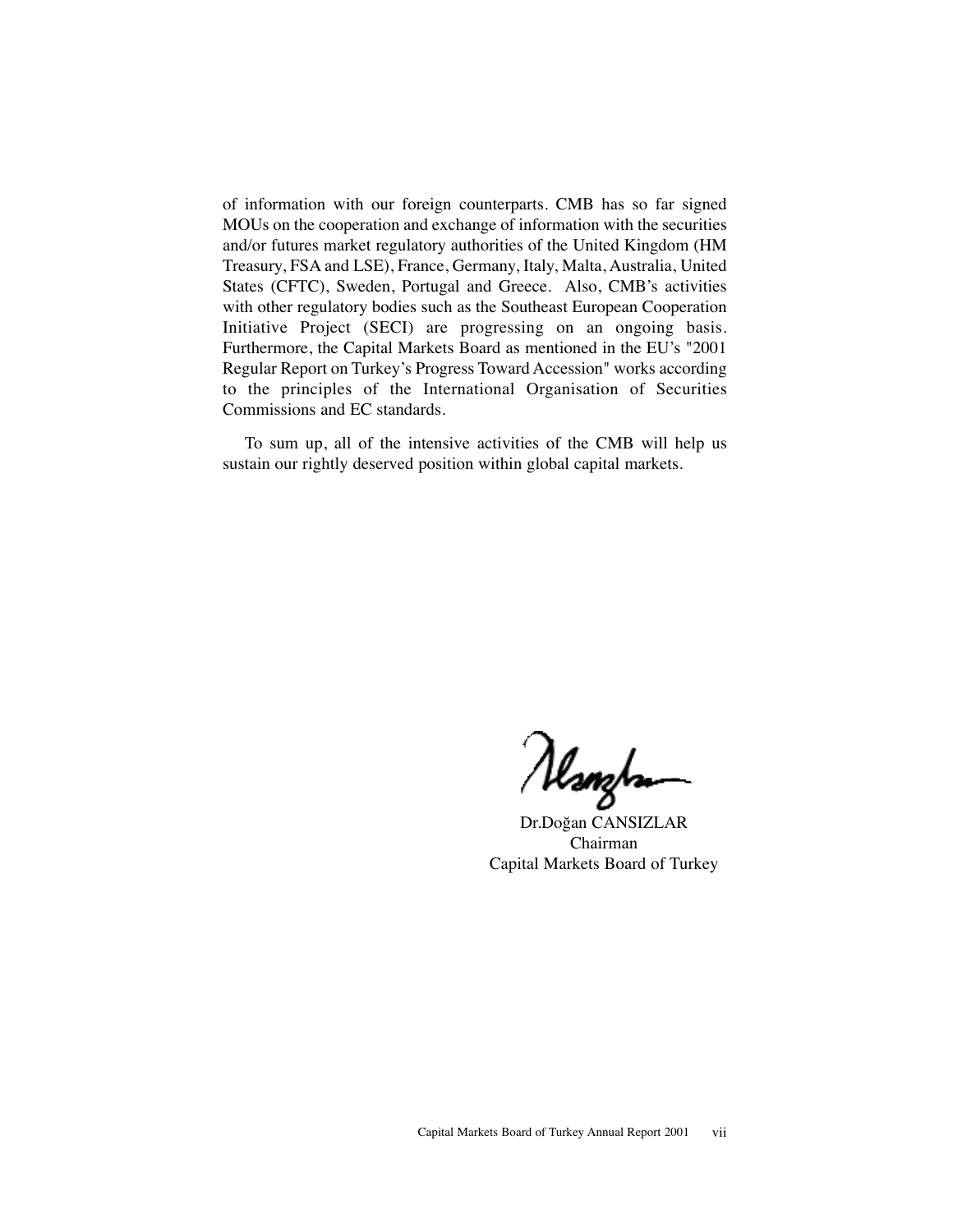BOŞ SAYFA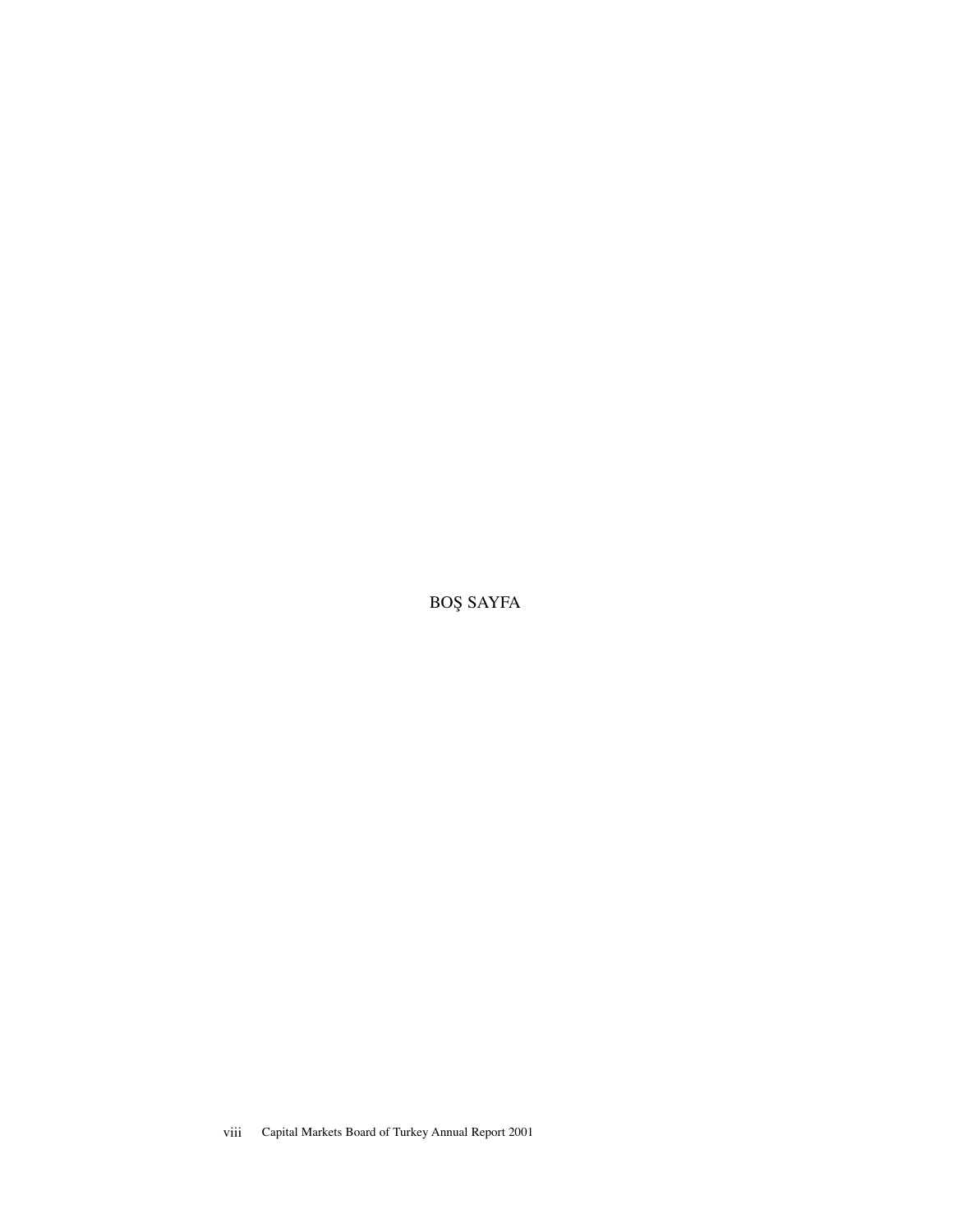# Board Members



**Fatma KUTLAY** *Deputy Chairperson*



**Hüseyin ERDEM** *Board Member*



**Erdal BATMAZ** *Board Member*



**Nizamettin TEMEL** *Board Member*



**Prof. Dr. Halil SARIASLAN** *Board Member*



**Sezai AKIN** *Board Member*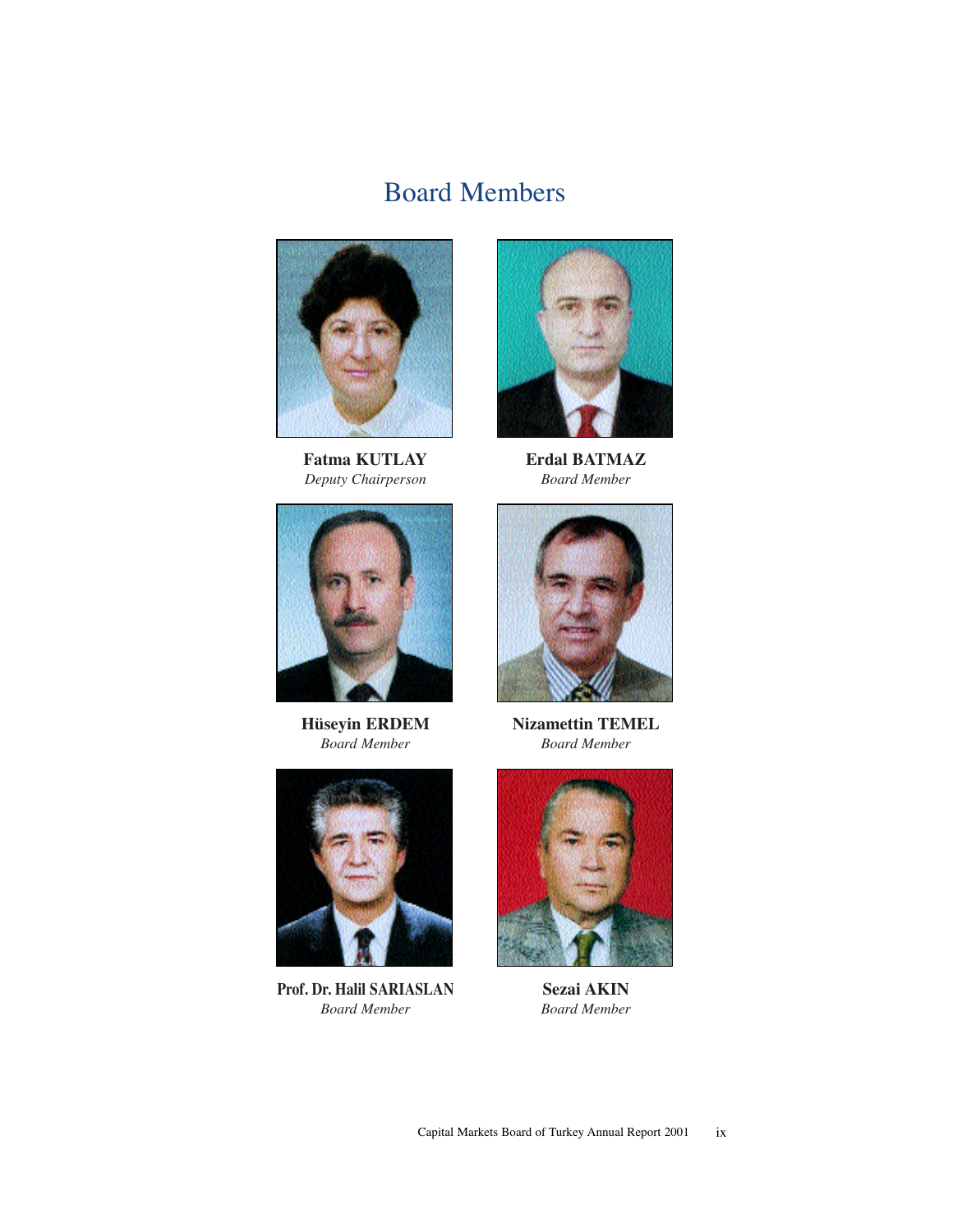x Capital Markets Board of Turkey Annual Report 2001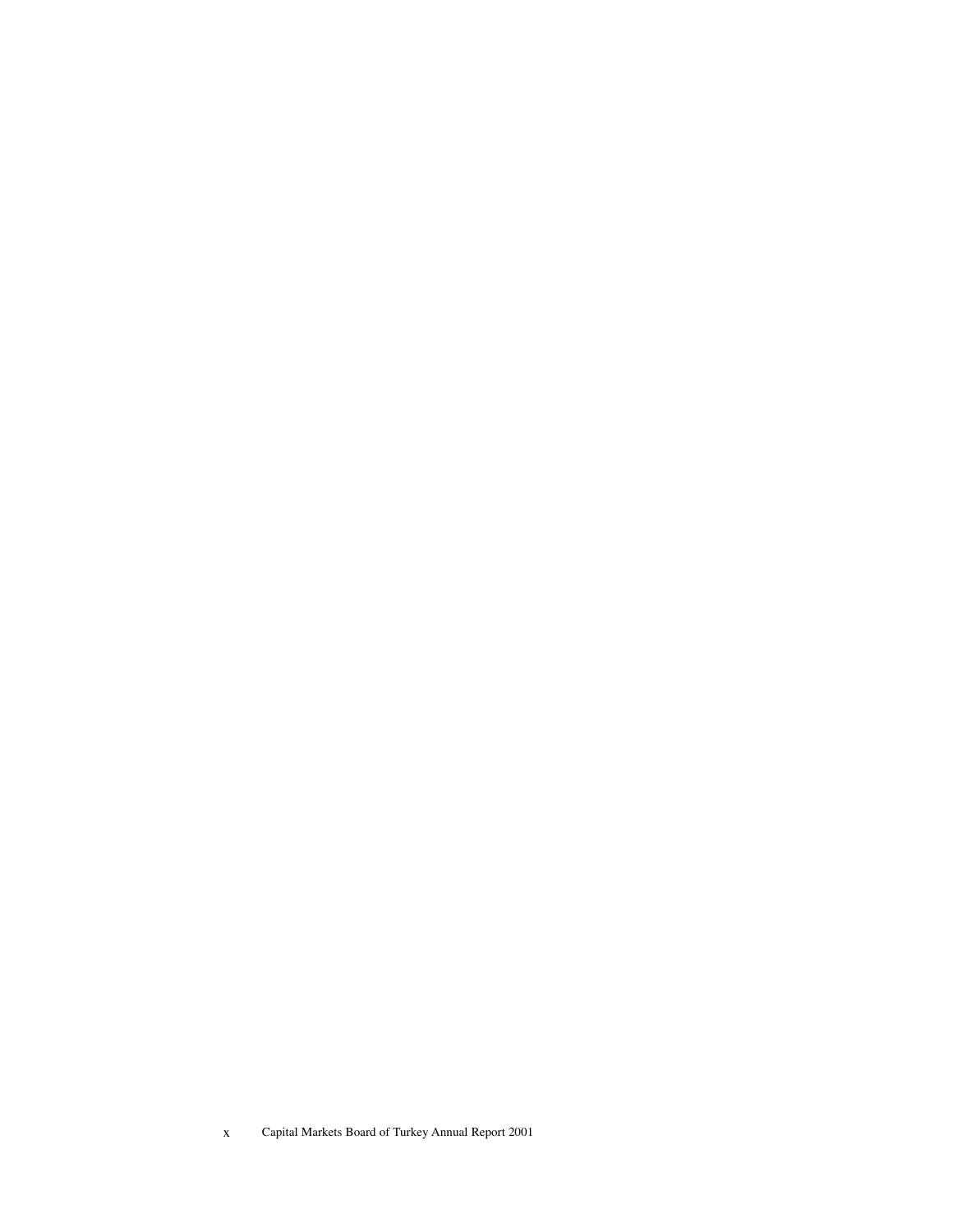# 1. CAPITAL **MARKETS** BOARD

# 1.1 Organizational Structure

1.1.1 The Chairman and the Executive Board

The Chairman is the top executive who is responsible for the management and representation of the CMB. The Executive Board consists of seven Members/Commissioners. The Council of Ministers appoints two members from four nominations by the Ministry of State responsible for the Economy. The other five members are appointed from the nominations of the "Ministry of Finance", the "Ministry of Industry and Commerce", the "Banking Regulatory and Supervisory Board", the "Association of Trade Chambers and Exchanges", and the "Association of Capital Markets Intermediary Institutions". Each of these institutions nominates two candidates, one of whom is to be elected. All Commissioners are appointed by the Council of Ministers for a sixyear period. The Council of Ministers appoints one of the members as the Chairman and the Board elects one member as the Vice Chairman.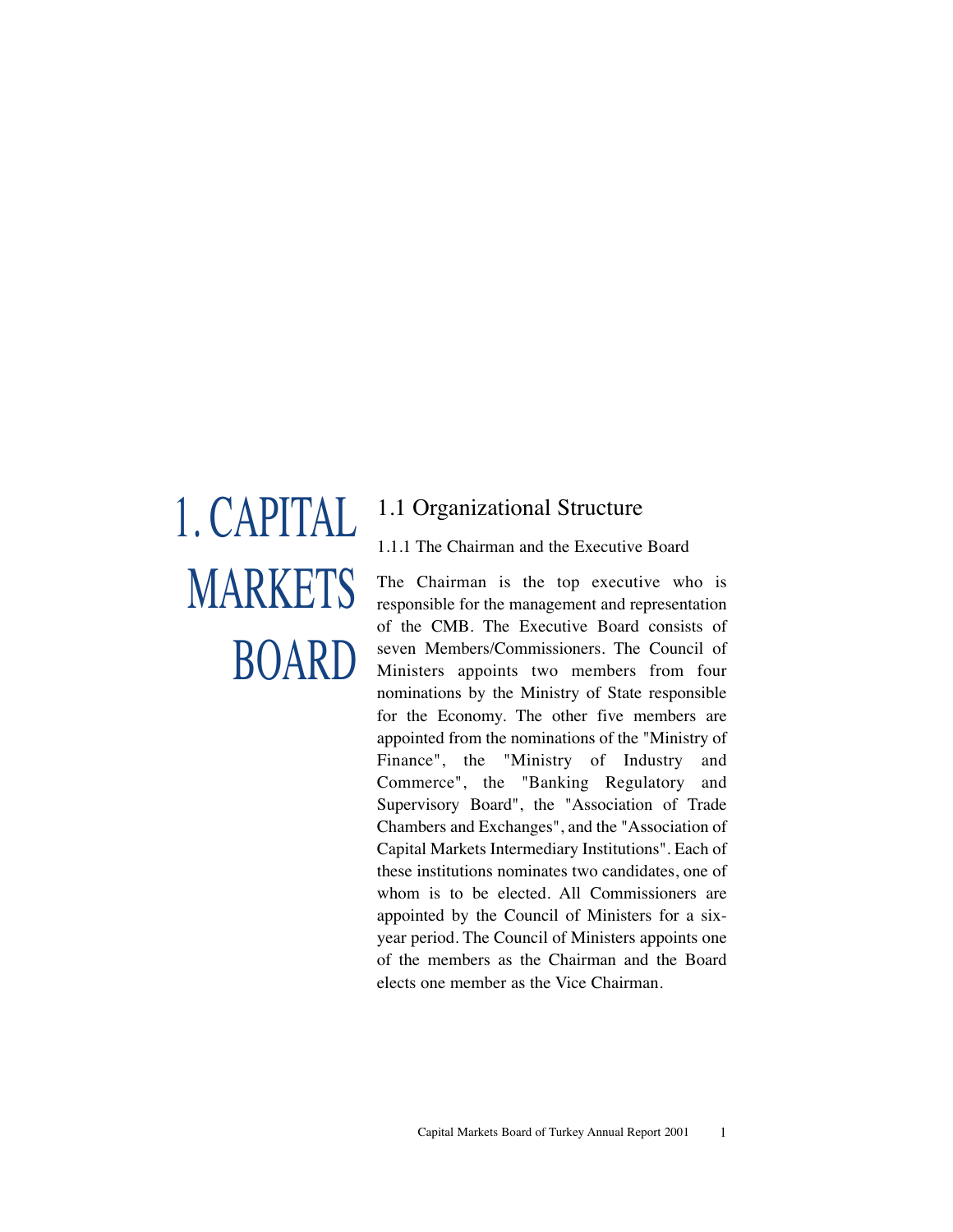The Executive Board is proclaimed by law to be at the highest level within the decision-making mechanism of the CMB and is empowered to decide on any issue within the authority of the CMB.

1.1.2 Executive Vice Presidents and the Departments of the CMB There are four Executive Vice Presidents who are authorized and responsible for the coordination, operation and administration of the entire organization.

There are ten main departments, which are organized by function.

#### Department of Enforcement

The primary function of this Department is the auditing of corporations, intermediary institutions, banks and other financial institutions operating within the securities markets, and ensuring the conformity of their activities to the pertaining legislation. The Department is responsible for enforcing Capital Market regulations and investigating violations of the regulations.

#### Department of Corporate Finance

The Department of Corporate Finance examines and evaluates the registration applications of the corporations for their security issues. One of the major responsibilities of the Department is to review the disclosure materials and to develop standard application and disclosure forms in order to provide accurate and adequate information to the public. Other responsibilities include registering the publicly held corporations and the issuers of securities, providing interpretative and advisory services to help clarify the applications of institutions and individuals and the requirements of the CML, reviewing the quarterly and annual reports of corporations disclosed to the public and presented to the CMB.

#### Department of Intermediary Activities

This Department is authorized and responsible for reviewing and examining the applications of the intermediary institutions for operating in the capital markets. Among the responsibilities of the Department is to regulate the relationships of the intermediary institutions with issuing corporations and investors. The Department is also responsible for supervising the compliance of intermediary institutions to capital adequacy requirements and for reviewing the financial statements of these institutions.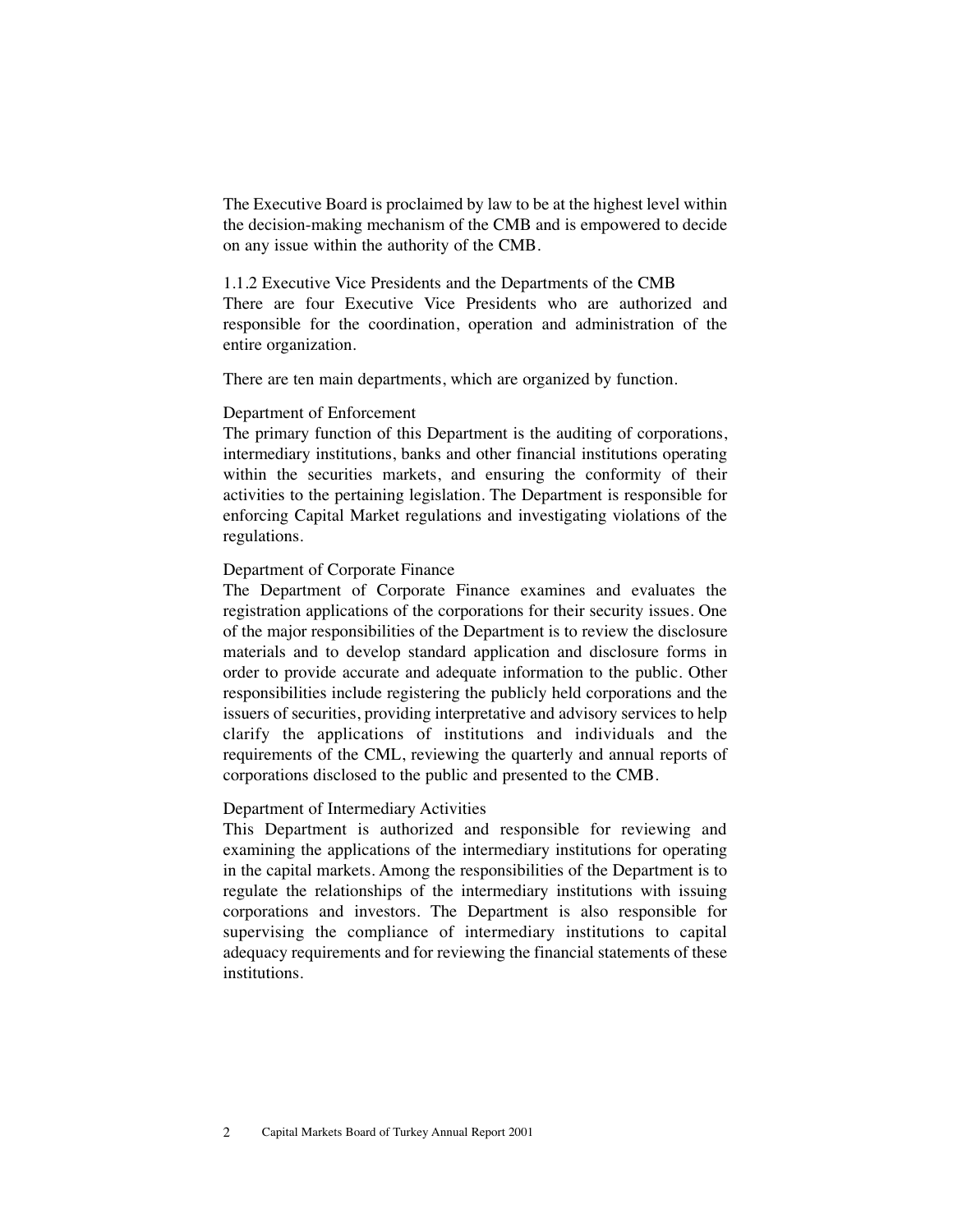## Department of Institutional Investors

The Department is mainly responsible for undertaking the activities on the regulation and supervi-sion of principles regarding the establishment and operations of collective investment institutions and for giving permission for them. The concept of institutional investors includes not only mutual funds and investment trusts engaging in securities trading, but also venture capital investment companies, real estate investment companies and pension funds. The regulation and supervision of the disclosure standards for collective investment institutions and portfolio management companies are also among the responsibilities of the Department.

#### Department of Market Regulations and Surveillance

This Department is responsible for overseeing the secondary markets including the derivatives market. The Department's responsibilities are to develop necessary regulations for the secondary markets to operate efficiently and safely and also to develop surveillance systems for monitoring trading activities within the secondary markets.

## Department of Research

The Department of Research undertakes economic and financial research studies for the CMB to develop long-term strategies and to take appropriate actions on the basis of sound determinations. The Department analyzes and diagnoses the needs of the Turkish capital markets, the entire capital market system in general and makes policy recommendations for the development of new financial instruments, activities and markets and also for the amendments of the existing ones. Within this framework the Department carries out analytical studies on local markets, but also on the international financial system and foreign national markets.

Apart from these, the Department carries out the international relations of the CMB. The membership of the CMB to the International Organization of Securities Commissions (IOSCO) is the most important among them. Furthermore, the relationships with the relevant groups in the OECD and EC are being continued.

### Department of Accounting Standards

The Department of Accounting Standards carries studies on the establishment of general and private accounting standards related to the institutions subject to the CML, in harmonization with international standards. This Department is also responsible for the evaluations of all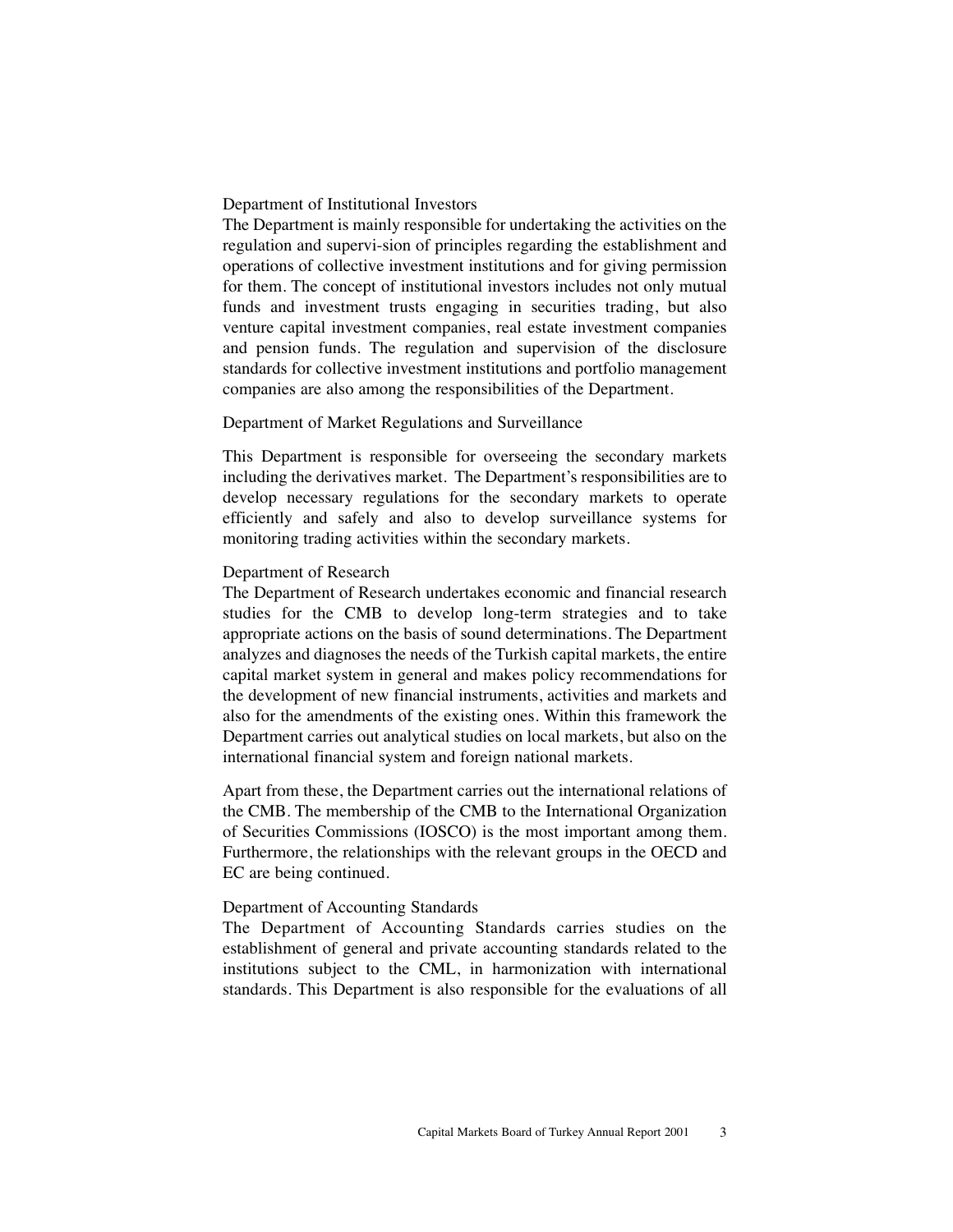applications for the establishment of independent auditing firms and rating firms that will operate in Turkey. The Department supervises the activities of independent auditing firms and the quality of the services that they provide.

Department of Data Processing, Statistics and Information

It was determined as an absolute necessity to establish a well-organized and computerized surveillance system for the markets due to the development of the Turkish securities markets, which has increased the importance of the CMB's market surveillance in order to ensure fair and orderly functioning of the markets. Within this framework, the CMB carried out studies directed towards the reorganization of the Directorate of Data Processing and Statistics in the form of an individual Department. The main responsibilities and functions of this Department are to form a reliable and real database and to set up the system required for computerized data processing.

#### Department of Legal Consultancy

The major function of this Department is to be actively involved in the activities for the creation of regulations within the authority of the CMB. This Department provides legal consultancy services for the CMB.

The staff undertakes research studies concerning the legal aspects of the securities markets and maintaining coordination with other related institutions in this field. This Department takes special care to establish a parallelism between the Turkish capital market legislation and general trends in the field. For that purpose, the legal affairs staff in coordination with the other Departments carefully observes the developments in the markets. The Department of Legal Consultancy also represents the CMB in any litigation.

### Department of Administrative and Financial Affairs

With its three major directorates this Department provides services in keeping the accounts and preparing the financial statements, deals with the personnel matters of the CMB concerning their rights as employees, retirement and health care, social security benefits and other services offered to the personnel. Finally, the matters related to communications, buildings, repairs, purchases and maintenance of the equipment are conducted within the scope of authority of this Department.

Istanbul Representative Office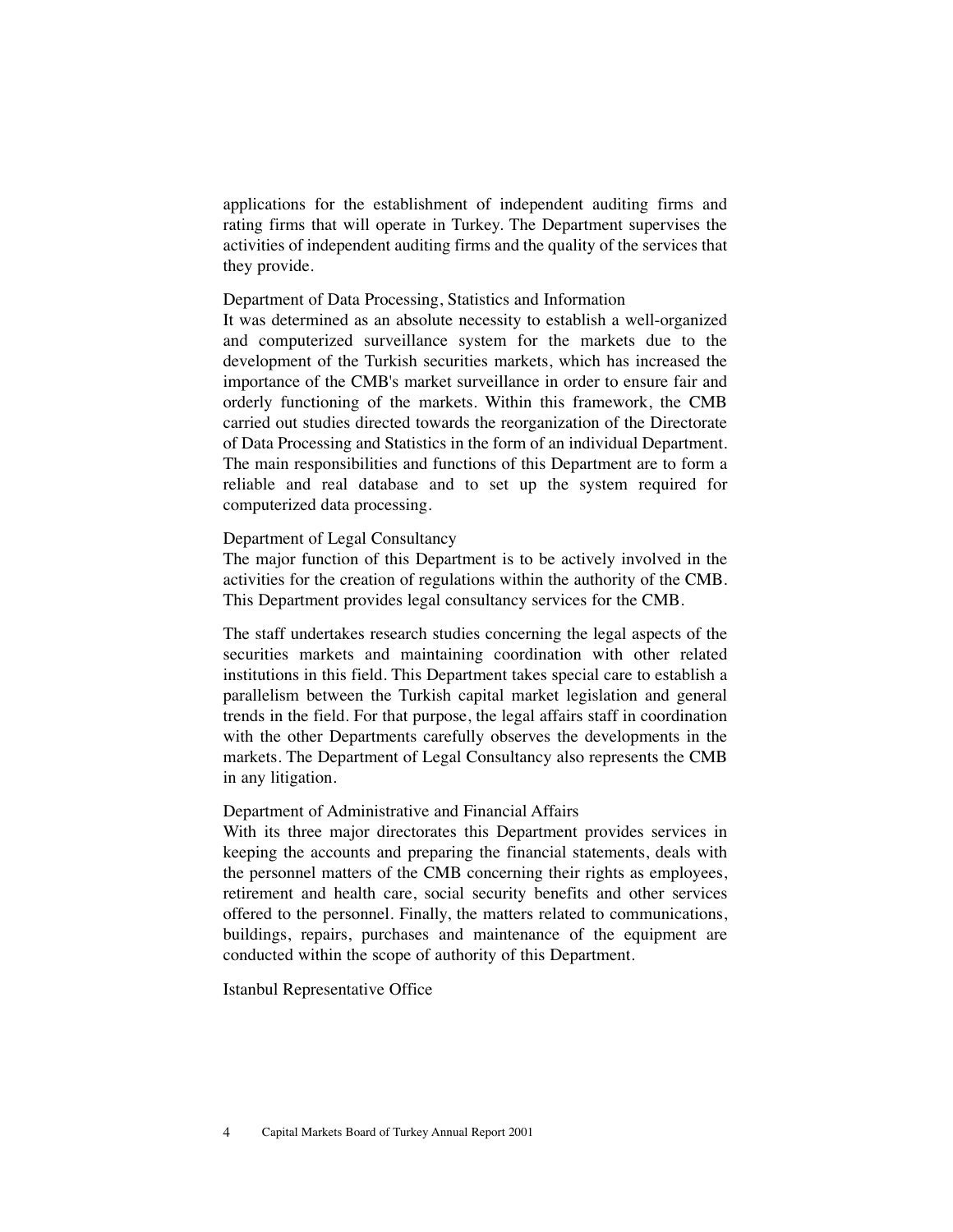The Istanbul Representative Office of the CMB is mainly in charge of relations with the corporations, intermediaries and other capital market institutions within the scope of the CML. The Representative Office is authorized to inform related organizations about the activities carried out by the CMB and to ensure the coordination with these organizations. The Office provides the CMB and other Departments with reports on the activities of the capital market institutions and makes comments on these issues.

# 1.2 Legal Framework of the Capital Markets

The legal framework of the Turkish capital markets consists of three major legislations, one of which is specifically devoted to this area, the Capital Markets Law (CML). The others are the Decree with force of Law No. 91 concerning the securities exchanges and the Turkish Commercial Code.

The objective of the CML is to regulate and control the secure, fair and orderly functioning of the capital markets and to protect the rights and benefits of the investors. Following the enactment of the CML in 1981, the necessary regulations have been made by the CMB in order to organize the markets and the capital market institutions. Joint stock corporations with more than 100 shareholders or which offer their shares to the public were subject to the CML. According to the amendment to the CML made in 1999, the shares of joint stock corporations having more than 250 shareholders are considered to have been offered to the public and such companies are subject to the provisions applicable to publicly held joint stock corporations. In addition to these, issuing of securities by the State Economic Enterprises (SEEs) -including those within the scope of the privatisation program- municipalities and related institutions are subject to the disclosure requirements of the CMB as regulated by the amendments to the CML.

The principles for the establishment, operation and the auditing of the stock exchanges are determined by the Decree with force of Law No. 91 enacted in 1984. The legal structure pertaining to the operation of the secondary markets is formulated by this Decree.

The Turkish Commercial Code, enacted in 1956, regulates the establishment and operation of companies and defines and regulates financial instruments in general. Thus, joint stock corporations subject to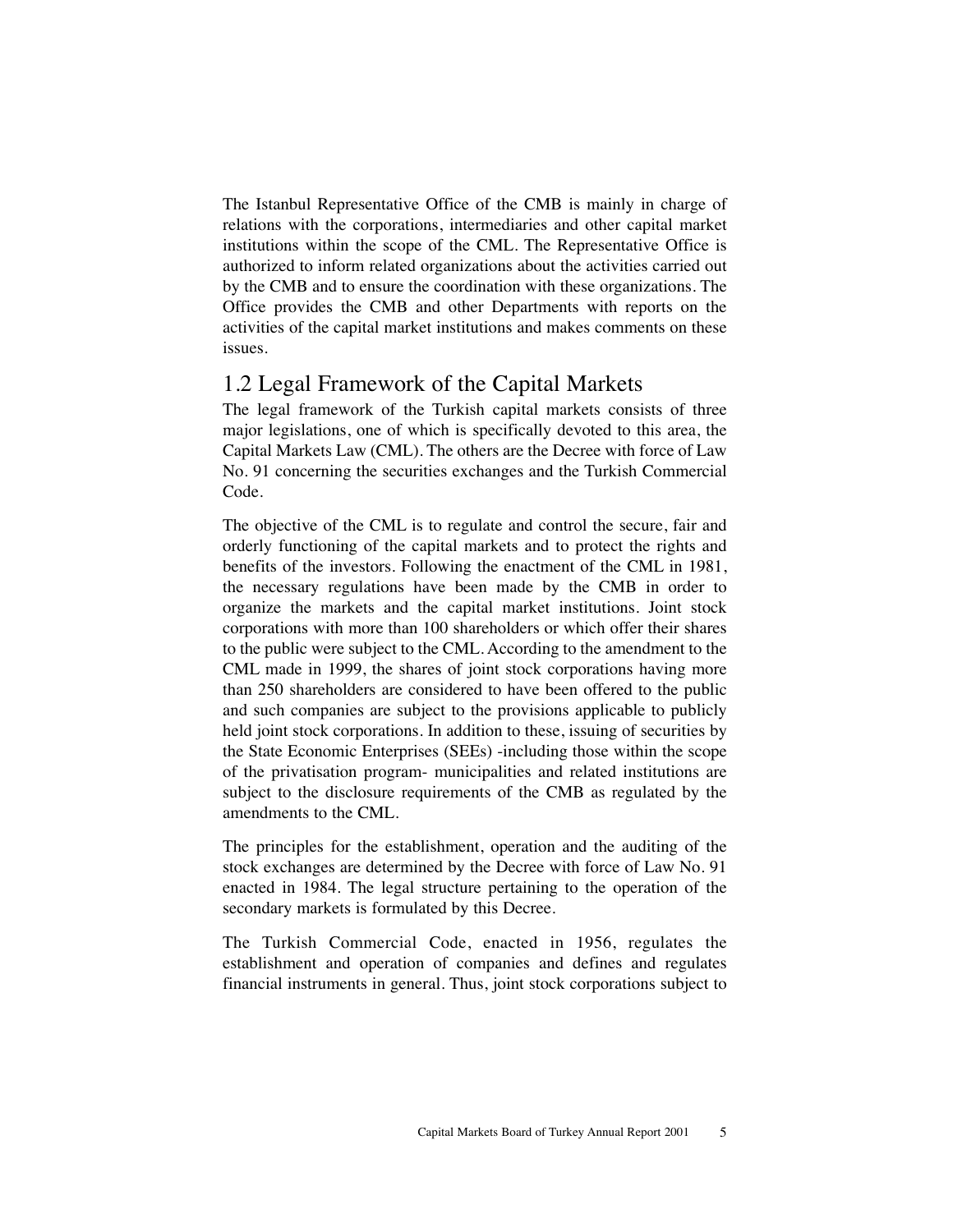the CML are required to comply with the provisions of the Commercial Code whenever there is no provision in the CML.

Apart from the above-mentioned legislation, another important regulation affecting the development process of the securities markets is the Decree No. 32 about the Protection of the Value of the Turkish Currency. This Decree enacted in August 1989, aims at further liberalization of the financial system and allows not only non-residents to invest in the Turkish securities, government bonds and Treasury Bills, but also permits the outflow of domestic capital into foreign securities etc. through financial intermediaries authorized by the CMB.

# 1.3 Functions of the CMB

The areas within the responsibility of the CMB may be classified into three main groups: primary markets, secondary markets and financial intermediation.

While performing its functions, the CMB implements the provisions of the CML concerning insider trading and manipulation with utmost care, in order to protect the investors, especially the small investors, and to ensure market integrity.

In the primary markets, CMB registers the securities offered to the public and is responsible for the regulation and supervision of this entire process. The main functions of the CMB in this area are as follows:

- registration of the publicly held companies and the capital market instruments to be issued or offered to the public,
- to ensure accurate and complete information dissemination in the markets in conformity with the disclosure system adopted by amendments to CML by law no. 3794,
- regulation of the establishment requirements and operating principles for independent external auditing companies,
- regulation of the standards for financial statements and reports to be prepared by the corporations and determination of the principles for their auditing and announcement procedure,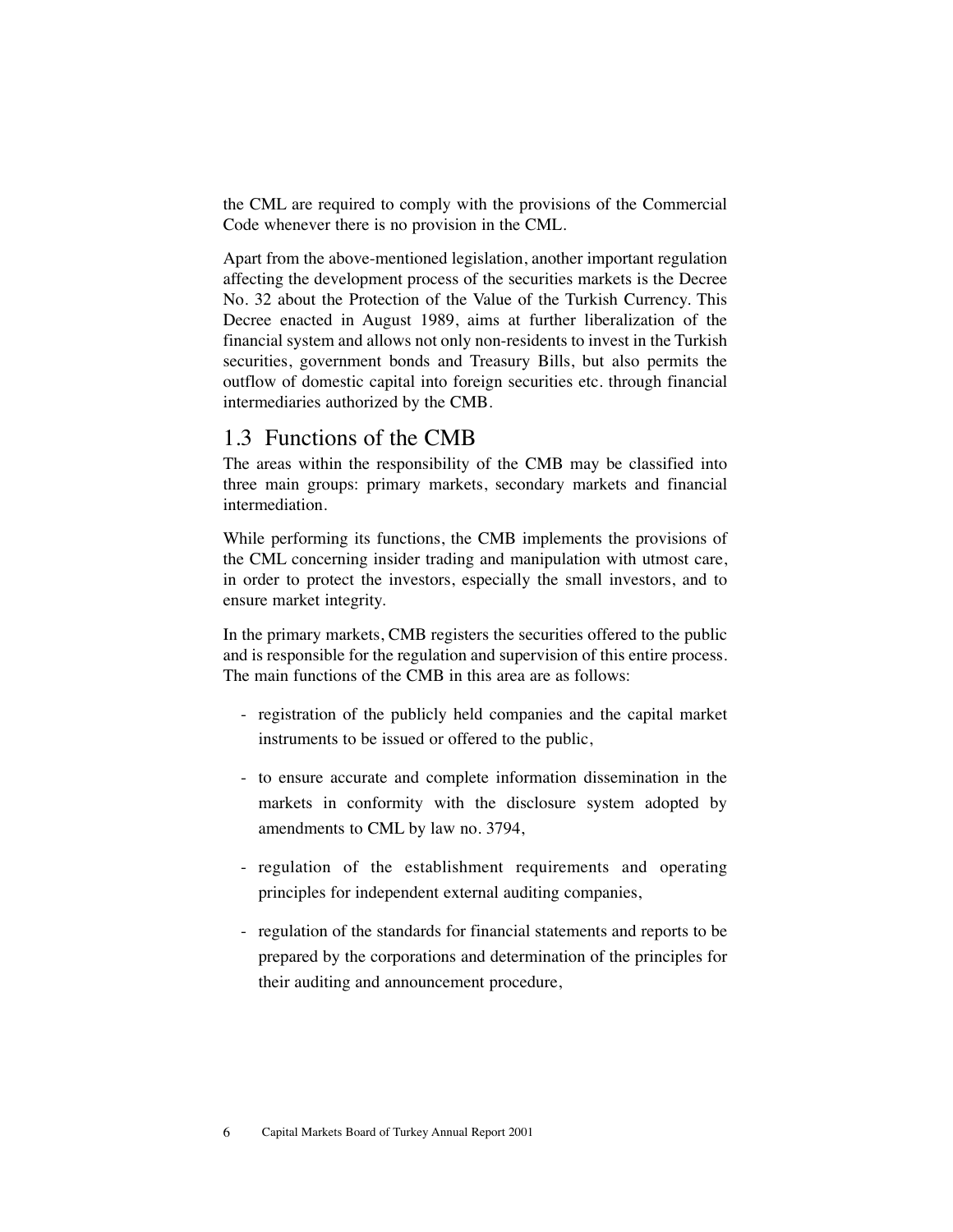- determination of the standards for prospectuses and circulars published in the public offering of the capital market instruments,
- to oversee all kinds of announcements, advertisements and publications related to the capital markets in order to prevent dissemination of misleading information,
- determination of the principles for proxy voting in the general assembly of the publicly held companies,
- to regulate the issuing process of capital market instruments,
- to regulate the issues and public offerings of capital market instruments by non-residents,
- to regulate margin trading on capital market instruments,
- to regulate rating of financial instruments,
- to regulate and supervise public offerings and capital market activities and transactions that are made by means of all kinds of electronic communication tools and media and similar tools including internet and pursuant to general rules to provide for and supervise the use of electronic signatures in activities within the scope of the CML.

In the secondary markets, the CMB has the authority and the responsibility:

- to regulate and supervise both the organization and the operation of the stock exchanges and of the over-the-counter markets,
- to regulate and supervise the clearing, settlement and custody systems,
- to regulate and supervise precious metal exchanges,
- to regulate and supervise future contracts based on economic and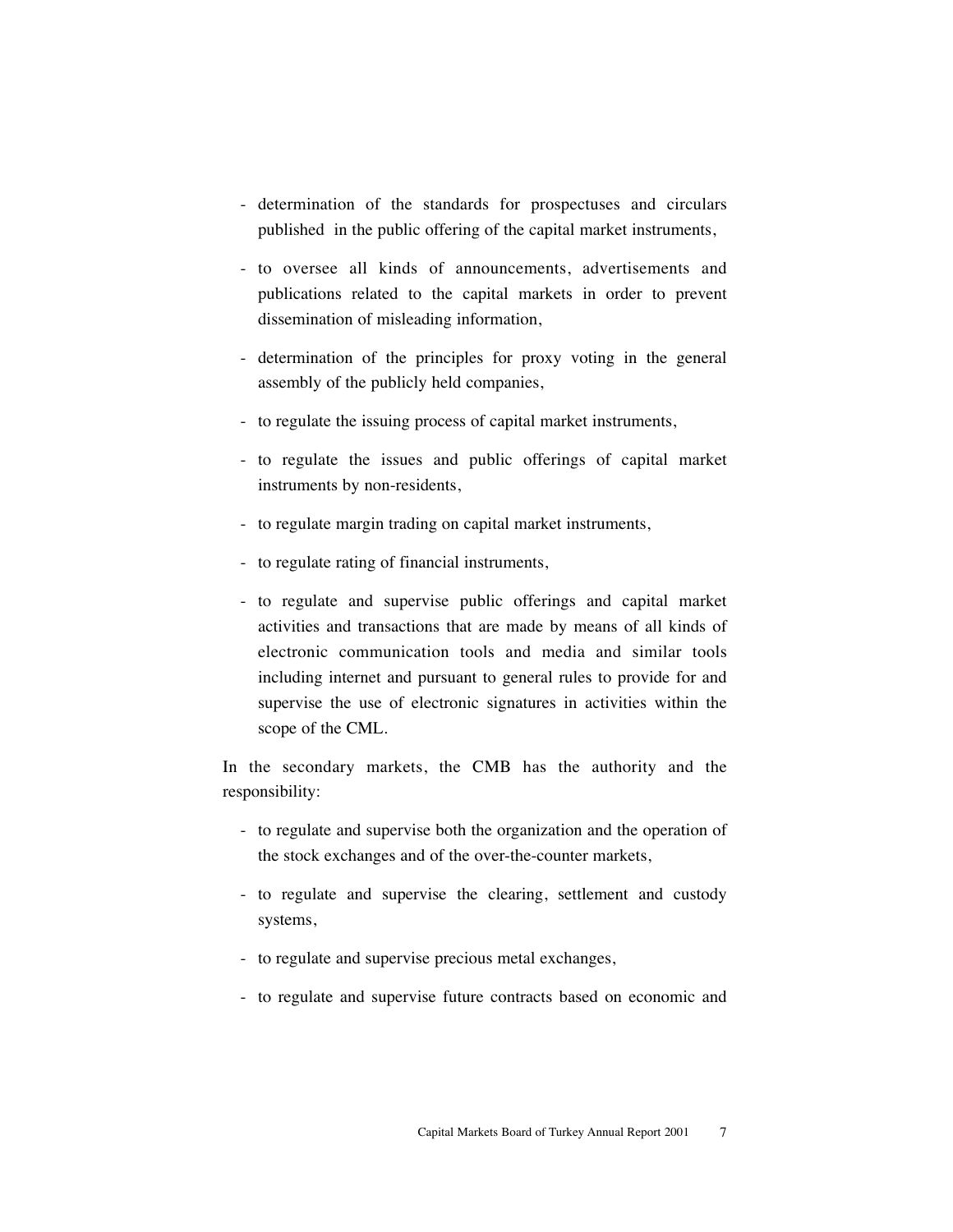financial indicators, capital market instruments, commodities, foreign currency and precious metals.

The CMB has the authority and responsibility to supervise both the organization and the operation of the stock exchanges. This responsibility was enhanced in time with the inclusion of other related regulations. Furthermore, the CMB undertakes the responsibility for the completion of the regulatory framework and the establishment of the necessary mechanisms for improving the efficiency of the stock exchange and the secondary markets.

Moreover, the CMB is appointed with the delegation of power by the ministry as the regulatory and supervisory authority for the establishment and functioning of the exchanges on which precious minerals and stones are traded.

The amendments made in the CML in 1999 gave the CMB the power to set the rules and principles for the establishment of the futures and option markets.

The CML defines the capital market activities and the types of institutions allowed to operate in the capital markets, and empowers CMB for setting the necessary conditions to be met by these institutions.

The capital market institutions are defined in the CML. They are:

- Intermediary Institutions,
- Investment Companies (including real estate and venture capital invest-ment companies),
- Mutual Funds, and
- Other institutions, which are regulated by the CMB.

The capital market activities within the scope of the Law are as follows: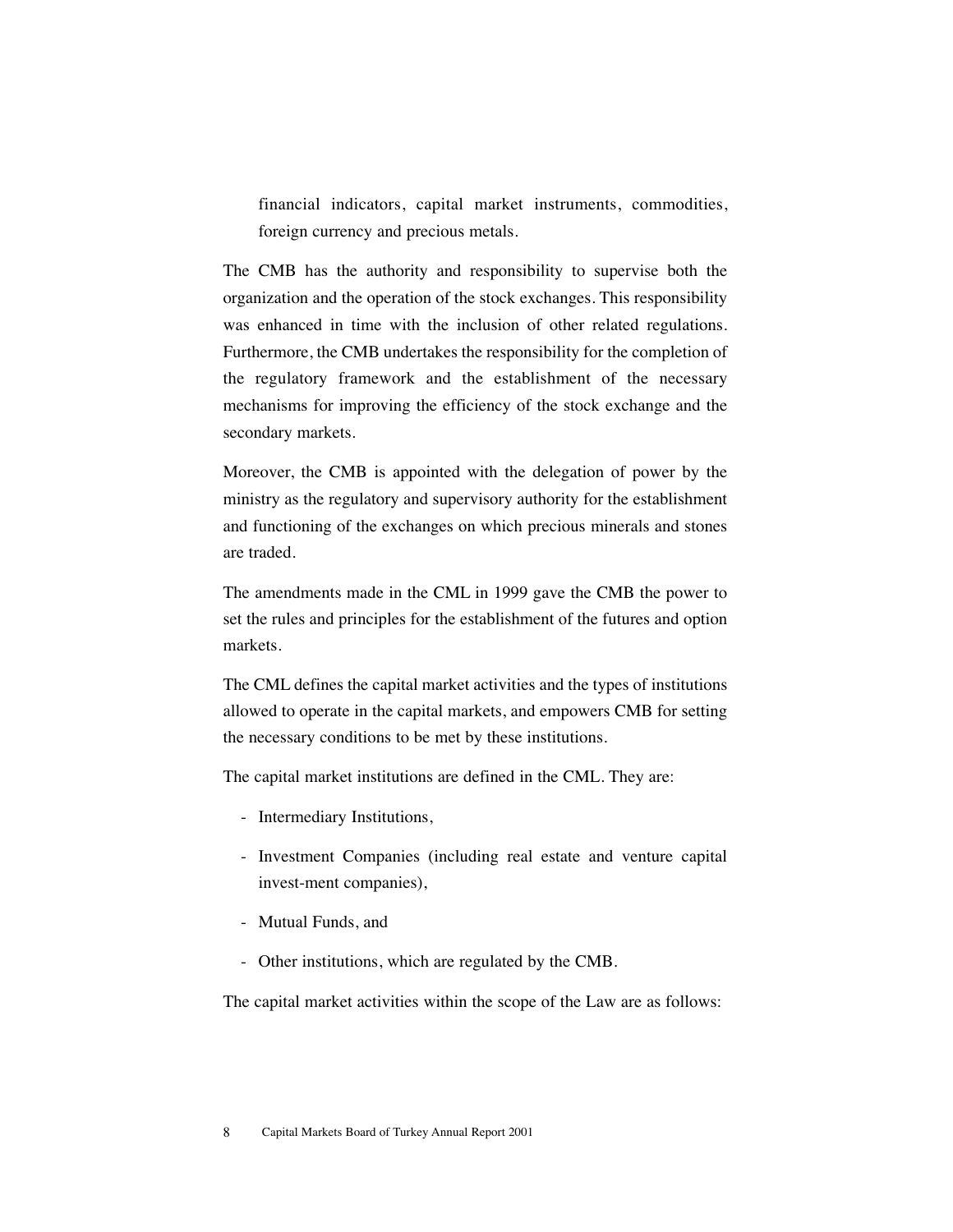- Financial intermediation for the public offering or issuing of capital market instruments which are to be registered with the CMB,
- Intermediation on the previously issued capital market instruments,
- Financial intermediation for trading in futures contracts based on economic and financial indicators, capital market instruments, commodities, foreign currency and precious metals,
- Repo and reverse repo agreements,
- Portfolio management and investment consulting,
- Margin trading and securities lending, and short selling of securities, and
- Capital market activities of other capital markets institutions.

Intermediary institutions are required to obtain a license from the CMB in order to be able to deal in securities transactions. CMB determines the minimum conditions for authorization and examines each application in detail for giving the licence based on these requirements.

# 1.4 Regulatory Activities in 2001

The Capital Market Law aims at a fair and orderly functioning of capital markets, and protecting the rights and benefits of investors. Empowered by this Law as the regulatory authority in the securities markets, CMB promulgates communiqués and regulations. The following subjects have been covered in the regulations in 2001:

"Regulation of the Investors' Protection Fund" and the "Regulation Regarding the Procedures and Principles of the Progressive Liquidation of the Intermediary Institutions" became effective on June 21st , 2001.

The Investors Protection Fund has been established to:

- provide protection within definite limits to the customers of the intermediary institutions whose activities are halted
- organize a special liquidation method called progressive liquidation to ensure that the investors succeed in attaining their rights by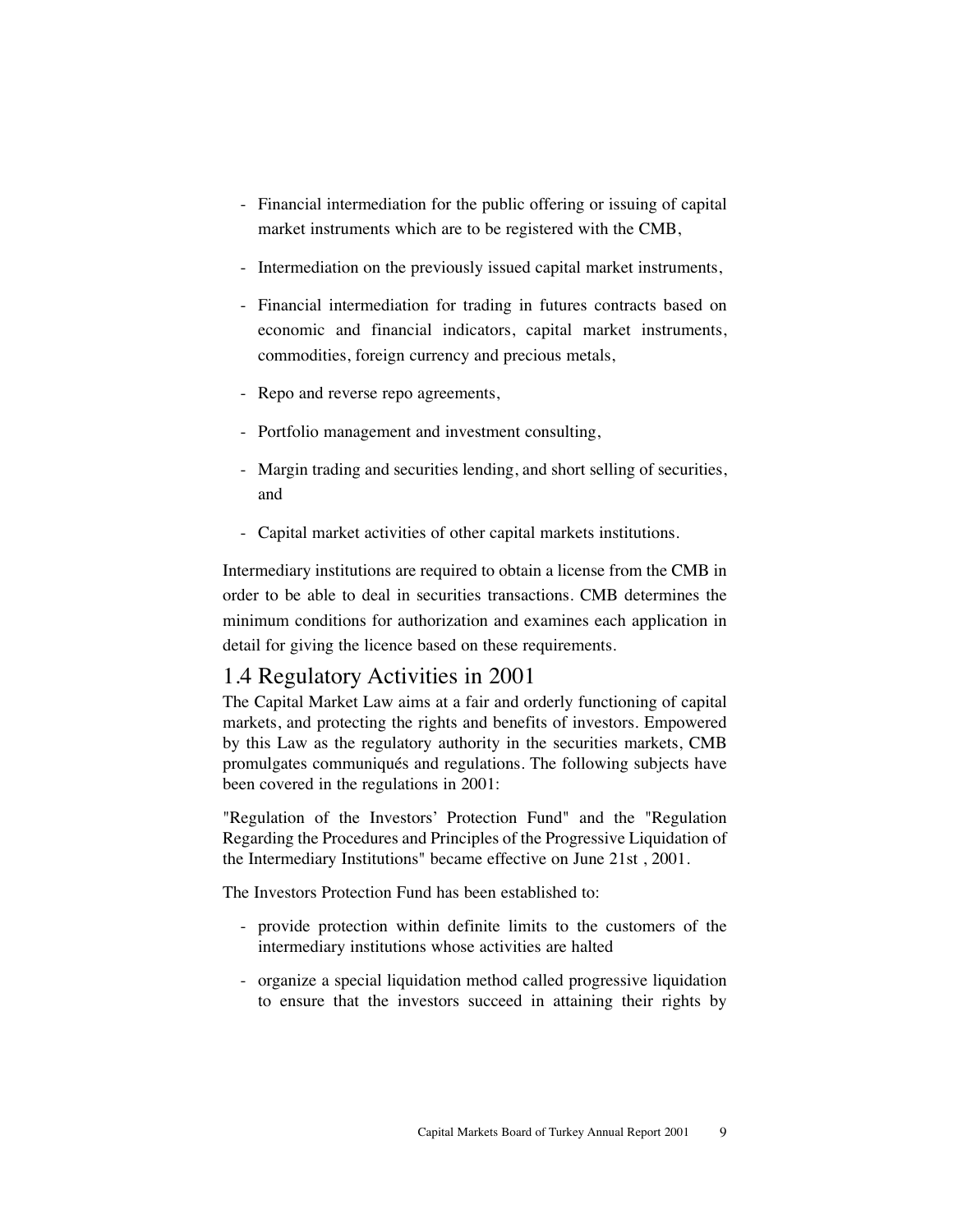liquidating rapidly the intermediary institutions and other capital market institutions

- form a special fund with the objective of also paying the losses of the investors in intermediary institutions whose bankruptcy cases and liquidations are still continuing.

Connected to the fund, a special liquidation method called "progressive liquidation" has been organized to ensure that the investors succeed in attaining their rights by liquidating rapidly the intermediary institutions and other capital market institutions.

The regulation regarding the rules and principles for operation of a special fund became effective on July 6th 2001. The aim of this fund is to reimburse claims of investors arising from capital market activities of intermediary institutions whose certificates of authorization have been cancelled prior to the effective date (December 1999) of the amendments to the Law.

The adoption of dematerialization, whereby printing of negotiable instruments is not required, has created the opportunity of preventing the risks of forgery, loss, burning, etc. originating from the existence of physical negotiable instruments. Dematerialization can be used as an important means on the subject of combating crimes against the Law, tax legislation, and from the legislation to combat money laundering.

"Regulation Regarding the Establishment and Operating Principles of the Central Registry for Dematerialised Securities" became effective on 21 June 2001.

With the last amendment to the Law, the CMB definitely became the exclusive authority for the regulation and supervision of the markets in which all kinds of derivative instruments are traded including futures and options based on economic and financial indicators, capital market instruments, commodities, precious metals and currencies. As the sole exclusive authority for the regulation and supervision of the derivatives markets in Turkey, the CMB regulated the establishment and working principles of the Turkish derivatives exchange, which became effective on 23 February 2001. According to the regulation, in order to keep up with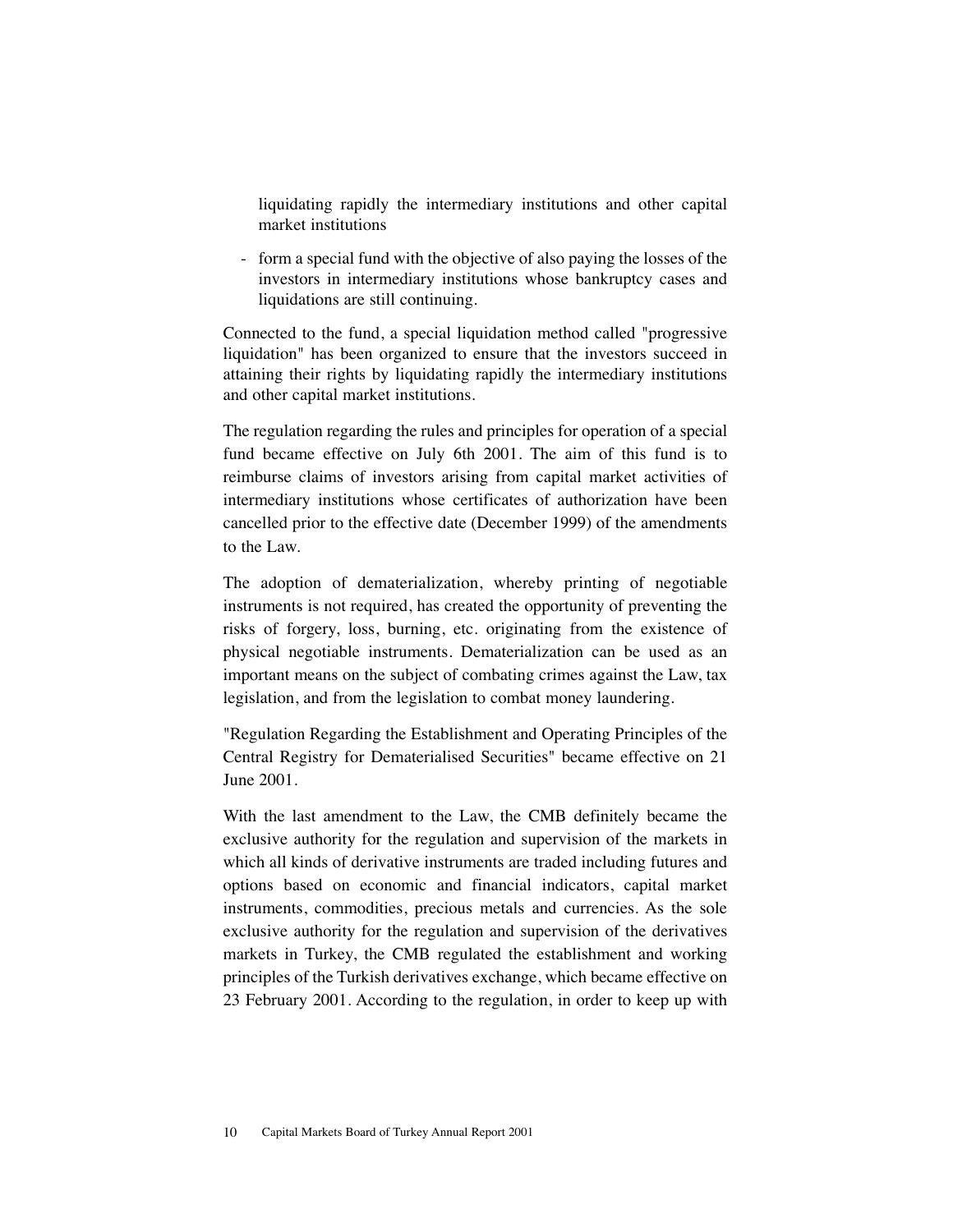the last developments around the world, the exchange will be established as a profit corporation. According to CMB's regulation, the derivatives exchange is also authorized to cooperate with foreign exchanges with the approval of the CMB. The exchange will also have market maker and guarantee fund mechanisms to maintain liquidity and reliability.

According to the amendments to the Law, futures and options exchanges are established upon the proposal of the CMB and the related Minister with the approval of the Council of Ministers. The decree of the Council of Ministers concerning the establishment of the Futures and Options Exchange became effective on 19 October 2001. However, the Exchange has not yet begun its operations.

Also, the regulation concerning the Istanbul Stock Exchange Derivatives Market became effective on July 19th 2001 and thereafter, this market started to operate on August 15th 2001. For the time being, foreign exchange futures are being traded.

The "Turkish Association of the Capital Market Intermediary Institutions" is regulated with Law No. 4487 with the objective of developing the Turkish capital markets and the intermediary activities of the intermediary institutions operating within the required attention and discipline of the capital markets, of constituting rules of professional ethics, and of providing for the prevention of unfair competition among the intermediary institutions. According to the regulations in the Law, the institutions given the authority to engage in intermediary activities are obliged to become a member of the "Turkish Association of the Capital Market Intermediary Institutions" which is a professional organization with the attribute of a public institution possessing a juristic personality. The related regulation became effective on February 11th 2001.

The amendments to the Law have given the CMB the authority to establish a licensing centre to provide professional training for the staff of the brokerage firms. The regulation concerning the principles for licensing of persons who will engage in capital markets activities became effective on August 11th 2001.

A legal regulation was adopted with an article added to the Law related to the formation of the Turkish Accounting Standards Board.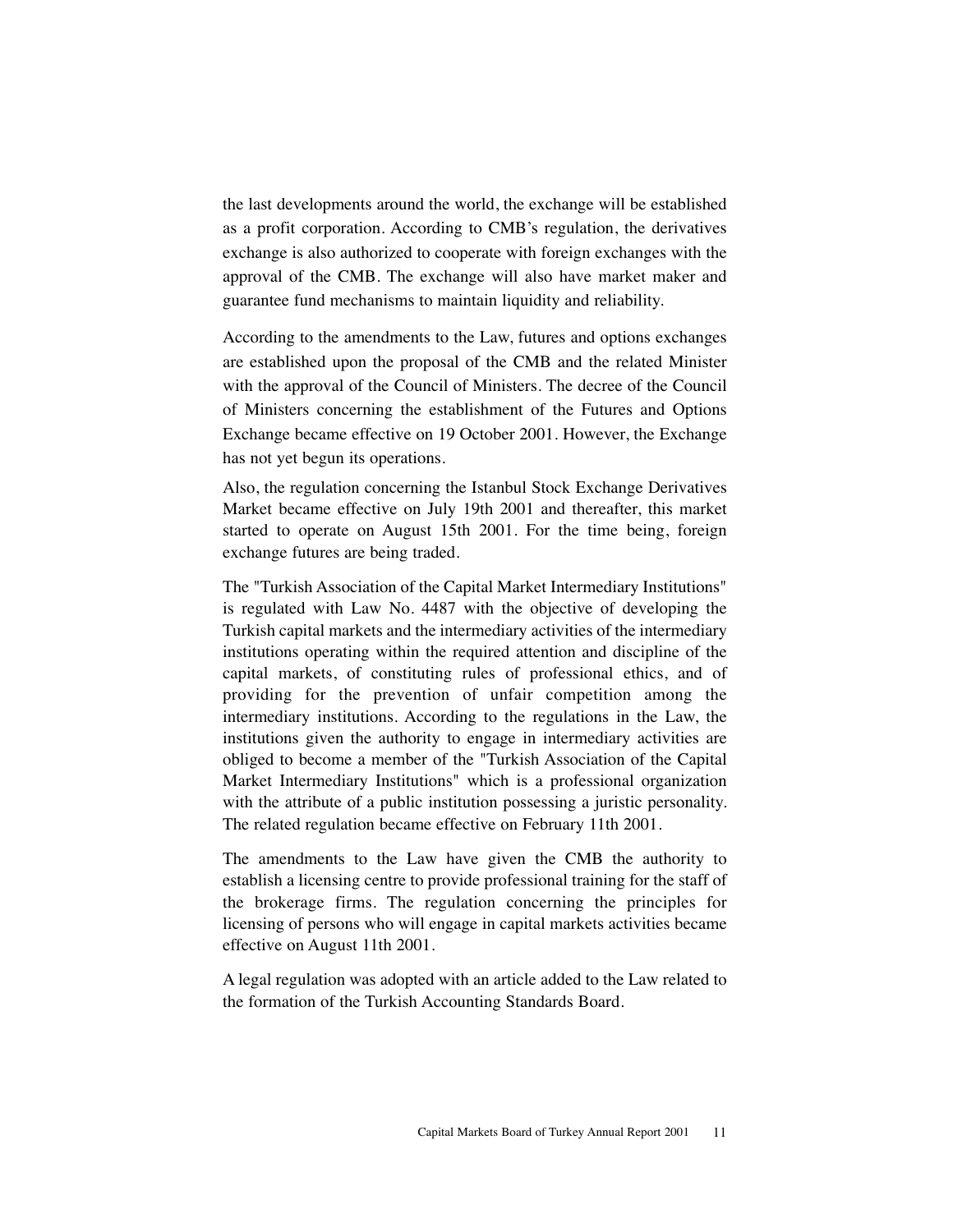According to the new Law, the public corporations which according to the Turkish Commercial Law could previously only distribute once a year the profit share based on the profits on the year end balance sheets, will now be able with this regulation to distribute the profit shares four times per year based on the profits shown on the quarterly financial statements. The principles concerning profit share advances were regulated on 13 November 2001.

A new voting method adopted by the Turkish legal system with an amendment made to the Law, which gives the authority for making regulations to the Capital Markets Board of Turkey (CMB). Authority has been given to the CMB on the subject of making regulations similar to the "cumulative voting", that is a voting method envisaged with the objective of protecting a majority of the small investors, especially in the state laws in the United States of America.

Inflation accounting was regulated on November 28th 2001. The objective of the regulation is to provide domestic and foreign investors more accurate information about the financial situation of the publicly held companies. Also, consolidated statements were regulated on November 13th 2001. However, both regulations are not compulsory at the moment and they will become compulsory commencing 2003.

# 1.5 Institutions under CMB Supervision

Capital Markets Board of Turkey licenses intermediary institutions and collective investment institutions, registers corporations issuing securities, and additionally supervises the clearing organization and securities and precious metal exchanges established in Turkey.

As at the end of 2001, the following were operating under the supervision of CMB:

- 843 corporations registered with CMB for shares issues, of which 310 were actively traded on the Istanbul Stock Exchange,
- 130 brokerage houses,
- 56 banks, which have license to deal in off-exchange trading and repo transactions,
- 277 mutual funds,
- 22 investment companies,
- 8 real estate investment companies,
- 1 venture capital investment company,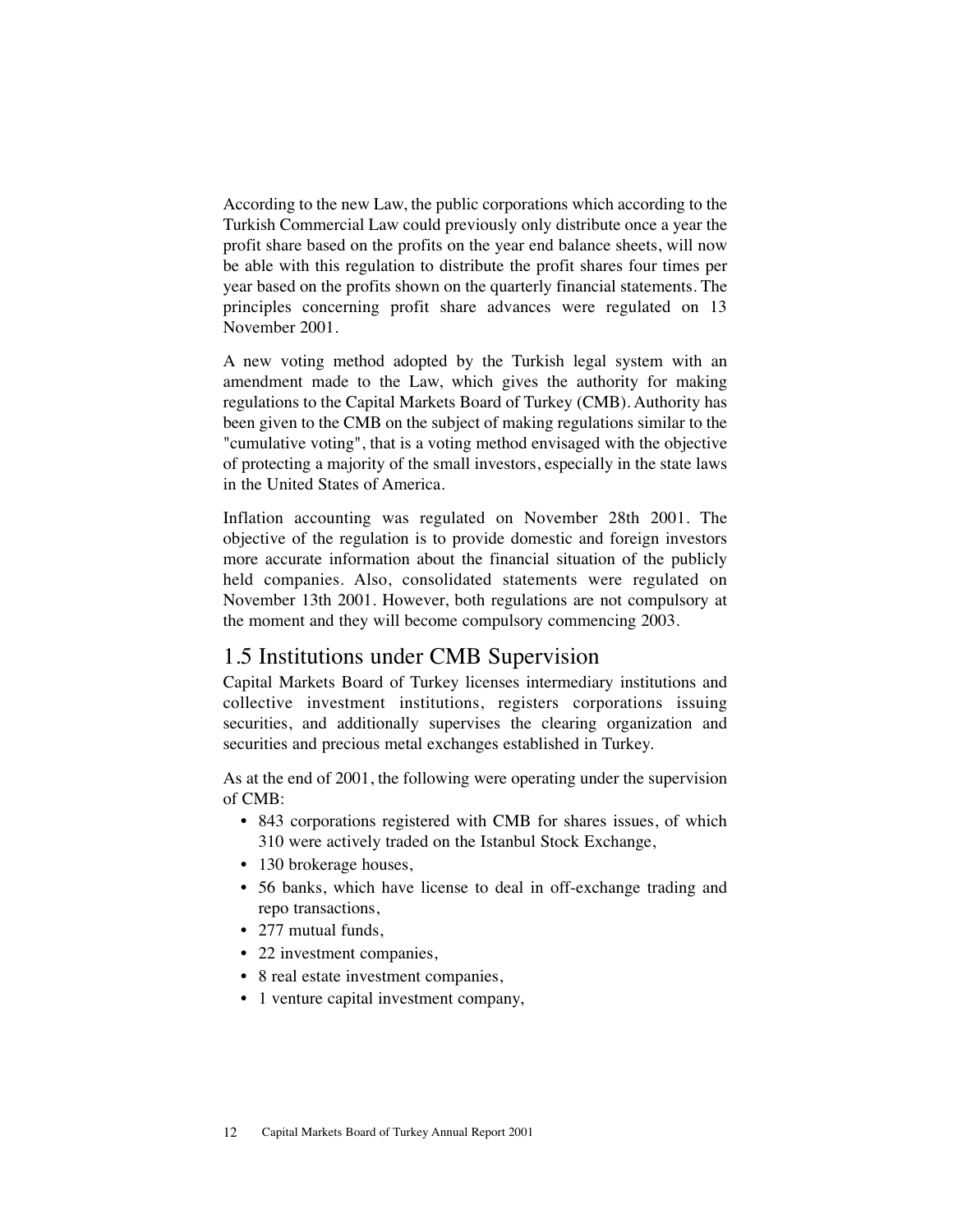- 14 portfolio management companies,
- Istanbul Stock Exchange,
- Istanbul Gold Exchange,
- ISE Settlement and Custody Bank

# 1.6 Litigation

In 2001, 118 cases against corporations, intermediaries and persons were brought before the public prosecutor by the CMB for the violation of various provisions of the Capital Market Law, the Turkish Criminal Code and the Turkish Commercial Code. Relevant provisions include insider trading, manipulation, unauthorized intermediation, disseminating misleading information, failure to keep records and documents, forgery, swindling and breach of trust.

During 2001 decisions were declared for 272 of the criminal cases, and 90 criminal cases were still pending at the year-end. As at the end of 2001, there were 17 cases with either pending bankruptcy actions or continuing insolvency proceedings for bankruptcy cases that had been finalized. Eight of the civil cases filed by the CMB have been adjudicated in 2001 and 16 of the civil cases were still pending as of year-end.

# 1.7 International Relations

CMB puts great emphasis on developing good relations with foreign institutions and international organizations. In this respect, following activities were carried out in 2001:

CMB has been a longstanding supporter of the IOSCO's (International Organization of Securities Commissions) work since its membership in 1988. Turkey is represented in this organization through the participation of the CMB as an ordinary member and the Istanbul Stock Exchange as affiliate member. IOSCO Annual Conference in 2002 is scheduled to be held in Istanbul in May. As the host of this Annual Conference, CMB has continued its preparations for the organization of the conference in cooperation with the IOSCO General Secreteriat.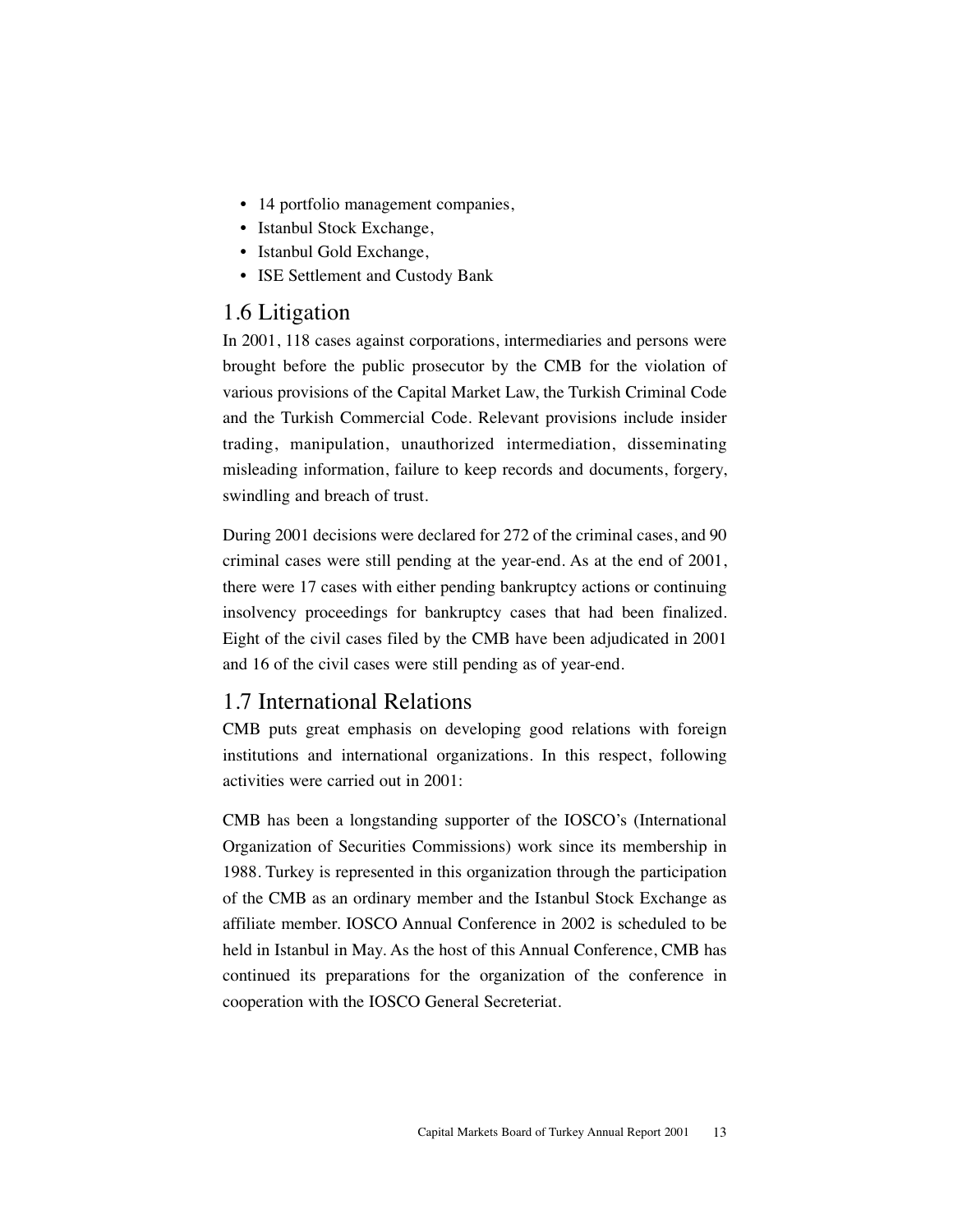The CMB, together with the Istanbul Stock Exchange, has been carrying out the Southeast European Cooperative Initiative (SECI) Project of "Cooperation Among Securities Markets", which aims at strengthening cooperation in the region for increasing its share in the international capital flows. This Project is expected to make great contribution to the development of the region as a whole by facilitating privatisation, generation of initial and working capital to corporations, adapting new technology and increasing the efficiency in marketing activities.

The amended Capital Markets Law enables the CMB to collaborate and to exchange information with any equivalent foreign authority responsible for regulation and supervision of their respective capital markets. Within this framework, Memoranda of Understanding (MOUs) have been an important part of the CMB's initiatives to facilitate cooperation and exchange of information with its foreign counterparts. In 2001, CMB has signed MOUs with the securities and/or futures market regulatory authorities of Italy, Malta, Australia, United States (CFTC), Sweden, Portugal and Greece. Negotiations have continued with some other counterpart authorities in order to finalize such memoranda.

These MOUs are intended to encourage cooperation between the authorities in performing their respective functions and ensuring compliance with the laws and regulations in their respective jurisdictions. The aim is to protect investors and to promote the integrity of the markets regulated and supervised by the signatory authorities.

Relationships have continued with the relevant groups in the OECD and European Commission in 2001.

# 1.8 Staff

The professional staff is selected by a written exam followed by an interview among university graduates in the fields of economics, business administration, law, international relations and public administration.

As at the end of 2001, 42% of the professional staff was Business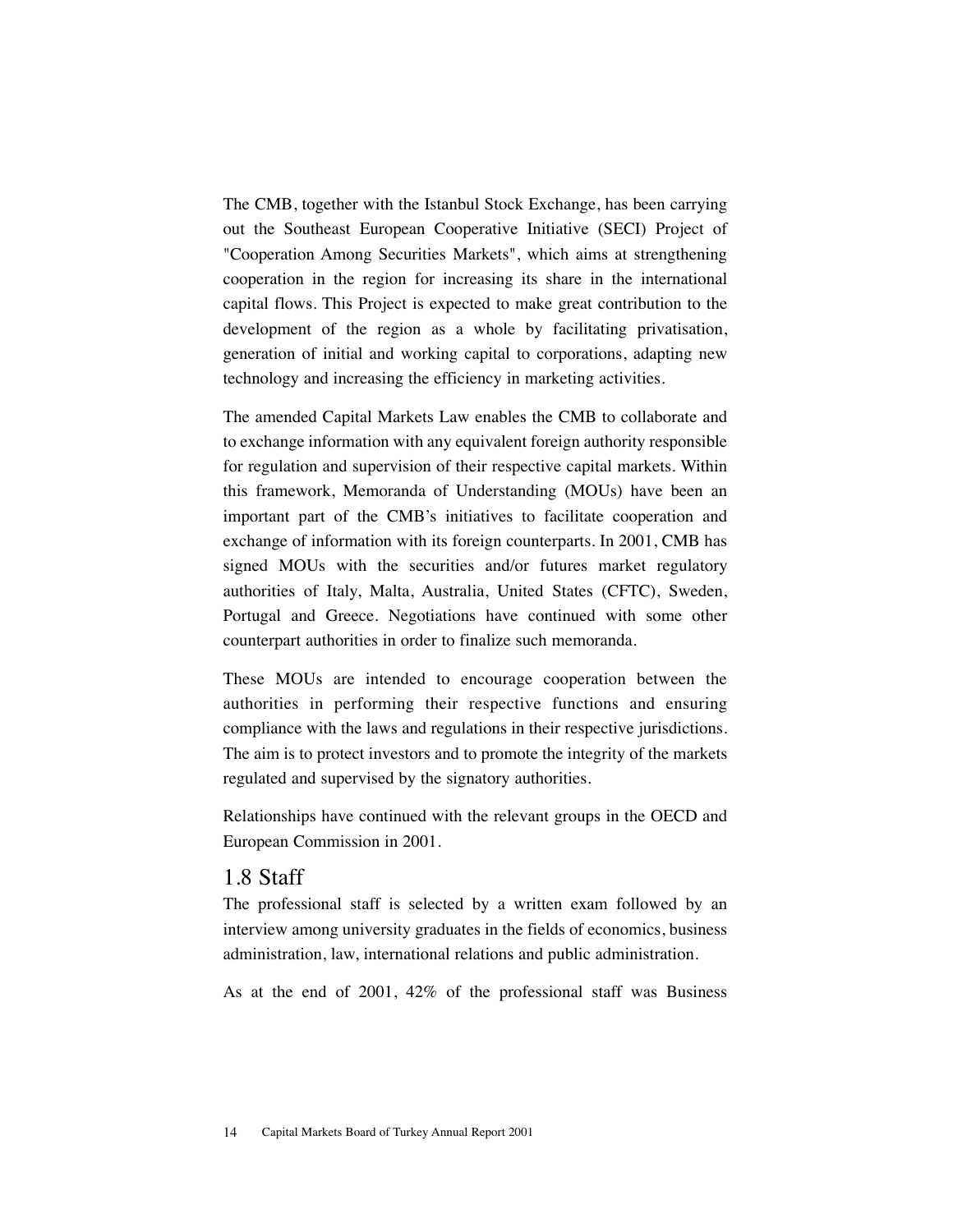Administration major, 24% was Economics major, and 20% was Law major. 57 of the staff had MA degree and 10 had PhD.

Distribution of the staff of the Capital Markets Board as at the end of 2001:

| <b>Executive Board</b>                | 7   |  |
|---------------------------------------|-----|--|
| Advisors                              | 5   |  |
| <b>Executive Vice Presidents</b>      | 4   |  |
| Heads and Deputy Heads of Departments | 12  |  |
| Professional Staff                    | 111 |  |
| Junior Professional Staff             | 68  |  |
| Lawyers                               | 9   |  |
| <b>Assistant Lawyers</b>              | 14  |  |
| Administrative and Technical Support  | 180 |  |
| YTAL.                                 | 410 |  |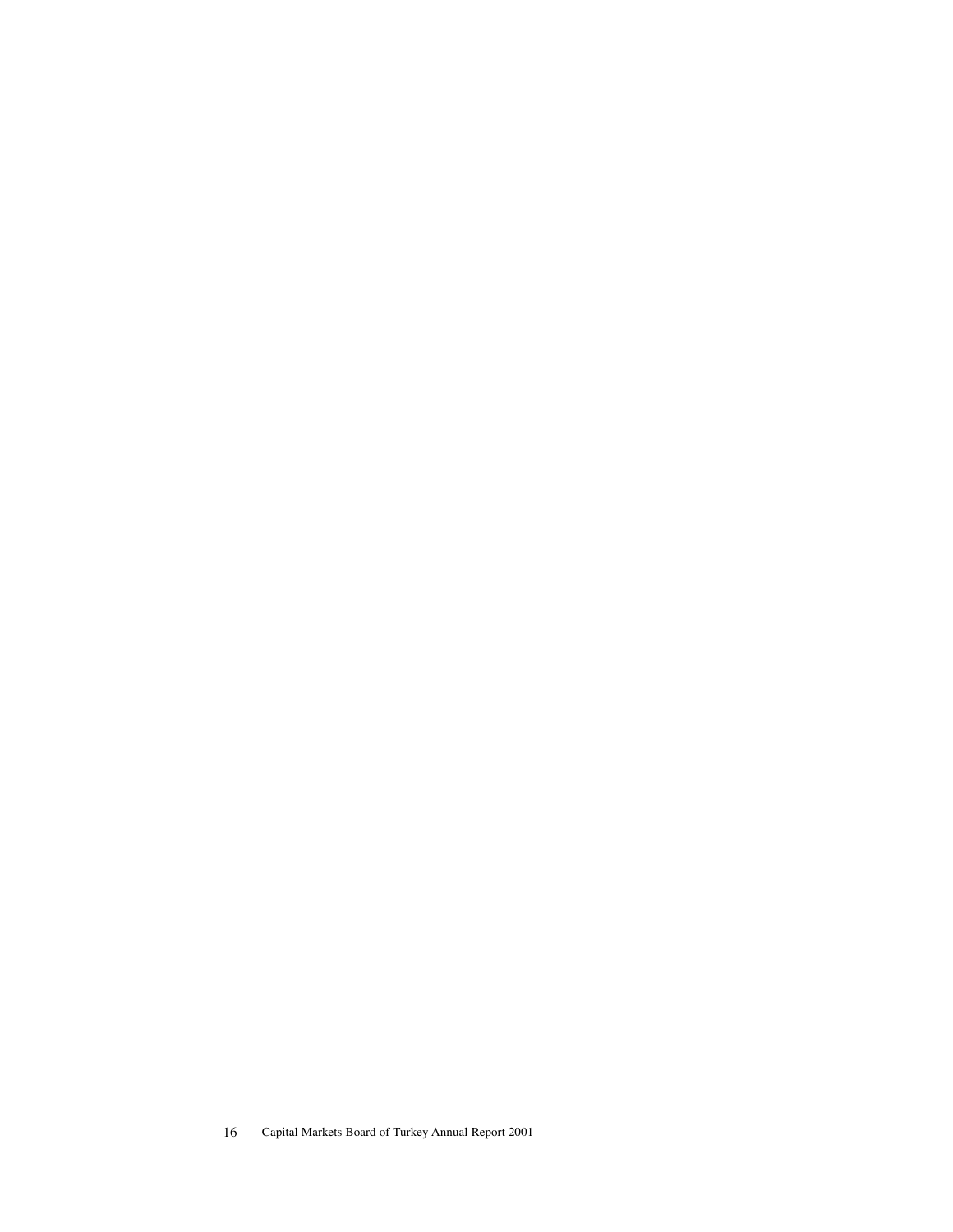# 2. THE TURKISH ECONOMY IN 2001

# 2.1 General Economic Developments

Difficulties faced due to the liquidity problems, which started in November 2000, continued to have severe negative impact on the economy in 2001. With the abandoning of the pegged exchange rate regime and the nominal anchor in February 2001, exchange rates overshoot and interest rates rose sharply. Serious contraction of the economy has been felt in all sectors. Production and employment declined and no substantial positive development has taken place in exports.

## 2.1.1 National Income and Growth Rates

After the 6.1% rise in GNP in 2000, 2001 experienced a tremendous slowdown of the economy, and GNP at constant prices fell by 9.4 percent. The sharpest decline in the output took place in the last quarter with decreased 8.5% of GNP and 7.1% of GDP over the same period of the previous year. The level of contraction, which has been well beyond expectations, indicates that the impact of the crisis on the economy had been very severe.

In 2001, share of services sector in the national output decreased to 61.3 % after following an increasing trend in the past two years. (Table: 1.1).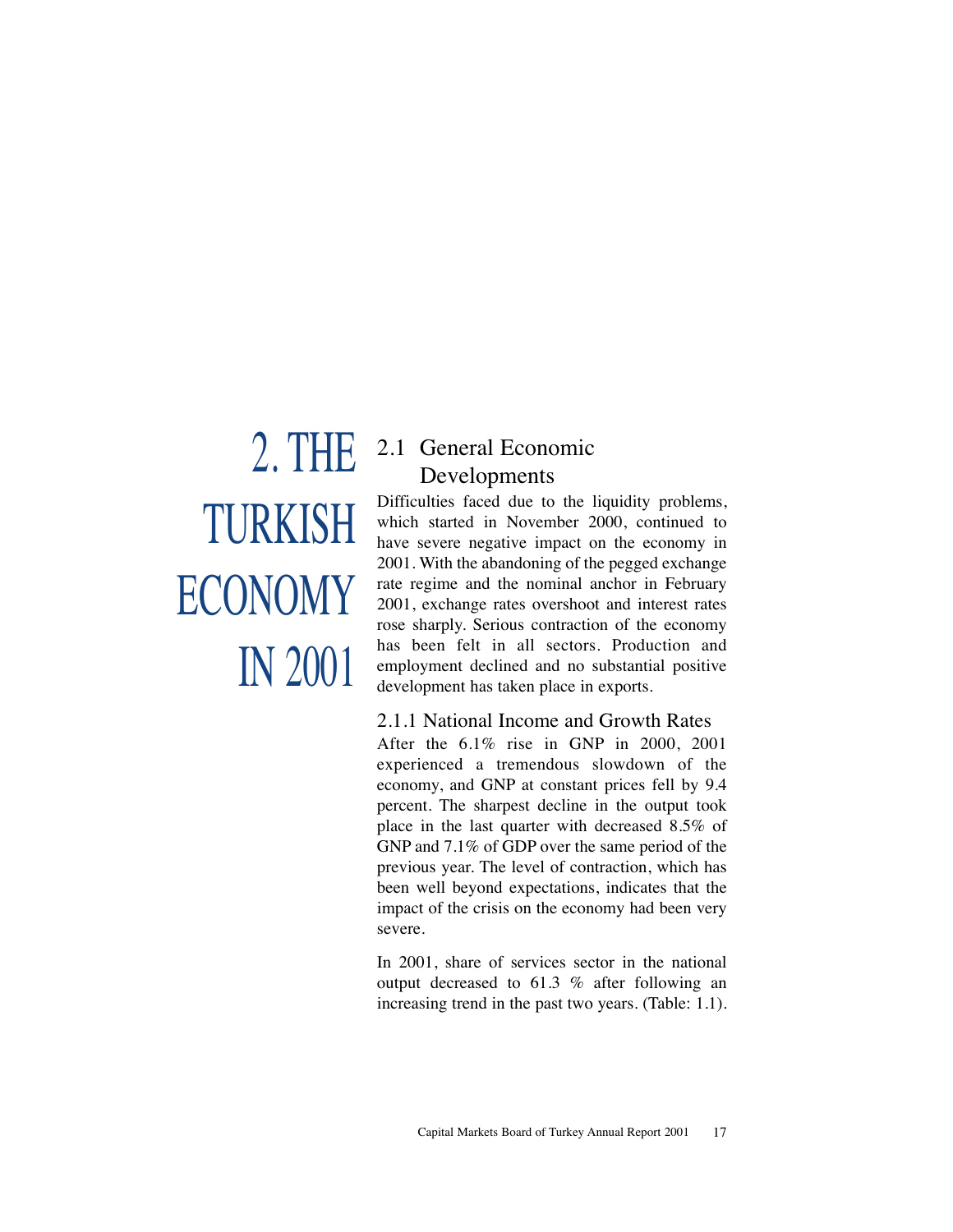Table: 2.1- National Income and Growth Rates

|                     | 1997       | 1998       | 1999       | 2000        | 2001        |
|---------------------|------------|------------|------------|-------------|-------------|
| GNP (TL. billion at |            |            |            |             |             |
| current prices)     | 29,393,262 | 53,518,332 | 78,282,967 | 125,970,544 | 179,480,078 |
|                     |            |            |            |             |             |
| -Growth rate $(\%)$ | 96.2       | 82.1       | 46.3       | 60.9        | 42.9        |
|                     |            |            |            |             |             |
| GNP (TL. billion at |            |            |            |             |             |
|                     |            |            |            |             |             |
| 1987 prices)        | 114,874    | 119,303    | 112,044    | 118,916     | 107,911     |
|                     |            |            |            |             |             |
| -Growth rate $(\%)$ | 8.3        | 3.9        | $-6.1$     | 6.1         | $-9.4$      |
|                     |            |            |            |             |             |
| Share of sectors in |            |            |            |             |             |
| GDP $(\%)$          |            |            |            |             |             |
| Agriculture         | 13.7       | 16.9       | 14.6       | 14.0        | 13.1        |
|                     |            |            |            |             |             |
| Industry            | 23.7       | 21.4       | 21.9       | 22.3        | 25,6        |
| <b>Services</b>     | 62.6       | 61.7       | 63.5       | 63.7        | 61,3        |
|                     |            |            |            |             |             |
|                     |            |            |            |             |             |
|                     |            |            |            |             |             |

2.1.2 Foreign Trade and the Balance of Payments Depreciation of the Turkish Lira from February onwards continued its

Source: SIS

impact on the foreign trade figures throughout the year. Imports, by 26%, declined considerably in 2001; however, exports only rose by 12%, parallel to the stagnant movement in the domestic economy with a serious slowdown in production. With the dramatic decrease in imports and moderate increase in exports in 2001, trade deficit declined to \$4.8 billion from \$22.3 billion in 2000.

After the \$ 9.5 billion net inflow of foreign capital into the country in 2000, capital flows changed course in 2001, influenced by the turbulence in both financial markets and the real sector, and a total of \$13.9 billion of capital outflow was realized as at the end of 2001. (Annex 4-Table: 1).

The sale of one GSM license and a bank in the savings deposits insurance fund to foreigners during the year contributed largely to net FDI inflow. Net foreign direct investment into the country increased considerably in 2001 and was realized as \$2.8 billion.

2001 was a period with sharp turns in the movement of both short and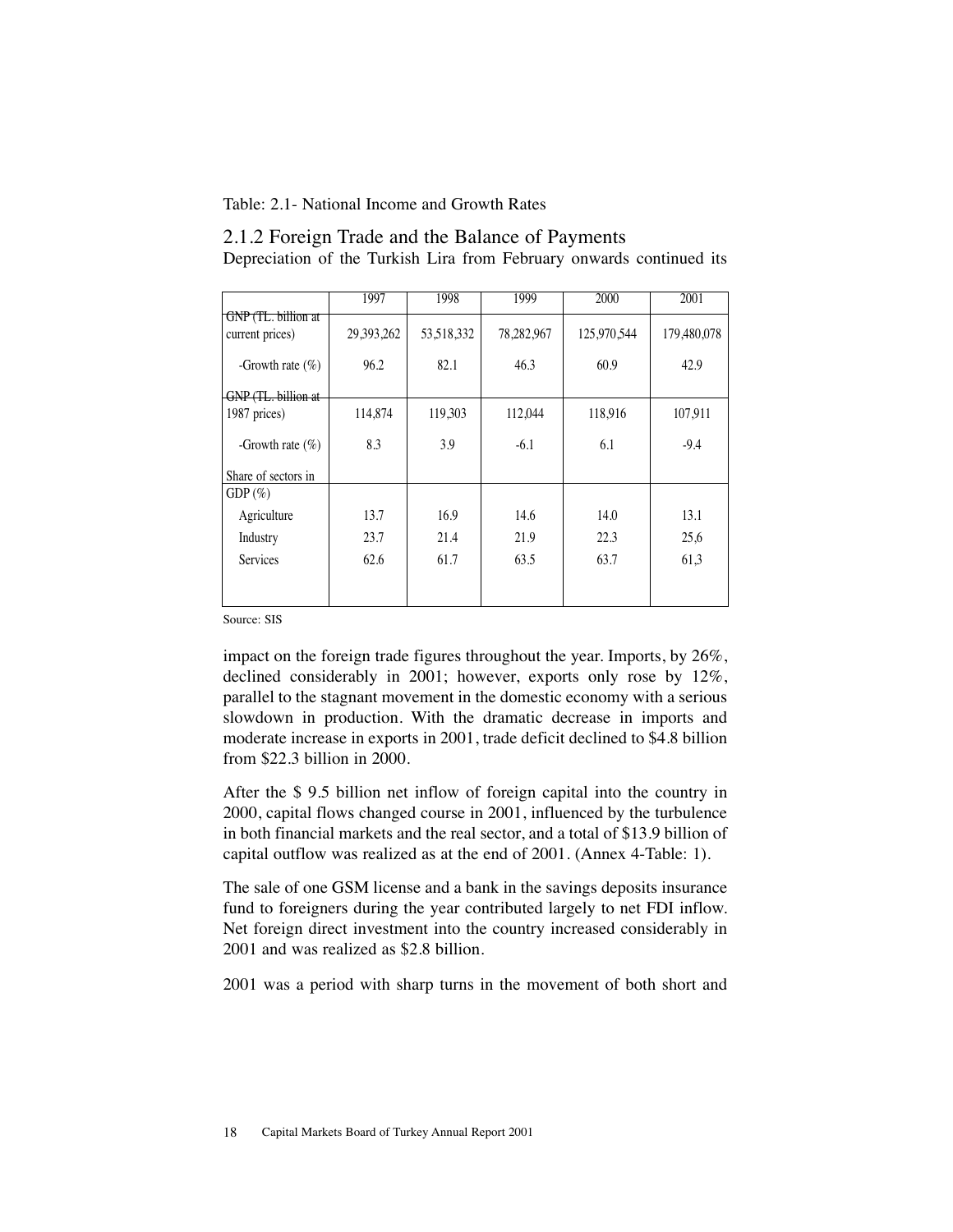long term capital. After a period of net inflow in the past consecutive couple of years, in 2001 net outflows were realized in these items. Especially striking was the enormous short-term capital outflow from the country, which amounted to \$11 billion after the level of \$4.0 billion net inflow in the previous year.

There had been a net inflow of capital into Turkey through portfolio investments throughout the period of 1989-2000, with the exception of 1998. In 2001, however, there was a net portfolio capital outflow of \$4.5 billion. Starting in February, net portfolio investments turned negative, and kept the net outflow throughout the year on a monthly basis with a few exceptions.

## 2.1.3 Price Movements

After the slowdown in the price increase in 2000, with the crises encountered in the first quarter, triggered by the financial sector difficulties faced in November 2000, prices have moved fast upward in the course of 2001.



Source: SIS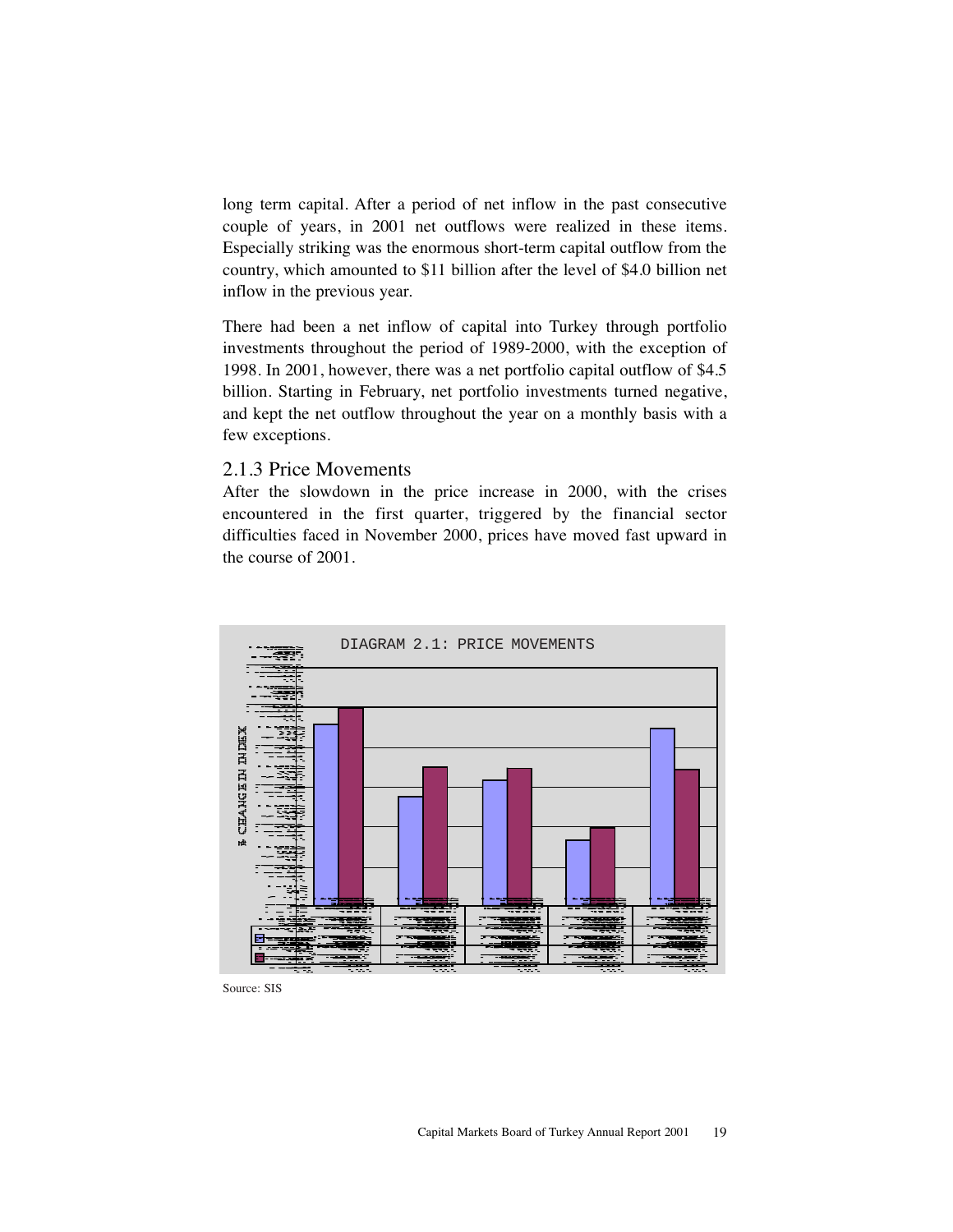As of the end of 2001, consumer prices rose by 68.5% compared to the previous year-end exhibiting a considerable increase from the previous year figure of 39.0%. On a 12-month average basis, however, the rise in consumer prices was 54.4%, slightly under the previous year figure of 54.6%.

After the slowdown in the wholesale prices in 2000, where the index increased by only 32.7%, the year-end WPI figure reached 4951, with 88.6% increase over the previous year. The 12-month average increase in the wholesale prices was 61.6 % for 2001, which is more than ten percentage points above the figure of 51.1% in 2000(Annex 4-Table: 5).

The highest price increase took place in the energy sector by 115.8%, whereas the lowest price increase was in agriculture with  $65.5\%$ . Manufacturing and mining exhibited price increases of 96.1% and 72.3% respectively.

As to the difference between public and private sectors, wholesale prices rose by 70.8% in the public sector, whereas the increase was 58.3% in the private sector, based on 12-month average. On a year-end basis, public sector prices had an increase of 99.7% whereas private sector increased by 84.6%.

## 2.1.4 Consolidated Budget and Public Finance

As of the end of 2001, the consolidated budget cash deficit amounted to TL 31,110 trillion. The cash deficit to GNP ratio was 17.3%.

Expenditures in the consolidated budget totalled TL 80,379 trillion, with a rise of 73% from the previous year figure. In the expenditures, share of transfers kept the highest ratio with an increase from 65% in 2000 to 70% in 2001.

Income figure reached TL 51,812 trillion in 2001, increasing by 53% from the previous year. Taxes were TL 39,768 trillion, making 77% of the total income (Annex 4-Table: 4).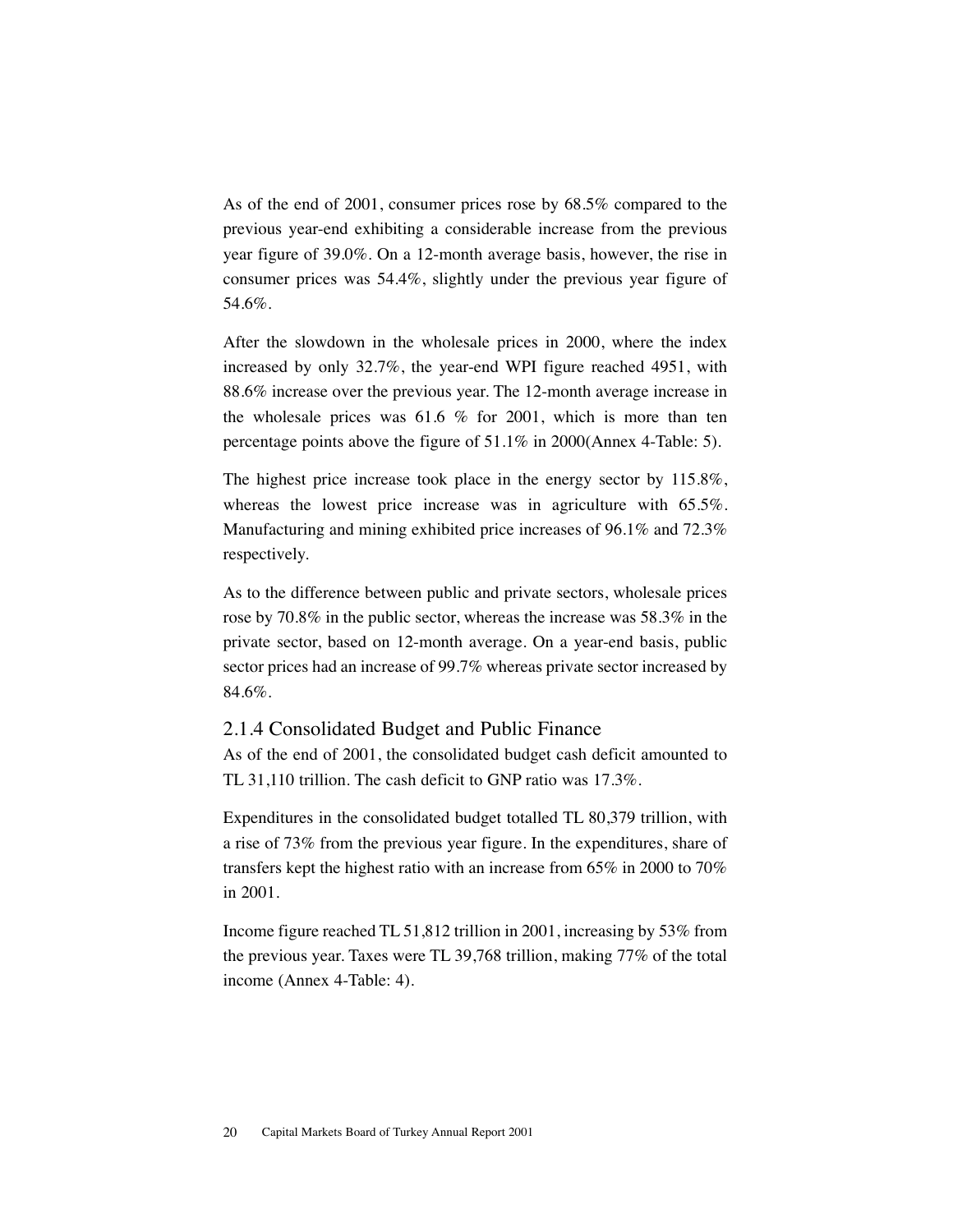## 2.1.5 Foreign Borrowing

Foreign borrowing slowed down in 2001 due to the economic contraction and difficulties faced in finding new financing caused by the crises. Total foreign debt as at the end of 2001 fell to \$115 billion from \$118 billion in 2000 (Annex 4-Table: 3).

Maturity composition of foreign borrowing changed in favour of medium to long term in 2001. While in 2000, only 75% of total foreign debt was medium to long term, in 2001 the ratio rose to 86%, with 14% consisting of short-term debt.

With respect to the borrowers, main item appears as the medium to long term borrowing of the public sector with a 40% share in total. Private sector's borrowing with the same maturity has a share of 25% in total foreign debt. Commercial banks' short term borrowing constitutes only 7% of the total amount.

# 2.1.6 Industrial Production and Capacity Utilization

Parallel to the contractionary developments in the economy, the production index of the State Institute of Statistics with base year 1997 decreased to 92.0 in 2001 from 100.9 in 2000. As of the end of December 2001, the capacity utilization ratio in the manufacturing industry was 71 after having reached 76 in 2000. (Annex 4-Table: 6).

As of December 2001, among the reasons for not working with full capacity, insufficient domestic demand had the greatest weight with 55.9%. With 12.8 %, insufficient foreign demand also had a large adverse effect for not using full capacity. Compared with the corresponding previous year figures, weight of insufficient domestic and foreign demand had increased from 50.2% and 12.7% respectively. Financial problems increased their weight from 2.5% to 3.9% while the impact of shortage in raw materials, both domestic and foreign, diminished from 6.6% and 3.6% to 3.6% and 1.1% respectively.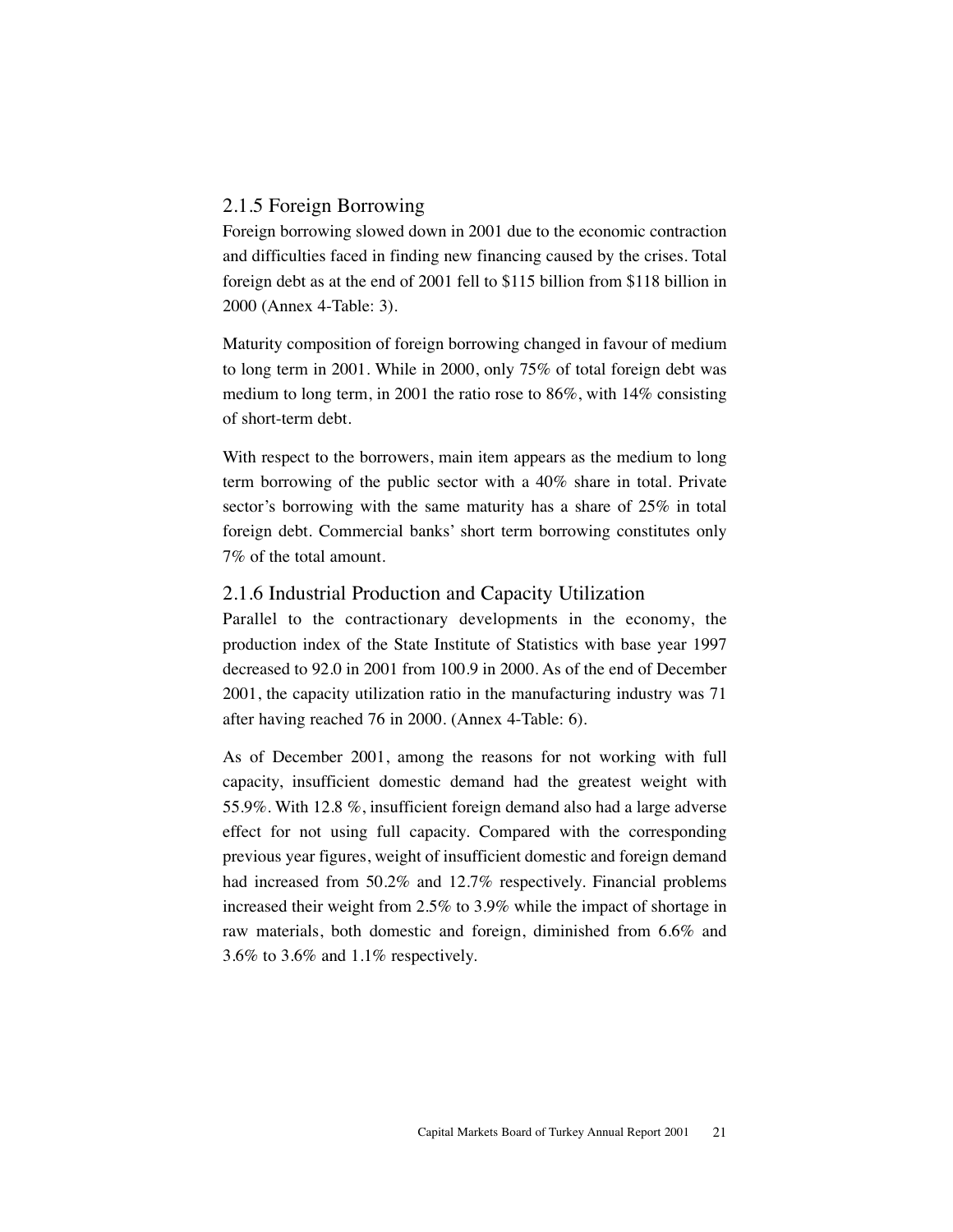

Source: SIS

# 2.2 Financial Market Developments

# 2.2.1 General Trends

The level of financial assets rose to the level of TL 238,994 trillion in  $2001$ , exhibiting an increase of  $144\%$  over the previous year. The enormous increase in the level of financial assets has been especially due to the sharp rise in the level of government securities, which raised the share of capital markets in total financial assets to 55.8%. With the sharp decline of GNP and rise in the level of government securities, the financial asset/GNP ratio increased to 133.1% in 2001 from 78% in the previous year.

Banking sector's assets also exhibited a sharp increase over the previous year with 93%, and amounted to TL.105,547 trillion. However, share of banking sector in financial assets, which was 56% in 2000, fell to 44.2% in 2001. (Annex 4-Table: 9).

Although capital markets share has for the first time rose well above half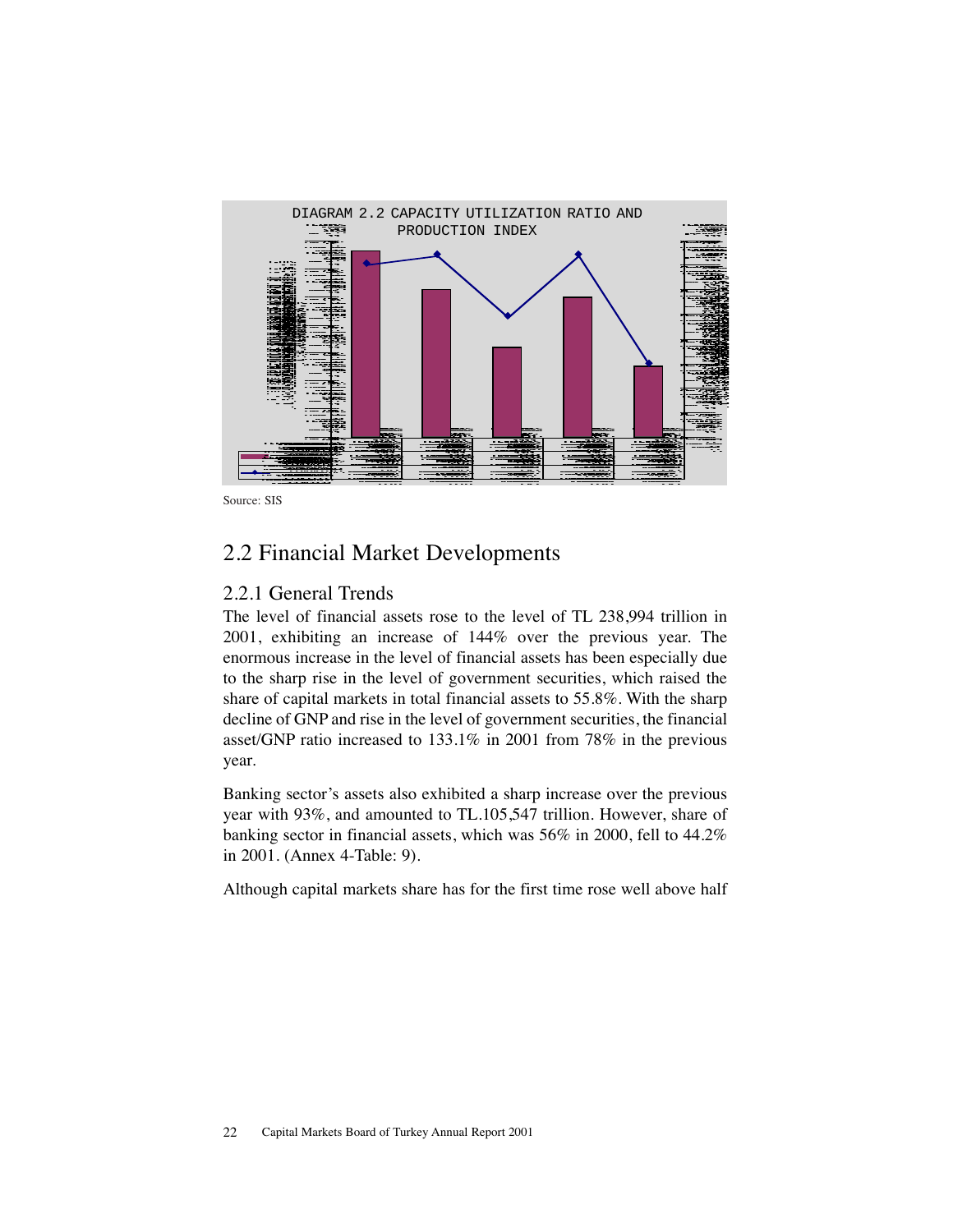## Table: 2.2- Financial Assets (%)

|                                                              | 1997  | 1998 | 1999 | 2000 | 2001  |
|--------------------------------------------------------------|-------|------|------|------|-------|
| <b>Total Financial Assets / GNP</b>                          | 60.0  | 63.3 | 86.3 | 78.0 | 133.1 |
| Share of Banking Sector in<br><b>Total Financial Assets</b>  | 60.2  | 59.6 | 59.9 | 55.6 | 44.2  |
| Share of Capital Markets in<br><b>Total Financial Assets</b> | 38.82 | 40.4 | 40.1 | 44.4 | 55.8  |
| <b>Share of Private Sector in</b><br>Capital Markets         | 13.3  | 13.9 | 14.0 | 15.7 | 7.8   |

Source: CMB, Central Bank, Undersecreteriat of Treasury

of total financial assets, the weight of private sector in capital markets showed a dramatic decrease to 7.8%, nearly the half of the previous year's share. (Table: 2.2).

## 2.2.2 Banking Sector

## 2.2.2.1 Money Supply

The volume of currency issued in 2001 increased to TL 4,801 trillion, reflecting a 50% increase over 2000 year end.

Narrow money stock (M1) reached TL 11,073 trillion with a 64% increase over the previous year. Sight deposits had a share of 57% in the narrow money stock, whereas currency issued had a 43% share.

Broad money stock (M2), which had exhibited a rise of 41% in the previous year, rose by 49% in 2001 and reached the level of TL 46,986 trillion by the year-end.

Foreign exchange deposits rose by 129% in 2001, raising the level of M2Y to TL 104,132 trillion. M3 attained the level of TL 50,588 trillion by the year-end (Annex 4-Table: 8).

## 2.2.2.2 Deposits

Total deposits in the banking sector reached TL 103,767 trillion, including foreign exchange deposits. This figure displays a 97% increase over the previous year.

As was the case in the previous year, time deposits had the second largest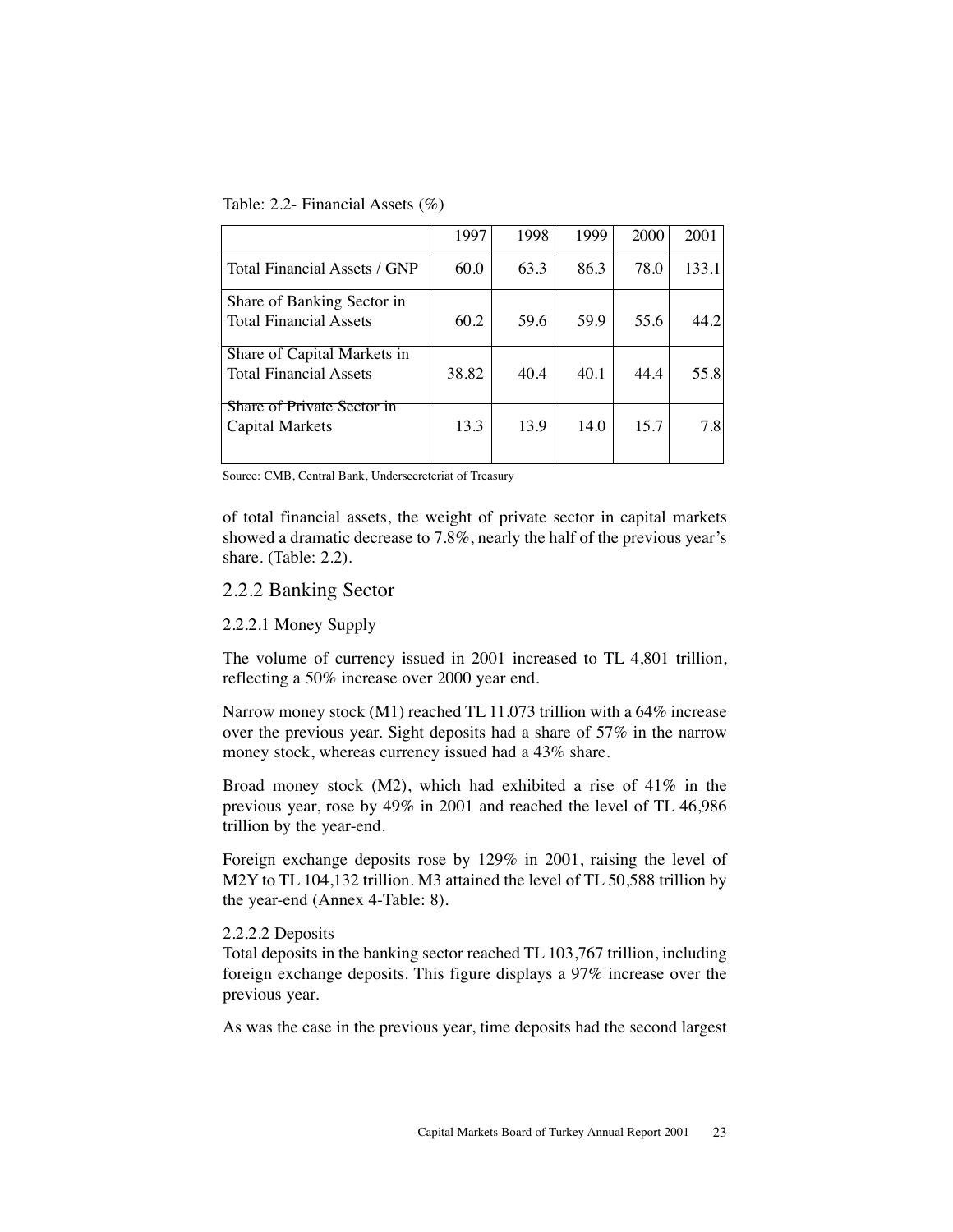share in this total with 34%. The largest share belonged to foreign exchange deposits of banks, with 56%. Official deposits exhibited a 127% increase over the previous year and reached a total of TL 2,738 trillion in 2001.

Interest rates fluctuated sharply in the first half and especially in the first quarter of 2001. With the abandoning of the currency peg in February and the resulting exchange overshoot, interest rates also rose sharply. The turbulent movements were especially felt in the short-term rates. Onemonth deposit rate monthly average climbed to 344% in February, and was still high with 124% in March. It began to decline to two digit percentage numbers the following month and closed the year with 59.8%. Longer-term rates also experienced similar turbulence in March, and closed the year with a little over 60% (Annex 4-Table: 10).

#### 2.2.2.3 Credits

Credits extended by deposit money banks amounted to TL 33,918 trillion in 2001, exhibiting an increase of 23.9% over the previous year. 90.6% of this total was given to private enterprises and households. The public sector and financial institutions received 5.15% and 3.0% respectively, while a little over one percent was given to non-residents (Annex 4-Table:  $11$ ).



Source: Central Bank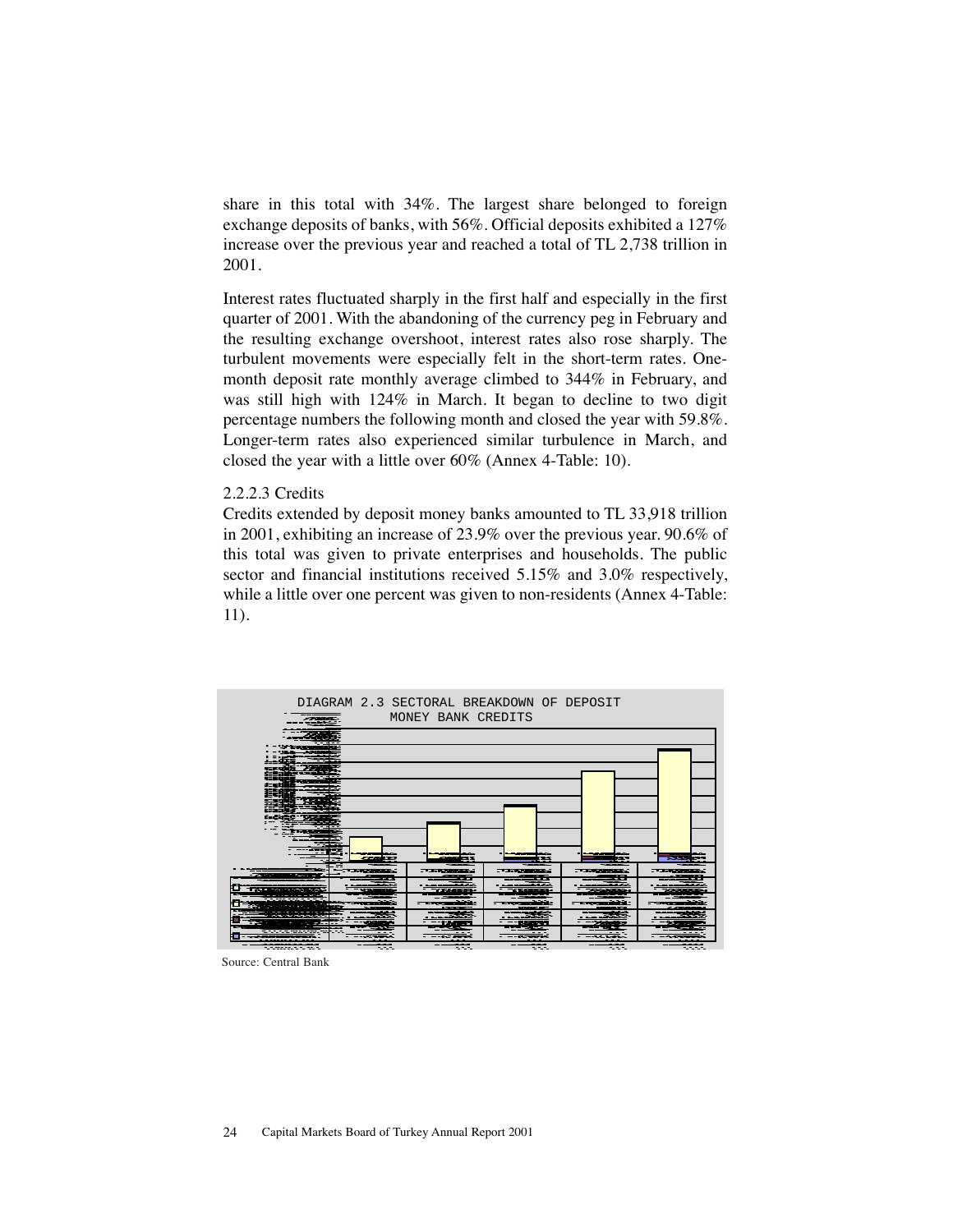## 2.2.3 Gold Market

Trading volume in the Istanbul Gold Exchange was \$741 million and TL.499 trillion in 2001.

|             | <b>Amount of Trading</b> |                    |              |                      | <b>Trading Volume</b> |
|-------------|--------------------------|--------------------|--------------|----------------------|-----------------------|
| <b>Year</b> | <b>TL/GR</b>             | <b>S/ounce</b>     | <b>Total</b> | (TL. Billion)        | <b>Million</b> )<br>S |
| 1997        | 178,121                  | 113,367            | 291.488      | 287,527              | .215                  |
| 1998        | 265,532                  | 173,748            | 439,280      | 683,711              | 1,640                 |
| 4999        | <del>277.734</del>       | <del>213,740</del> | 491,474      | <del>1,052,077</del> | <del>1.908</del>      |
| 2000        | 299,740                  | 129.430            | 429.170      | 1,681,172            | 1,160                 |
| 2001        | 57,888                   | 83.884             | 144.722      | 499.035              | 741                   |
|             |                          |                    |              |                      |                       |

**Table : 2.3a - Istanbul Gold Exchange (IGE)**

Source: IGE

|  |  | Table: 2.3b - Trading Volume of Futures and Options on Gold |  |
|--|--|-------------------------------------------------------------|--|
|--|--|-------------------------------------------------------------|--|

| Year               | Number of<br><b>Contracts</b> | <b>Amount of Trading</b><br><b>TL/GR</b> | <b>Total Value</b>   |
|--------------------|-------------------------------|------------------------------------------|----------------------|
| 1997(\$)           | 445                           | 61                                       | 13,511,486           |
| 1998(\$)           | 30                            |                                          | 833,442              |
| 1999(\$)           | 47                            | $\rm{10}$                                | <del>1,197,131</del> |
| 2000(\$)           | 97                            |                                          | 1,211,714            |
| 2000<br>. Billion) | 70                            |                                          | 774                  |
| $2001($ \$)        | 50                            | 4                                        | 971,071              |
|                    |                               |                                          |                      |

Source: IGE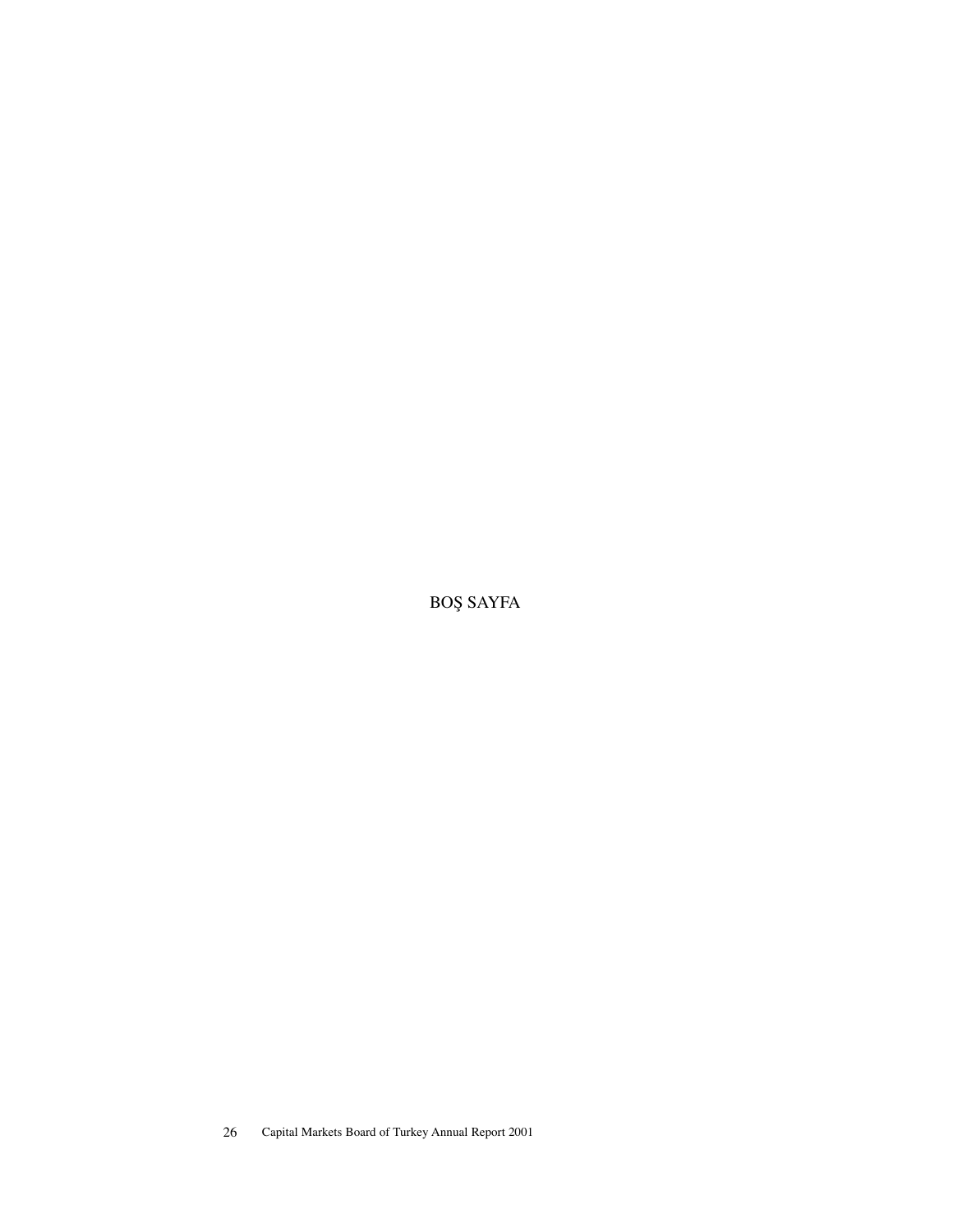## 3. TURKISH **CAPITAL** MARKETS IN 2001

## 3.1 Primary Markets

## 3.1.1 Corporate Sector Security Issues

After a buoyant year in 2000, when increase in the volume of corporate security issues has been more than six- fold, in 2001 issues of corporate securities stagnated and showed a slight decline over the previous year. The total market value of these issues remained at TL 5,730 trillion in 2001, after the level of TL 5,793 trillion in 2000. As in the previous years, main categories contributing to this growth were mutual fund participation certificates and equities. Due to falling share prices, however, their respective shares in total issues changed in favour of mutual fund participation certificates with 68% share in total volume. Equity issues only amounted to 30% of total volume in 2001.

Remaining issues were bank bills and bank guaranteed bills amounting to TL. 148 trillion, and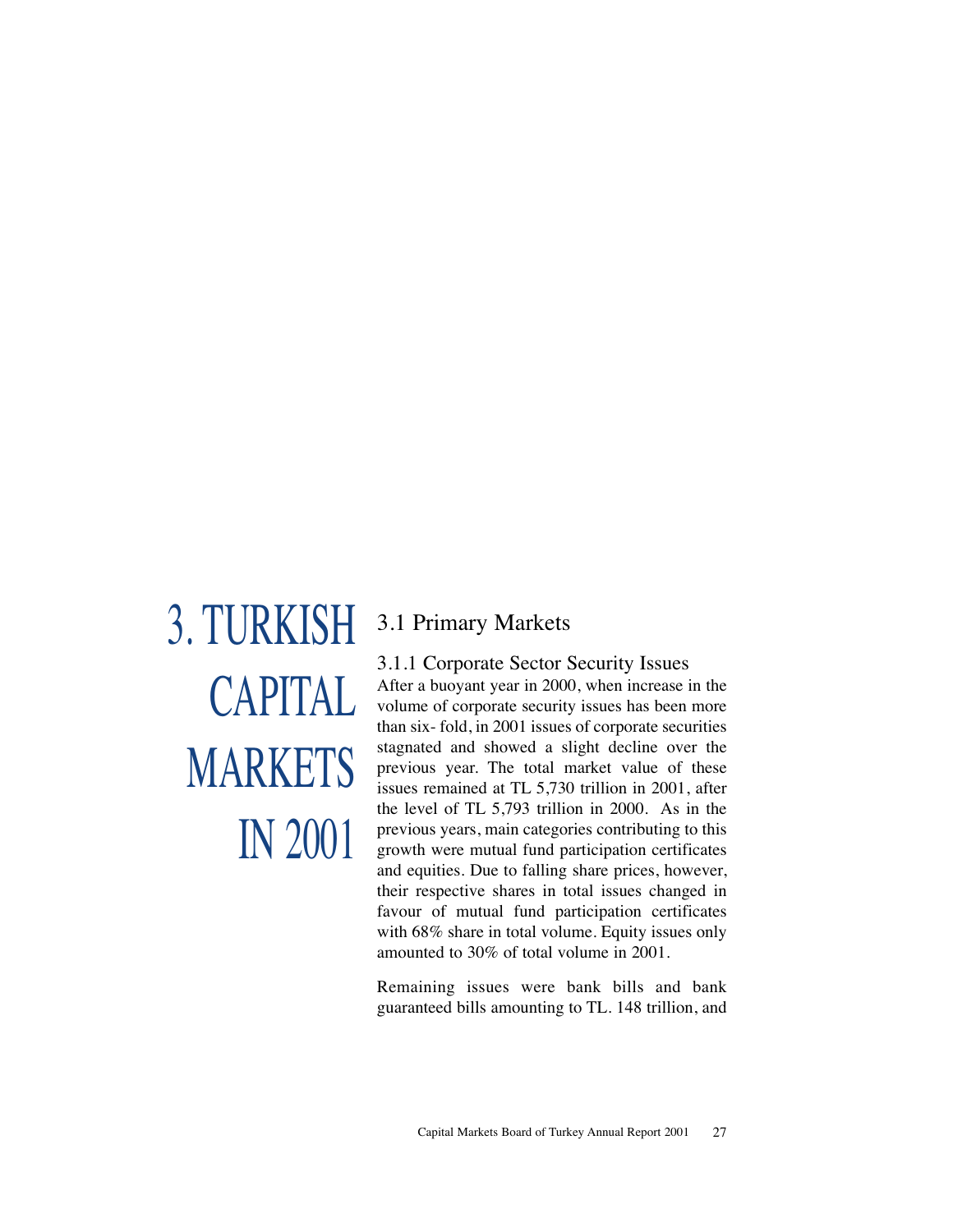|            |    | DIAGRAM 3.1: CORPORATE SECTOR SECURITY ISSUES REGISTERED WITH CMB |           |    |  |
|------------|----|-------------------------------------------------------------------|-----------|----|--|
|            |    |                                                                   |           |    |  |
|            |    |                                                                   |           |    |  |
|            |    |                                                                   |           |    |  |
|            |    |                                                                   |           |    |  |
|            |    |                                                                   |           |    |  |
|            |    |                                                                   |           |    |  |
|            |    |                                                                   |           |    |  |
| 12000<br>右 |    |                                                                   |           |    |  |
|            |    |                                                                   |           |    |  |
|            |    |                                                                   |           |    |  |
|            |    |                                                                   |           |    |  |
|            |    |                                                                   |           |    |  |
|            |    |                                                                   |           |    |  |
|            |    |                                                                   |           |    |  |
|            | œ. | т.                                                                | -20<br>۰. | ۰. |  |

Source: CMB

foreign mutual fund participation certificates with TL.67 trillion. (Annex 4-Table:14). As of the end of 2000, there were 843 corporations with publicly offered equities registered with CMB.

### 3.1.2 Public Sector Security Issues

2001 has witnessed more than five-fold increase in the issue volume of public sector securities. Total amount of issues reached TL.209,805 trillion. In this total, government bonds had a share of 78%, with TL. 164,225 trillion. Treasury bills amounted to TL. 45,493 trillion. Since 1999, government bonds have taken the lead in the total issue volume as opposed to short-term treasury bills, which had been the dominant factor in government securities.

Parallel to these developments, outstanding government securities volume rose by 234% and reached TL.122,930 trillion as at the end of 2001, with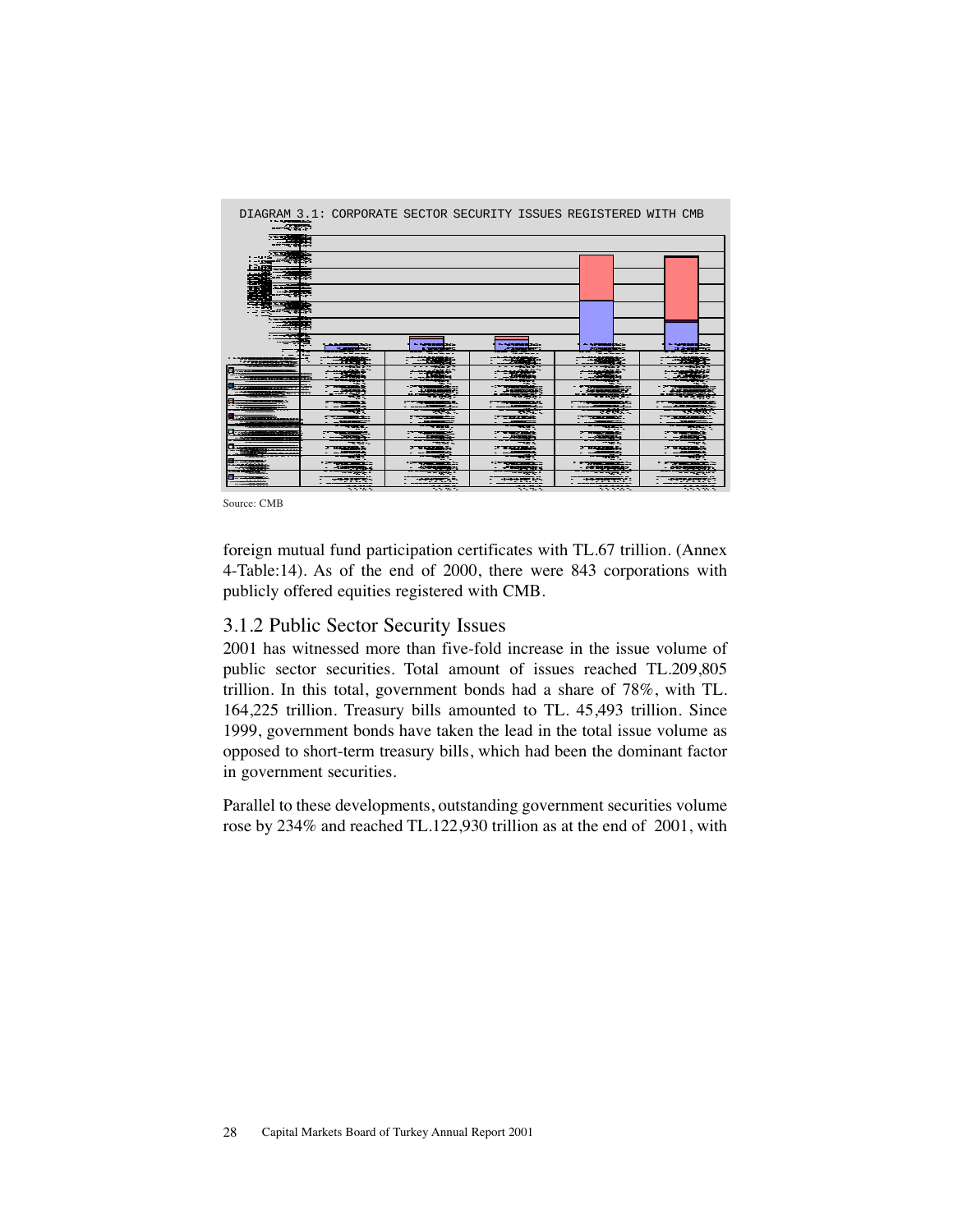government bonds having 83% weight in the total (Annex 4-Tables:  $12,13$ ).

## 3.1.3 Initial Public Offerings



Source: Undersecreteriat of Treasury

There has been only one Initial Public Offer during 2001, with a nominal value of TL 368 billion.

## Table: 3.1 - Initial Public Offerings

## 3.2 Secondary Markets

| Year        | No. of<br><b>Corporations</b> | <b>Nominal Value</b><br>of IPO | <b>Market Value</b><br>of IPO | <b>Free Float</b><br><b>Ratio</b> | <b>Market Value</b><br>of Sales |
|-------------|-------------------------------|--------------------------------|-------------------------------|-----------------------------------|---------------------------------|
| 1997        | 29                            | 9,669                          | 63,569                        | 15.66                             | 63,569                          |
| 1998        | 20                            | 16.963                         | 93,433                        | 27.06                             | 94,318                          |
| 1999        | 10                            | 26,812                         | 46,419                        | 33.57                             | 46,473                          |
| <b>2000</b> | 35                            | 130,133                        | 1,832,885                     | 19.42                             | 1,883,410                       |
| 2001        |                               | 368                            | 386                           | 49.00                             | 386                             |
|             |                               |                                |                               |                                   |                                 |

Source: CMB

(TL Billion)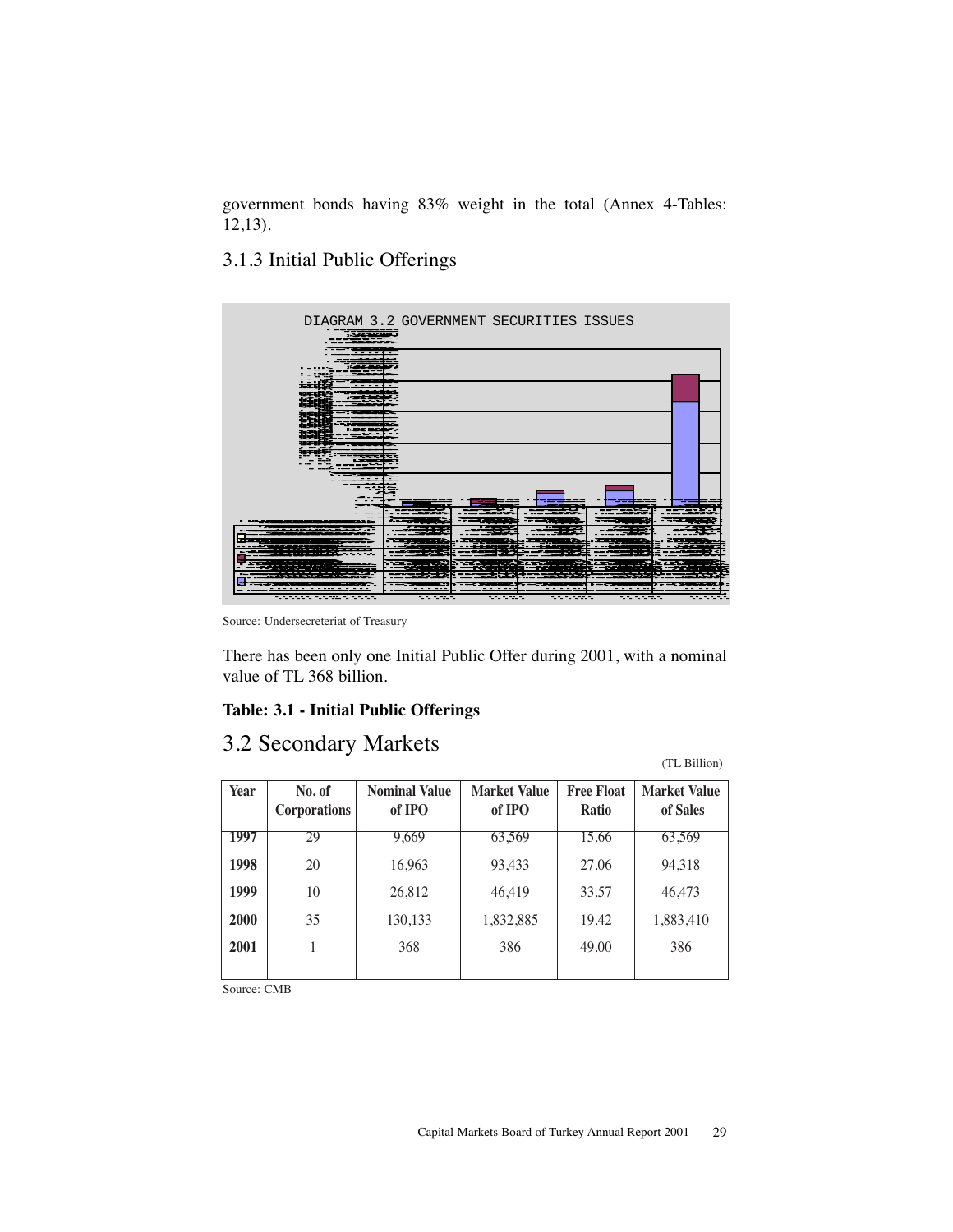After a decline from the previous year to TL 965,153 trillion in 2000, secondary market trading showed a slight increase in 2001 with a total volume of TL. 990,316 trillion. Banks trading on government securities, as always, dominated the trading volume in the secondary markets. With TL 777,126 trillion of trading in government securities, banks kept their share of 78% in the total trading volume. Brokerage houses, on the other hand, had close amounts of trading in shares and government securities with TL 93,116 trillion and TL 119,524 respectively (Annex 4-Table: 16).

#### 3.2.1 Secondary Market Trading in Debt Instruments

Secondary market trading on debt instruments concentrated in government bonds, which had a 76% share in total. This was followed by treasury bills, which had a share of 23%. As has been the case in the previous years, trading on private sector instruments remained negligible (Annex 4-Table: 17).

Table: 3.2a - ISE Bonds and Bills Market





| Year | and Sales Market         | <b>Outright Purchases Repo - Reverse Repo</b><br><b>Market</b> | Total       | <b>Daily Average</b> |
|------|--------------------------|----------------------------------------------------------------|-------------|----------------------|
|      | <b>Public Securities</b> |                                                                |             |                      |
| 1997 | 5,503,632                | 58,192,071                                                     | 63,695,703  | 252,761              |
| 1998 | 17,995,993               | 97.278,476                                                     | 115,274,469 | 461.098              |
| 1999 | 35,430,078               | 250,723,656                                                    | 286,153,734 | 1,153,846            |
| 2000 | 166,336,480              | 554,121,078                                                    | 720.457.558 | 2,870,349            |
| 2001 | 39,776,038               | 696,338,553                                                    | 739,114,591 | 2,933,364            |

Source: ISE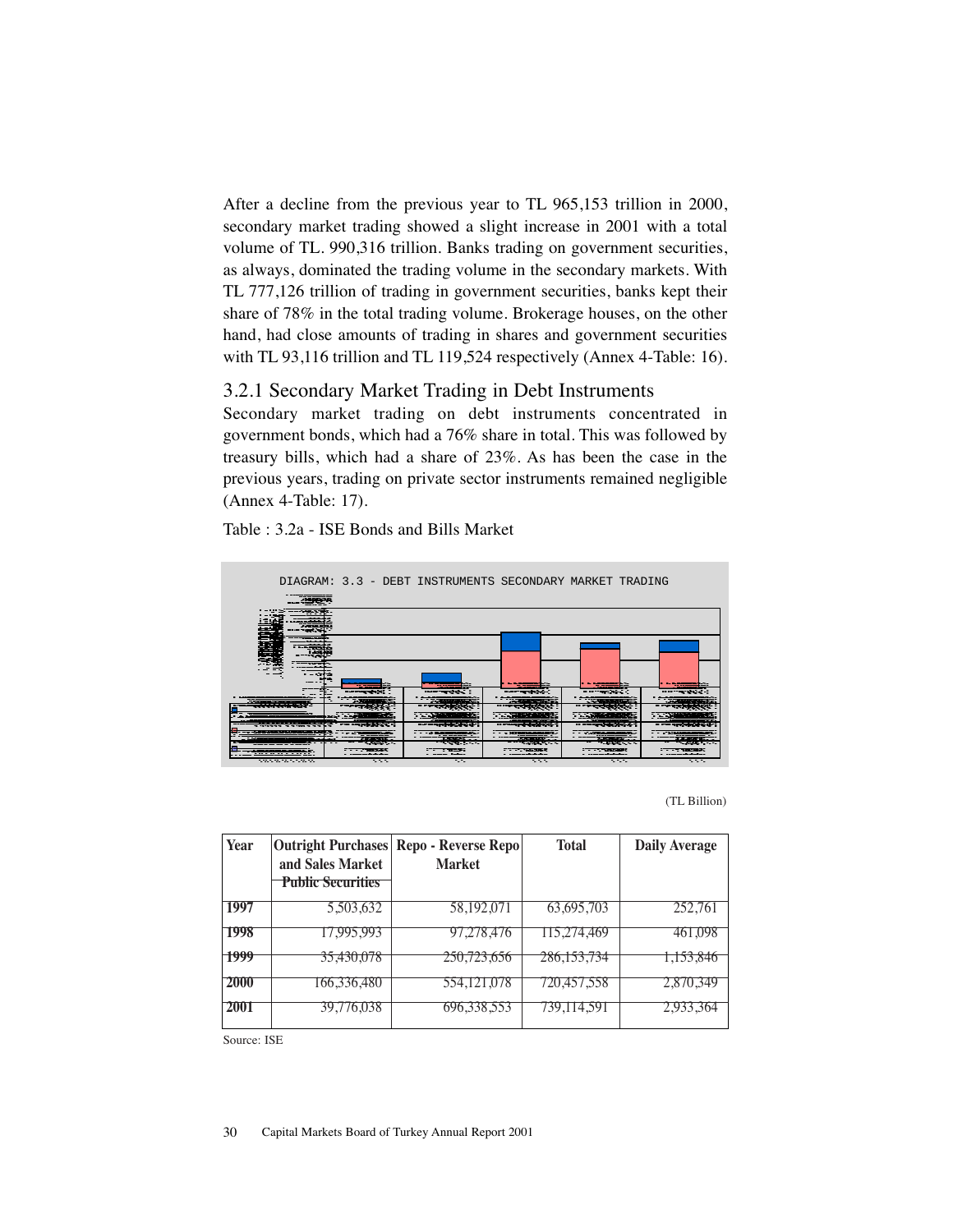| <b>Year</b> |                                    | <b>Outright Purchases and Sales Market</b> |                              |                        | <b>Repo - Reverse</b>  |
|-------------|------------------------------------|--------------------------------------------|------------------------------|------------------------|------------------------|
|             | <b>Public</b><br><b>Securities</b> | <b>Private</b><br><b>Securities</b>        | Foreign<br><b>Securities</b> | <b>Total</b>           | <b>Repo Market</b>     |
| 1997        | 12.610.260                         | 242.020                                    | 62.442                       | 12.914.722             | 161.640.328            |
| 1998        | 62.436.981                         | 54.452                                     | 143,611                      | 62,635,044             | 297,902,341            |
| 1999        | <del>168.657.575</del>             | <del>51.159</del>                          | <del>514.322</del>           | <del>169.223.056</del> | <del>530,301,697</del> |
| 2000        | 307 596 515                        | 49.568                                     | 5.206.526                    | 312.852.609            | 1 015 698 585          |
| 2001        | 86,376,977                         | 303                                        | 10.162.511                   | 96.539.791             | 790.529.983            |
|             |                                    |                                            |                              |                        |                        |

**Table: 3.2b - ISE Bonds and Bills Market Off-Exchange Transactions (Registered)** (TL Billion)

Source: ISE

#### 3.2.2 Equities Trading in the Secondary Market

Equities trading volume in the Istanbul Stock Exchange declined to TL 93,119 trillion in 2001 from TL.111,165 trillion in 2000. With an average daily turnover of TL 376 trillion in 2001, there has been a decline of 17% over the previous year, when average daily turnover has been TL. 453 trillion (Annex 4-Table: 19).

In equities trading, frequency distribution of intermediaries reveals a highly concentrated structure, with a few number of intermediaries having large volume of trading. As can be seen from Table 3.3, the first 20% of total transactions have been made by only 5 intermediary institutions, whereas in the last quintile there are 81 intermediaries with small trading volumes (Table: 3.3).

**Table: 3.3 - Frequency Distribution of ISE Secondary Market Trading of Equities**

|                            |                         |                         | <b>RANGES</b>           |                                   |                         |
|----------------------------|-------------------------|-------------------------|-------------------------|-----------------------------------|-------------------------|
|                            | $1st$ Range<br>$(20\%)$ | $2nd$ Range<br>$(20\%)$ | $3rd$ Range<br>$(20\%)$ | 4 <sup>th</sup> Range<br>$(20\%)$ | $5th$ Range<br>$(20\%)$ |
| No. of Brokerage<br>Houses |                         |                         | 12                      | 19                                | 81                      |

Note: Total secondary market trading volume of TL.  $93,116$  trillion is divided into five ranges, each of which is TL. 18,623 trillion.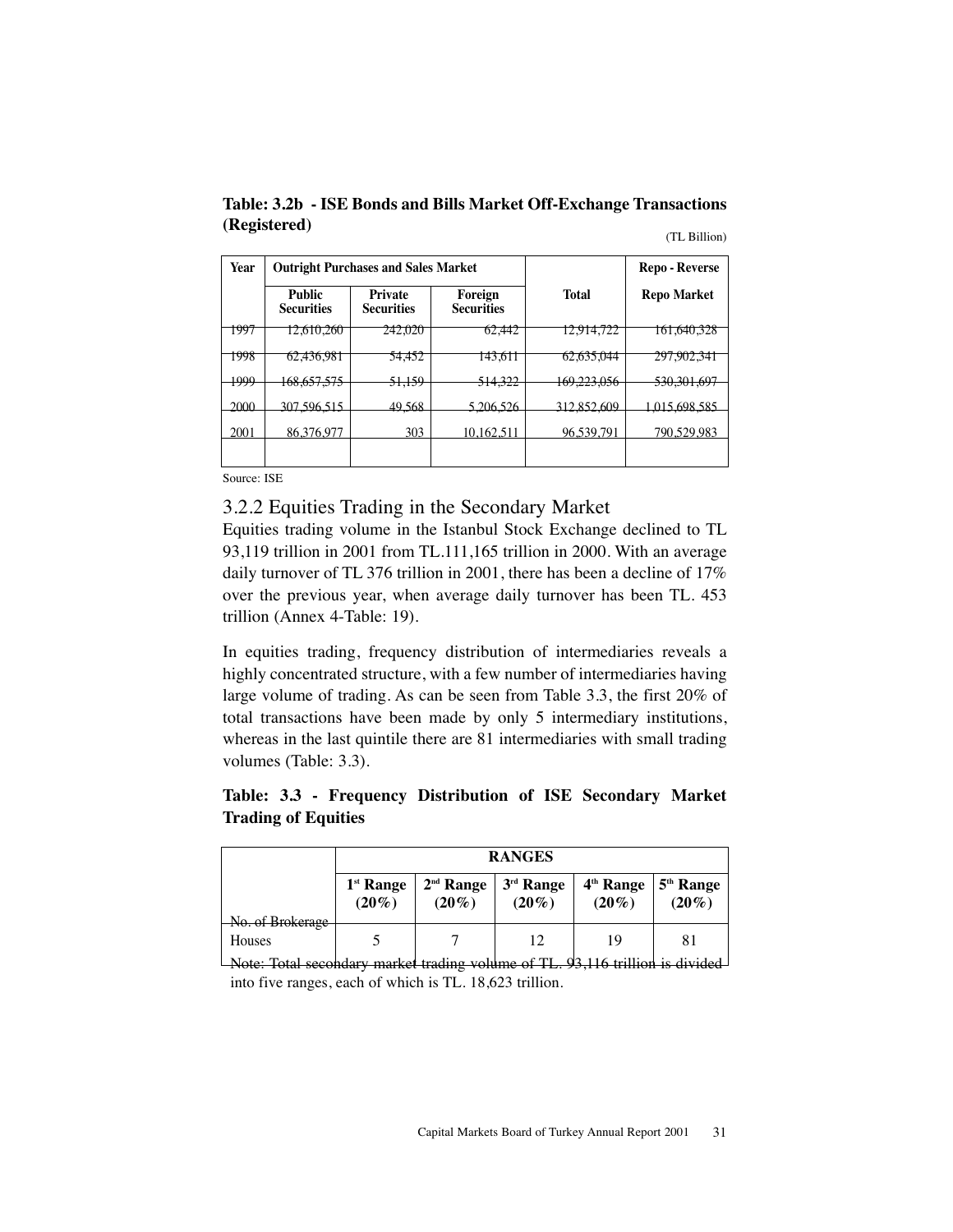

The decline in the secondary market transactions is also observed in the number of contracts, which fell to 31 million in 2001 from 32 million in 2000. (Annex 4-Table: 19).

| Year            |              | Turnover Ratio $(\%)$ Price / Earnings Ratio | Dividend Yield $(\% )$ |
|-----------------|--------------|----------------------------------------------|------------------------|
| 1997            | 73.3         | 24.39                                        | 1.56                   |
| 1998            | 170.5        | 8.84                                         | 3.37                   |
| <del>1999</del> | 60.4         | 37.52                                        | 0.72                   |
| 2000            | <u>238.5</u> | 16.82                                        |                        |
| 2001            | 135.7        | 108.33                                       | 0.95                   |
|                 |              |                                              |                        |

## Table: 3.4 - ISE Equities Market

Source: ISE

The ISE National 100 Index, after closing 2000 with 9,437, rose to 10,685 by the end of January and throughout the year fluctuated between 7,160 (March 29 close) and 13,783, which was also the year close for 2001(Annex 4-Table: 21).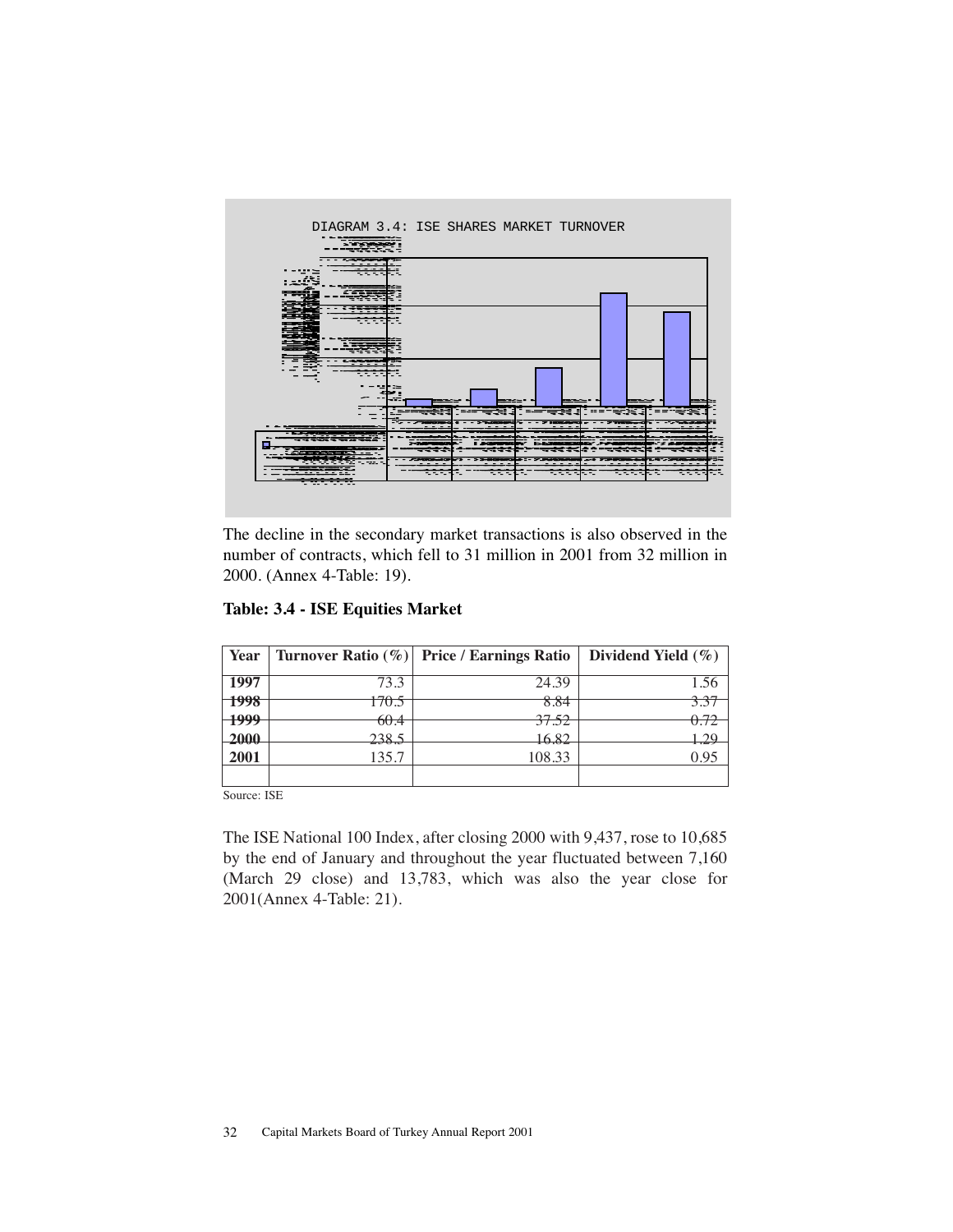#### 3.2.3 Corporations Listed on the Istanbul Stock Exchange

As of the end of 2001, the total number of corporations with stocks listed on the Exchange declined to 310 from 315 in 2000, whereas total nominal value of shares quoted on the exchange rose to TL 10,515 trillion from TL 6,867 trillion in 2000.

Total market capitalization of the corporations listed on the Istanbul Stock Exchange was TL 68,603 trillion as at the end of 2001. After the level of TL 46,692 trillion as of the end of 2000, this figure shows a rise of  $47\%$ over the previous year.



Source: ISE

## 3.3 Financial Intermediaries

The total number of financial intermediaries licensed to operate in the Turkish securities markets has reached 130. Of this total, 45 were established by banks as brokerage houses (Table:2.5).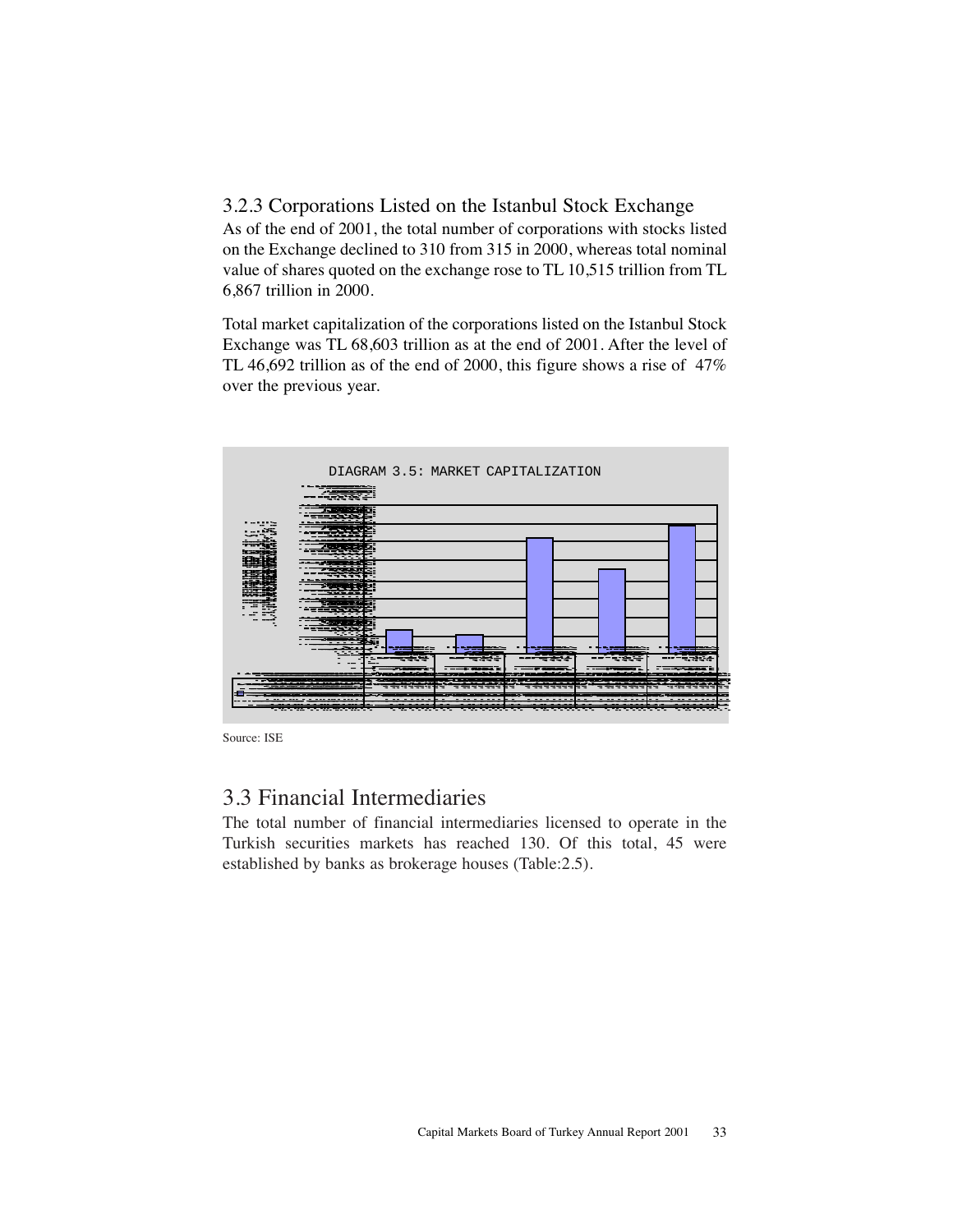|                     | 1997 | 1998 | 1999 | <b>2000</b> | 2001 |
|---------------------|------|------|------|-------------|------|
| 1. Brokerage Houses | 142  | 143  | 136  | 133         | 130  |
| Founded by Banks    | 42   | 45   | 46   | 47          | 45   |
| Other               | 100  | 98   | 90   | 86          | 85   |
| 2. Banks*           | 63   | 66   | 73   | 72          | 56   |
| TOTAI               | 205  | 209  | 209  | 205         | -86  |
|                     |      |      |      |             |      |

**Table: 3.5 – Total Number of Financial Intermediaries**

\*Banks can only be licensed to engage in off-exchange intermediation in securities that have been previously issued and intermediaton on the exchange with the exception of equities and to engage in repo and reverse repo transactions.

## 3.4 Collective Investment Institutions

### 3.4.1 Mutual Funds

By the end of 2001, the total number of Turkish mutual funds reached 277. Of this total, 162 were Type A funds, which need to have a minimum of 25% investment in equities. Moreover, there were 21 foreign mutual funds, whose participation certificates were issued in the Turkish market.

The total asset value of the 162 "Type A" funds were TL 584,980 billion, with 10,163 million certificates in circulation. "Type B" mutual funds had a total asset value of TL 4,575 trillion and 18,699 million shares in circulation (Annex 4-Tables: 23,24)

The rise in the issue of treasury bills affected also the portfolio composition of collective investment institutions. Portfolio composition of "Type B" mutual funds consisted basically of reverse repo agreements (65%), treasury bills (27%) and government bonds (9%). "Type A" funds also relied heavily on reverse repo agreements (22%), following equities (62%). Government bonds had a share of 6% and treasury bills 10% in the portfolios of "Type A" funds (Annex 4-Table: 22).

The number of foreign mutual funds marketing their participation certificates in Turkey reached 21 by the year-end (Annex 4-Table: 26).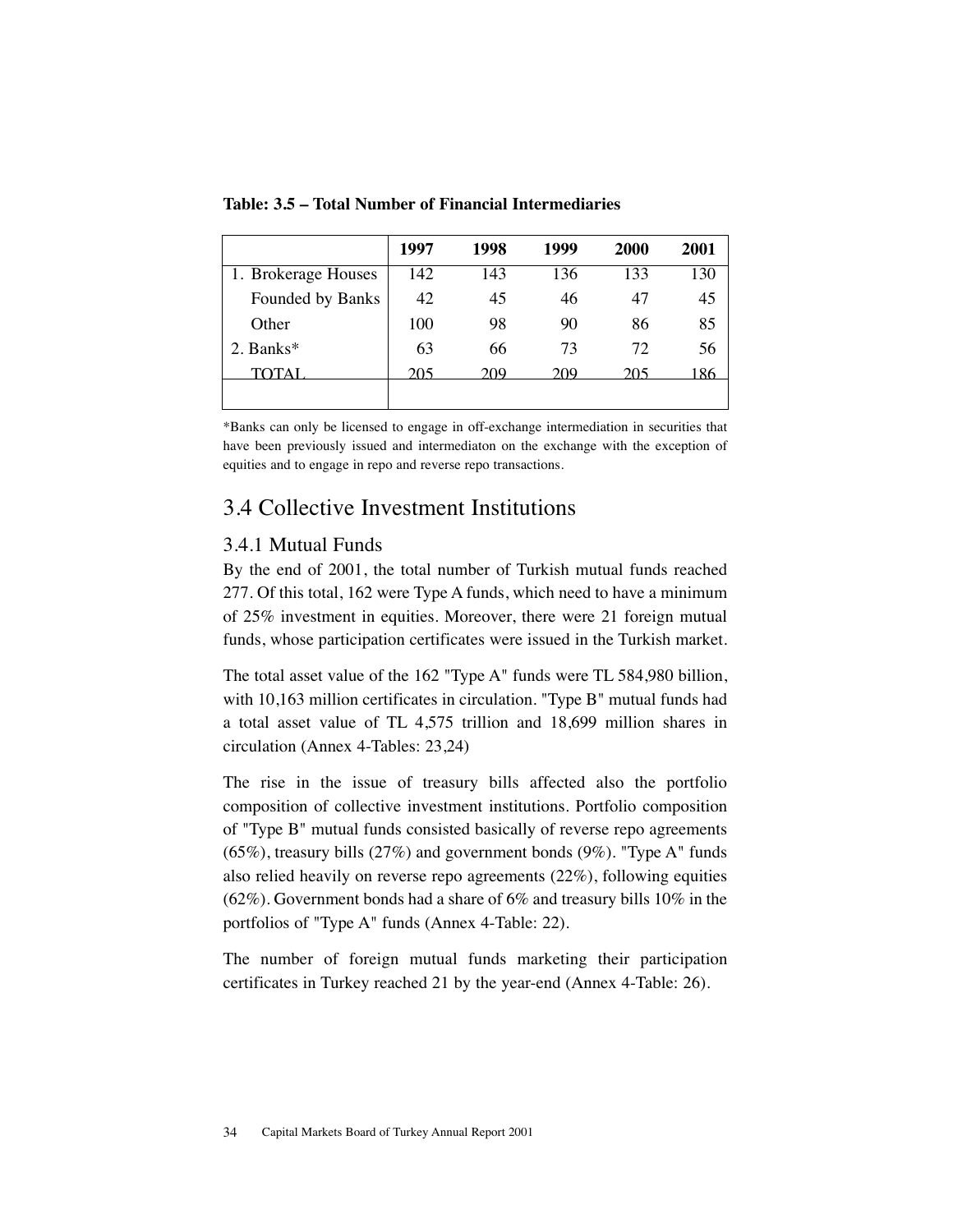## 3.4.2 Investment Companies

Total number of investment companies was 31 at the end of the year 2001. Of this total, 22 were "Type A" Investment Companies, with a collective nominal capital of TL 59.7 trillion and a total asset value of TL 128.2 trillion. The existing 8 real estate investment companies raised their nominal capital to TL 342.7 trillion in 2001, and their asset value reached TL 890.6 trillion. The venture capital investment company with TL 900 billion nominal capital had TL 3.9 billion of total asset value as of the year-end. (Table: 3.7)

Portfolio composition of "Type A" investment companies changed slightly in favour of debt instrument, with a considerable rise in treasury bills. Share of equities declined from 56% to 51%, whereby share of T bills rose from 12% to 23%. This increase took place together with a rise in the overall asset value of the companies, which increased from TL.79 trillion in 2000 to TL 130 trillion in 2001 (Annex 4-Table: 27).

#### **Table: 3.7 - Investment Companies**

|      |                    | No. of           | <b>Nominal Capital</b> | <b>Total Asset Value</b> |
|------|--------------------|------------------|------------------------|--------------------------|
|      |                    | <b>Companies</b> | (TL.Billion)           | (TL.Billion)             |
|      | "Type A"           | 16               | 5,907                  | 15,554                   |
| 1997 | <b>Real Estate</b> | 2                | 2,375                  | 8,762                    |
|      | Venture Capital    |                  |                        |                          |
|      | "Type A"           | 17               | 15,815                 | 20,707                   |
| 1998 | <b>Real Estate</b> | 5                | 14,743                 | 135,798                  |
|      | Venture Capital    |                  |                        |                          |
|      | "Type A"           | 21               | 18,510                 | 84,245                   |
| 1999 | <b>Real Estate</b> | 8                | 96,000                 | 418,514                  |
|      | Venture Capital    |                  |                        |                          |
|      | "Type A"           | 21               | 51,886                 | 78,578                   |
| 2000 | Real Estate        | 8                | 187,883                | 531,873                  |
|      | Venture Capital    | 1                | 900                    | 3,301                    |
|      | "Type A"           | 22               | 59,682                 | 128,225                  |
| 2001 | <b>Real Estate</b> | 8                | 342,762                | 890,575                  |
|      | Venture Capital    | 1                | 900                    | 3,893                    |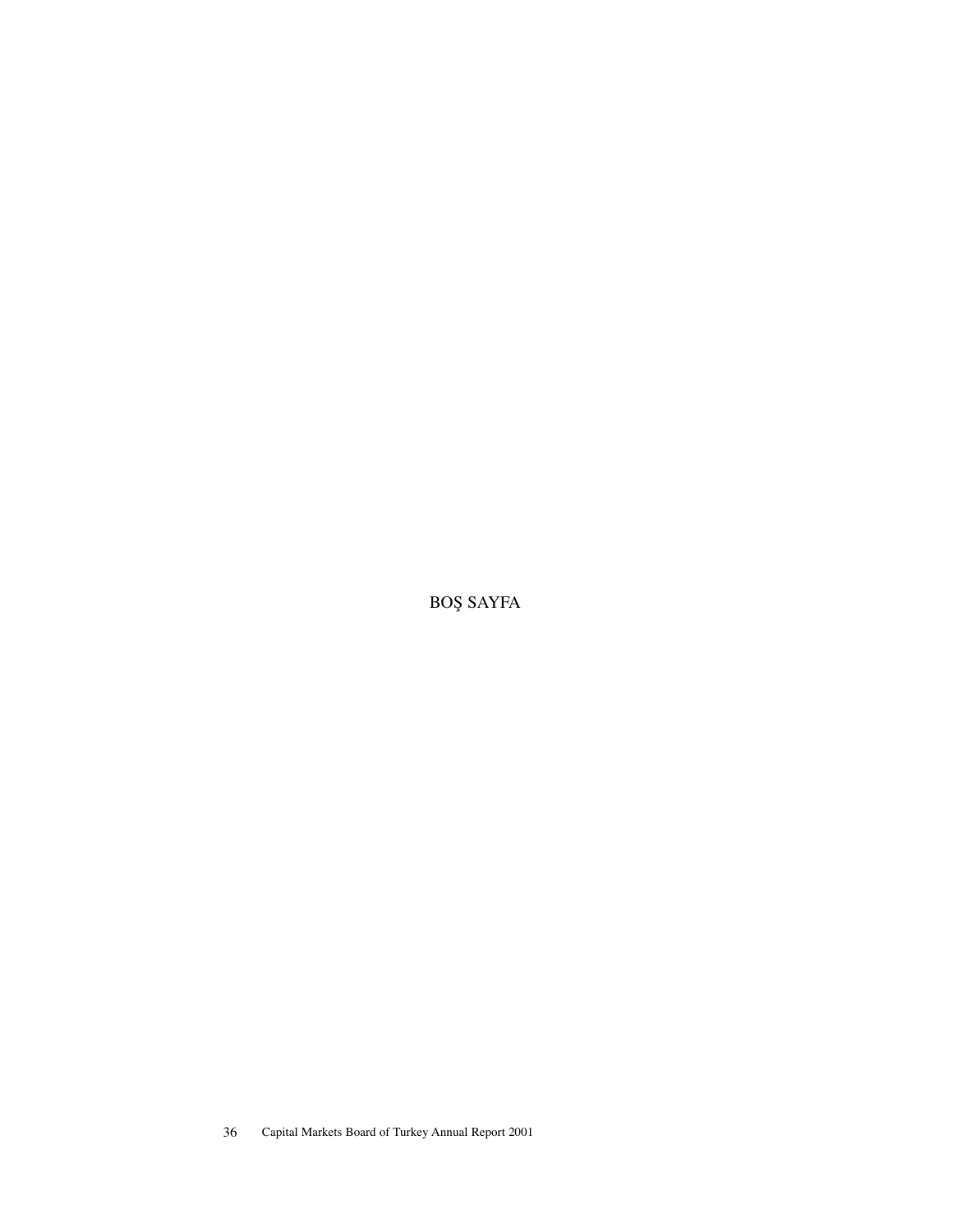## ANNEX : 1 – REGULATIONS OF THE BOARD IN 2001

ANNEX : 1 – REGULATIONS OF THE BOARD IN 2001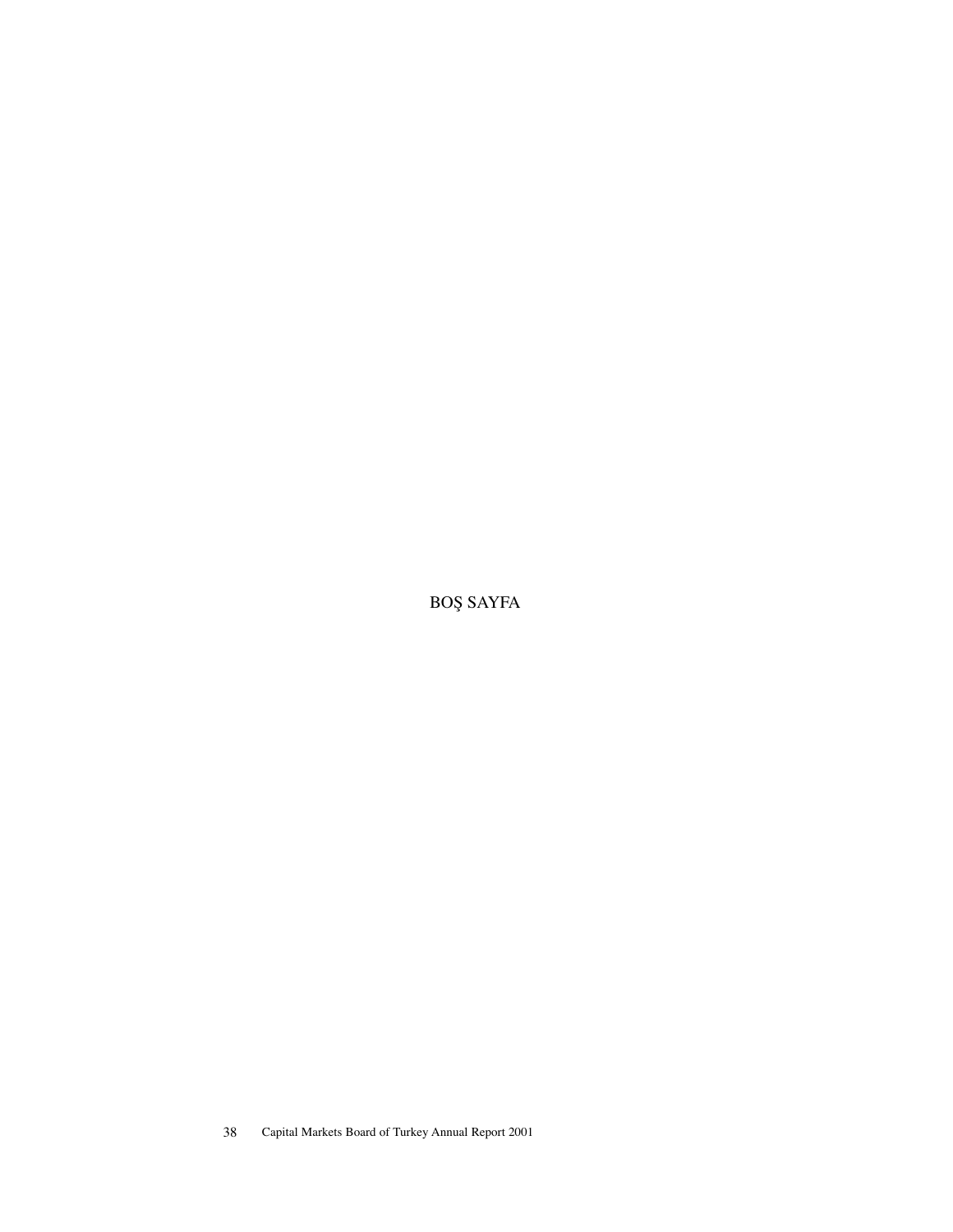### A. COMMUNIQUÉS LAUNCHED IN 2001

\* Serial : VI, No: 14 "Communiqué for changing some clauses of the communiqué on real estate investment companies" Date and No. of the Official Gazette : March 24, 2001; 25352

\* Serial : V, No: 49 "Communiqué for changing some clauses of the communiqué on intermediation activities and intermediary institutions" Date and No. of the Official Gazette : April. 17, 2001; 24376

\* Serial : VII, No: 17 "Communiqué for changing some clauses of the communiqué on mutual funds" Date and No. of the Official Gazette : Aug. 11, 2001; 24490

\* Serial : VIII, No: 34 "Communiqué on Licensing of the personnel of capital market institutions" Date and No. of the Official Gazette : Aug. 11, 2001; 24490

\* Serial : VIII, No: 35 "Communiqué on the rating institutions providing service within the framework of capital market legislation and principles for their inclusion in the Capital Market Board List" Date and No. of the Official Gazette : Aug. 12, 2001; 24491

\* Serial : V, No: 50 "Communiqué on the principles for intermediary activities and intermediary institutions" Date and No. of the Official Gazette : Aug. 12, 2001; 24491

\*Serial : XI, No: 18 "Communiqué for changing some clauses of the communiqué on Account Plan of Intermediary Institutions" Date and No. of the Official Gazette : Aug. 27, 2001; 24506

\*Serial : XI, No: 19 "Communiqué on the accounting of Futures and Options transactions"

Date and No. of the Official Gazette : Aug. 27, 2001; 24506 \* Serial : V, No: 51 "Communiqué on the documents to be drawn up by intermediary institutions for intermediation in derivatives trading" Date and No. of the Official Gazette : Aug. 27, 2001; 24506

\* Serial : VII, No: 18 "Communiqué for changing some clauses of the communiqué on mutual funds"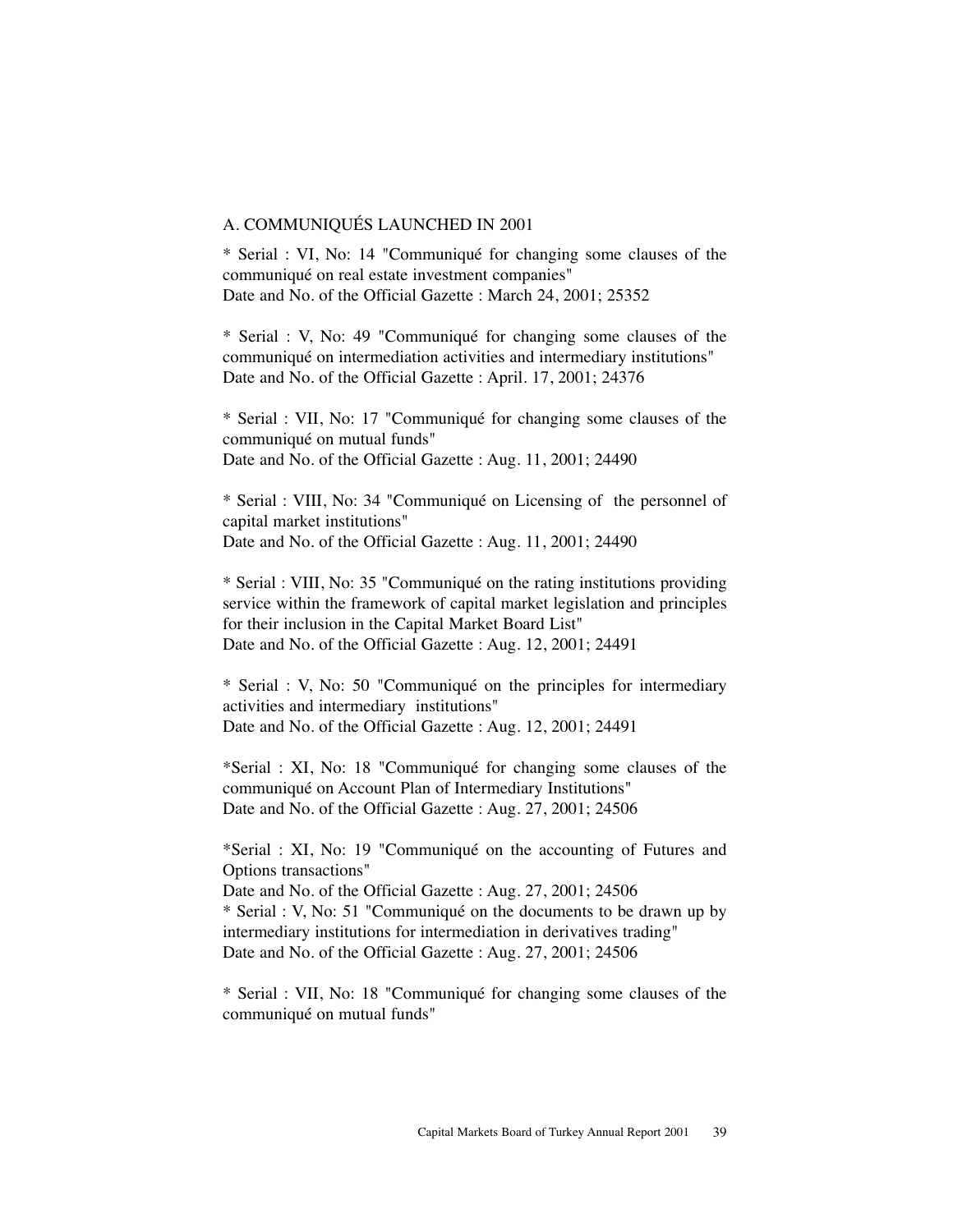Date and No. of the Official Gazette : Sept. 9, 2001; 24538

\* Serial : I, No: 28 "Communiqué for changing some clauses of the communiqué on the required format of shares" Date and No. of the Official Gazette : Nov. 13, 2001; 24582

\*Serial : XI, No:21 "Communiqué on the principles for drawing up of consolidated accounts for companies subject to the Capital Market Law" Date and No. of the Official Gazette : Nov. 13, 2001; 24582

\*Serial : IV, No: 27 "Communiqué on the principles for dividend distribution for public companies subject to the Capital Market Law" Date and No. of the Official Gazette : Nov. 13, 2001; 24582

\*Serial : XI, No: 20 "Communiqué on the principles for adjusting financial accounts in periods of high inflation" Date and No. of the Official Gazette : Nov. 28, 2001; 24597

\*Serial : III, No: 26 "Communiqué on the principles for registration of gold, silver and platinum certificates with the Board" Date and No. of the Official Gazette : Dec. 26, 2001; 24622

#### B. REGULATIONS

\* Regulation for changing some clauses of the ISE Listing Regulation Date and No. of the Official Gazette : Feb. 09, 2001; 24313

\* Regulation on the Establishment and Operations of Futures and Options Exchanges

Date and No. of the Official Gazette : Feb. 23, 2001; 23327 \* Regulation for adding a transitory clause to the Regulation on the Establishment and Operations of Futures and Options Exchanges Date and No. of the Official Gazette: March 2, 2001; 24334

\* Regulation on the Establishment and Operations of the Central Registry Date and No. of the Official Gazette : June. 21, 2001; 24439

\* Investor Protection Fund Regulation Date and No. of the Official Gazette : June. 21, 2001; 24439

\* Regulation on the Gradual Liquidation Procedure of Intermediary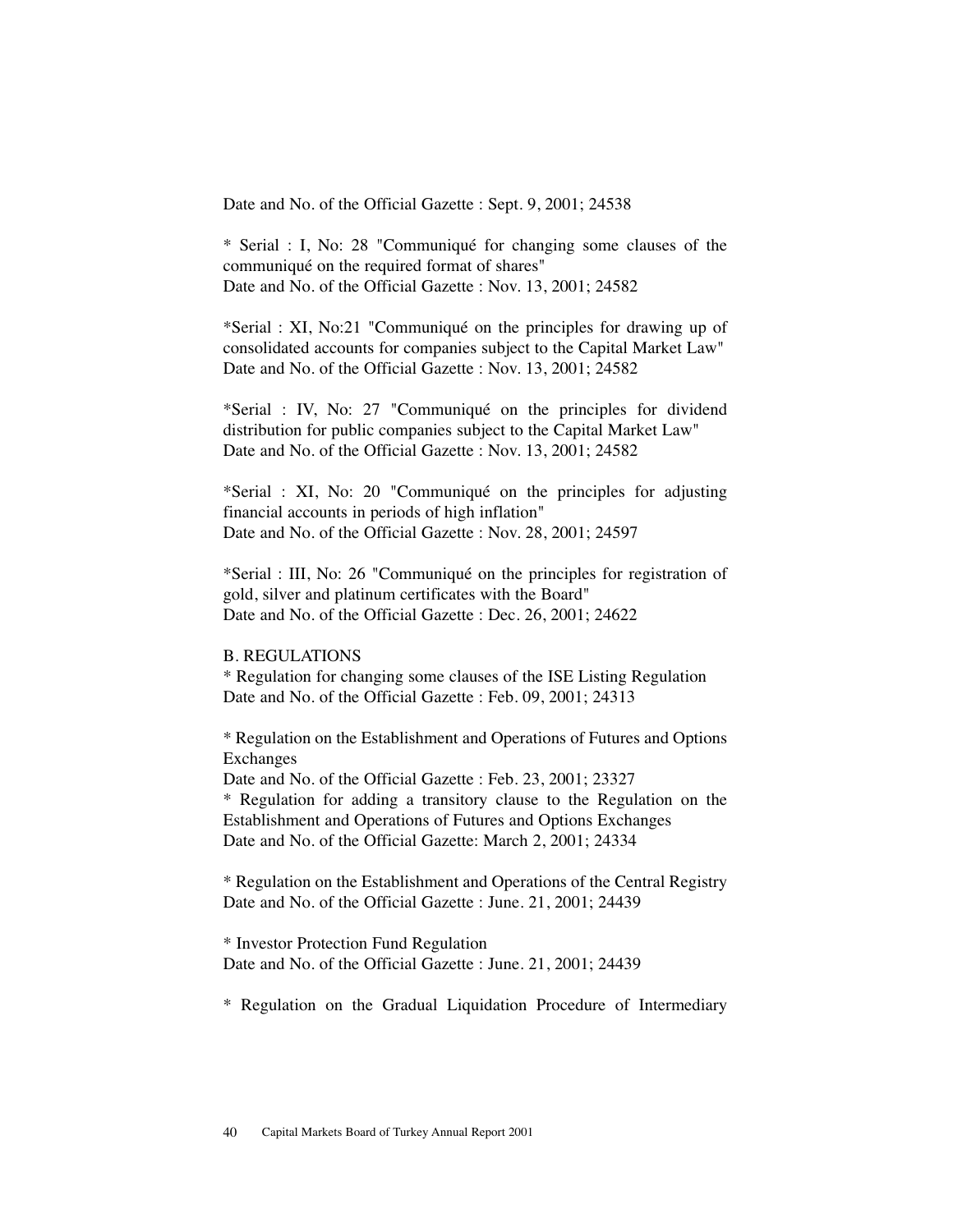Institutions Date and No. of the Official Gazette : June. 21, 2001; 24439

\* Regulation on the Principles and Operations of the Special Fund established by Law No. 4487. Date and No. of the Official Gazette : July 6, 2001; 24454

\* Regulation for changing some clauses of the ISE Regulation Date and No. of the Official Gazette : July. 19, 2001; 24467

\*Regulation on the Membership and Operations of the ISE Futures Market Clearing Center Date and No. of the Official Gazette : July. 19, 2001; 24467

\* ISE Futures Market Operations and Membership Regulation Date and No. of the Official Gazette : July. 19, 2001; 24467

\* Regulation for changing Articles 16 and 18/A of the ISE Listing Regulation Date and No. of the Official Gazette : Dec. 20, 2001; 24616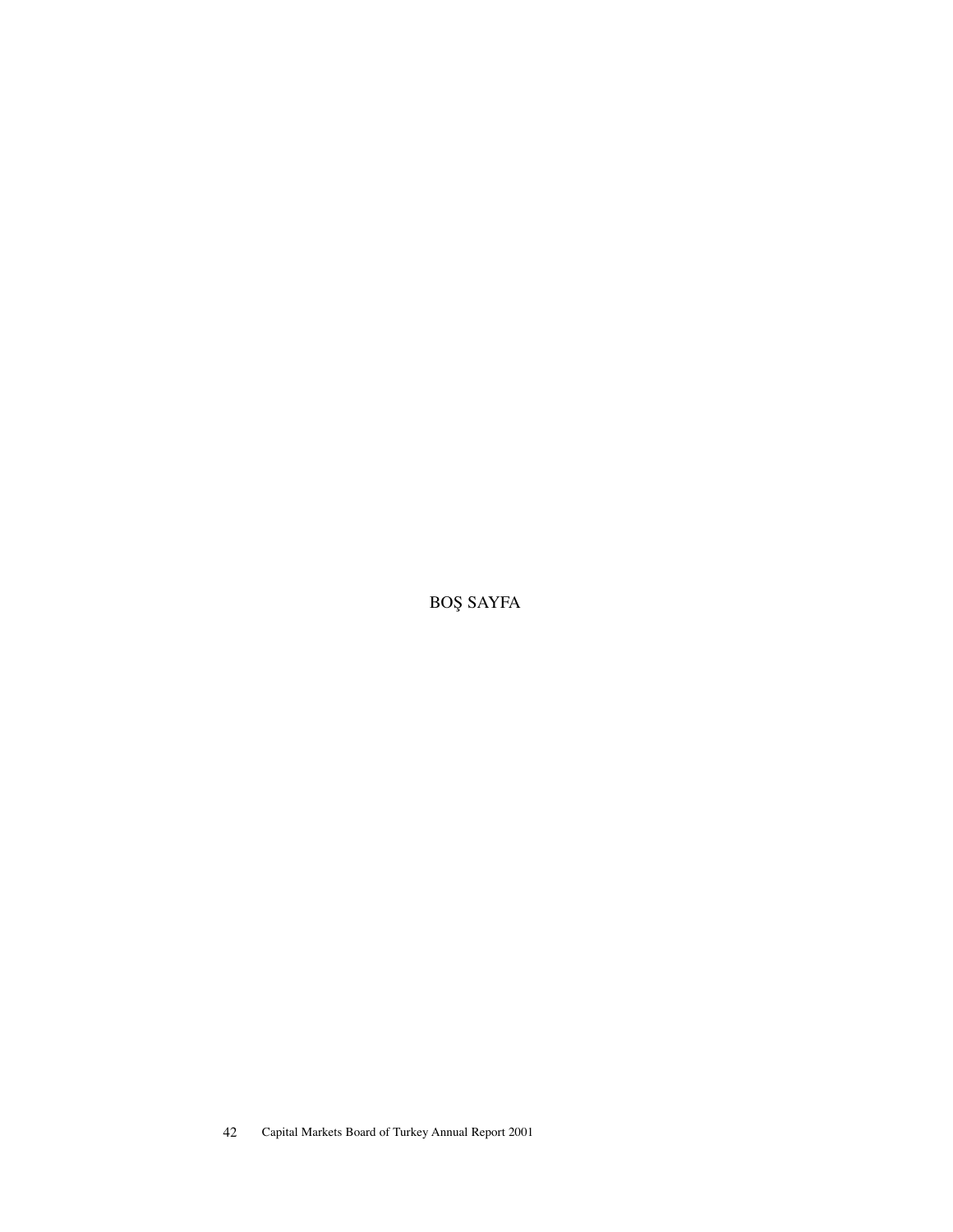## ANNEX : 2 – SECURITIES ISSUES REGISTERED WITH THE BOARD IN 2001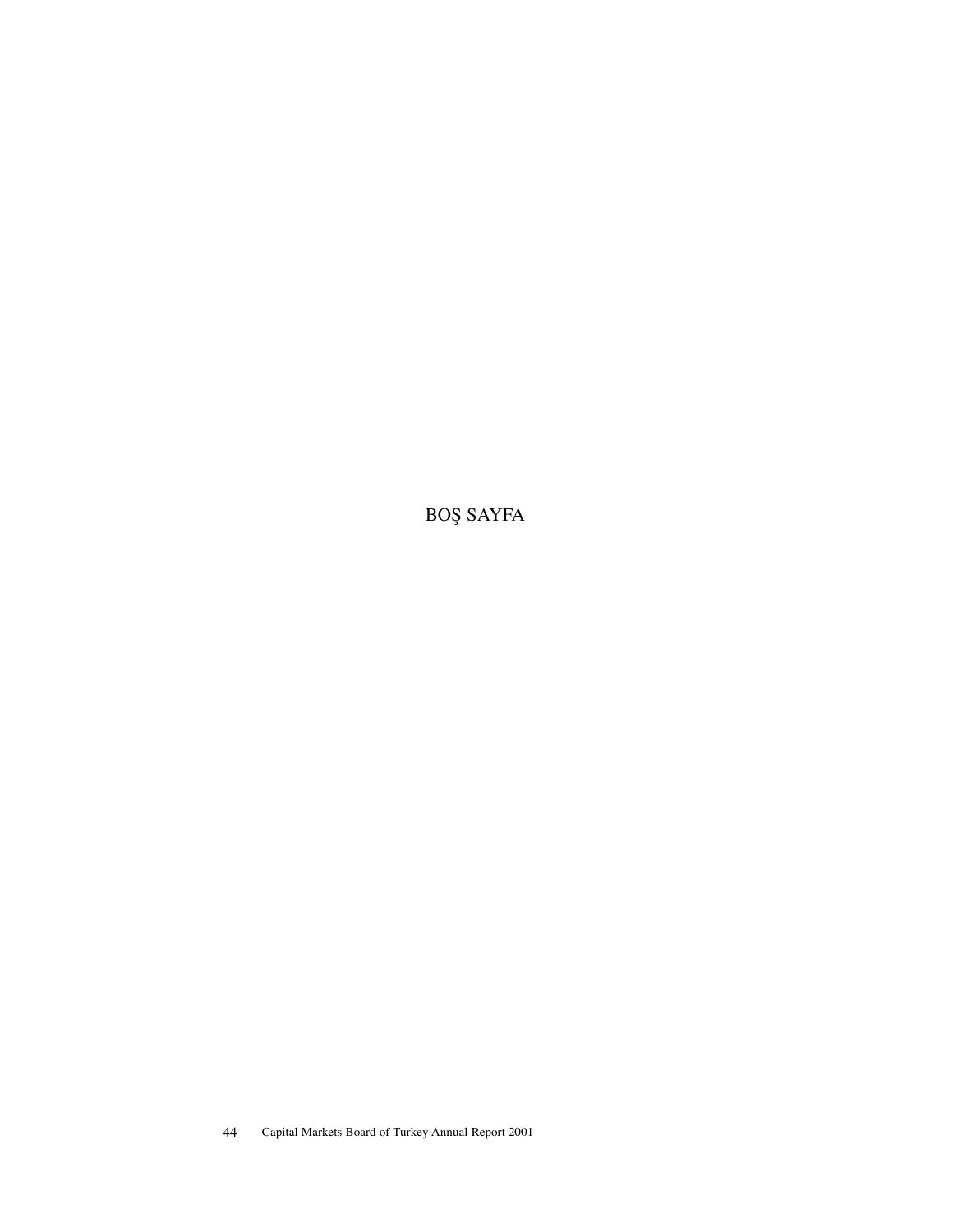## (TL. Million)

|                                                                         |                                                                                               |                            |                               |                            | <b>ITEMS OF CAPITAL INCREASE</b> |                                           |                        |                                                        |                            |                          | <b>NOMINAL</b>             | <b>MARKET</b>              |
|-------------------------------------------------------------------------|-----------------------------------------------------------------------------------------------|----------------------------|-------------------------------|----------------------------|----------------------------------|-------------------------------------------|------------------------|--------------------------------------------------------|----------------------------|--------------------------|----------------------------|----------------------------|
|                                                                         |                                                                                               | <b>EXISTING</b>            |                               | ₩                          | REVALUATION RESERVES             |                                           | <b>SHOCK</b>           | $\frac{1}{2}$                                          | <b>TOTAL (*)</b>           | REGISTRATION             | VALUE OF                   | VALUE OF                   |
|                                                                         | NAME OF THE COMPANY                                                                           | <b>CAPITAL</b>             | <b>TYMINON</b>                | <b>MARKET VILLE</b>        | END                              |                                           | DIVIDEND               |                                                        |                            | DATE                     | THE SALES                  | <b>THE SALES</b>           |
|                                                                         |                                                                                               |                            |                               | $\blacksquare$             | $\equiv$                         | ≧                                         |                        | ⋝                                                      | ₹                          |                          | REALISED                   | REALISED                   |
|                                                                         | YASAŞ YAŞAR BOYA VE KİMYA SANAYİ VE TİCARET A.Ş. (**)                                         | 2,835,000.0                | 1,417,500.0                   | 1,417,500.0                | 1,417,500.0                      |                                           | $\approx$              |                                                        | 2,835,000.0                | 02.01.2001               | 1,417,500.0                | 1,421,253.0                |
| $\begin{array}{c} \n \alpha & \alpha \\ \n \alpha & \alpha \end{array}$ | DOĞUSAN BORU SANAYİİ VE TİCARET A.Ş. (**)                                                     | 784,000.0                  | 705,600.0                     | 705,600.0                  | 940,800.0                        | <u>ទ ទ</u>                                | $\epsilon$             | <u>ទី ទី</u>                                           | 1,646,400.0                | 04.01.2001               | 705,600.0                  | 714,431.0                  |
|                                                                         | DEVREKTAS DEVREK ORMAN ÜRÜNLERI SANAYI VE TİCARET AŞ                                          | 630,000.0                  | 252,000.0                     | 252,000.0                  | $\approx$                        | $\circ$                                   | $\approx$              | $\epsilon$                                             | 252,000.0                  | 05.01.2001               | 252,000.0                  | 252,000.0                  |
|                                                                         | AFYON SANTAŞ MERMER FAYANS SANAYİİ VE TİCARET A.Ş.                                            | 88,000.0                   | 264,000.0                     | 264,000.0                  | 35,475.0                         | $\rm 0.0$                                 | $\approx$              | 8,525.0                                                | $308,\!000.0$              | 08.01.2001               | 264,000.0                  | 264,000.0                  |
|                                                                         | ASYA MEYVE SUYU VE GIDA SANAYÎ A.Ş.                                                           | 2,000,000.0                | 0.000,000,1                   | 1,000,000.0                | $\approx$                        | $\infty$                                  | $\approx$              | $\circ$                                                | 1,000,000.0                | 09.01.2001               | 1,000,000.0                | 500,000.0                  |
|                                                                         | MEGES BOYA SANAYI VE TICARET A.S. (**)                                                        | 1,000,000.0                | 1,080,000.0                   | 1,080,000.0                | 520,000.0                        | $\rm 00$                                  | 0.0                    | $\approx$                                              | 1,600,000.0                | 09.01.2001               | 0.000,080                  | 1,084,783.0                |
| $\sim \infty$                                                           | AYES AKDENİZ YAPI ELEMANLARI SANAYİ VE TİCARET A.Ş.                                           | $25,\!300.0$               | 151,800.0                     | 151,800.0                  | 47,000.0                         | 3,600.0                                   | $\approx$              | $\approx$                                              | 202,400.0                  | 10.01.2001               | 151,800.0                  | 151,800.0                  |
|                                                                         | MARMARÍS MARTI OTEL ÍŞLETMELERÍ A.Ş. (**)                                                     | 4,000,000.0                | 2,500,000.0                   | 2,500,000.0                | 2,500,000.0                      | $\mathbb{S}$                              | $\epsilon$             | $\approx$                                              | 5,000,000.0                | 12.01.2001               | 2,500,000.0                | 2,516,440.0                |
|                                                                         | HACI ÖMER SABANCI HOLDİNG A.Ş. (**)                                                           | 450,000,000.0              | 22,500,000.0                  | 22,500,000.0               | 9,250,868.0                      | $\approx$                                 | $\approx$              | 118,249,132.0                                          | 30,000,000.0               | 24.01.2001               | 2,500,000.000              | 22,541,307.0               |
| $\approx$                                                               | BÌRKO BÌRLEŞİK KOYUNLULULAR MENSUCAT TİCARET VE                                               |                            |                               |                            |                                  |                                           |                        |                                                        |                            |                          |                            |                            |
|                                                                         | SANAYI A.S.                                                                                   | 6,600,000.0                | 330,000.0                     | 330,000.0                  | 1,320,000.0                      | $\approx$                                 | 3                      | <u>ទ</u> ខ                                             | 1,650,000.0                | 26.01.2001               | 330,000.0                  | 330,000.0                  |
| $=$ $\simeq$                                                            | BİRLİK SİGORTAA.Ş.                                                                            | 1,056,000.0                | 944,000.0                     | 944,000.0                  | $\approx$                        | $\approx$                                 | $\approx$              |                                                        | 944,000.0                  | 29.01.2001               | 944,000.0                  | 944,000.0                  |
|                                                                         | ARAT TEKSTİL SANAYİ VE TİCARET A.Ş. (**)                                                      | 2,500,000.0                | 3,500,000.0                   | 3,500,000.0                | 2,000,000.0                      | $0.0\,$                                   | $\approx$              | 60                                                     | 5,500,000.0                | 30.01.2001               | 3,500,000.0                | 2,800,000.0                |
|                                                                         | KELEBEK MOBİLYA VE KONTRAPLAK SANAYİ A.Ş. (***)                                               | 1,300,000.0                | $12.0\,$                      | 54.0                       | $\approx$                        | $0.0\,$                                   | $\approx$              | 38                                                     | 90                         | 02.01.2001               | $\overline{5}$             | 98                         |
|                                                                         | ANADOLU GIDA SANAYI A.S. (***)                                                                | 6,851,250.0                | $200\,$                       | 1,920.0                    | $\rm{C}$                         | $0.0\,$                                   | $\approx$              |                                                        | 1920.0                     | 03.01.2001               | 200.0                      | 1,920.0                    |
|                                                                         | ÖZ FINANS FACTORÍNG HÍZMETLERÍ A.S. (***                                                      | 1,500,000.0                | 3,900.0                       | 3,900.0                    | $_{\odot}$                       | $\rm 0.0$                                 | $\rm{C}$               | $\overline{0}$                                         | 3,900.0                    | 05.01.2001               | 3,900.0                    | 3,900.0                    |
|                                                                         | PINAR SU SANAYÎ VE TÎCARET A.Ş. (***)                                                         | 779,625.0                  | $1,\!200.0$                   | 6,600.0                    | $0.0\,$                          | $\rm 00$                                  | $\approx$              | $\overline{0}$                                         | 6,600.0                    | 25.01.2001               | 1200.0                     | 6,600.0                    |
|                                                                         | VAKIF MENKUL KIYMET YATIRIM ORTAKLIĞI A.Ş.                                                    | 500,000.0                  | $0.0\,$                       | $\approx$                  | $0.0\,$                          | .200,000.0                                | $\circ$                | 0.0                                                    | 1,200,000.0                | 02.01.2001               | 12,000,000.0               | 12,000,000.0               |
|                                                                         | MUSTAFA YILMAZ YATIRIM ORTAKLIĞI A.Ş.                                                         | 337,500.0                  | $\circ$                       | $\approx$                  | $\mathbf{C}$                     | 337,500.0                                 | $\epsilon$             | 0.0                                                    | 337,500.0                  | 30.01.2001               | 337,500.0                  | 337,500.0                  |
|                                                                         | ATLANTİS YATIRIM ORTAKLIĞI A.Ş.                                                               | 562,500.0                  | $\rm 0.0$                     | $_{\odot}$                 | 3                                | 437,500.0                                 | $\epsilon$             | $\overline{0}$                                         | 437,500.0                  | 30.01.2001               | 437,500.0                  | 437,500.0                  |
|                                                                         | AYGAZA <sub>S</sub> .                                                                         | 20,000,000.0               | 1,924,467.0 (X)               | 1,924,467.0                | $\odot$                          | $\rm 00$                                  | $\approx$              | $\mathfrak{S}$                                         | 1,924,467.0                | 02.02.2001               | 0.094,467                  | 924,467.0                  |
|                                                                         | AYGAZAS                                                                                       | 20,000,000.0               | $4.0\;(\mathrm{V})$           | 4.0                        | $\approx$                        | $\approx$                                 | $\approx$              | $\approx$                                              | $\frac{1}{4}$              | 02.02.2001               | $\frac{1}{2}$              | $\frac{1}{4}$              |
| n E E E E E A R R R R                                                   | KLÍMASAN KLÍMA SANAYÍ VE TÍCARET A.S.                                                         | 250,000.0                  | $\odot$                       | $\infty$                   | 1,050,000.0                      | 50,647.0                                  | $\epsilon$             | 1,149,353.0                                            | 2,250,000.0                | 05.02.2001               | 50,647.0                   | 50,647.0                   |
|                                                                         | ÇUTAMTAŞ ÇUKUROVA TARIM MADDELERÎ TEDARÎK VE<br>PAZARLAMA A.S.                                | 5,000.0                    | 1,115.0                       | $1,115.0$                  | 13,885.0                         | $\rm 0.0$                                 | $\approx$              |                                                        | $15,\!000.0$               | 15.02.2001               | 1,115.0                    | $1,115.0$                  |
|                                                                         |                                                                                               |                            |                               |                            |                                  |                                           |                        |                                                        |                            |                          |                            |                            |
|                                                                         | KELEBEK MOBİLYA VE KONTRPLAK SANAYİ A.S. (**<br>METEMTEKS TEKSTİL SANAYİ VE TİCARET A.Ş. (**) | 1.300,000.0<br>1,225,000.0 | 1,200,000.0<br>1,715,000.0    | 1,200,000.0<br>1,715,000.0 | 636,000.0<br>500,000.0           | $_{\odot}$<br>0.00066                     | $\approx$<br>$\approx$ | 333                                                    | 1,700,000.0<br>2,450,000.0 | 26.02.2001<br>19.02.2001 | 1,200,000.0<br>1,715,000.0 | 1,208,598.0<br>1,715,000.0 |
|                                                                         | GENTAȘ GENEL METAL SANAYI VE TICARET A.S. (***)                                               | 4,043,520.0                | $\approx$                     | $30^{\circ}$               |                                  | $\rm 00$                                  | $\odot$                | $\circ$                                                | 3.0                        | 09.02.2001               | $\approx$                  | 3.0                        |
| <b>គេនេ</b> ន ន ន                                                       | BURCELIK BURSA ÇELIK DÖKÜM SANAYİAŞ. (***)                                                    | 648,000.0                  | 137.0                         | 514.0                      | 3                                | $\circ$                                   |                        |                                                        | 514.0                      | 15.02.2001               | 137.0                      | 514.0                      |
|                                                                         | YAPI KREDİ YATIRIM ORTAKLIĞI A.S.                                                             | 1,110,000.0                | 1,110,000.0                   | 1,110,000.0                | $rac{3}{60}$                     | 1,110,000.0                               | $\frac{3}{2}$          | $\approx$ $\approx$                                    | 2,220,000.0                | 05.02.2001               | 2,220,000.0                | 2,200,000.0                |
|                                                                         | LÍMAS KUŞADASI VE ÇEVRESİ LÍMAN İŞLET. TURİZM SAN., TİC.,                                     |                            |                               |                            |                                  |                                           |                        |                                                        |                            |                          |                            |                            |
|                                                                         | INS., EĞL., NAK. VE ÖZEL SAĞ. A.Ş.                                                            | 527,004.0                  | 527,004.0(I)                  | 1,517,254.0                | $\scriptstyle\rm \odot$          |                                           | $\approx$              | $\begin{smallmatrix} 0 & 0 \\ 0 & 0 \end{smallmatrix}$ | 1,517,254.0                | 01.03.2001               | 527,004.0                  | 1,517,254.0                |
|                                                                         | HÜRRİYET GAZETECİLİK VE MATBAACILIK A.Ş.                                                      | 62,188,240.0               | $170.0$ (II)                  | 170.0                      | $\approx$                        | $\begin{array}{c} 0.0 \\ 0.0 \end{array}$ | $\approx$              |                                                        | 170.0                      | 12.03.2001               | <b>DOCI</b>                | 170.0                      |
|                                                                         | SEKER SIGORTAAS.                                                                              | 2,431,680.0                | 316,118.0                     | 316,118.0                  | 1,050,909.0                      |                                           | $\epsilon$             | 1,307,821.0                                            | 2,674,848.0                | 15.03.2001               | 316,118.0                  | 316,118.0                  |
| <b>គ</b> គ ដ ឌ                                                          | YETAŞ YAPI ELEMANLARI ENDÜSTRİ VE TİCARET A.S.<br>DEMIRCI KONSERVECILIK A.Ş.                  | 60,000.0<br>270,000.0      | $110,0000$ (III)<br>810,000.0 | 110,000.0<br>810,000.0     | $\frac{6}{6}$                    | $_{0.0}$<br>$\epsilon$                    | $\circ$<br>$\epsilon$  | $\begin{array}{c} 0.0 \\ 0.0 \end{array}$              | $110,\!000.0$<br>810,000.0 | 15.03.2001<br>16.03.2001 | 110,000.0<br>810,000.0     | 110,000.0<br>810,000.0     |
|                                                                         |                                                                                               |                            |                               |                            |                                  |                                           |                        |                                                        |                            |                          |                            |                            |
|                                                                         |                                                                                               |                            |                               |                            |                                  |                                           |                        |                                                        |                            |                          |                            |                            |
|                                                                         |                                                                                               |                            |                               |                            |                                  |                                           |                        |                                                        |                            |                          |                            |                            |
|                                                                         |                                                                                               |                            |                               |                            |                                  |                                           |                        |                                                        |                            |                          |                            |                            |

ABLE : 1 EQUITY ISSUES REGISTERED WITH THE BOARD **(TL. Million)**

 $\mapsto$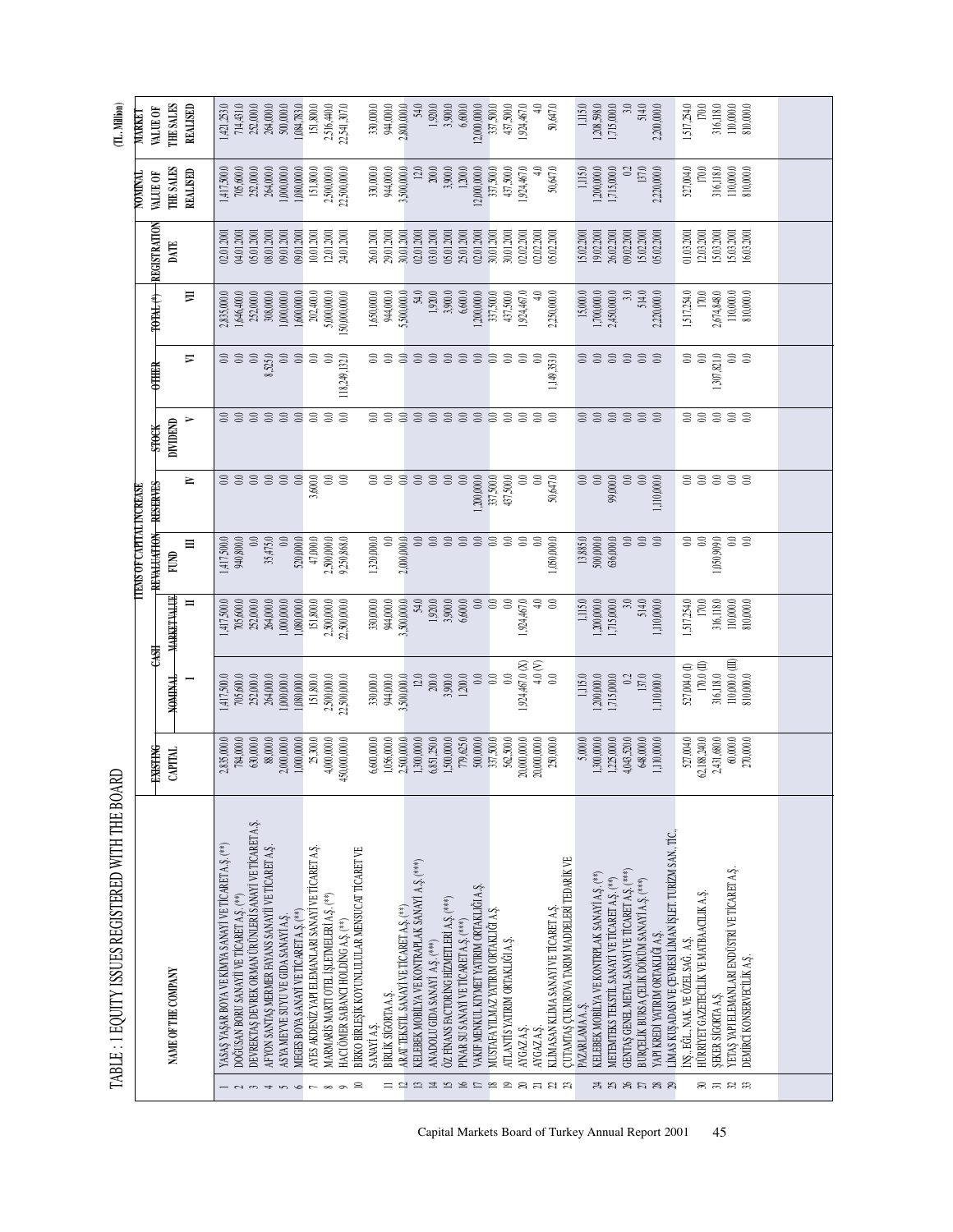| ١ |
|---|
|   |
|   |
|   |
|   |
|   |
|   |
|   |
|   |
|   |
|   |
|   |
|   |
| ÷ |
|   |
|   |
|   |

| 875,208.5<br>5,000,000.0<br>$\rm 00$<br>17,453,895.0<br>$0.0\,$<br>$\approx$<br>14,589,780.0<br>$_{\rm 00}$<br>3,001,041.0<br>$\rm 00$<br>$0\,0$<br>55,203,207.0<br>$\approx$<br>14,621,250.0<br>2,680,000.0<br>55,280,750.0<br>$\approx$<br>7,910,000.0<br>$\scriptstyle\rm s$<br>$\approx$<br>$\circ$<br>$\mathfrak{S}$<br>9,861,808.0<br>$\approx$<br>700,000.0<br>225,000.0<br>$\approx$<br>24,240,000.0<br>1,178,300.0<br>5,501,726.0<br>2,350,000.0<br>2,400,000.0<br>$\approx$<br>DIVIDEND<br><b>STOCK</b><br>172,583.0<br>$0.0\,$<br>511.923.0<br>$0.0\,$<br>$\rm ^{\odot}$<br>$_{\odot}$<br>$_{\odot}$<br>$\rm 0.0$<br>$0.0\,$<br>$\rm 0.0$<br>$\frac{0.0}{0.0}$<br>$\overline{0}$<br>$\rm{C}$<br>$\mathbb{S}$<br>72,253,976.0<br>$0.0\,$<br>$0.0\,$<br>17,078,350.0<br>$0.0\,$<br>$_{\odot}$<br>$_{\odot}$<br>$_{\rm 00}$<br>2,001,683.0<br>$0.0\,$<br>$\approx$<br>$\mathfrak{S}$<br>6,442,511.0<br>509,524.0<br>$0.0\,$<br>$\overline{0}$<br>$\approx$<br>$\approx$<br>≧<br>REVALUATION RESERVES<br>$_{\odot}$<br>$0.0\,$<br>$\frac{3}{20}$<br>3<br>122,018.0<br>424,809.0<br>313,464.0<br>55,000,000.0<br>$\approx$<br>$\approx$<br>15,195,076.0<br>$\approx$<br>1,230,800.0<br>19,240,988.0<br>$_{\rm 00}$<br>29,242,500.0<br>2,800,000.0<br>3<br>2,005,013.0<br>7,311,415.0<br>2,367,098.0<br>2,250,000.0<br>$\Xi$<br>3<br>8,251,509.0<br>$\approx$<br>3<br>3<br>6,060,000.0<br>8,798,647.0<br>1.178,300.0<br>3,987,025.0<br>85,603,522.0<br>1,275,000.0<br>$\equiv$<br>RUND<br><b>WARKET VALUE</b><br>400,000.0<br>8,200,000.0<br>2,100,000.0<br>$\approx$<br>$\mathbf{C}$<br>$\rm 00$<br>8,750,000.0<br>$0.0\,$<br>$0.0\,$<br>109,890.0<br>$\rm ^{\rm c}$<br>$_{\odot}$<br>$\rm{C}$<br>577,817.0<br>2,250,000.0<br>20,000,000.0<br>$\approx$<br>$\approx$<br>$0.0\,$<br>86,665,150.0<br>20,554,275.0<br>550,000.0<br>4,417.0<br>2,100,000.0<br>1,459,200.0<br>291,197.0<br>$\circ$<br>$\approx$<br>$\rm{C}$<br>$_{\odot}$<br>20,556,250.0<br>10,021,025<br>$_{\odot}$<br>4,700,000.0<br>$\approx$<br>嚢<br>10,021,025 (IV)<br>2,100,000.0 (IV)<br>291,197.0 (IV)<br>8200,000.0<br>2,100,000.0<br>20,000,000.0<br>$\odot$<br>400,000.0<br>550,000.0<br>1,459,200.0<br>$_{0.0}$<br>8,750,000.0<br>$_{\odot}$<br>20,554,275.0<br>$257.0\,$<br>$\mathbf{0}$<br>$0.0\,$<br>$0.0\,$<br>$_{\odot}$<br>20,556,250.0<br>2,250,000.0<br>$\mathbb{S}$<br>86,665,150.0<br>$\approx$<br>109,890.0<br>$\mathbb{S}$<br>$\rm ^{\rm c}$<br>$\rm{S}$<br>$\circ$<br>$0.0\,$<br>$0.0\,$<br><b>TYMINON</b><br>$\approx$<br>$\circ$<br>577,817.0<br>4,700,000.0<br>4,111,250.0<br>80,000,000.0<br>400,000.0<br>58,964,000.0<br>29,363,250.0<br>91,000,000.0<br>2,100,000.0<br>$700,000.0$<br>44,700,000.0<br>501,563,129.0<br>291,197.0<br>29,242,500.0<br>7,000,000.0<br>28,000,000.0<br>64,102,200.0<br>1,200,000.0<br>150,000.0<br>1.800,000.0<br>4,560,000.0<br>62,188,410.0<br>8,750,000.0<br>12,210.0<br>60,600,000.0<br>4,713,200.0<br>25,000,000.0<br>2,400,000.0<br>1,800,000.0<br>10,021,025.0<br>3,500,791.5<br>917,170.0<br>5,350,000.0<br>00,000,000.0<br>4,500,000.0<br>3,400,000.0<br>20,175,000.0<br><b>EXISTING</b><br><b>CAPITAL</b><br>DURAN OFSET MATBAACILIK VE AMBALAJ SANAYI A.Ş. (**)<br>KÖY-TÜR ENTEGRE TAVUKÇULUK SANAYİ VE TİCARET A.Ş.<br>CAMÍŞ LOJİSTİK HİZMETLERİ VE TİCARET A.Ş. (Tezsan)(**)<br>ELDA ENERJÍ HÍZMETLERÍ SANAYÍ VE TÍCARET A S.<br>HÜRRİYET GAZETECİLİK VE MATBAACILIK A.Ş.<br>VAKIF GAYRÍMENKUL YATIRIM ORTAKLIĞI A.Ş<br>KARSAN OTOMOTIV SANAYIİ VE TİCARET A.Ş.<br>BAYRAKLI BOYA VE VERNİK SANAYİİ A.Ş. (**)<br>YÜNSA YÜNLÜ SANAYİ VE TİCARET A.S. (***)<br>TUKAŞ TURGUTLU KONSERVECİLİK A.Ş. (**)<br>BİSAŞ TEKSTİL SANAYİ VE TİCARET A.Ş. (**)<br>İŞ GAYRİMENKUL YATIRIM ORTAKLIĞI A.Ş.<br>TÜRKİYE SINAİ KALKINMA BANKASI A.S.<br>OTOKAR OTOBÜS KAROSERI SANAYI A.S.<br>OLGUN CELIK SANAYİ VE TİCARET A.Ş.<br><b>IZMÎR ENERJÎ SANAYÎ VE TÎCARET A.S.</b><br>GLOBAL MENKUL DEĞERLER A.S. (**)<br>VAKIF FİNANSAL KİRALAMA A.Ş. (**)<br>ERSU MEYVE VE GIDA SANAYİA Ş<br>IZOCAM TİCARET VE SANAYİA Ş.<br>TÜRK DIŞ TİCARET BANKASI A.Ş.<br>ANADOLU HAYAT SIGORTA A.S.<br>TÜRKİYE İŞ BANKASI A.Ş. (**)<br>FORD OTOMOTIV SANAYIA Ş<br>YAPI VE KREDÎ BANKASI A.Ş.<br>TAT KONSERVE SANAYII A.Ş.<br>MUĞLA KİREÇ SANAYİİ A.Ş.<br>NAME OF THE COMPANY<br>DOĞU HALK HOLDİNG A.Ş.<br>ALARKO HOLDÍNG A.Ş.<br>ALTERNATIFBANK A.S.<br>KOÇ HOLDİNG A.Ş. (**)<br>NET HOLDING A.Ş. (**)<br>SEKERBANK TAŞ.(**)<br>FİNANSBANK A.S.<br>ARCELIK A.S. | $\rm ^{\rm c}$<br>16,746,024.0<br>⋝<br>88,835.0<br>222,902.0<br>$_{\odot}$<br>3,077,982.0<br>6,352,811.0<br>1,574,613.0<br>$\approx$<br>$\approx$<br>92,865,000.0<br><b>OHIER</b> | <b>REGISTRATION</b><br>DATE<br>TOTAL <sup>(*)</sup><br>20,000,000.0<br>21,367,400.0<br>2,400,000.0<br>251,608,500.0<br>4,500,000.0<br>10,021,025<br>875,208.5<br>000000000<br>3,600,000.0<br>0.000,005,01<br>27,956,500.0<br>艮 | 875,205.5<br><b>THE SALES</b><br>7,910,000.0<br>2,250,000.0<br>20,000,000.0<br>10,021,025.0<br>31,821,230.0<br>400,000.0<br>511.923.0<br>86,665,150.0<br>20,556,250.0<br>14,589,780.0<br>REALISED<br>VALUE OF<br>16.03.2001<br>28.03.2001<br>30.03.2001<br>0204/2001<br>13/04/2001<br>16/04/2001<br>24/04/2001<br>26.03.2001<br>27.03.2001<br>29.03.2001<br>16/04/2001 | <b>THE SALES</b><br>REALISED<br>20,556,250.0<br>2,362,930.0<br>20,000,000.0<br>31,821,230.0<br>88,307,788.0<br>7,910,000.0<br>0,021,025.0<br>875,205.5<br>401,278.0<br>14,589,780.0<br>511.923.0<br>VALUE OF |
|-------------------------------------------------------------------------------------------------------------------------------------------------------------------------------------------------------------------------------------------------------------------------------------------------------------------------------------------------------------------------------------------------------------------------------------------------------------------------------------------------------------------------------------------------------------------------------------------------------------------------------------------------------------------------------------------------------------------------------------------------------------------------------------------------------------------------------------------------------------------------------------------------------------------------------------------------------------------------------------------------------------------------------------------------------------------------------------------------------------------------------------------------------------------------------------------------------------------------------------------------------------------------------------------------------------------------------------------------------------------------------------------------------------------------------------------------------------------------------------------------------------------------------------------------------------------------------------------------------------------------------------------------------------------------------------------------------------------------------------------------------------------------------------------------------------------------------------------------------------------------------------------------------------------------------------------------------------------------------------------------------------------------------------------------------------------------------------------------------------------------------------------------------------------------------------------------------------------------------------------------------------------------------------------------------------------------------------------------------------------------------------------------------------------------------------------------------------------------------------------------------------------------------------------------------------------------------------------------------------------------------------------------------------------------------------------------------------------------------------------------------------------------------------------------------------------------------------------------------------------------------------------------------------------------------------------------------------------------------------------------------------------------------------------------------------------------------------------------------------------------------------------------------------------------------------------------------------------------------------------------------------------------------------------------------------------------------------------------------------------------------------------------------------------------------------------------------------------------------------------------------------------------------------------------------------------------------------------------------------------------------------------------------------------------------------------------------------------------------------------------------------------------------------------------------------------------------------------------------------------------------------------------------------------------------------------------------------------------------------------------------------------------------------------------------------------------------------------------------------------------------------------------------------------------------------------------------------------------------------------------------------------------------------------------------------------------------------------------------------------------------------------------------------------------------------------------------------------------|-----------------------------------------------------------------------------------------------------------------------------------------------------------------------------------|--------------------------------------------------------------------------------------------------------------------------------------------------------------------------------------------------------------------------------|------------------------------------------------------------------------------------------------------------------------------------------------------------------------------------------------------------------------------------------------------------------------------------------------------------------------------------------------------------------------|--------------------------------------------------------------------------------------------------------------------------------------------------------------------------------------------------------------|
|                                                                                                                                                                                                                                                                                                                                                                                                                                                                                                                                                                                                                                                                                                                                                                                                                                                                                                                                                                                                                                                                                                                                                                                                                                                                                                                                                                                                                                                                                                                                                                                                                                                                                                                                                                                                                                                                                                                                                                                                                                                                                                                                                                                                                                                                                                                                                                                                                                                                                                                                                                                                                                                                                                                                                                                                                                                                                                                                                                                                                                                                                                                                                                                                                                                                                                                                                                                                                                                                                                                                                                                                                                                                                                                                                                                                                                                                                                                                                                                                                                                                                                                                                                                                                                                                                                                                                                                                                                                                         |                                                                                                                                                                                   |                                                                                                                                                                                                                                |                                                                                                                                                                                                                                                                                                                                                                        |                                                                                                                                                                                                              |
|                                                                                                                                                                                                                                                                                                                                                                                                                                                                                                                                                                                                                                                                                                                                                                                                                                                                                                                                                                                                                                                                                                                                                                                                                                                                                                                                                                                                                                                                                                                                                                                                                                                                                                                                                                                                                                                                                                                                                                                                                                                                                                                                                                                                                                                                                                                                                                                                                                                                                                                                                                                                                                                                                                                                                                                                                                                                                                                                                                                                                                                                                                                                                                                                                                                                                                                                                                                                                                                                                                                                                                                                                                                                                                                                                                                                                                                                                                                                                                                                                                                                                                                                                                                                                                                                                                                                                                                                                                                                         |                                                                                                                                                                                   |                                                                                                                                                                                                                                |                                                                                                                                                                                                                                                                                                                                                                        |                                                                                                                                                                                                              |
|                                                                                                                                                                                                                                                                                                                                                                                                                                                                                                                                                                                                                                                                                                                                                                                                                                                                                                                                                                                                                                                                                                                                                                                                                                                                                                                                                                                                                                                                                                                                                                                                                                                                                                                                                                                                                                                                                                                                                                                                                                                                                                                                                                                                                                                                                                                                                                                                                                                                                                                                                                                                                                                                                                                                                                                                                                                                                                                                                                                                                                                                                                                                                                                                                                                                                                                                                                                                                                                                                                                                                                                                                                                                                                                                                                                                                                                                                                                                                                                                                                                                                                                                                                                                                                                                                                                                                                                                                                                                         |                                                                                                                                                                                   |                                                                                                                                                                                                                                |                                                                                                                                                                                                                                                                                                                                                                        |                                                                                                                                                                                                              |
|                                                                                                                                                                                                                                                                                                                                                                                                                                                                                                                                                                                                                                                                                                                                                                                                                                                                                                                                                                                                                                                                                                                                                                                                                                                                                                                                                                                                                                                                                                                                                                                                                                                                                                                                                                                                                                                                                                                                                                                                                                                                                                                                                                                                                                                                                                                                                                                                                                                                                                                                                                                                                                                                                                                                                                                                                                                                                                                                                                                                                                                                                                                                                                                                                                                                                                                                                                                                                                                                                                                                                                                                                                                                                                                                                                                                                                                                                                                                                                                                                                                                                                                                                                                                                                                                                                                                                                                                                                                                         |                                                                                                                                                                                   |                                                                                                                                                                                                                                |                                                                                                                                                                                                                                                                                                                                                                        |                                                                                                                                                                                                              |
|                                                                                                                                                                                                                                                                                                                                                                                                                                                                                                                                                                                                                                                                                                                                                                                                                                                                                                                                                                                                                                                                                                                                                                                                                                                                                                                                                                                                                                                                                                                                                                                                                                                                                                                                                                                                                                                                                                                                                                                                                                                                                                                                                                                                                                                                                                                                                                                                                                                                                                                                                                                                                                                                                                                                                                                                                                                                                                                                                                                                                                                                                                                                                                                                                                                                                                                                                                                                                                                                                                                                                                                                                                                                                                                                                                                                                                                                                                                                                                                                                                                                                                                                                                                                                                                                                                                                                                                                                                                                         |                                                                                                                                                                                   |                                                                                                                                                                                                                                |                                                                                                                                                                                                                                                                                                                                                                        |                                                                                                                                                                                                              |
|                                                                                                                                                                                                                                                                                                                                                                                                                                                                                                                                                                                                                                                                                                                                                                                                                                                                                                                                                                                                                                                                                                                                                                                                                                                                                                                                                                                                                                                                                                                                                                                                                                                                                                                                                                                                                                                                                                                                                                                                                                                                                                                                                                                                                                                                                                                                                                                                                                                                                                                                                                                                                                                                                                                                                                                                                                                                                                                                                                                                                                                                                                                                                                                                                                                                                                                                                                                                                                                                                                                                                                                                                                                                                                                                                                                                                                                                                                                                                                                                                                                                                                                                                                                                                                                                                                                                                                                                                                                                         |                                                                                                                                                                                   |                                                                                                                                                                                                                                |                                                                                                                                                                                                                                                                                                                                                                        |                                                                                                                                                                                                              |
|                                                                                                                                                                                                                                                                                                                                                                                                                                                                                                                                                                                                                                                                                                                                                                                                                                                                                                                                                                                                                                                                                                                                                                                                                                                                                                                                                                                                                                                                                                                                                                                                                                                                                                                                                                                                                                                                                                                                                                                                                                                                                                                                                                                                                                                                                                                                                                                                                                                                                                                                                                                                                                                                                                                                                                                                                                                                                                                                                                                                                                                                                                                                                                                                                                                                                                                                                                                                                                                                                                                                                                                                                                                                                                                                                                                                                                                                                                                                                                                                                                                                                                                                                                                                                                                                                                                                                                                                                                                                         |                                                                                                                                                                                   |                                                                                                                                                                                                                                |                                                                                                                                                                                                                                                                                                                                                                        |                                                                                                                                                                                                              |
|                                                                                                                                                                                                                                                                                                                                                                                                                                                                                                                                                                                                                                                                                                                                                                                                                                                                                                                                                                                                                                                                                                                                                                                                                                                                                                                                                                                                                                                                                                                                                                                                                                                                                                                                                                                                                                                                                                                                                                                                                                                                                                                                                                                                                                                                                                                                                                                                                                                                                                                                                                                                                                                                                                                                                                                                                                                                                                                                                                                                                                                                                                                                                                                                                                                                                                                                                                                                                                                                                                                                                                                                                                                                                                                                                                                                                                                                                                                                                                                                                                                                                                                                                                                                                                                                                                                                                                                                                                                                         |                                                                                                                                                                                   |                                                                                                                                                                                                                                |                                                                                                                                                                                                                                                                                                                                                                        |                                                                                                                                                                                                              |
|                                                                                                                                                                                                                                                                                                                                                                                                                                                                                                                                                                                                                                                                                                                                                                                                                                                                                                                                                                                                                                                                                                                                                                                                                                                                                                                                                                                                                                                                                                                                                                                                                                                                                                                                                                                                                                                                                                                                                                                                                                                                                                                                                                                                                                                                                                                                                                                                                                                                                                                                                                                                                                                                                                                                                                                                                                                                                                                                                                                                                                                                                                                                                                                                                                                                                                                                                                                                                                                                                                                                                                                                                                                                                                                                                                                                                                                                                                                                                                                                                                                                                                                                                                                                                                                                                                                                                                                                                                                                         |                                                                                                                                                                                   |                                                                                                                                                                                                                                |                                                                                                                                                                                                                                                                                                                                                                        |                                                                                                                                                                                                              |
|                                                                                                                                                                                                                                                                                                                                                                                                                                                                                                                                                                                                                                                                                                                                                                                                                                                                                                                                                                                                                                                                                                                                                                                                                                                                                                                                                                                                                                                                                                                                                                                                                                                                                                                                                                                                                                                                                                                                                                                                                                                                                                                                                                                                                                                                                                                                                                                                                                                                                                                                                                                                                                                                                                                                                                                                                                                                                                                                                                                                                                                                                                                                                                                                                                                                                                                                                                                                                                                                                                                                                                                                                                                                                                                                                                                                                                                                                                                                                                                                                                                                                                                                                                                                                                                                                                                                                                                                                                                                         |                                                                                                                                                                                   |                                                                                                                                                                                                                                |                                                                                                                                                                                                                                                                                                                                                                        |                                                                                                                                                                                                              |
|                                                                                                                                                                                                                                                                                                                                                                                                                                                                                                                                                                                                                                                                                                                                                                                                                                                                                                                                                                                                                                                                                                                                                                                                                                                                                                                                                                                                                                                                                                                                                                                                                                                                                                                                                                                                                                                                                                                                                                                                                                                                                                                                                                                                                                                                                                                                                                                                                                                                                                                                                                                                                                                                                                                                                                                                                                                                                                                                                                                                                                                                                                                                                                                                                                                                                                                                                                                                                                                                                                                                                                                                                                                                                                                                                                                                                                                                                                                                                                                                                                                                                                                                                                                                                                                                                                                                                                                                                                                                         |                                                                                                                                                                                   |                                                                                                                                                                                                                                |                                                                                                                                                                                                                                                                                                                                                                        |                                                                                                                                                                                                              |
|                                                                                                                                                                                                                                                                                                                                                                                                                                                                                                                                                                                                                                                                                                                                                                                                                                                                                                                                                                                                                                                                                                                                                                                                                                                                                                                                                                                                                                                                                                                                                                                                                                                                                                                                                                                                                                                                                                                                                                                                                                                                                                                                                                                                                                                                                                                                                                                                                                                                                                                                                                                                                                                                                                                                                                                                                                                                                                                                                                                                                                                                                                                                                                                                                                                                                                                                                                                                                                                                                                                                                                                                                                                                                                                                                                                                                                                                                                                                                                                                                                                                                                                                                                                                                                                                                                                                                                                                                                                                         |                                                                                                                                                                                   |                                                                                                                                                                                                                                |                                                                                                                                                                                                                                                                                                                                                                        |                                                                                                                                                                                                              |
|                                                                                                                                                                                                                                                                                                                                                                                                                                                                                                                                                                                                                                                                                                                                                                                                                                                                                                                                                                                                                                                                                                                                                                                                                                                                                                                                                                                                                                                                                                                                                                                                                                                                                                                                                                                                                                                                                                                                                                                                                                                                                                                                                                                                                                                                                                                                                                                                                                                                                                                                                                                                                                                                                                                                                                                                                                                                                                                                                                                                                                                                                                                                                                                                                                                                                                                                                                                                                                                                                                                                                                                                                                                                                                                                                                                                                                                                                                                                                                                                                                                                                                                                                                                                                                                                                                                                                                                                                                                                         |                                                                                                                                                                                   |                                                                                                                                                                                                                                |                                                                                                                                                                                                                                                                                                                                                                        |                                                                                                                                                                                                              |
|                                                                                                                                                                                                                                                                                                                                                                                                                                                                                                                                                                                                                                                                                                                                                                                                                                                                                                                                                                                                                                                                                                                                                                                                                                                                                                                                                                                                                                                                                                                                                                                                                                                                                                                                                                                                                                                                                                                                                                                                                                                                                                                                                                                                                                                                                                                                                                                                                                                                                                                                                                                                                                                                                                                                                                                                                                                                                                                                                                                                                                                                                                                                                                                                                                                                                                                                                                                                                                                                                                                                                                                                                                                                                                                                                                                                                                                                                                                                                                                                                                                                                                                                                                                                                                                                                                                                                                                                                                                                         |                                                                                                                                                                                   |                                                                                                                                                                                                                                |                                                                                                                                                                                                                                                                                                                                                                        |                                                                                                                                                                                                              |
|                                                                                                                                                                                                                                                                                                                                                                                                                                                                                                                                                                                                                                                                                                                                                                                                                                                                                                                                                                                                                                                                                                                                                                                                                                                                                                                                                                                                                                                                                                                                                                                                                                                                                                                                                                                                                                                                                                                                                                                                                                                                                                                                                                                                                                                                                                                                                                                                                                                                                                                                                                                                                                                                                                                                                                                                                                                                                                                                                                                                                                                                                                                                                                                                                                                                                                                                                                                                                                                                                                                                                                                                                                                                                                                                                                                                                                                                                                                                                                                                                                                                                                                                                                                                                                                                                                                                                                                                                                                                         |                                                                                                                                                                                   | 20,554,275.0                                                                                                                                                                                                                   | 20,554,275.0<br>24/04/2001                                                                                                                                                                                                                                                                                                                                             | 20,560,800.0                                                                                                                                                                                                 |
|                                                                                                                                                                                                                                                                                                                                                                                                                                                                                                                                                                                                                                                                                                                                                                                                                                                                                                                                                                                                                                                                                                                                                                                                                                                                                                                                                                                                                                                                                                                                                                                                                                                                                                                                                                                                                                                                                                                                                                                                                                                                                                                                                                                                                                                                                                                                                                                                                                                                                                                                                                                                                                                                                                                                                                                                                                                                                                                                                                                                                                                                                                                                                                                                                                                                                                                                                                                                                                                                                                                                                                                                                                                                                                                                                                                                                                                                                                                                                                                                                                                                                                                                                                                                                                                                                                                                                                                                                                                                         |                                                                                                                                                                                   | 550,000.0                                                                                                                                                                                                                      | 550,000.0<br>27/04/2001                                                                                                                                                                                                                                                                                                                                                | 550,000.0                                                                                                                                                                                                    |
|                                                                                                                                                                                                                                                                                                                                                                                                                                                                                                                                                                                                                                                                                                                                                                                                                                                                                                                                                                                                                                                                                                                                                                                                                                                                                                                                                                                                                                                                                                                                                                                                                                                                                                                                                                                                                                                                                                                                                                                                                                                                                                                                                                                                                                                                                                                                                                                                                                                                                                                                                                                                                                                                                                                                                                                                                                                                                                                                                                                                                                                                                                                                                                                                                                                                                                                                                                                                                                                                                                                                                                                                                                                                                                                                                                                                                                                                                                                                                                                                                                                                                                                                                                                                                                                                                                                                                                                                                                                                         | 00                                                                                                                                                                                | 4,417.0                                                                                                                                                                                                                        | 257.0<br>29/03/2001                                                                                                                                                                                                                                                                                                                                                    | 4,417.0                                                                                                                                                                                                      |
|                                                                                                                                                                                                                                                                                                                                                                                                                                                                                                                                                                                                                                                                                                                                                                                                                                                                                                                                                                                                                                                                                                                                                                                                                                                                                                                                                                                                                                                                                                                                                                                                                                                                                                                                                                                                                                                                                                                                                                                                                                                                                                                                                                                                                                                                                                                                                                                                                                                                                                                                                                                                                                                                                                                                                                                                                                                                                                                                                                                                                                                                                                                                                                                                                                                                                                                                                                                                                                                                                                                                                                                                                                                                                                                                                                                                                                                                                                                                                                                                                                                                                                                                                                                                                                                                                                                                                                                                                                                                         | 3,883.0                                                                                                                                                                           | 36,400,000.0                                                                                                                                                                                                                   | 36,400,000.0<br>03.04.2001                                                                                                                                                                                                                                                                                                                                             | 36,419,839.0                                                                                                                                                                                                 |
|                                                                                                                                                                                                                                                                                                                                                                                                                                                                                                                                                                                                                                                                                                                                                                                                                                                                                                                                                                                                                                                                                                                                                                                                                                                                                                                                                                                                                                                                                                                                                                                                                                                                                                                                                                                                                                                                                                                                                                                                                                                                                                                                                                                                                                                                                                                                                                                                                                                                                                                                                                                                                                                                                                                                                                                                                                                                                                                                                                                                                                                                                                                                                                                                                                                                                                                                                                                                                                                                                                                                                                                                                                                                                                                                                                                                                                                                                                                                                                                                                                                                                                                                                                                                                                                                                                                                                                                                                                                                         | $\approx$                                                                                                                                                                         | 2,100,000.0                                                                                                                                                                                                                    | 2,100,000.0<br>02/05/2001                                                                                                                                                                                                                                                                                                                                              | $2,\!100,\!000.0$                                                                                                                                                                                            |
|                                                                                                                                                                                                                                                                                                                                                                                                                                                                                                                                                                                                                                                                                                                                                                                                                                                                                                                                                                                                                                                                                                                                                                                                                                                                                                                                                                                                                                                                                                                                                                                                                                                                                                                                                                                                                                                                                                                                                                                                                                                                                                                                                                                                                                                                                                                                                                                                                                                                                                                                                                                                                                                                                                                                                                                                                                                                                                                                                                                                                                                                                                                                                                                                                                                                                                                                                                                                                                                                                                                                                                                                                                                                                                                                                                                                                                                                                                                                                                                                                                                                                                                                                                                                                                                                                                                                                                                                                                                                         | $\approx$                                                                                                                                                                         | 2,100,000.0                                                                                                                                                                                                                    | $2,\!100,\!000.0$<br>1005/2001                                                                                                                                                                                                                                                                                                                                         | 2,122,502.0                                                                                                                                                                                                  |
|                                                                                                                                                                                                                                                                                                                                                                                                                                                                                                                                                                                                                                                                                                                                                                                                                                                                                                                                                                                                                                                                                                                                                                                                                                                                                                                                                                                                                                                                                                                                                                                                                                                                                                                                                                                                                                                                                                                                                                                                                                                                                                                                                                                                                                                                                                                                                                                                                                                                                                                                                                                                                                                                                                                                                                                                                                                                                                                                                                                                                                                                                                                                                                                                                                                                                                                                                                                                                                                                                                                                                                                                                                                                                                                                                                                                                                                                                                                                                                                                                                                                                                                                                                                                                                                                                                                                                                                                                                                                         | $_{\odot}$                                                                                                                                                                        | 2,690,000.0                                                                                                                                                                                                                    | 1,459,200.0<br>10/05/2001                                                                                                                                                                                                                                                                                                                                              | 1,463,215.0                                                                                                                                                                                                  |
|                                                                                                                                                                                                                                                                                                                                                                                                                                                                                                                                                                                                                                                                                                                                                                                                                                                                                                                                                                                                                                                                                                                                                                                                                                                                                                                                                                                                                                                                                                                                                                                                                                                                                                                                                                                                                                                                                                                                                                                                                                                                                                                                                                                                                                                                                                                                                                                                                                                                                                                                                                                                                                                                                                                                                                                                                                                                                                                                                                                                                                                                                                                                                                                                                                                                                                                                                                                                                                                                                                                                                                                                                                                                                                                                                                                                                                                                                                                                                                                                                                                                                                                                                                                                                                                                                                                                                                                                                                                                         | 5,420,653.0                                                                                                                                                                       | 42,288,119.0                                                                                                                                                                                                                   | 17,453,895.0<br>10/05/2001                                                                                                                                                                                                                                                                                                                                             | 17,453,895.0                                                                                                                                                                                                 |
|                                                                                                                                                                                                                                                                                                                                                                                                                                                                                                                                                                                                                                                                                                                                                                                                                                                                                                                                                                                                                                                                                                                                                                                                                                                                                                                                                                                                                                                                                                                                                                                                                                                                                                                                                                                                                                                                                                                                                                                                                                                                                                                                                                                                                                                                                                                                                                                                                                                                                                                                                                                                                                                                                                                                                                                                                                                                                                                                                                                                                                                                                                                                                                                                                                                                                                                                                                                                                                                                                                                                                                                                                                                                                                                                                                                                                                                                                                                                                                                                                                                                                                                                                                                                                                                                                                                                                                                                                                                                         | $\overline{00}$                                                                                                                                                                   | 20,115,000.0                                                                                                                                                                                                                   | 9,861,808.0<br>1005/2001                                                                                                                                                                                                                                                                                                                                               | 9,861,808.0                                                                                                                                                                                                  |
|                                                                                                                                                                                                                                                                                                                                                                                                                                                                                                                                                                                                                                                                                                                                                                                                                                                                                                                                                                                                                                                                                                                                                                                                                                                                                                                                                                                                                                                                                                                                                                                                                                                                                                                                                                                                                                                                                                                                                                                                                                                                                                                                                                                                                                                                                                                                                                                                                                                                                                                                                                                                                                                                                                                                                                                                                                                                                                                                                                                                                                                                                                                                                                                                                                                                                                                                                                                                                                                                                                                                                                                                                                                                                                                                                                                                                                                                                                                                                                                                                                                                                                                                                                                                                                                                                                                                                                                                                                                                         | 99,974,835.0                                                                                                                                                                      | 250,781,564.0                                                                                                                                                                                                                  | 65,203,207.0<br>11/05/2001                                                                                                                                                                                                                                                                                                                                             | 65,203,207.0                                                                                                                                                                                                 |
|                                                                                                                                                                                                                                                                                                                                                                                                                                                                                                                                                                                                                                                                                                                                                                                                                                                                                                                                                                                                                                                                                                                                                                                                                                                                                                                                                                                                                                                                                                                                                                                                                                                                                                                                                                                                                                                                                                                                                                                                                                                                                                                                                                                                                                                                                                                                                                                                                                                                                                                                                                                                                                                                                                                                                                                                                                                                                                                                                                                                                                                                                                                                                                                                                                                                                                                                                                                                                                                                                                                                                                                                                                                                                                                                                                                                                                                                                                                                                                                                                                                                                                                                                                                                                                                                                                                                                                                                                                                                         | $\circ$                                                                                                                                                                           | 8,750,000.0                                                                                                                                                                                                                    | 8,750,000.0<br>14/05/2001                                                                                                                                                                                                                                                                                                                                              | 8,838,600.0                                                                                                                                                                                                  |
|                                                                                                                                                                                                                                                                                                                                                                                                                                                                                                                                                                                                                                                                                                                                                                                                                                                                                                                                                                                                                                                                                                                                                                                                                                                                                                                                                                                                                                                                                                                                                                                                                                                                                                                                                                                                                                                                                                                                                                                                                                                                                                                                                                                                                                                                                                                                                                                                                                                                                                                                                                                                                                                                                                                                                                                                                                                                                                                                                                                                                                                                                                                                                                                                                                                                                                                                                                                                                                                                                                                                                                                                                                                                                                                                                                                                                                                                                                                                                                                                                                                                                                                                                                                                                                                                                                                                                                                                                                                                         | $_{\odot}$                                                                                                                                                                        | 291,197.0                                                                                                                                                                                                                      | 291,197.0<br>21/05/2001                                                                                                                                                                                                                                                                                                                                                | 291,197.0                                                                                                                                                                                                    |
|                                                                                                                                                                                                                                                                                                                                                                                                                                                                                                                                                                                                                                                                                                                                                                                                                                                                                                                                                                                                                                                                                                                                                                                                                                                                                                                                                                                                                                                                                                                                                                                                                                                                                                                                                                                                                                                                                                                                                                                                                                                                                                                                                                                                                                                                                                                                                                                                                                                                                                                                                                                                                                                                                                                                                                                                                                                                                                                                                                                                                                                                                                                                                                                                                                                                                                                                                                                                                                                                                                                                                                                                                                                                                                                                                                                                                                                                                                                                                                                                                                                                                                                                                                                                                                                                                                                                                                                                                                                                         | $\overline{0}$                                                                                                                                                                    | 43,863,750.0                                                                                                                                                                                                                   | 14,621,250.0<br>21/05/2001                                                                                                                                                                                                                                                                                                                                             | 4,621,250.0                                                                                                                                                                                                  |
|                                                                                                                                                                                                                                                                                                                                                                                                                                                                                                                                                                                                                                                                                                                                                                                                                                                                                                                                                                                                                                                                                                                                                                                                                                                                                                                                                                                                                                                                                                                                                                                                                                                                                                                                                                                                                                                                                                                                                                                                                                                                                                                                                                                                                                                                                                                                                                                                                                                                                                                                                                                                                                                                                                                                                                                                                                                                                                                                                                                                                                                                                                                                                                                                                                                                                                                                                                                                                                                                                                                                                                                                                                                                                                                                                                                                                                                                                                                                                                                                                                                                                                                                                                                                                                                                                                                                                                                                                                                                         | $\circ$                                                                                                                                                                           | $3,500,000.0$                                                                                                                                                                                                                  | $700,000$ $\,$<br>21/05/2001                                                                                                                                                                                                                                                                                                                                           | 700,000.0                                                                                                                                                                                                    |
|                                                                                                                                                                                                                                                                                                                                                                                                                                                                                                                                                                                                                                                                                                                                                                                                                                                                                                                                                                                                                                                                                                                                                                                                                                                                                                                                                                                                                                                                                                                                                                                                                                                                                                                                                                                                                                                                                                                                                                                                                                                                                                                                                                                                                                                                                                                                                                                                                                                                                                                                                                                                                                                                                                                                                                                                                                                                                                                                                                                                                                                                                                                                                                                                                                                                                                                                                                                                                                                                                                                                                                                                                                                                                                                                                                                                                                                                                                                                                                                                                                                                                                                                                                                                                                                                                                                                                                                                                                                                         | S <sub>0</sub>                                                                                                                                                                    | 1,500,000.0                                                                                                                                                                                                                    | 225,000.0<br>2205/2001                                                                                                                                                                                                                                                                                                                                                 | 225,000.0                                                                                                                                                                                                    |
|                                                                                                                                                                                                                                                                                                                                                                                                                                                                                                                                                                                                                                                                                                                                                                                                                                                                                                                                                                                                                                                                                                                                                                                                                                                                                                                                                                                                                                                                                                                                                                                                                                                                                                                                                                                                                                                                                                                                                                                                                                                                                                                                                                                                                                                                                                                                                                                                                                                                                                                                                                                                                                                                                                                                                                                                                                                                                                                                                                                                                                                                                                                                                                                                                                                                                                                                                                                                                                                                                                                                                                                                                                                                                                                                                                                                                                                                                                                                                                                                                                                                                                                                                                                                                                                                                                                                                                                                                                                                         | $\approx$                                                                                                                                                                         | 109,890.0                                                                                                                                                                                                                      | 109,890.0<br>23/05/2001                                                                                                                                                                                                                                                                                                                                                | 109,890.0                                                                                                                                                                                                    |
|                                                                                                                                                                                                                                                                                                                                                                                                                                                                                                                                                                                                                                                                                                                                                                                                                                                                                                                                                                                                                                                                                                                                                                                                                                                                                                                                                                                                                                                                                                                                                                                                                                                                                                                                                                                                                                                                                                                                                                                                                                                                                                                                                                                                                                                                                                                                                                                                                                                                                                                                                                                                                                                                                                                                                                                                                                                                                                                                                                                                                                                                                                                                                                                                                                                                                                                                                                                                                                                                                                                                                                                                                                                                                                                                                                                                                                                                                                                                                                                                                                                                                                                                                                                                                                                                                                                                                                                                                                                                         | $\approx$                                                                                                                                                                         | 2,680,000.0                                                                                                                                                                                                                    | 2,680,000.0<br>25/05/2001                                                                                                                                                                                                                                                                                                                                              | 2,680,000.0                                                                                                                                                                                                  |
|                                                                                                                                                                                                                                                                                                                                                                                                                                                                                                                                                                                                                                                                                                                                                                                                                                                                                                                                                                                                                                                                                                                                                                                                                                                                                                                                                                                                                                                                                                                                                                                                                                                                                                                                                                                                                                                                                                                                                                                                                                                                                                                                                                                                                                                                                                                                                                                                                                                                                                                                                                                                                                                                                                                                                                                                                                                                                                                                                                                                                                                                                                                                                                                                                                                                                                                                                                                                                                                                                                                                                                                                                                                                                                                                                                                                                                                                                                                                                                                                                                                                                                                                                                                                                                                                                                                                                                                                                                                                         | $\circ$                                                                                                                                                                           | 0.000,006,08                                                                                                                                                                                                                   | 24,240,000.0<br>25/05/2001                                                                                                                                                                                                                                                                                                                                             | 24,240,000.0                                                                                                                                                                                                 |
|                                                                                                                                                                                                                                                                                                                                                                                                                                                                                                                                                                                                                                                                                                                                                                                                                                                                                                                                                                                                                                                                                                                                                                                                                                                                                                                                                                                                                                                                                                                                                                                                                                                                                                                                                                                                                                                                                                                                                                                                                                                                                                                                                                                                                                                                                                                                                                                                                                                                                                                                                                                                                                                                                                                                                                                                                                                                                                                                                                                                                                                                                                                                                                                                                                                                                                                                                                                                                                                                                                                                                                                                                                                                                                                                                                                                                                                                                                                                                                                                                                                                                                                                                                                                                                                                                                                                                                                                                                                                         | 3,503,092.0                                                                                                                                                                       | 14,025,000.0                                                                                                                                                                                                                   | 55,280,750.0<br>25/05/2001                                                                                                                                                                                                                                                                                                                                             | 55,280,750.0                                                                                                                                                                                                 |
|                                                                                                                                                                                                                                                                                                                                                                                                                                                                                                                                                                                                                                                                                                                                                                                                                                                                                                                                                                                                                                                                                                                                                                                                                                                                                                                                                                                                                                                                                                                                                                                                                                                                                                                                                                                                                                                                                                                                                                                                                                                                                                                                                                                                                                                                                                                                                                                                                                                                                                                                                                                                                                                                                                                                                                                                                                                                                                                                                                                                                                                                                                                                                                                                                                                                                                                                                                                                                                                                                                                                                                                                                                                                                                                                                                                                                                                                                                                                                                                                                                                                                                                                                                                                                                                                                                                                                                                                                                                                         | S                                                                                                                                                                                 | 2,356,600.0                                                                                                                                                                                                                    | 1,178,300.0<br>28/05/2001                                                                                                                                                                                                                                                                                                                                              | 1,178,300.0                                                                                                                                                                                                  |
|                                                                                                                                                                                                                                                                                                                                                                                                                                                                                                                                                                                                                                                                                                                                                                                                                                                                                                                                                                                                                                                                                                                                                                                                                                                                                                                                                                                                                                                                                                                                                                                                                                                                                                                                                                                                                                                                                                                                                                                                                                                                                                                                                                                                                                                                                                                                                                                                                                                                                                                                                                                                                                                                                                                                                                                                                                                                                                                                                                                                                                                                                                                                                                                                                                                                                                                                                                                                                                                                                                                                                                                                                                                                                                                                                                                                                                                                                                                                                                                                                                                                                                                                                                                                                                                                                                                                                                                                                                                                         | 1,725.0                                                                                                                                                                           | 0,000,000,0                                                                                                                                                                                                                    | 5,501,726.0<br>28/05/2001                                                                                                                                                                                                                                                                                                                                              | 5,501,726.0                                                                                                                                                                                                  |
|                                                                                                                                                                                                                                                                                                                                                                                                                                                                                                                                                                                                                                                                                                                                                                                                                                                                                                                                                                                                                                                                                                                                                                                                                                                                                                                                                                                                                                                                                                                                                                                                                                                                                                                                                                                                                                                                                                                                                                                                                                                                                                                                                                                                                                                                                                                                                                                                                                                                                                                                                                                                                                                                                                                                                                                                                                                                                                                                                                                                                                                                                                                                                                                                                                                                                                                                                                                                                                                                                                                                                                                                                                                                                                                                                                                                                                                                                                                                                                                                                                                                                                                                                                                                                                                                                                                                                                                                                                                                         | $\approx$                                                                                                                                                                         | 2,400,000.0                                                                                                                                                                                                                    | 2,400,000.0<br>28/05/2001                                                                                                                                                                                                                                                                                                                                              | 2,400,000.0                                                                                                                                                                                                  |
|                                                                                                                                                                                                                                                                                                                                                                                                                                                                                                                                                                                                                                                                                                                                                                                                                                                                                                                                                                                                                                                                                                                                                                                                                                                                                                                                                                                                                                                                                                                                                                                                                                                                                                                                                                                                                                                                                                                                                                                                                                                                                                                                                                                                                                                                                                                                                                                                                                                                                                                                                                                                                                                                                                                                                                                                                                                                                                                                                                                                                                                                                                                                                                                                                                                                                                                                                                                                                                                                                                                                                                                                                                                                                                                                                                                                                                                                                                                                                                                                                                                                                                                                                                                                                                                                                                                                                                                                                                                                         | $\approx$                                                                                                                                                                         | 2,582,830.0                                                                                                                                                                                                                    | 577,817.0<br>28/05/2001                                                                                                                                                                                                                                                                                                                                                | 577,817.0                                                                                                                                                                                                    |
|                                                                                                                                                                                                                                                                                                                                                                                                                                                                                                                                                                                                                                                                                                                                                                                                                                                                                                                                                                                                                                                                                                                                                                                                                                                                                                                                                                                                                                                                                                                                                                                                                                                                                                                                                                                                                                                                                                                                                                                                                                                                                                                                                                                                                                                                                                                                                                                                                                                                                                                                                                                                                                                                                                                                                                                                                                                                                                                                                                                                                                                                                                                                                                                                                                                                                                                                                                                                                                                                                                                                                                                                                                                                                                                                                                                                                                                                                                                                                                                                                                                                                                                                                                                                                                                                                                                                                                                                                                                                         |                                                                                                                                                                                   | 7,050,000.0                                                                                                                                                                                                                    | 7,050,000.0<br>29/05/2001                                                                                                                                                                                                                                                                                                                                              | 7,050,000.0                                                                                                                                                                                                  |
| $\circ$<br>10,700.0<br>7,643.0<br>2,470,000.0<br>CBS PRÍNTAS BASKI MÜREKKEPLERÍ VE GEREÇLERÍ SANAYÍÍ A.S. (***)                                                                                                                                                                                                                                                                                                                                                                                                                                                                                                                                                                                                                                                                                                                                                                                                                                                                                                                                                                                                                                                                                                                                                                                                                                                                                                                                                                                                                                                                                                                                                                                                                                                                                                                                                                                                                                                                                                                                                                                                                                                                                                                                                                                                                                                                                                                                                                                                                                                                                                                                                                                                                                                                                                                                                                                                                                                                                                                                                                                                                                                                                                                                                                                                                                                                                                                                                                                                                                                                                                                                                                                                                                                                                                                                                                                                                                                                                                                                                                                                                                                                                                                                                                                                                                                                                                                                                         | <u>ន</u> ខ                                                                                                                                                                        | 10,700.0                                                                                                                                                                                                                       | 10,700.0<br>18/05/2001                                                                                                                                                                                                                                                                                                                                                 | $10,\!700.0$                                                                                                                                                                                                 |
|                                                                                                                                                                                                                                                                                                                                                                                                                                                                                                                                                                                                                                                                                                                                                                                                                                                                                                                                                                                                                                                                                                                                                                                                                                                                                                                                                                                                                                                                                                                                                                                                                                                                                                                                                                                                                                                                                                                                                                                                                                                                                                                                                                                                                                                                                                                                                                                                                                                                                                                                                                                                                                                                                                                                                                                                                                                                                                                                                                                                                                                                                                                                                                                                                                                                                                                                                                                                                                                                                                                                                                                                                                                                                                                                                                                                                                                                                                                                                                                                                                                                                                                                                                                                                                                                                                                                                                                                                                                                         |                                                                                                                                                                                   |                                                                                                                                                                                                                                |                                                                                                                                                                                                                                                                                                                                                                        |                                                                                                                                                                                                              |
|                                                                                                                                                                                                                                                                                                                                                                                                                                                                                                                                                                                                                                                                                                                                                                                                                                                                                                                                                                                                                                                                                                                                                                                                                                                                                                                                                                                                                                                                                                                                                                                                                                                                                                                                                                                                                                                                                                                                                                                                                                                                                                                                                                                                                                                                                                                                                                                                                                                                                                                                                                                                                                                                                                                                                                                                                                                                                                                                                                                                                                                                                                                                                                                                                                                                                                                                                                                                                                                                                                                                                                                                                                                                                                                                                                                                                                                                                                                                                                                                                                                                                                                                                                                                                                                                                                                                                                                                                                                                         |                                                                                                                                                                                   |                                                                                                                                                                                                                                |                                                                                                                                                                                                                                                                                                                                                                        |                                                                                                                                                                                                              |
|                                                                                                                                                                                                                                                                                                                                                                                                                                                                                                                                                                                                                                                                                                                                                                                                                                                                                                                                                                                                                                                                                                                                                                                                                                                                                                                                                                                                                                                                                                                                                                                                                                                                                                                                                                                                                                                                                                                                                                                                                                                                                                                                                                                                                                                                                                                                                                                                                                                                                                                                                                                                                                                                                                                                                                                                                                                                                                                                                                                                                                                                                                                                                                                                                                                                                                                                                                                                                                                                                                                                                                                                                                                                                                                                                                                                                                                                                                                                                                                                                                                                                                                                                                                                                                                                                                                                                                                                                                                                         |                                                                                                                                                                                   |                                                                                                                                                                                                                                |                                                                                                                                                                                                                                                                                                                                                                        |                                                                                                                                                                                                              |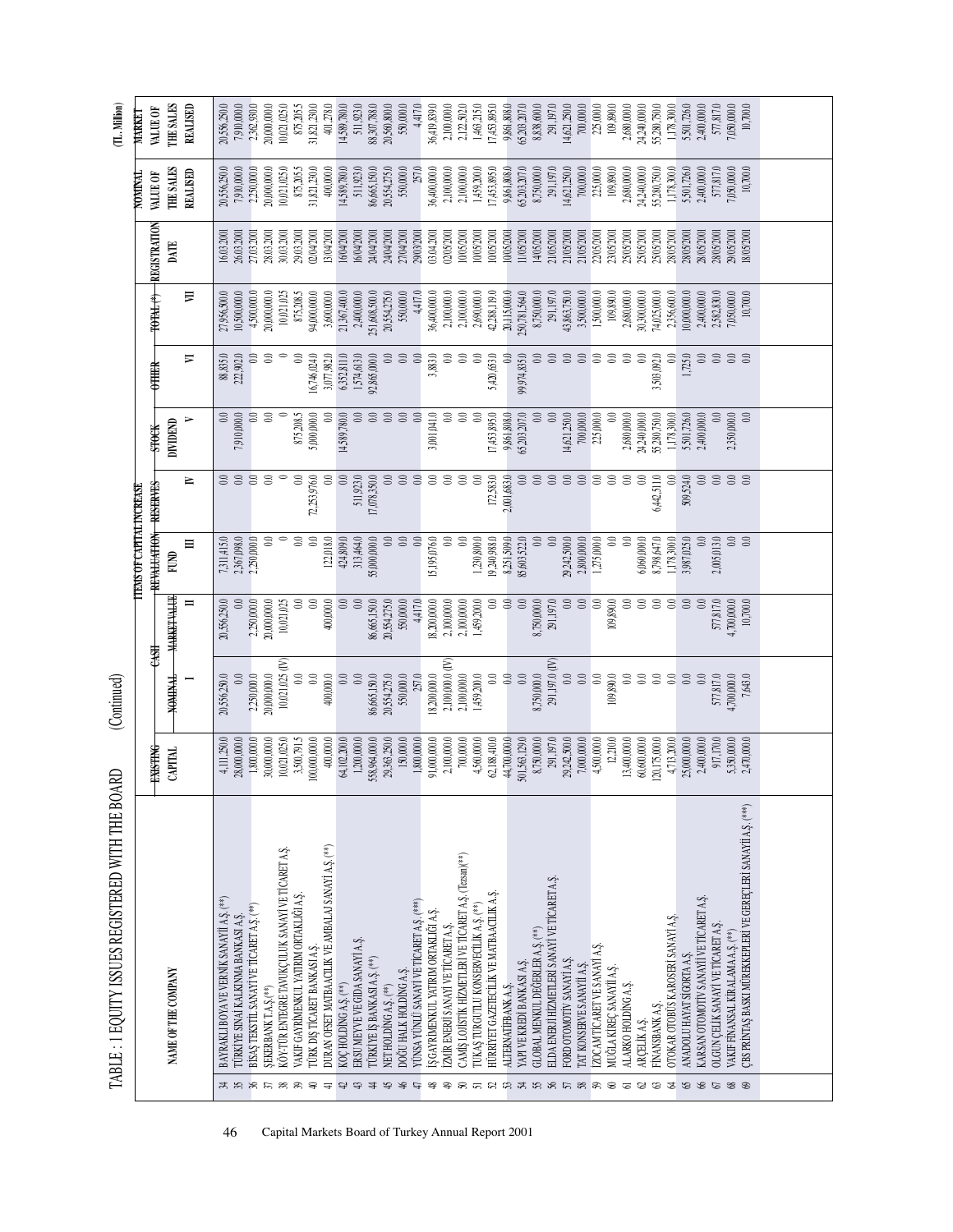| $\overline{a}$ |
|----------------|
|                |
|                |
|                |
| í              |
|                |
| i              |
|                |
| ֠              |
|                |
|                |
|                |
|                |
| é<br>٠         |
|                |
|                |
|                |
| ׇ֚֕֡֡֡֡֡֡      |
|                |
|                |
|                |
|                |
|                |
|                |
| i              |
|                |
|                |
|                |
|                |

| (TL. Million)                                 | <b>MARKET</b>                    | THE SALES<br><b>VALUE OF</b>      | REALISED | 4,254.0                                     | 8,250,000.0                                | 3,747,364.0                                            | 750,000.0                              | 6,918,379.0           | 4,661,150.0<br>3,975,000.0                                   | 2,583,248.0                                     | 285,600.0                         | 17,400,000.0                        | 3,450,000.0<br>857,200.0                                            | 146,803,000.0  | 936,732.0                                          | 5,450,000.0                | 60,000.0<br>10,500,000.0                                  | 2,700,000.0                      | 84,480.0                           | 3,900,000.0                           | 14,040,758.0         | 3,872,845.0                   | 5,474,304.0<br>405,301.0                                                                                        | 236,503,074.0                          | $50^{\circ}$                                    | 49,0                                   | 1,193.0<br>$1.637{\,}0$                                                      | 440,000.0                                 | 29,449,124.0                                   | 367,066.0                   | 32,708.0                                  | 725,231.0<br>508,600.0                                           | 3,437,711.0                  |  |
|-----------------------------------------------|----------------------------------|-----------------------------------|----------|---------------------------------------------|--------------------------------------------|--------------------------------------------------------|----------------------------------------|-----------------------|--------------------------------------------------------------|-------------------------------------------------|-----------------------------------|-------------------------------------|---------------------------------------------------------------------|----------------|----------------------------------------------------|----------------------------|-----------------------------------------------------------|----------------------------------|------------------------------------|---------------------------------------|----------------------|-------------------------------|-----------------------------------------------------------------------------------------------------------------|----------------------------------------|-------------------------------------------------|----------------------------------------|------------------------------------------------------------------------------|-------------------------------------------|------------------------------------------------|-----------------------------|-------------------------------------------|------------------------------------------------------------------|------------------------------|--|
|                                               | <b>NOMINAL</b>                   | <b>THE SALES</b><br>VALUE OF      | REALISED | 4,254.0                                     | 8,250,000.0                                | 3,747,364.0                                            | 750,000.0                              | 6,915,692.0           | 4,661,150.0<br>3,975,000.0                                   | 2,400,000.0                                     | 285,600.0                         | 17,400,000.0                        | 3,450,000.0<br>857,200.0                                            | 46,803,000.0   | 936,000.0                                          | 5,450,000.0                | 0,500,000,00<br>60,000.0                                  | 2,700,000.0                      | 84,480.0                           | 3,900,000.0                           | 14,040,758.0         | 3,872,845.0                   | 5,474,304.0<br>405,301.0                                                                                        | 236,233,745.0                          |                                                 | 276.0                                  | 918.0<br>1,007.0                                                             | 440,000.0                                 | 29250,000.0                                    | 367,066.0                   | 31,599.0                                  | 725,231.0<br>508,600.0                                           | 3,437,711.0                  |  |
|                                               |                                  | <b>REGISTRATION</b><br>DATE       |          | 23/05/200                                   | 11.05.2001                                 | 01/06/2001                                             | 04/06/2001                             | 04/06/2001            | 04/06/2001<br>05/06/2001                                     | 05/06/2001                                      | 05/06/2001                        | 08/06/2001                          | 08/06/2001<br>08/06/2001                                            | 11/06/2001     | 11/06/2001                                         | 11/06/2001                 | 11/06/2001<br>12/06/2001                                  | 12/06/2001                       | 18/06/2001                         | 2206/2001                             | 25/06/2001           | 26/06/2001                    | 26/06/2001<br>27/06/2001                                                                                        | 29/06/2001                             | 08/06/2001                                      | 08/06/2001                             | 08/06/2001<br>12/06/2001                                                     | 07.06.2001                                | 01/07/2001                                     | 03/07/2001                  | 04/07/2001                                | 04/07/2001<br>04/07/2001                                         | 05/07/2001                   |  |
|                                               |                                  | <b>TOTAL (*)</b>                  | ま        | 4.254.0                                     | 8,250,000.0                                | 6,562,500.0                                            | 750,000.0                              | 17,200,000.0          | 4,661,150.0<br>7,950,000.0                                   | 2,400,000.0                                     | 285,600.0                         | 20,000,000.0                        | 3,450,000.0<br>3.050,000.0                                          | 300,000,000.0  | 1,170,000.0                                        | 17,500,000.0               | 60,000,0<br>15,000,000.0                                  | 2,700,000.0                      | 84,480.0                           | 4,000,000.0                           | 20,000,000.0         | 4,000,000.0                   | 8,211,456.0<br>6,237,000.0                                                                                      | 236,233,745.0                          | ž                                               | 449.0                                  | 1,193.0<br>1,637.0                                                           | 440,000.0                                 | 87,750,000.0                                   | 490,000,000.0               | 119,858.0                                 | 810,000.0<br>508,600.0                                           | 3,437,211.0                  |  |
|                                               |                                  | <del>OHII</del> R                 | ⋝        | $\approx$                                   | 2,131,000.0                                | 3                                                      | 3                                      | $\approx$             | $\approx$<br>$\approx$                                       | $\rm 0.0$                                       | $\odot$                           | $\infty$                            | $_{\odot}$<br>$_{0.0}$                                              | 4,476,536.0    | $\approx$                                          | 9,450,000.0                | $\rm 0.0$<br>$\rm 0.0$                                    | $\mathbb{S}$                     | $\approx$                          | $_{\rm 00}$                           | 573,653.0            | $0.0\,$<br>$0.0\,$            | 279,023.0                                                                                                       | $\approx$                              | $\approx$                                       | $\mathbb{S}$                           | $_{\odot}$<br>$_{\odot}$                                                     | 65,000.0                                  | $\approx 0$                                    | 3,933,000.0                 | 6.792.0                                   | 78,203.0<br>$\approx$                                            | $\epsilon$                   |  |
|                                               |                                  | DIVIDEND<br><b>SHOCK</b>          |          | S                                           | 4,455,000.0                                | 3,747,364.0                                            | 750,000.0                              | 6,450,000.0           | $\approx$<br>3,975,000.0                                     |                                                 | $00\,$                            | 17,400,000.0                        | $0.0\,$<br>$\approx$                                                | $\approx$      | $_{\odot}$                                         | 5,450,000.0                | 0,500,0000<br>$\frac{1}{2}$                               | 2,359,800.0                      | $\approx$                          | 3,900,000.0                           | 4,040,758.0          | 3,872,845.0                   | $0.0\,$<br>5,474,304.0                                                                                          | $\mathbb{S}$                           | $_{\odot}$                                      | $\rm ^{\odot}$                         | $\mathbb{S}$<br>$\rm 0.0$                                                    | 375,000.0                                 | $\approx$                                      |                             | 3                                         | $_{\odot}$<br>$\approx$                                          | 3,437,211.0                  |  |
|                                               |                                  |                                   | ≥        | $\approx$                                   | $\epsilon$                                 | $\approx$                                              | $\circ$                                | 2,150,000.0           | $\mathbb{S}$<br>ៜ                                            | $\rm 0.0$                                       | $_{\rm 00}$                       | 600,000.0                           | $0.0\,$<br>$\mathbb{S}$                                             | 255,000,000.0  | 5,421.0                                            | $\approx$                  | 250,000.0<br>$\approx$                                    | $\rm ^{\odot}$                   | $\mathbf{0}0$                      | 100,000.0                             | $\circ$              | $_{\odot}$<br>$\approx$       | 2,025,361.0                                                                                                     | $\rm ^{\rm 0}$                         | $\rm 0.0$                                       | $\rm ^{\rm c}$                         | $\rm{C}$<br>$\rm 0.0$                                                        | $_{\odot}$                                | $\overline{0}$                                 | 372,589,000.0               | 25,791.0                                  | $\odot$<br>$\approx$                                             | $\approx$                    |  |
|                                               | <b>ITEMS OF CAPITAL INCREASE</b> | REVALUATION RESERVES<br>RUND      | $\equiv$ | $\frac{1}{2}$                               | 1,664,000.0                                | 2,815,136.0                                            |                                        | $_{\rm 0.0}$          | S<br>3,975,000.0                                             | $\approx$                                       | 0.0                               | 2,000,000.0                         | 2,192,800.0<br>$\approx$                                            | 40,523,464.0   | 228,579.0                                          | 2,600,000.0                | $\approx$<br>4,250,000.0                                  | $\mathbb{S}$                     | $\overline{0.0}$                   | $_{\rm 0.0}$                          | 5,385,589.0          | $127,\!155.0$                 | 2,737,152.0<br>3,932,616.0                                                                                      | $\approx$                              | $\overline{0.0}$                                | $\rm{C}$                               | $\rm{C}$<br>$\rm 0.0$                                                        | 0.0                                       | 58,500,000.0                                   | 113,478,000.0               | 55,676.0                                  | $0.0\,$<br>6,566.0                                               | $\overline{0}$               |  |
|                                               |                                  | <b>MARKET VALUE</b><br>CASH       |          | 4,254.0                                     |                                            | $\approx$                                              | $\approx$                              | 8,600,000.0           | $\approx$<br>4,661,150.0                                     | 2,400,000.0                                     | 285,600.0                         | $\approx$                           | 3,450,000.0<br>857,200.0                                            | $\mathbb{S}^0$ | 936,000.0                                          | $\approx$                  | $\approx$<br>60,000.0                                     | 340,200.0                        | 84,480.0                           | $\approx$                             | $\odot$              | $\odot$                       | $0.0\,$<br>$\approx$                                                                                            | 236,233,745.0                          | $\approx$                                       | 449.0                                  | 1,193.0<br>1,637.0                                                           | 3                                         | 29,250,000.0                                   | 3                           | 31,599.0                                  | 508,600.0<br>725,231.0                                           | $\approx$                    |  |
| (Continued)                                   |                                  | <b>FRUNON</b>                     |          | 877.0                                       |                                            | $_{\odot}$                                             | $_{\odot}$                             | 8,600,000.0           | 4,661,150.0 (II)<br>$\approx$                                | 2,400,000.0                                     | 285,600.0                         | $_{0.0}$                            | 3,450,000.0<br>857,200.0                                            | $\approx$      | 936,000.0                                          | $\approx$                  | $\approx$<br>60,000,0                                     | 340,200.0                        | 84,480.0                           | $\approx$                             | $\approx$            | $\overline{0}$                | $\mathbb{S}$<br>$\rm 0.0$                                                                                       | 236,233,745.0                          | $\overline{c}$                                  | $276.0\,$                              | 918.0<br>$1,\!007.0$                                                         | $\approx$                                 | 29,250,000.0                                   | $\approx$                   | 31,599.0                                  | 725,231.0<br>508,600.0                                           | S                            |  |
| <b>OARD</b>                                   |                                  | <b>EXISTING</b><br><b>CAPITAL</b> |          | 1,225,700.0                                 | S,000,000.0                                | 2,625,000.0                                            | 1,500,000.0                            | 4,300,000.0           | 63,504,000.0<br>15,900,000.0                                 | 4,800,000.0                                     | 71,400.0                          | 30,000,000.0                        | 3,750,000.0<br>6,450,000.0                                          | 500,000,000.0  | 585,000.0                                          | 22,500,000.0               | 25,000,000.0<br>40,000.0                                  | 5,400,000.0                      | 65,520.0                           | 4,000,000.0                           |                      | 11,000,000.LI                 | 13,685,760.0<br>5,670,000.0                                                                                     | 263,766,255.0                          | 6,435,000.0                                     | 300,000.0                              | 5,443,200.0<br>3,000,000.0                                                   | 3,125,000.0                               | 117,000,000.0                                  | 260,000,000.0               | 217.924.0                                 | 600,000.0<br>191,400.0                                           | 6,547,068.0                  |  |
| TABLE : 1 EQUITY ISSUES REGISTERED WITH THE B |                                  | NAME OF THE COMPANY               |          | EMÍNÍS AMBALAJ SANAYÍ VE TÍCARET A.Ş. (***) | OSMANLI GAYRİMENKUL YATIRIM ORTAKLIĞI A.Ş. | DOĞAN BURDA RİZZOLİ DERGİ YAYINCILIK VE PAZARLAMA A.Ş. | ADEL KALEMCİLİK SANAYİ VE TİCARET A.Ş. | GSD HOLDING A.Ş. (**) | TOFAŞ TÜRK OTOMOBİL FABRİKALARI A.Ş.<br>BEKO ELEKTRONÍK A.Ş. | GİMSAN GEDİZ İPLİK VE MENSUCAT SANAYİ A.Ş. (**) | MERAY YAĞ SANAYİİ VE TİCARET A.Ş. | ANADOLU ANONIM TÜRK SİGORTA ŞİRKETİ | ELAZIĞ ALTINOVA ÇİMENTO SANAYİİ TİCARET A.Ş.<br>BİLFAR HOLDİNG A.S. | AKBANK T.A.Ş.  | KONITEKS KONFEKSIYON ENDÜSTRİ VE TİCARET A.Ş. (**) | SINAİ YATIRIM BANKASI A.Ş. | OTOMOTIV LASTIKLERI TEVZI A.Ş.<br>YAPI KREDİ SİGORTA A.S. | RANT FİNANSAL KİRALAMA A.Ş. (**) | SOYLU IPLIK SANAYI VE TICARET A.Ş. | COMMERCÍAL UNION SIGORTA ŞIRKETİ A.Ş. | TEKSTİL BANKASI A.Ş. | FINANS FINANSAL KIRALAMA A.S. | MİLPA TİCARİ VE SINAİ ÜRÜNLER PAZARLAMA SANAYİ TİCARET A.Ş.<br>YASAŞ YAŞAR BOYA VE KİMYA SANAYİ VE TİCARET A.Ş. | TURKCELL İLETİŞİM HİZMETLERİ A.Ş. (**) | KAV DANIŞMANLIK PAZARLAMA VE TİCARET A.Ş. (***) | RAKS ELEKTRİKLİ EV ALETLERİ A.Ş. (***) | KELEBEK MOBİLYA VE KONTRPLAK SANAYİ A.Ş. (***)<br>RAKS ELEKTRONÍK A.Ş. (***) | ALARKO GAYRİMENKUL YATIRIM ORTAKLIĞI A.Ş. | PETKIM PETROKIMYA HOLDING A.Ş. (**)<br>$100\,$ | TÜRKİYE GARANTİ BANKASI A.Ş | BAŞYEM BAŞMAKÇI YEM SANAYİ VE TİCARETA.Ş. | KALE PORSELEN ELEKTROTEKNIK SANAYI A.Ş.<br>OTOYOL PAZARLAMA A.Ş. | TOPRAK FİNANSAL KİRALAMA A.Ş |  |
|                                               |                                  |                                   |          |                                             |                                            |                                                        |                                        |                       | 5 8 8 2 3 4 5 6 7 8 9 8 9                                    |                                                 |                                   |                                     |                                                                     |                |                                                    | 2333                       |                                                           | %5                               |                                    |                                       |                      |                               | 888558558558                                                                                                    |                                        |                                                 |                                        |                                                                              | $\mathfrak{B}$                            |                                                | $\equiv$                    | 102                                       | 103<br>$\geq$                                                    |                              |  |

Capital Markets Board of Turkey Annual Report 2001 47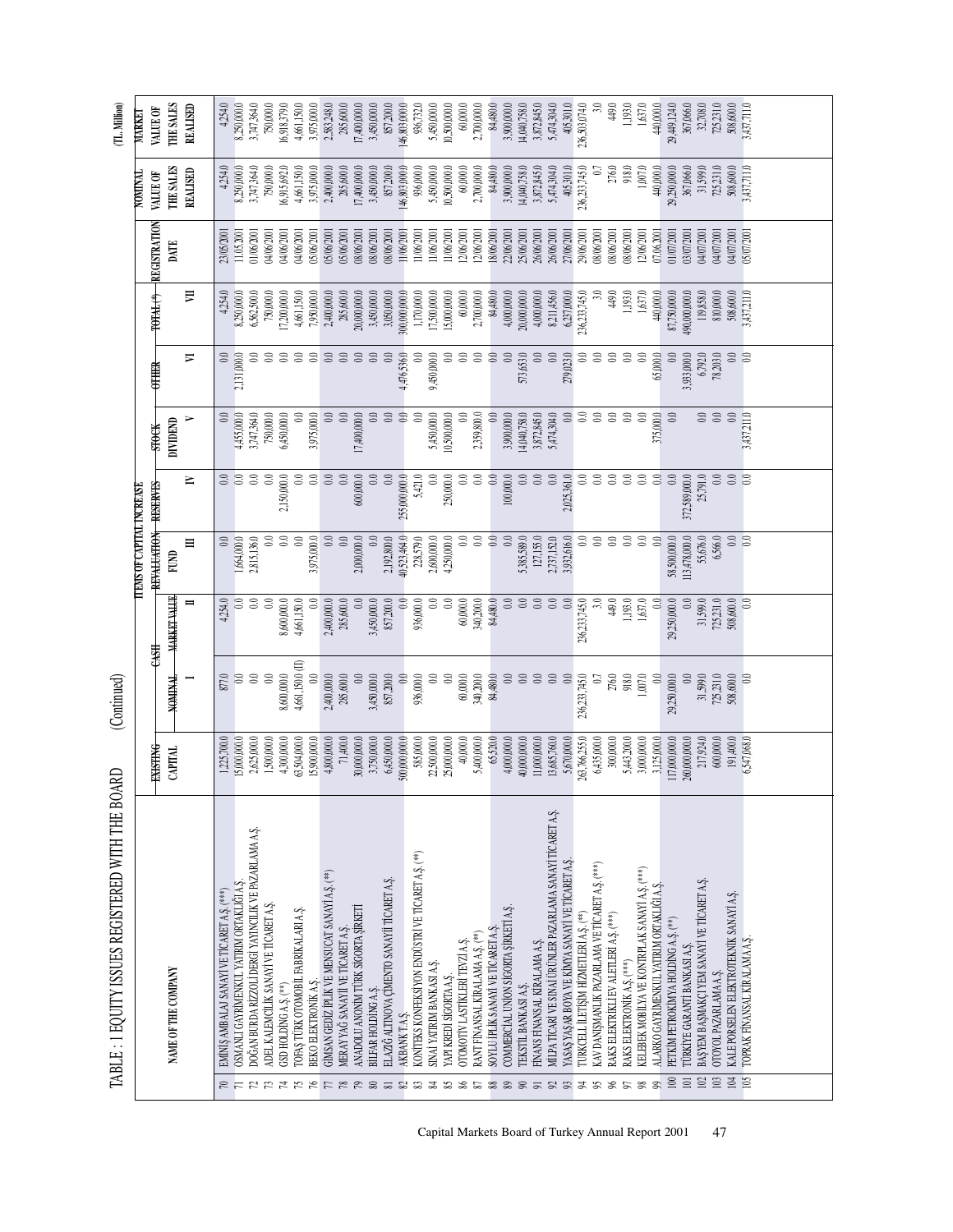| ֖֖֖֖֖֖֖֖֖֖֖֧ׅׅ֖ׅ֖֖֖֖֖֖֖֧ׅ֖֖֖֖֧ׅ֖֧֖֧֪֪֪֪֧֖֧֪ׅ֧ׅ֧֧֪ׅ֧֚֚֚֚֚֚֚֚֚֚֚֚֚֚֚֚֚֚֚֚֚֚֚֚֚֚֬֝֝֓֞֝֓֞֝֓֞֝֞֝ |
|---------------------------------------------------------------------------------------------|
|                                                                                             |
|                                                                                             |
|                                                                                             |
|                                                                                             |
|                                                                                             |
| Ξ                                                                                           |
|                                                                                             |
|                                                                                             |
| ٠                                                                                           |
|                                                                                             |
| ř                                                                                           |
| é                                                                                           |
|                                                                                             |
|                                                                                             |
|                                                                                             |
|                                                                                             |
|                                                                                             |
|                                                                                             |
|                                                                                             |
|                                                                                             |
|                                                                                             |
| ׇ֦֖֡֡֓֕֓֡֡֡                                                                                 |
|                                                                                             |
|                                                                                             |
|                                                                                             |

| 231,713.0<br>65,877.0<br>1,354,792.0<br>4,266,925.0<br>16,293,186.0<br><del>OHIIR</del><br>$_{\odot}$<br>0.0<br>$\overline{0}$<br>$_{\odot}$<br>$_{\odot}$<br>$\circ$<br>$\approx$<br>$_{\odot}$<br>8,250,000.0<br>$\rm 0.0$<br>$_{\odot}$<br>$0.0\,$<br>$\rm 0.0$<br>$_{\odot}$<br>30,258,774.0<br>$\infty$<br>3<br>$\approx$<br>$\circ$<br>$\overline{0}$<br>$\infty$<br>$\odot$<br>$\infty$<br>$\approx$<br>$\rm{S}$<br>$\approx$<br>$\approx$<br>$\circ$<br>$\mathbb{S}$<br>$\approx$<br>19,449,734.0<br>$\rm ^{\rm 0}$<br>10,588,518.0<br>$\approx$<br>DIVIDEND<br><b>STOCK</b><br>2,250,000.0<br>$0.0\,$<br>$0.0\,$<br>$0.0\,$<br>$\rm 0.0$<br>$\rm 00$<br>240,992.0<br>$\rm 0.0$<br>$_{\odot}$<br>60<br>$0.0\,$<br>$0.0\,$<br>$0.0\,$<br>$\rm 0.0$<br>$0.0\,$<br>$\approx$<br>$\rm ^{\odot}$<br>$\rm 00$<br>100,000.0<br>1,666,425.0<br>$0.0\,$<br>$\mathbb{0}0$<br>$\approx$<br>$\circ$<br>$_{\odot}$<br>$\circ$<br>$\approx$<br>$\rm 0.0$<br>1,420,000.0<br>$0.0\,$<br>$\mathbb{S}$<br>$0.0\,$<br>$_{\rm 00}$<br><u>ទ</u> ខ<br>≥<br>REVALUATION RESERVES<br><b>TTEMS OF CAPITAL INCREASE</b><br>$0.0\,$<br>$0.0\,$<br>60<br>$_{\odot}$<br>$\overline{0.0}$<br>1,500,000.0<br>$0.0\,$<br>ទី ទី<br>$_{\rm 0.0}$<br>3,032,373.0<br>2,759,008.0<br>$\approx$<br>$\overline{0}$<br>$\approx$<br>788,287.0<br>$_{\odot}$<br>1,512,000.0<br>$\approx$<br>710,000.0<br>0.0<br>$\approx$<br>24,274,064.0<br>1,800,000.0<br>1,081,500.0<br>20,000,000.0<br>2,225,000.0<br>3<br>3<br>$\approx$<br>$\approx$<br>9,389,783.0<br>3<br>$\approx$<br>33,000.0<br>〓<br>FUND<br><b>WARKET YALUE</b><br>1,250,000.0<br>80,000,000.0<br>1,410,297.0<br>45,390.0<br>4.078.080.0<br>1,512,000.0<br>17,700.0<br>$\approx$<br>2,231.0<br>$120\,000.0$<br>16,108,403.0<br>135,803.0<br>9,825,000.0<br>1,200,000.0<br>810,000.0<br>750,000.0<br>35,185,000.0<br>969,300.0<br>53,255,527.0<br>49,500,000.0<br>2,100,000.0<br>4,326,000.0<br>1,988.0<br>111,724,704.0<br>3,098,250.0<br>$\approx$<br>2,000,000.0<br>175,000.0<br>9,600,000.0<br>$\approx$<br>$\approx$<br>0,319,400.0<br>4,000,000.0<br>207,000.0<br>CASH<br>969,300.0 (V)<br>175,000.0 (V)<br>$6,108,403.0$ (II)<br>512,000.0<br>135,803.0<br>2,000,000.0<br>$120,000.0$<br>35,185,000.0<br>10,319,400.0<br>1,250,000.0<br>1,410,297.0<br>$10,200.0$<br>1,750.0<br>960,000.0<br>9,825,000.0<br>9,600,000.0<br>1,200,000.0<br>810,000.0<br>750,000.0<br>$207,\!000.0$<br>$\approx$<br>53,255,527.0<br>218.0<br>300.0<br>80,000,000.0<br>$\approx$<br>$\approx$<br>$\frac{1}{2}$<br>49,500,000.0<br>2,100,000.0<br>4,326,000.0<br>4,000,000.0<br>11,724,704.0<br>3,098,250.0<br><b>TYMBAK</b><br>480,000.0<br>3,100,470.0<br>14,197.0<br>1,500,000.0<br>64,815,000.0<br>93,103,920.0<br>1,411,482.0<br>6,196,500.0<br>50,000,000.0<br>3,589,703.0<br>360,000.0<br>85,469,600.0<br>378,000.0<br>175,000.0<br>15,000,000.0<br>600,000.0<br>1,620,000.0<br>750,000,000.0<br>5,166,787.0<br>$2,\!500,\!000.0$<br>17,910,000.0<br>15,400,000.0<br>60,000.0<br>12,411,000.0<br>16,380,000.0<br>101,246,250.0<br>300,000.0<br>4,326,000.0<br>49,957,727.0<br>4,320,000.0<br>175,000.0<br>16,500,000.0<br>2,416,781.0<br>2,430,000.0<br>1,500,000.0<br><b>EXISTING</b><br><b>CAPITAL</b><br>ALTINYILDIZ MENSUCAT VE KONFEKSİYON FABRİKALARI A.Ş. (***)<br>KALESERAMÍK CANAKKALE KALEBODUR SERAMÍK SANAYÍ A.S.<br>BESAŞ BİRLEŞİK ESNAF VE SANATKARLAR GIDA TEMİZLİK<br>TANSAŞ PERAKENDE MAĞAZACILIK TİCARETA.Ş. (**)<br>VAN-ET ENTEGRE ET SANAYI VE TICARET A.Ş. (**)<br>HES HACILAR ELEKTRİK SANAYİ VE TİCARET A.Ş.<br>DIRİTEKS DIRİLİŞ TEKSTİL SANAYİ TİCARET A.Ş.<br>BİRLİK MENSUCAT SANAYİ VE TİCARET A.S. (**)<br>YATAŞ YATAK VE YORGAN SANAYİ TİCARET A.Ş.<br>DOĞAN ŞİRKETLER GRUBU HOLDİNG A.Ş. (**)<br>MENDERES TEKSTİL SANAYİ VE TİCARET A.Ş.<br>YİBİTAŞ KRAFT TORBA SANAYİ TİCARET A.Ş.<br>IYAS ISPARTA GIDA SANAYI VE TICARET A.S.<br>LÜKS KADİFE TİCARET VE SANAYİİ A.Ş. (**)<br>PARSAN MAKİNA PARÇALARI SANAYİİ A.Ş.<br>PINAR SÜT MAMULLERİ SANAYİİ A.Ş. (***)<br>YAPI KREDİ FİNANSAL KİRALAMA A.O.<br>EFES SINAÍ YATIRIM HOLDÍNG A.S. (**)<br>UZERTAS BOYA SANAYI TICARET A.S.<br>VIKING KAĞIT VE SELÜLOZ A.Ş. (**)<br>BOROVA YAPI ENDÜSTRİSİ A.Ş. (**)<br>ALFA MENKUL DEĞERLER A.Ş. (**)<br>NET TURIZM TICARET SANAYI A.S.<br>TÜKETIM ÜRÜNLERI SAN TİC. A.Ş.<br>ANADOLU CAM SANAYİİ A.S. (***<br>TÜRKİYE GARANTİ BANKASI A.Ş.<br>DEAS DOĞU ENERJİ TİCARET A.Ş<br>DOĞAN YAYIN HOLDİNG A.Ş. (**)<br>USAK SERAMIK SANAYII A.S. (**)<br>DEAȘ DOĞU ENERJÎ TÎCARET A.Ş<br>ALTERNATIFBANK A.Ş. (**)<br>UŞAK YEM FABRİKASI A.Ş.<br>NAME OF THE COMPANY<br>CELEBİ HAVA SERVİSİ A.Ş.<br>SEKERBANKTAS. (**)<br>GÜNEŞ SİGORTA A.Ş.<br>KOÇ HOLDİNG A.Ş. | THE SALES<br>141,983,478.0<br>10,588,518.0<br>1,250,000.0<br>3,098,250.0<br>30,000,000.0<br>954,471.0<br>1,410,297.0<br>2,231.0<br>120,000.0<br>16,108,403.0<br>1,512,000.0<br>4,000,000.0<br>230,320.0<br>10,200,0<br>2,000,000.0<br>135,803.0<br>REALISED<br><b>NOMINAL</b><br>VALUE OF<br>REGISTRATION<br>31/07/2001<br>27/07/2001<br>01/08/2001<br>01/08/2001<br>01/08/2001<br>01/08/2001<br>02/08/2001<br>02/08/2001<br>1007/2001<br>1007/2001<br>16/07/2001<br>17/07/2001<br>2007/2001<br>24/07/2001<br>26/07/2001<br>26/07/2001<br>11/07/2001<br>25/07/2001<br>1007/2001<br>DATE<br>2,000,000.0 | REALISED<br>16,108,403.0<br>1,512,000.0<br>8,250,000.0<br>881,381.0<br>THE SALES<br>4,000,000.0<br>10,588,518.0<br>1,250,000.0<br>3,203,362.0<br>30,000,000.0<br>954,471.0<br>1,410,297.0<br>237,320.0<br>45,390.0<br>2,231.0<br>2,001,141.0<br>$120,\!000.0$<br>157,881.0<br>1,206,952.0<br>142,060,806.0<br><b>VALUE OF</b><br>MARKET |
|----------------------------------------------------------------------------------------------------------------------------------------------------------------------------------------------------------------------------------------------------------------------------------------------------------------------------------------------------------------------------------------------------------------------------------------------------------------------------------------------------------------------------------------------------------------------------------------------------------------------------------------------------------------------------------------------------------------------------------------------------------------------------------------------------------------------------------------------------------------------------------------------------------------------------------------------------------------------------------------------------------------------------------------------------------------------------------------------------------------------------------------------------------------------------------------------------------------------------------------------------------------------------------------------------------------------------------------------------------------------------------------------------------------------------------------------------------------------------------------------------------------------------------------------------------------------------------------------------------------------------------------------------------------------------------------------------------------------------------------------------------------------------------------------------------------------------------------------------------------------------------------------------------------------------------------------------------------------------------------------------------------------------------------------------------------------------------------------------------------------------------------------------------------------------------------------------------------------------------------------------------------------------------------------------------------------------------------------------------------------------------------------------------------------------------------------------------------------------------------------------------------------------------------------------------------------------------------------------------------------------------------------------------------------------------------------------------------------------------------------------------------------------------------------------------------------------------------------------------------------------------------------------------------------------------------------------------------------------------------------------------------------------------------------------------------------------------------------------------------------------------------------------------------------------------------------------------------------------------------------------------------------------------------------------------------------------------------------------------------------------------------------------------------------------------------------------------------------------------------------------------------------------------------------------------------------------------------------------------------------------------------------------------------------------------------------------------------------------------------------------------------------------------------------------------------------------------------------------------------------------------------------------------------------------------------------------------------------------------------------------------------------------------------------------------------------------------------------------------------------------------------------------------------------------------------------------------------------------------------------------------------------------------------------------------------------------------------------------------------------------------------------------------------------------------------------------------------------------------------------------------------------------------------------------------------------------------------------------------------------------------------------------------------------------------------------|--------------------------------------------------------------------------------------------------------------------------------------------------------------------------------------------------------------------------------------------------------------------------------------------------------------------------------------------------------------------------------------------------------------------------------------------------------------------------------------------------------------------------------------------------------------------------------------------------------|-----------------------------------------------------------------------------------------------------------------------------------------------------------------------------------------------------------------------------------------------------------------------------------------------------------------------------------------|
|                                                                                                                                                                                                                                                                                                                                                                                                                                                                                                                                                                                                                                                                                                                                                                                                                                                                                                                                                                                                                                                                                                                                                                                                                                                                                                                                                                                                                                                                                                                                                                                                                                                                                                                                                                                                                                                                                                                                                                                                                                                                                                                                                                                                                                                                                                                                                                                                                                                                                                                                                                                                                                                                                                                                                                                                                                                                                                                                                                                                                                                                                                                                                                                                                                                                                                                                                                                                                                                                                                                                                                                                                                                                                                                                                                                                                                                                                                                                                                                                                                                                                                                                                                                                                                                                                                                                                                                                                                                                                                                                                                                                                                                                                              |                                                                                                                                                                                                                                                                                                                                                                                                                                                                                                                                                                                                        |                                                                                                                                                                                                                                                                                                                                         |
|                                                                                                                                                                                                                                                                                                                                                                                                                                                                                                                                                                                                                                                                                                                                                                                                                                                                                                                                                                                                                                                                                                                                                                                                                                                                                                                                                                                                                                                                                                                                                                                                                                                                                                                                                                                                                                                                                                                                                                                                                                                                                                                                                                                                                                                                                                                                                                                                                                                                                                                                                                                                                                                                                                                                                                                                                                                                                                                                                                                                                                                                                                                                                                                                                                                                                                                                                                                                                                                                                                                                                                                                                                                                                                                                                                                                                                                                                                                                                                                                                                                                                                                                                                                                                                                                                                                                                                                                                                                                                                                                                                                                                                                                                              |                                                                                                                                                                                                                                                                                                                                                                                                                                                                                                                                                                                                        |                                                                                                                                                                                                                                                                                                                                         |
|                                                                                                                                                                                                                                                                                                                                                                                                                                                                                                                                                                                                                                                                                                                                                                                                                                                                                                                                                                                                                                                                                                                                                                                                                                                                                                                                                                                                                                                                                                                                                                                                                                                                                                                                                                                                                                                                                                                                                                                                                                                                                                                                                                                                                                                                                                                                                                                                                                                                                                                                                                                                                                                                                                                                                                                                                                                                                                                                                                                                                                                                                                                                                                                                                                                                                                                                                                                                                                                                                                                                                                                                                                                                                                                                                                                                                                                                                                                                                                                                                                                                                                                                                                                                                                                                                                                                                                                                                                                                                                                                                                                                                                                                                              |                                                                                                                                                                                                                                                                                                                                                                                                                                                                                                                                                                                                        |                                                                                                                                                                                                                                                                                                                                         |
|                                                                                                                                                                                                                                                                                                                                                                                                                                                                                                                                                                                                                                                                                                                                                                                                                                                                                                                                                                                                                                                                                                                                                                                                                                                                                                                                                                                                                                                                                                                                                                                                                                                                                                                                                                                                                                                                                                                                                                                                                                                                                                                                                                                                                                                                                                                                                                                                                                                                                                                                                                                                                                                                                                                                                                                                                                                                                                                                                                                                                                                                                                                                                                                                                                                                                                                                                                                                                                                                                                                                                                                                                                                                                                                                                                                                                                                                                                                                                                                                                                                                                                                                                                                                                                                                                                                                                                                                                                                                                                                                                                                                                                                                                              |                                                                                                                                                                                                                                                                                                                                                                                                                                                                                                                                                                                                        |                                                                                                                                                                                                                                                                                                                                         |
|                                                                                                                                                                                                                                                                                                                                                                                                                                                                                                                                                                                                                                                                                                                                                                                                                                                                                                                                                                                                                                                                                                                                                                                                                                                                                                                                                                                                                                                                                                                                                                                                                                                                                                                                                                                                                                                                                                                                                                                                                                                                                                                                                                                                                                                                                                                                                                                                                                                                                                                                                                                                                                                                                                                                                                                                                                                                                                                                                                                                                                                                                                                                                                                                                                                                                                                                                                                                                                                                                                                                                                                                                                                                                                                                                                                                                                                                                                                                                                                                                                                                                                                                                                                                                                                                                                                                                                                                                                                                                                                                                                                                                                                                                              |                                                                                                                                                                                                                                                                                                                                                                                                                                                                                                                                                                                                        |                                                                                                                                                                                                                                                                                                                                         |
|                                                                                                                                                                                                                                                                                                                                                                                                                                                                                                                                                                                                                                                                                                                                                                                                                                                                                                                                                                                                                                                                                                                                                                                                                                                                                                                                                                                                                                                                                                                                                                                                                                                                                                                                                                                                                                                                                                                                                                                                                                                                                                                                                                                                                                                                                                                                                                                                                                                                                                                                                                                                                                                                                                                                                                                                                                                                                                                                                                                                                                                                                                                                                                                                                                                                                                                                                                                                                                                                                                                                                                                                                                                                                                                                                                                                                                                                                                                                                                                                                                                                                                                                                                                                                                                                                                                                                                                                                                                                                                                                                                                                                                                                                              |                                                                                                                                                                                                                                                                                                                                                                                                                                                                                                                                                                                                        |                                                                                                                                                                                                                                                                                                                                         |
|                                                                                                                                                                                                                                                                                                                                                                                                                                                                                                                                                                                                                                                                                                                                                                                                                                                                                                                                                                                                                                                                                                                                                                                                                                                                                                                                                                                                                                                                                                                                                                                                                                                                                                                                                                                                                                                                                                                                                                                                                                                                                                                                                                                                                                                                                                                                                                                                                                                                                                                                                                                                                                                                                                                                                                                                                                                                                                                                                                                                                                                                                                                                                                                                                                                                                                                                                                                                                                                                                                                                                                                                                                                                                                                                                                                                                                                                                                                                                                                                                                                                                                                                                                                                                                                                                                                                                                                                                                                                                                                                                                                                                                                                                              |                                                                                                                                                                                                                                                                                                                                                                                                                                                                                                                                                                                                        |                                                                                                                                                                                                                                                                                                                                         |
|                                                                                                                                                                                                                                                                                                                                                                                                                                                                                                                                                                                                                                                                                                                                                                                                                                                                                                                                                                                                                                                                                                                                                                                                                                                                                                                                                                                                                                                                                                                                                                                                                                                                                                                                                                                                                                                                                                                                                                                                                                                                                                                                                                                                                                                                                                                                                                                                                                                                                                                                                                                                                                                                                                                                                                                                                                                                                                                                                                                                                                                                                                                                                                                                                                                                                                                                                                                                                                                                                                                                                                                                                                                                                                                                                                                                                                                                                                                                                                                                                                                                                                                                                                                                                                                                                                                                                                                                                                                                                                                                                                                                                                                                                              |                                                                                                                                                                                                                                                                                                                                                                                                                                                                                                                                                                                                        |                                                                                                                                                                                                                                                                                                                                         |
|                                                                                                                                                                                                                                                                                                                                                                                                                                                                                                                                                                                                                                                                                                                                                                                                                                                                                                                                                                                                                                                                                                                                                                                                                                                                                                                                                                                                                                                                                                                                                                                                                                                                                                                                                                                                                                                                                                                                                                                                                                                                                                                                                                                                                                                                                                                                                                                                                                                                                                                                                                                                                                                                                                                                                                                                                                                                                                                                                                                                                                                                                                                                                                                                                                                                                                                                                                                                                                                                                                                                                                                                                                                                                                                                                                                                                                                                                                                                                                                                                                                                                                                                                                                                                                                                                                                                                                                                                                                                                                                                                                                                                                                                                              |                                                                                                                                                                                                                                                                                                                                                                                                                                                                                                                                                                                                        |                                                                                                                                                                                                                                                                                                                                         |
|                                                                                                                                                                                                                                                                                                                                                                                                                                                                                                                                                                                                                                                                                                                                                                                                                                                                                                                                                                                                                                                                                                                                                                                                                                                                                                                                                                                                                                                                                                                                                                                                                                                                                                                                                                                                                                                                                                                                                                                                                                                                                                                                                                                                                                                                                                                                                                                                                                                                                                                                                                                                                                                                                                                                                                                                                                                                                                                                                                                                                                                                                                                                                                                                                                                                                                                                                                                                                                                                                                                                                                                                                                                                                                                                                                                                                                                                                                                                                                                                                                                                                                                                                                                                                                                                                                                                                                                                                                                                                                                                                                                                                                                                                              |                                                                                                                                                                                                                                                                                                                                                                                                                                                                                                                                                                                                        |                                                                                                                                                                                                                                                                                                                                         |
|                                                                                                                                                                                                                                                                                                                                                                                                                                                                                                                                                                                                                                                                                                                                                                                                                                                                                                                                                                                                                                                                                                                                                                                                                                                                                                                                                                                                                                                                                                                                                                                                                                                                                                                                                                                                                                                                                                                                                                                                                                                                                                                                                                                                                                                                                                                                                                                                                                                                                                                                                                                                                                                                                                                                                                                                                                                                                                                                                                                                                                                                                                                                                                                                                                                                                                                                                                                                                                                                                                                                                                                                                                                                                                                                                                                                                                                                                                                                                                                                                                                                                                                                                                                                                                                                                                                                                                                                                                                                                                                                                                                                                                                                                              |                                                                                                                                                                                                                                                                                                                                                                                                                                                                                                                                                                                                        |                                                                                                                                                                                                                                                                                                                                         |
|                                                                                                                                                                                                                                                                                                                                                                                                                                                                                                                                                                                                                                                                                                                                                                                                                                                                                                                                                                                                                                                                                                                                                                                                                                                                                                                                                                                                                                                                                                                                                                                                                                                                                                                                                                                                                                                                                                                                                                                                                                                                                                                                                                                                                                                                                                                                                                                                                                                                                                                                                                                                                                                                                                                                                                                                                                                                                                                                                                                                                                                                                                                                                                                                                                                                                                                                                                                                                                                                                                                                                                                                                                                                                                                                                                                                                                                                                                                                                                                                                                                                                                                                                                                                                                                                                                                                                                                                                                                                                                                                                                                                                                                                                              |                                                                                                                                                                                                                                                                                                                                                                                                                                                                                                                                                                                                        |                                                                                                                                                                                                                                                                                                                                         |
|                                                                                                                                                                                                                                                                                                                                                                                                                                                                                                                                                                                                                                                                                                                                                                                                                                                                                                                                                                                                                                                                                                                                                                                                                                                                                                                                                                                                                                                                                                                                                                                                                                                                                                                                                                                                                                                                                                                                                                                                                                                                                                                                                                                                                                                                                                                                                                                                                                                                                                                                                                                                                                                                                                                                                                                                                                                                                                                                                                                                                                                                                                                                                                                                                                                                                                                                                                                                                                                                                                                                                                                                                                                                                                                                                                                                                                                                                                                                                                                                                                                                                                                                                                                                                                                                                                                                                                                                                                                                                                                                                                                                                                                                                              |                                                                                                                                                                                                                                                                                                                                                                                                                                                                                                                                                                                                        |                                                                                                                                                                                                                                                                                                                                         |
|                                                                                                                                                                                                                                                                                                                                                                                                                                                                                                                                                                                                                                                                                                                                                                                                                                                                                                                                                                                                                                                                                                                                                                                                                                                                                                                                                                                                                                                                                                                                                                                                                                                                                                                                                                                                                                                                                                                                                                                                                                                                                                                                                                                                                                                                                                                                                                                                                                                                                                                                                                                                                                                                                                                                                                                                                                                                                                                                                                                                                                                                                                                                                                                                                                                                                                                                                                                                                                                                                                                                                                                                                                                                                                                                                                                                                                                                                                                                                                                                                                                                                                                                                                                                                                                                                                                                                                                                                                                                                                                                                                                                                                                                                              |                                                                                                                                                                                                                                                                                                                                                                                                                                                                                                                                                                                                        |                                                                                                                                                                                                                                                                                                                                         |
|                                                                                                                                                                                                                                                                                                                                                                                                                                                                                                                                                                                                                                                                                                                                                                                                                                                                                                                                                                                                                                                                                                                                                                                                                                                                                                                                                                                                                                                                                                                                                                                                                                                                                                                                                                                                                                                                                                                                                                                                                                                                                                                                                                                                                                                                                                                                                                                                                                                                                                                                                                                                                                                                                                                                                                                                                                                                                                                                                                                                                                                                                                                                                                                                                                                                                                                                                                                                                                                                                                                                                                                                                                                                                                                                                                                                                                                                                                                                                                                                                                                                                                                                                                                                                                                                                                                                                                                                                                                                                                                                                                                                                                                                                              |                                                                                                                                                                                                                                                                                                                                                                                                                                                                                                                                                                                                        |                                                                                                                                                                                                                                                                                                                                         |
|                                                                                                                                                                                                                                                                                                                                                                                                                                                                                                                                                                                                                                                                                                                                                                                                                                                                                                                                                                                                                                                                                                                                                                                                                                                                                                                                                                                                                                                                                                                                                                                                                                                                                                                                                                                                                                                                                                                                                                                                                                                                                                                                                                                                                                                                                                                                                                                                                                                                                                                                                                                                                                                                                                                                                                                                                                                                                                                                                                                                                                                                                                                                                                                                                                                                                                                                                                                                                                                                                                                                                                                                                                                                                                                                                                                                                                                                                                                                                                                                                                                                                                                                                                                                                                                                                                                                                                                                                                                                                                                                                                                                                                                                                              |                                                                                                                                                                                                                                                                                                                                                                                                                                                                                                                                                                                                        |                                                                                                                                                                                                                                                                                                                                         |
|                                                                                                                                                                                                                                                                                                                                                                                                                                                                                                                                                                                                                                                                                                                                                                                                                                                                                                                                                                                                                                                                                                                                                                                                                                                                                                                                                                                                                                                                                                                                                                                                                                                                                                                                                                                                                                                                                                                                                                                                                                                                                                                                                                                                                                                                                                                                                                                                                                                                                                                                                                                                                                                                                                                                                                                                                                                                                                                                                                                                                                                                                                                                                                                                                                                                                                                                                                                                                                                                                                                                                                                                                                                                                                                                                                                                                                                                                                                                                                                                                                                                                                                                                                                                                                                                                                                                                                                                                                                                                                                                                                                                                                                                                              |                                                                                                                                                                                                                                                                                                                                                                                                                                                                                                                                                                                                        |                                                                                                                                                                                                                                                                                                                                         |
|                                                                                                                                                                                                                                                                                                                                                                                                                                                                                                                                                                                                                                                                                                                                                                                                                                                                                                                                                                                                                                                                                                                                                                                                                                                                                                                                                                                                                                                                                                                                                                                                                                                                                                                                                                                                                                                                                                                                                                                                                                                                                                                                                                                                                                                                                                                                                                                                                                                                                                                                                                                                                                                                                                                                                                                                                                                                                                                                                                                                                                                                                                                                                                                                                                                                                                                                                                                                                                                                                                                                                                                                                                                                                                                                                                                                                                                                                                                                                                                                                                                                                                                                                                                                                                                                                                                                                                                                                                                                                                                                                                                                                                                                                              |                                                                                                                                                                                                                                                                                                                                                                                                                                                                                                                                                                                                        |                                                                                                                                                                                                                                                                                                                                         |
|                                                                                                                                                                                                                                                                                                                                                                                                                                                                                                                                                                                                                                                                                                                                                                                                                                                                                                                                                                                                                                                                                                                                                                                                                                                                                                                                                                                                                                                                                                                                                                                                                                                                                                                                                                                                                                                                                                                                                                                                                                                                                                                                                                                                                                                                                                                                                                                                                                                                                                                                                                                                                                                                                                                                                                                                                                                                                                                                                                                                                                                                                                                                                                                                                                                                                                                                                                                                                                                                                                                                                                                                                                                                                                                                                                                                                                                                                                                                                                                                                                                                                                                                                                                                                                                                                                                                                                                                                                                                                                                                                                                                                                                                                              |                                                                                                                                                                                                                                                                                                                                                                                                                                                                                                                                                                                                        |                                                                                                                                                                                                                                                                                                                                         |
|                                                                                                                                                                                                                                                                                                                                                                                                                                                                                                                                                                                                                                                                                                                                                                                                                                                                                                                                                                                                                                                                                                                                                                                                                                                                                                                                                                                                                                                                                                                                                                                                                                                                                                                                                                                                                                                                                                                                                                                                                                                                                                                                                                                                                                                                                                                                                                                                                                                                                                                                                                                                                                                                                                                                                                                                                                                                                                                                                                                                                                                                                                                                                                                                                                                                                                                                                                                                                                                                                                                                                                                                                                                                                                                                                                                                                                                                                                                                                                                                                                                                                                                                                                                                                                                                                                                                                                                                                                                                                                                                                                                                                                                                                              |                                                                                                                                                                                                                                                                                                                                                                                                                                                                                                                                                                                                        |                                                                                                                                                                                                                                                                                                                                         |
|                                                                                                                                                                                                                                                                                                                                                                                                                                                                                                                                                                                                                                                                                                                                                                                                                                                                                                                                                                                                                                                                                                                                                                                                                                                                                                                                                                                                                                                                                                                                                                                                                                                                                                                                                                                                                                                                                                                                                                                                                                                                                                                                                                                                                                                                                                                                                                                                                                                                                                                                                                                                                                                                                                                                                                                                                                                                                                                                                                                                                                                                                                                                                                                                                                                                                                                                                                                                                                                                                                                                                                                                                                                                                                                                                                                                                                                                                                                                                                                                                                                                                                                                                                                                                                                                                                                                                                                                                                                                                                                                                                                                                                                                                              |                                                                                                                                                                                                                                                                                                                                                                                                                                                                                                                                                                                                        |                                                                                                                                                                                                                                                                                                                                         |
|                                                                                                                                                                                                                                                                                                                                                                                                                                                                                                                                                                                                                                                                                                                                                                                                                                                                                                                                                                                                                                                                                                                                                                                                                                                                                                                                                                                                                                                                                                                                                                                                                                                                                                                                                                                                                                                                                                                                                                                                                                                                                                                                                                                                                                                                                                                                                                                                                                                                                                                                                                                                                                                                                                                                                                                                                                                                                                                                                                                                                                                                                                                                                                                                                                                                                                                                                                                                                                                                                                                                                                                                                                                                                                                                                                                                                                                                                                                                                                                                                                                                                                                                                                                                                                                                                                                                                                                                                                                                                                                                                                                                                                                                                              |                                                                                                                                                                                                                                                                                                                                                                                                                                                                                                                                                                                                        |                                                                                                                                                                                                                                                                                                                                         |
|                                                                                                                                                                                                                                                                                                                                                                                                                                                                                                                                                                                                                                                                                                                                                                                                                                                                                                                                                                                                                                                                                                                                                                                                                                                                                                                                                                                                                                                                                                                                                                                                                                                                                                                                                                                                                                                                                                                                                                                                                                                                                                                                                                                                                                                                                                                                                                                                                                                                                                                                                                                                                                                                                                                                                                                                                                                                                                                                                                                                                                                                                                                                                                                                                                                                                                                                                                                                                                                                                                                                                                                                                                                                                                                                                                                                                                                                                                                                                                                                                                                                                                                                                                                                                                                                                                                                                                                                                                                                                                                                                                                                                                                                                              | 0088200                                                                                                                                                                                                                                                                                                                                                                                                                                                                                                                                                                                                |                                                                                                                                                                                                                                                                                                                                         |
|                                                                                                                                                                                                                                                                                                                                                                                                                                                                                                                                                                                                                                                                                                                                                                                                                                                                                                                                                                                                                                                                                                                                                                                                                                                                                                                                                                                                                                                                                                                                                                                                                                                                                                                                                                                                                                                                                                                                                                                                                                                                                                                                                                                                                                                                                                                                                                                                                                                                                                                                                                                                                                                                                                                                                                                                                                                                                                                                                                                                                                                                                                                                                                                                                                                                                                                                                                                                                                                                                                                                                                                                                                                                                                                                                                                                                                                                                                                                                                                                                                                                                                                                                                                                                                                                                                                                                                                                                                                                                                                                                                                                                                                                                              | 8,250,000.0<br>07/08/2001                                                                                                                                                                                                                                                                                                                                                                                                                                                                                                                                                                              |                                                                                                                                                                                                                                                                                                                                         |
|                                                                                                                                                                                                                                                                                                                                                                                                                                                                                                                                                                                                                                                                                                                                                                                                                                                                                                                                                                                                                                                                                                                                                                                                                                                                                                                                                                                                                                                                                                                                                                                                                                                                                                                                                                                                                                                                                                                                                                                                                                                                                                                                                                                                                                                                                                                                                                                                                                                                                                                                                                                                                                                                                                                                                                                                                                                                                                                                                                                                                                                                                                                                                                                                                                                                                                                                                                                                                                                                                                                                                                                                                                                                                                                                                                                                                                                                                                                                                                                                                                                                                                                                                                                                                                                                                                                                                                                                                                                                                                                                                                                                                                                                                              | 1,200,000.0<br>08/08/2001                                                                                                                                                                                                                                                                                                                                                                                                                                                                                                                                                                              |                                                                                                                                                                                                                                                                                                                                         |
|                                                                                                                                                                                                                                                                                                                                                                                                                                                                                                                                                                                                                                                                                                                                                                                                                                                                                                                                                                                                                                                                                                                                                                                                                                                                                                                                                                                                                                                                                                                                                                                                                                                                                                                                                                                                                                                                                                                                                                                                                                                                                                                                                                                                                                                                                                                                                                                                                                                                                                                                                                                                                                                                                                                                                                                                                                                                                                                                                                                                                                                                                                                                                                                                                                                                                                                                                                                                                                                                                                                                                                                                                                                                                                                                                                                                                                                                                                                                                                                                                                                                                                                                                                                                                                                                                                                                                                                                                                                                                                                                                                                                                                                                                              | 874,221.0<br>09/08/2001                                                                                                                                                                                                                                                                                                                                                                                                                                                                                                                                                                                |                                                                                                                                                                                                                                                                                                                                         |
|                                                                                                                                                                                                                                                                                                                                                                                                                                                                                                                                                                                                                                                                                                                                                                                                                                                                                                                                                                                                                                                                                                                                                                                                                                                                                                                                                                                                                                                                                                                                                                                                                                                                                                                                                                                                                                                                                                                                                                                                                                                                                                                                                                                                                                                                                                                                                                                                                                                                                                                                                                                                                                                                                                                                                                                                                                                                                                                                                                                                                                                                                                                                                                                                                                                                                                                                                                                                                                                                                                                                                                                                                                                                                                                                                                                                                                                                                                                                                                                                                                                                                                                                                                                                                                                                                                                                                                                                                                                                                                                                                                                                                                                                                              |                                                                                                                                                                                                                                                                                                                                                                                                                                                                                                                                                                                                        |                                                                                                                                                                                                                                                                                                                                         |
|                                                                                                                                                                                                                                                                                                                                                                                                                                                                                                                                                                                                                                                                                                                                                                                                                                                                                                                                                                                                                                                                                                                                                                                                                                                                                                                                                                                                                                                                                                                                                                                                                                                                                                                                                                                                                                                                                                                                                                                                                                                                                                                                                                                                                                                                                                                                                                                                                                                                                                                                                                                                                                                                                                                                                                                                                                                                                                                                                                                                                                                                                                                                                                                                                                                                                                                                                                                                                                                                                                                                                                                                                                                                                                                                                                                                                                                                                                                                                                                                                                                                                                                                                                                                                                                                                                                                                                                                                                                                                                                                                                                                                                                                                              | 750,000.0                                                                                                                                                                                                                                                                                                                                                                                                                                                                                                                                                                                              | 750,000.0                                                                                                                                                                                                                                                                                                                               |
|                                                                                                                                                                                                                                                                                                                                                                                                                                                                                                                                                                                                                                                                                                                                                                                                                                                                                                                                                                                                                                                                                                                                                                                                                                                                                                                                                                                                                                                                                                                                                                                                                                                                                                                                                                                                                                                                                                                                                                                                                                                                                                                                                                                                                                                                                                                                                                                                                                                                                                                                                                                                                                                                                                                                                                                                                                                                                                                                                                                                                                                                                                                                                                                                                                                                                                                                                                                                                                                                                                                                                                                                                                                                                                                                                                                                                                                                                                                                                                                                                                                                                                                                                                                                                                                                                                                                                                                                                                                                                                                                                                                                                                                                                              | 207,000.0<br>14/08/2001                                                                                                                                                                                                                                                                                                                                                                                                                                                                                                                                                                                | 207,000.0                                                                                                                                                                                                                                                                                                                               |
|                                                                                                                                                                                                                                                                                                                                                                                                                                                                                                                                                                                                                                                                                                                                                                                                                                                                                                                                                                                                                                                                                                                                                                                                                                                                                                                                                                                                                                                                                                                                                                                                                                                                                                                                                                                                                                                                                                                                                                                                                                                                                                                                                                                                                                                                                                                                                                                                                                                                                                                                                                                                                                                                                                                                                                                                                                                                                                                                                                                                                                                                                                                                                                                                                                                                                                                                                                                                                                                                                                                                                                                                                                                                                                                                                                                                                                                                                                                                                                                                                                                                                                                                                                                                                                                                                                                                                                                                                                                                                                                                                                                                                                                                                              | 689,161.0<br>15/08/2001                                                                                                                                                                                                                                                                                                                                                                                                                                                                                                                                                                                | 689,161.0                                                                                                                                                                                                                                                                                                                               |
|                                                                                                                                                                                                                                                                                                                                                                                                                                                                                                                                                                                                                                                                                                                                                                                                                                                                                                                                                                                                                                                                                                                                                                                                                                                                                                                                                                                                                                                                                                                                                                                                                                                                                                                                                                                                                                                                                                                                                                                                                                                                                                                                                                                                                                                                                                                                                                                                                                                                                                                                                                                                                                                                                                                                                                                                                                                                                                                                                                                                                                                                                                                                                                                                                                                                                                                                                                                                                                                                                                                                                                                                                                                                                                                                                                                                                                                                                                                                                                                                                                                                                                                                                                                                                                                                                                                                                                                                                                                                                                                                                                                                                                                                                              | 35,185,000.0<br>21/08/2001                                                                                                                                                                                                                                                                                                                                                                                                                                                                                                                                                                             | 35,185,000.0                                                                                                                                                                                                                                                                                                                            |
|                                                                                                                                                                                                                                                                                                                                                                                                                                                                                                                                                                                                                                                                                                                                                                                                                                                                                                                                                                                                                                                                                                                                                                                                                                                                                                                                                                                                                                                                                                                                                                                                                                                                                                                                                                                                                                                                                                                                                                                                                                                                                                                                                                                                                                                                                                                                                                                                                                                                                                                                                                                                                                                                                                                                                                                                                                                                                                                                                                                                                                                                                                                                                                                                                                                                                                                                                                                                                                                                                                                                                                                                                                                                                                                                                                                                                                                                                                                                                                                                                                                                                                                                                                                                                                                                                                                                                                                                                                                                                                                                                                                                                                                                                              | 10,319,400.0<br>21/08/2001<br>10,319,400.0                                                                                                                                                                                                                                                                                                                                                                                                                                                                                                                                                             | 10,365,685.0                                                                                                                                                                                                                                                                                                                            |
|                                                                                                                                                                                                                                                                                                                                                                                                                                                                                                                                                                                                                                                                                                                                                                                                                                                                                                                                                                                                                                                                                                                                                                                                                                                                                                                                                                                                                                                                                                                                                                                                                                                                                                                                                                                                                                                                                                                                                                                                                                                                                                                                                                                                                                                                                                                                                                                                                                                                                                                                                                                                                                                                                                                                                                                                                                                                                                                                                                                                                                                                                                                                                                                                                                                                                                                                                                                                                                                                                                                                                                                                                                                                                                                                                                                                                                                                                                                                                                                                                                                                                                                                                                                                                                                                                                                                                                                                                                                                                                                                                                                                                                                                                              | 969,300.0<br>21/08/2001                                                                                                                                                                                                                                                                                                                                                                                                                                                                                                                                                                                | 969,300.0                                                                                                                                                                                                                                                                                                                               |
|                                                                                                                                                                                                                                                                                                                                                                                                                                                                                                                                                                                                                                                                                                                                                                                                                                                                                                                                                                                                                                                                                                                                                                                                                                                                                                                                                                                                                                                                                                                                                                                                                                                                                                                                                                                                                                                                                                                                                                                                                                                                                                                                                                                                                                                                                                                                                                                                                                                                                                                                                                                                                                                                                                                                                                                                                                                                                                                                                                                                                                                                                                                                                                                                                                                                                                                                                                                                                                                                                                                                                                                                                                                                                                                                                                                                                                                                                                                                                                                                                                                                                                                                                                                                                                                                                                                                                                                                                                                                                                                                                                                                                                                                                              | 72,705,261.0<br>27/08/2001                                                                                                                                                                                                                                                                                                                                                                                                                                                                                                                                                                             | 73,449,314.0                                                                                                                                                                                                                                                                                                                            |
|                                                                                                                                                                                                                                                                                                                                                                                                                                                                                                                                                                                                                                                                                                                                                                                                                                                                                                                                                                                                                                                                                                                                                                                                                                                                                                                                                                                                                                                                                                                                                                                                                                                                                                                                                                                                                                                                                                                                                                                                                                                                                                                                                                                                                                                                                                                                                                                                                                                                                                                                                                                                                                                                                                                                                                                                                                                                                                                                                                                                                                                                                                                                                                                                                                                                                                                                                                                                                                                                                                                                                                                                                                                                                                                                                                                                                                                                                                                                                                                                                                                                                                                                                                                                                                                                                                                                                                                                                                                                                                                                                                                                                                                                                              | 49,500,000.0<br>27/08/2001                                                                                                                                                                                                                                                                                                                                                                                                                                                                                                                                                                             | 49,548,227.0                                                                                                                                                                                                                                                                                                                            |
|                                                                                                                                                                                                                                                                                                                                                                                                                                                                                                                                                                                                                                                                                                                                                                                                                                                                                                                                                                                                                                                                                                                                                                                                                                                                                                                                                                                                                                                                                                                                                                                                                                                                                                                                                                                                                                                                                                                                                                                                                                                                                                                                                                                                                                                                                                                                                                                                                                                                                                                                                                                                                                                                                                                                                                                                                                                                                                                                                                                                                                                                                                                                                                                                                                                                                                                                                                                                                                                                                                                                                                                                                                                                                                                                                                                                                                                                                                                                                                                                                                                                                                                                                                                                                                                                                                                                                                                                                                                                                                                                                                                                                                                                                              | 2,100,000.0<br>27/08/2001                                                                                                                                                                                                                                                                                                                                                                                                                                                                                                                                                                              | 2,551,024.0                                                                                                                                                                                                                                                                                                                             |
|                                                                                                                                                                                                                                                                                                                                                                                                                                                                                                                                                                                                                                                                                                                                                                                                                                                                                                                                                                                                                                                                                                                                                                                                                                                                                                                                                                                                                                                                                                                                                                                                                                                                                                                                                                                                                                                                                                                                                                                                                                                                                                                                                                                                                                                                                                                                                                                                                                                                                                                                                                                                                                                                                                                                                                                                                                                                                                                                                                                                                                                                                                                                                                                                                                                                                                                                                                                                                                                                                                                                                                                                                                                                                                                                                                                                                                                                                                                                                                                                                                                                                                                                                                                                                                                                                                                                                                                                                                                                                                                                                                                                                                                                                              | 4,326,000.0                                                                                                                                                                                                                                                                                                                                                                                                                                                                                                                                                                                            | 4,343,685.0                                                                                                                                                                                                                                                                                                                             |
|                                                                                                                                                                                                                                                                                                                                                                                                                                                                                                                                                                                                                                                                                                                                                                                                                                                                                                                                                                                                                                                                                                                                                                                                                                                                                                                                                                                                                                                                                                                                                                                                                                                                                                                                                                                                                                                                                                                                                                                                                                                                                                                                                                                                                                                                                                                                                                                                                                                                                                                                                                                                                                                                                                                                                                                                                                                                                                                                                                                                                                                                                                                                                                                                                                                                                                                                                                                                                                                                                                                                                                                                                                                                                                                                                                                                                                                                                                                                                                                                                                                                                                                                                                                                                                                                                                                                                                                                                                                                                                                                                                                                                                                                                              | 02/08/2001                                                                                                                                                                                                                                                                                                                                                                                                                                                                                                                                                                                             | 1,988.0<br>218.0                                                                                                                                                                                                                                                                                                                        |
|                                                                                                                                                                                                                                                                                                                                                                                                                                                                                                                                                                                                                                                                                                                                                                                                                                                                                                                                                                                                                                                                                                                                                                                                                                                                                                                                                                                                                                                                                                                                                                                                                                                                                                                                                                                                                                                                                                                                                                                                                                                                                                                                                                                                                                                                                                                                                                                                                                                                                                                                                                                                                                                                                                                                                                                                                                                                                                                                                                                                                                                                                                                                                                                                                                                                                                                                                                                                                                                                                                                                                                                                                                                                                                                                                                                                                                                                                                                                                                                                                                                                                                                                                                                                                                                                                                                                                                                                                                                                                                                                                                                                                                                                                              | 02/08/2001<br>17,700.0                                                                                                                                                                                                                                                                                                                                                                                                                                                                                                                                                                                 | 17,700.0<br>3000                                                                                                                                                                                                                                                                                                                        |
|                                                                                                                                                                                                                                                                                                                                                                                                                                                                                                                                                                                                                                                                                                                                                                                                                                                                                                                                                                                                                                                                                                                                                                                                                                                                                                                                                                                                                                                                                                                                                                                                                                                                                                                                                                                                                                                                                                                                                                                                                                                                                                                                                                                                                                                                                                                                                                                                                                                                                                                                                                                                                                                                                                                                                                                                                                                                                                                                                                                                                                                                                                                                                                                                                                                                                                                                                                                                                                                                                                                                                                                                                                                                                                                                                                                                                                                                                                                                                                                                                                                                                                                                                                                                                                                                                                                                                                                                                                                                                                                                                                                                                                                                                              |                                                                                                                                                                                                                                                                                                                                                                                                                                                                                                                                                                                                        |                                                                                                                                                                                                                                                                                                                                         |
|                                                                                                                                                                                                                                                                                                                                                                                                                                                                                                                                                                                                                                                                                                                                                                                                                                                                                                                                                                                                                                                                                                                                                                                                                                                                                                                                                                                                                                                                                                                                                                                                                                                                                                                                                                                                                                                                                                                                                                                                                                                                                                                                                                                                                                                                                                                                                                                                                                                                                                                                                                                                                                                                                                                                                                                                                                                                                                                                                                                                                                                                                                                                                                                                                                                                                                                                                                                                                                                                                                                                                                                                                                                                                                                                                                                                                                                                                                                                                                                                                                                                                                                                                                                                                                                                                                                                                                                                                                                                                                                                                                                                                                                                                              |                                                                                                                                                                                                                                                                                                                                                                                                                                                                                                                                                                                                        |                                                                                                                                                                                                                                                                                                                                         |
|                                                                                                                                                                                                                                                                                                                                                                                                                                                                                                                                                                                                                                                                                                                                                                                                                                                                                                                                                                                                                                                                                                                                                                                                                                                                                                                                                                                                                                                                                                                                                                                                                                                                                                                                                                                                                                                                                                                                                                                                                                                                                                                                                                                                                                                                                                                                                                                                                                                                                                                                                                                                                                                                                                                                                                                                                                                                                                                                                                                                                                                                                                                                                                                                                                                                                                                                                                                                                                                                                                                                                                                                                                                                                                                                                                                                                                                                                                                                                                                                                                                                                                                                                                                                                                                                                                                                                                                                                                                                                                                                                                                                                                                                                              |                                                                                                                                                                                                                                                                                                                                                                                                                                                                                                                                                                                                        |                                                                                                                                                                                                                                                                                                                                         |
|                                                                                                                                                                                                                                                                                                                                                                                                                                                                                                                                                                                                                                                                                                                                                                                                                                                                                                                                                                                                                                                                                                                                                                                                                                                                                                                                                                                                                                                                                                                                                                                                                                                                                                                                                                                                                                                                                                                                                                                                                                                                                                                                                                                                                                                                                                                                                                                                                                                                                                                                                                                                                                                                                                                                                                                                                                                                                                                                                                                                                                                                                                                                                                                                                                                                                                                                                                                                                                                                                                                                                                                                                                                                                                                                                                                                                                                                                                                                                                                                                                                                                                                                                                                                                                                                                                                                                                                                                                                                                                                                                                                                                                                                                              | $12,\!000,\!000.0$<br>1,620,000.0<br>5,407,500.0<br>3,900,000.0                                                                                                                                                                                                                                                                                                                                                                                                                                                                                                                                        | 14/08/2001<br>27/08/2001                                                                                                                                                                                                                                                                                                                |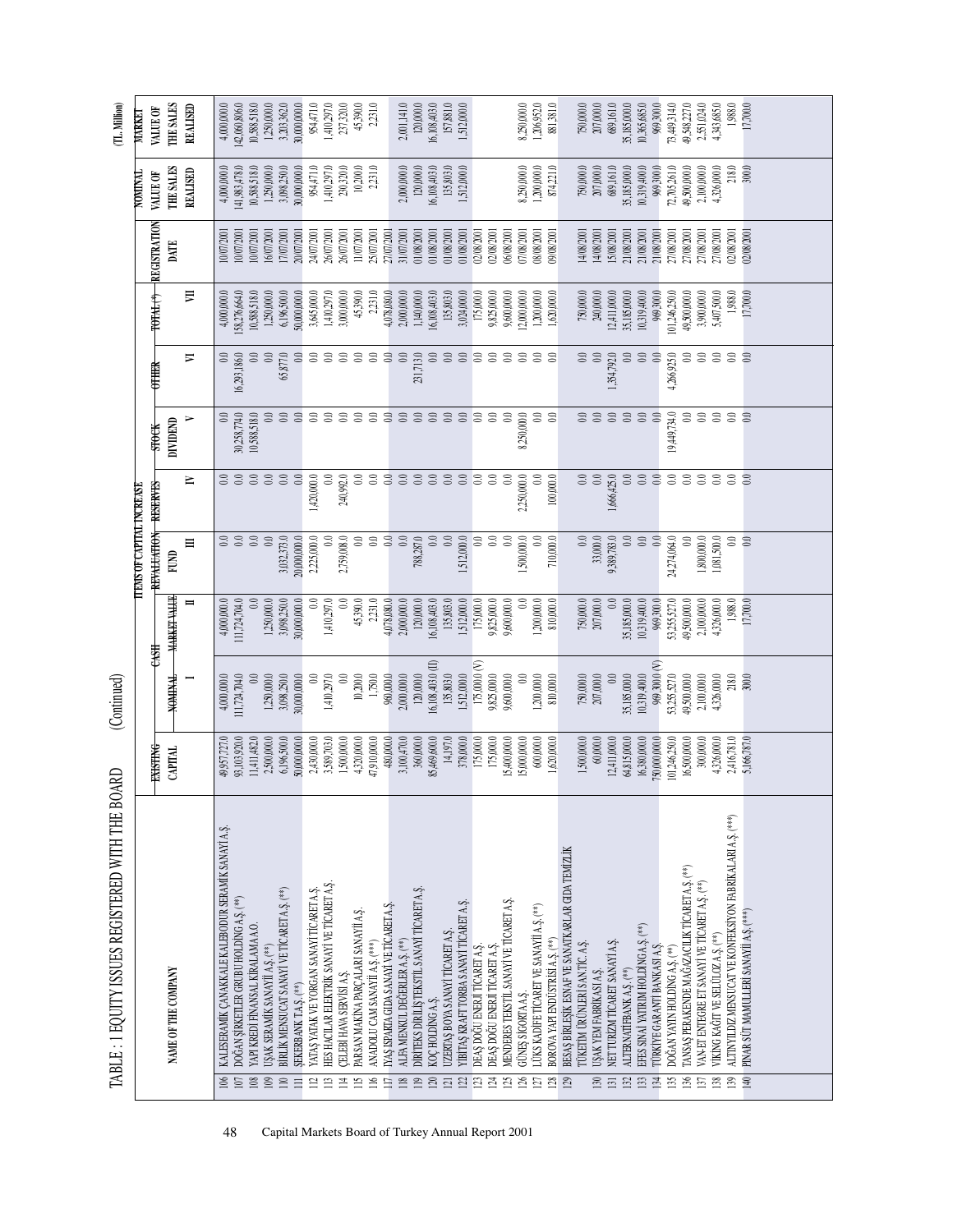| ֖֖֖֖֖֖֖֖֖֖֚֚֚֚֚֚֚֚֚֚֚֬֝֓֬֝֓֬֝֓֬֝֓֬֝֓֬֝֓֬֝֓֬֝֓֬ |
|------------------------------------------------|
|                                                |
|                                                |
|                                                |
|                                                |
|                                                |
|                                                |
|                                                |
|                                                |
| Ξ                                              |
|                                                |
| ٠                                              |
|                                                |
|                                                |
| ń                                              |
|                                                |
|                                                |
|                                                |
|                                                |
|                                                |
|                                                |
|                                                |
| ׇ֖֚֬֓֕֓֕֓֕֓֡֡֡֡֡                               |
|                                                |
|                                                |
|                                                |
|                                                |
|                                                |
|                                                |

|                 |                                                                                                  |                                   |                              |                             |                              | <b>ITEMS OF CAPITAL INCREASE</b> |                          |                          |                             |                             | <b>NOMINAL</b>              | MARKET                      |
|-----------------|--------------------------------------------------------------------------------------------------|-----------------------------------|------------------------------|-----------------------------|------------------------------|----------------------------------|--------------------------|--------------------------|-----------------------------|-----------------------------|-----------------------------|-----------------------------|
|                 | NAME OF THE COMPANY                                                                              | <b>EXISTING</b><br><b>CAPITAL</b> | $+34$<br><b>TYMINON</b>      | <b>THY EXAMPLE</b>          | REVALUATION RESERVES<br>RUND |                                  | DIVIDEND<br><b>SHOCK</b> | <del>OHIIA</del>         | <b>TOTAL (*)</b>            | <b>REGISTRATION</b><br>DATE | THE SALES<br>VALUE OF       | THE SALES<br>VALUE OF       |
|                 |                                                                                                  |                                   |                              |                             | ⊟                            | ≧                                |                          | ы                        | 艮                           |                             | REALISED                    | REALISED                    |
| $\equiv$        | ÍS GAYRÍMENKUL YATIRIM ORTAKLIĞI A.Ş.(**)                                                        | 127,400,000.0                     | 0.000 067801                 | 08,290,000.0                | 0.0                          | $\frac{00}{20}$                  |                          |                          | 08,290,000.0                | 28.08.2001                  | 08,290,000.0                | 08,290,000.0                |
| $\overline{42}$ | FİNANS YATIRIM ORTAKLIĞI A.Ş.                                                                    | 3,000,000.0                       |                              |                             | 2,850,000.0                  |                                  | $\epsilon$               | ន ន                      | 2,850,000.0                 | 27.08.2001                  | 2,850,000.0                 | 2,850,000.0                 |
| 143             | FİNANS BANK A.Ş. (**)                                                                            |                                   | 80,800,000.0                 | 80,800,000.0                | $\approx$                    | $0.0\,$                          | $\circ$                  | $\approx$                | 80,000,000,08               | 03/09/2001                  | 80,800,000.0                | 80,800,000.0                |
| $\overline{4}$  | ALBARAKA TÜRK ÖZEL FİNANS KURUMU A.Ş.                                                            | 20,000,000.0                      | 3,350,000.0                  | 3,350,000.0                 | 3,150,000.0                  | $0.0\,$                          | $\circ$                  | $\rm{C}$                 | 6,500,000.0                 | 13/09/2001                  | 3,350,000.0                 | 3,350,000.0                 |
| 145             | CARŞI BÜYÜK MAĞAZACILIK A.Ş. (**)                                                                | 4,950,000.0                       | 4,850,000.0                  | 4,850,000.0                 | 0.0                          | $0.0\,$                          | $\odot$                  | $\odot$                  | 14,850,000.0                | 13/09/2001                  | 14,850,000.0                | 4,993,947.0                 |
| 146             | ÜNYE ÇİMENTO SANAYİ TİCARET A.Ş.                                                                 | 25,442,432.0                      |                              | $\approx$                   | 5,088,486.0                  | $0.0\,$                          | 10,126,345.0             | $0.0\,$                  | 15,214,831.0                | 13/09/2001                  | 10,126,345.0                | 10,126,345.0                |
| 互               | ASYA FİNANS KURUMU A.Ş.                                                                          | 10,000,000.0                      | 8,000,000,0                  | 8,000,000.0                 | 1,150,000.0                  | 850,000.0                        | $\rm ^{0.0}$             | $_{\odot}$               | 0.000,0000                  | 14/09/2001                  | 8,000,000.0                 | 8,000,000.0                 |
|                 | ASTAŞ AZİM CİVATA SANAYİ VE TİCARET A.Ş.<br>TEKSTİL BANKASI A.Ş. (**)                            | \$0,000,000.0<br>333,520.0        | 0,000,000,000<br>1,455,529.0 | 1,455,529.0<br>20,000,000.0 | 210,951.0<br>$\approx$       | $\rm ^{\rm c}$<br>$\mathbb{S}$   | $_{\odot}$<br>$\approx$  | $\circ$<br>$_{\odot}$    | 20,000,000.0<br>1,666,480.0 | 19/09/2001<br>2009/2001     | 20,000,000.0<br>1,455,529.0 | 1,455,529.0<br>20,000,000.0 |
|                 | PÍMAS PLASTÍK ÍNSAAT MALZEMELERÍ A.S.                                                            | 3,780,000.0                       | 2,835,000.0                  | 2,835,000.0                 | 3,213,000.0                  | $\rm ^{\odot}$                   | $\rm 00$                 | $0.0\,$                  | 6,048,000.0                 | 24/09/2001                  | 2,835,000.0                 | 2,854,494.0                 |
|                 | MENDERES TEKSTİL SANAYİ VE TİCARET A.Ş.                                                          | 15,400,000.0                      | $933,\!353.0$                | 933,353.0                   | $\approx$                    | $_{\odot}$                       | $\approx$                | $_{\odot}$               | 933,353.0                   | 25/09/2001                  | 933,353.0                   | 933,353.0                   |
|                 | TÜRKİYE KALKINMA BANKASI A.Ş. (**)                                                               | 75,000,000.0                      | 25,000,000.0                 | 25,000,000.0                | 60                           | 60                               | $\approx$                | 60                       | 25,000,000.0                | 27/09/2001                  | 25,000,000.0                | 25,004,597.0                |
|                 | AKTİF FİNANS FACTORING HİZMETLERİ A.S. (**)                                                      | 10,000,000.0                      | 1,100,000.0                  | 1,100,000.0                 | 105,621.0                    | 3,793,200.0                      | $\frac{3}{2}$            | 1,179.0                  | 5,000,000.0                 | 2809/2001                   | 3,042,971.0                 | 3,042,971.0                 |
|                 | BSH PROFILO ELEKTRÍKLÍ GEREÇLER SANAYIÍ A.S.                                                     | 18,500,000.0                      | 1,509,336.0 (VI)             | 1,509,336.0                 | $0.0\,$                      | $\approx$                        |                          | $\circ$                  | 1,509,336.0                 | 28/09/2001                  | 1,509,336.0                 | 1,509,336.0                 |
|                 | SYB YATIRIM ORTAKLIĞI A,Ş, (****)(IPO)                                                           | 750,000.0                         | 367,500.0                    | 385,875.0                   |                              |                                  |                          |                          | 385,875.0                   | 03/09/2001                  | 367,500.0                   | 385,875.0                   |
|                 | GÖNEN KAPLICALARI İŞLETMESİ A.Ş.<br>SYB YATIRIM ORTAKLIĞI A.Ş                                    | 20,026.0<br>750,000.0             | $\epsilon$<br>979,974.0      | 382,500.0<br>979,974.0      | $\rm 0.0$                    | $0.0\,$                          | $\approx$                | $\rm 0.0$                | 382,500.0<br>979,974.0      | 01/10/2001<br>03/09/2001    | 979,974.0                   | 979,974.0                   |
|                 | BAY-SAN NEBATI YAĞ VE TOPRAK SANAYI VE TICARET A.Ş                                               | 00000101                          | 346,000.0                    | 346,000.0                   | $\overline{0.0}$             | $\approx$                        | $\approx$                | $\approx$                | 346,000.0                   | 02/10/200                   | 346,000.0                   | 346,000.0                   |
|                 | GOLDAŞ KUYUMCULUK SANAYİ İTHALAT İHRACAT A.Ş                                                     | 8,000,000.0                       | $\approx$                    | $\approx$                   | $\rm ^{\odot}$               | 6,800,000.0                      | $\approx$                | 6,000,000.0              | 2,800,000.0                 | 03/10/2001                  | 3,464,619.0                 | 3,464,619.0                 |
|                 | KALESERAMÍK ÇANAKKALE KALEBODUR SERAMÍK SANAYÍ A.Ş.                                              | 53,957,727.0                      | 4,000,000.0                  | 4,000,000.0                 | $\rm{C}$                     | $\rm ^{\odot}$                   | $_{\odot}$               | $\approx$                | 4,000,000.0                 | 03/10/2001                  | 4,000,000.0                 | 4,000,000.0                 |
|                 | EGE SERAMÍK SANAYÍ VE TÍCARET. A.Ş. (**)                                                         | 6,120,000.0                       | 9,180,000.0                  | 9,180,000.0                 | 8,462,402.0                  | $\rm 0.0$                        | $_{\odot}$               | 717,598.0                | 18,360,000.0                | 04/10/2001                  | 9,180,000.0                 | 9,205,655.0                 |
|                 | ALTINYAĞ KOMBİNALARI A.Ş. (**)                                                                   | 3,265,920.0                       | 3,265,920.0<br>9,000,000,0   | 3,265,920.0<br>9,000,000.0  | $\approx$                    | $\mathbb S$<br>$\rm 0.0$         | $_{\odot}$               | $\rm ^{\rm 00}$          | 3,265,920.0                 | 09/10/2001                  | E)                          | 9,872,661.0<br>E)           |
|                 | OLGUN CELİK SANAYİ VE TİCARET A.Ş.<br>TURCAS PETROLA <sub>S</sub> . (**)                         | 7,330,233.0<br>3,500,000.0        | 3,150,000.0                  | 3,150,000.0                 | $\rm 0.0$<br>$\approx$       | $_{\odot}$                       | $\approx$<br>$\approx$   | $0.0\,$<br>$\circ$       | 9,000,000,0<br>3,150,000.0  | 002011/60<br>15/10/2001     | 9,000,000.0<br>3,150,000.0  | 3,150,000.0                 |
|                 | BİRKO BİRLEŞİK KOYUNLULULAR MENSUCAT TİCARET                                                     |                                   |                              |                             |                              |                                  |                          |                          |                             |                             |                             |                             |
|                 | VE SANAYIA <sub>S</sub> .                                                                        | 8,250,000.0                       | 825,000.0                    | 825,000.0                   | 1,980,000.0                  | $0.0\,$                          | $\approx$                | 0.0                      | 2,805,000.0                 | 16/10/2001                  | 825,000.0                   | 825,000.0                   |
|                 | EGE PROFIL TICARET VE SANAYI A.S. (**)                                                           | 1,620,000.0                       | .296,000.0                   | 1,296,000.0                 | 623,599.0                    | 964,001.0                        | $\approx$                | $\circ$                  | 2,883,600.0                 | 18/10/2001                  | 2,253,777.0                 | 2,258,005.0                 |
|                 | MAZHAR ZORLU HOLDÍNG A.Ş.<br>GISAD DIŞ TİCARET A.Ş                                               | 5,000,000.0<br>3,000,000.0        | 2,419,046.0<br>$0.0\,$       | $0.0\,$<br>2,419,046.0      | $\rm_{0.0}$<br>$\approx$     | 251,584.0<br>1,171,728.0         | $\circ$<br>$\approx$     | 409,226.0<br>4,748,416.0 | 4,000,000.0<br>5,000,000.0  | 18/10/2001<br>26/10/2001    | 73,186.0<br>2,419,046.0     | 2,419,046.0<br>73,186.0     |
|                 | ALKÍM KAĞIT TÍCARET A.Ş.                                                                         | 14,000,000.0                      | $\circ$                      | $_{\odot}$                  | 3.123,000.0                  | 377,000.0                        | $\approx$                | $_{0.0}$                 | 3,500,000.0                 | 26/10/2001                  | 377,000.0                   | 377,000.0                   |
|                 | SOYTAS HOLDING A.S.                                                                              | 5,000.0                           | 2.999.0                      | 2,999.0                     | $\approx$                    | $\rm 00$                         | $0.0\,$                  | 22,001.0                 | 25,000.0                    | 31/10/2001                  | 2,999.0                     | 2,999.0                     |
|                 | KARADENİZ BAKIR İŞLETMELERİ A.Ş.                                                                 | 29,445,000.0                      | 5,555,000.0 (VII             | 5,555,000.0                 | $\mathbb{S}$                 | $\mathbb{S}$                     | $\approx$                | $_{\odot}$               | 5,555,000.0                 | 07/11/2001                  | 5,555,000.0                 | 5,555,000.0                 |
|                 | KAYSERİ TEKSTİL FABRİKASI A.Ş.                                                                   | 372,600.0                         | 387,400.0                    | 387,400.0                   | $\approx$                    | $0\,0$                           | $\approx$                | $\approx$                | 387,400.0                   | 07/11/2001                  | 387,400.0                   | 387,400.0                   |
|                 | ÖZMAKTAŞ ÖZ ALTIN MAKİNA OTOMOTİV SANAYİ VE TİCARET A.Ş.<br>GEDİZ AMBALAJ SANAYİ VE TİCARET A.Ş. | 64,800.0<br>500,000.0             | 234.247.0 (V)<br>129,600.0   | 129,600.0<br>234,247.0      | 340,624.0<br>$\approx$       | 43,450.0<br>$_{0.0}$             | $\approx$<br>$\epsilon$  | 265,753.0<br>4,726.0     | 518,400.0<br>500,000.0      | 12/11/2001<br>12/11/2001    | 234,247.0<br>129,600.0      | 129,600.0<br>234,247.0      |
|                 | KÍMESKÍ GIDA ÍNŞAAT TURÍZM PAZARLAMA SANAYÍ TÍCARET A.Ş.                                         | 15,000.0                          | 163,500.0                    | 163,500.0                   | 20,869.0                     | $1,631.0$                        | $\mathbb{S}$             | 0.0                      | 186,000.0                   | 19/11/2001                  | 163,500.0                   | 163,500.0                   |
|                 |                                                                                                  |                                   |                              |                             |                              |                                  |                          |                          |                             |                             |                             |                             |
|                 |                                                                                                  |                                   |                              |                             |                              |                                  |                          |                          |                             |                             |                             |                             |

Capital Markets Board of Turkey Annual Report 2001 49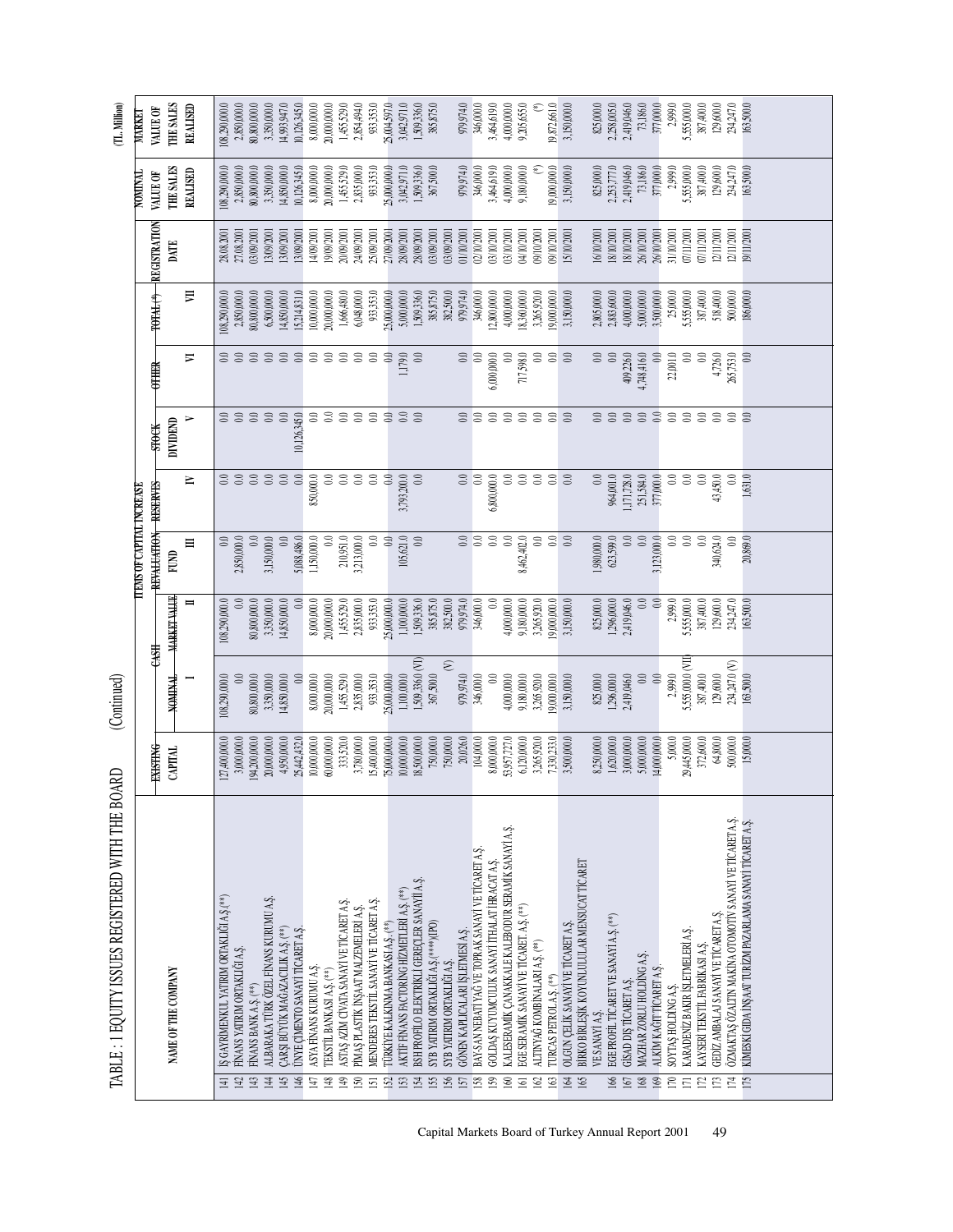|  | ٠ |
|--|---|
|  |   |
|  |   |

TABLE : 1 EQUITY ISSUES REGISTERED WITH THE BOARD **(TL. Million)** TABLE : 1 EQUITY ISSUES REGISTERED WITH THE BOARD

(Continued)

|                                                    |                  |                                                        |                 |                    |                     | <b>ITEMS OF CAPITAL INCREASE</b> |               |               |                |                 |                          | <b>NOMINAL</b>   | <b>MARKET</b>    |
|----------------------------------------------------|------------------|--------------------------------------------------------|-----------------|--------------------|---------------------|----------------------------------|---------------|---------------|----------------|-----------------|--------------------------|------------------|------------------|
|                                                    |                  |                                                        | <b>EXISTING</b> | †<br>€8            |                     | REVALUATION RESERVES             |               | <b>SHOCK</b>  | OHHA           |                 | TOTAL (*) - REGISTRATION | VALUE OF         | VALUE OF         |
|                                                    |                  | NAME OF THE COMPANY                                    | CAPITAL         | <b>TYNINON</b>     | <b>MARKET YALLE</b> | E                                |               | DIVIDEND      |                |                 | DATE                     | <b>THE SALES</b> | <b>THE SALES</b> |
|                                                    |                  |                                                        |                 |                    | $\blacksquare$      |                                  | ≧             |               | ы              | 戸               |                          | REALISED         | REALISED         |
|                                                    | 176              | INAL TARIM ÜRÜNLERI IHRACAT VE SANAYI A.S. (**         | 2,000,000.0     | 2,500,000.0        | 2,500,000.0         |                                  | 2,500,000.0   | $\approx$     |                | 5,000,000.0     | 20/11/200                | 3,648,333.0      | 3,652,833.0      |
| 50                                                 | $177\,$          | NÜKSETAŞ NUSAYBİN İPLİK VE DOKUMA SANAYİİ TİCARET A.Ş. | 5,000.0         | (4,970.0(V))       | 4,970.0             |                                  | 3             | $\approx$     | 3              | 4,970.0         | 30/11/2001               | 4,970.0          | 4,970.0          |
|                                                    | 178              | YAPI KREDI SIGORTA A.Ş.                                | 40,000,000.0    | 482.0              | 675.0               | $0.0\,$                          |               |               | $\approx$      | 675.0           | 08/11/200                | 482.0            | 675.0            |
|                                                    | 179              | GOLDAŞ KUYUMCULUK SANAYİ İTHALAT İHRACAT A.Ş.          | 20,000,000,00   | 5,200,000.0 (VII   | 5,200,000.0         | $0.0\,$                          | 388           | 3333          | $\overline{0}$ | 5,200,000.0     | 04/12/2001               |                  |                  |
|                                                    | $180\,$          | GÖZLÜK SANAYI A.Ş.                                     | 78,975.0        | 9,558.0 (IX)       | 9,558.0             | $0.0\,$                          |               |               | $\odot$        | 9,558.0         | 11/12/2001               | 9,558.0          | 9,580            |
|                                                    | $\overline{181}$ | ISPAK IZMIT SIVI PAKETLEME SANAYII A.S.                | 116,130.0       | 6,529,941.0        | 5,529,941.0         | 353,929.0                        | $\approx$     |               | $\approx$      | 7,883,870.0     | 12/12/2001               | 6,529,941.0      | 6,529,941.0      |
|                                                    | 182              | IYAŞ ISPARTA GIDA SANAYI VE TİCARET A.Ş.               | 480,000.0       | 839,600.0          | 839,600.0           | $\approx$                        | $\approx$     | $\approx$     | 3              | 839,600.0       | 12/12/2001               | 839,600.0        | 839,600.0        |
|                                                    | $\frac{83}{2}$   | OLMUKSA INTERNATIONAL PAPER-SABANCI AMBALAJ SANAYI     |                 |                    |                     |                                  |               |               |                |                 |                          |                  |                  |
|                                                    |                  | VE TICARET A.Ş.                                        | 4,065,600.0     | 1,368,150.0 (II)   | 1,368,150.0         | $\approx$                        | $\approx$     | ន             | $\approx$      | 1,368,150.0     | 14/12/2001               | 1,368,150.0      | 1,368,150.0      |
|                                                    | 184              | OLMUKSA INTERNATIONAL PAPER-SABANCI AMBALAJ SANAYÍ     |                 |                    |                     |                                  |               |               |                |                 |                          |                  |                  |
|                                                    |                  | VE TICARET A.S.                                        | 4,065,600.0     | $3,700,000.0$ (V)  | 3,700,000.0         | $\approx$                        | $\approx$     | 3             |                | 3,700,000.0     | 14/12/2001               | 3,700,000.0      | 3,700,000.0      |
|                                                    | 185              | TURKCELL HOLDÍNG A.Ş.                                  | 335,550,000.0   | 20,750,000.0       | 120,750,000.0       | $\approx$                        | $\approx$     | $\approx$     | $\approx$      | 120,750,000.0   | 14/12/2001               | 20,750,000.0     | 20,750,000.0     |
|                                                    | 186              | YAPI KREDİ YATIRIM ORTAKLIĞI A.Ş.(**)                  | 3,330,000.0     | 3,330,000.0        | 3,330,000.0         | $\approx$                        | $\approx$     | $\epsilon$    | $\approx$      | 3,330,000.0     | 26.12.2001               | 3,330,000.0      | 3,330,000.0      |
|                                                    | 187              | <b>TURKCELL HOLDING A.S.</b>                           | 335,550,000.0   | 335,550,000.0 (IV) | 335,550,000.0       | $\approx$                        | $\circ$       | $\epsilon$    | $\approx$      | 335,550,000.0   | 27/12/200                | 335,550,000.0    | 335,550,000.0    |
|                                                    | 188              | ENKA HOLDÍNG YATIRIMA S                                | 7,000,000.0     | 0.0                | $\approx$           | 325,626.0                        | 294,661.0     | $\approx$     | 2,379,713.0    | 3,000,000.0     | 27/12/2001               | 49,110.0         | 49,110.0         |
|                                                    | 189              | BISAŞ TEKSTİL SANAYİ VE TİCARET A.Ş. (***              | 6,300,000.0     | 47,060.0           | 63,531.0            | $\approx$                        | $\approx$     | $\approx$     | $\approx$      | 63,531.0        | 27/12/2001               | 47,060.0         | 63,531.0         |
|                                                    | 90               | BİSAŞ TEKSTİL SANAYİ VE TİCARET A.Ş. (***)             | 6,300,000.0     | 1,626.6            | 2,195.9             | $\approx$                        | $\odot$       | $\approx$     | $\odot$        | 2,195.9         | 27/12/2001               | 1,626.6          | 2,195.9          |
|                                                    | 191              | BISAS TEKSTIL SANAYI VE TICARET A.S. (***              | 6,300,000.0     | 1,856.0            | 2,505.6             | $0.0\,$                          | $0.0\,$       | 0.0           | $\approx$      | 2,505.6         | 27/12/2001               | 1,856.0          | 2,505.6          |
|                                                    | 192              | 3İSAŞ TEKSTİL SANAYİ VE TİCARET A.Ş. (***)             | 6,300,000.0     |                    | $\tilde{=}$         | 0.0                              | $\approx$     | $\approx$     |                |                 | 27/12/2001               |                  |                  |
| Capital Markets Board of Turkey Annual Report 2001 |                  | <b>EXIOT</b>                                           | 6,729,282,158.5 | 1,679,896,615.6    | ,684,497,761.0      | 619,514,476.0                    | 757,679,042.0 | 397,932,618.5 | 408,301,498.0  | 3,867,925,395.5 |                          | 2,271,380,713.1  | 2,276,501,758.5  |
|                                                    |                  |                                                        |                 |                    |                     |                                  |               |               |                |                 |                          |                  |                  |
|                                                    |                  |                                                        |                 |                    |                     |                                  |               |               |                |                 |                          |                  |                  |
|                                                    |                  |                                                        |                 |                    |                     |                                  |               |               |                |                 |                          |                  |                  |

Footnotes:

 $(V+\Lambda+\Lambda H\mathbb{H}H\mathbb{H}H\mathbb{H}$ (\*) VII=II+III+IV+V+VI

(\*\*) Shares left after the use of preemptive rights was offered to the public at the ISE. (\*\*) Shares left after the use of preemptive rights was offered to the public at the ISE.

(\*\*\*) Increase of public offering rate. (\*\*\*) Increase of public offering rate.

(\*\*\*\*\*)Public offering of the existing shares. (\*\*\*\*) Public offering of the existing shares.

IPO Initial Public Offering (I) Registered capital of the company with the market value, after the shareholders exceeds 250.

(II) Increased capital of the company after merging.

Increased capital of the company after merging.<br>The total volume of the increased capital of the company was assigned to Büyüközer Kimya ve Kauguk San ve TicA Ş (III) The total volume of the increased capital of the company was assigned to Büyüközer Kimya ve Kauçuk San.ve Tic.A.Ş. TO I initial Politic Offering<br>
(1) Registered capital of the company with the market value, after the shareholders exceeds 250.<br>
(1) Registered capital of the company after meging.<br>
(II) The total volume of the increased

(IV) Registered capital of the company after the shareholders exceeds 250. (V) Registered capital of the company which was not registered before.

(VI) Increased capital of the company after merging.

(VII) Total amount of the increased capital was assigned to Privatization Administration.

(VIII) All the increased capital of the company was assigned to foreign investors. (IX) Increased capital after merging Yatırımlar A.Ş with Gözlük San. A.Ş.

(X) Increase capital of the company after taking over Gaz Aletleri A.Ş.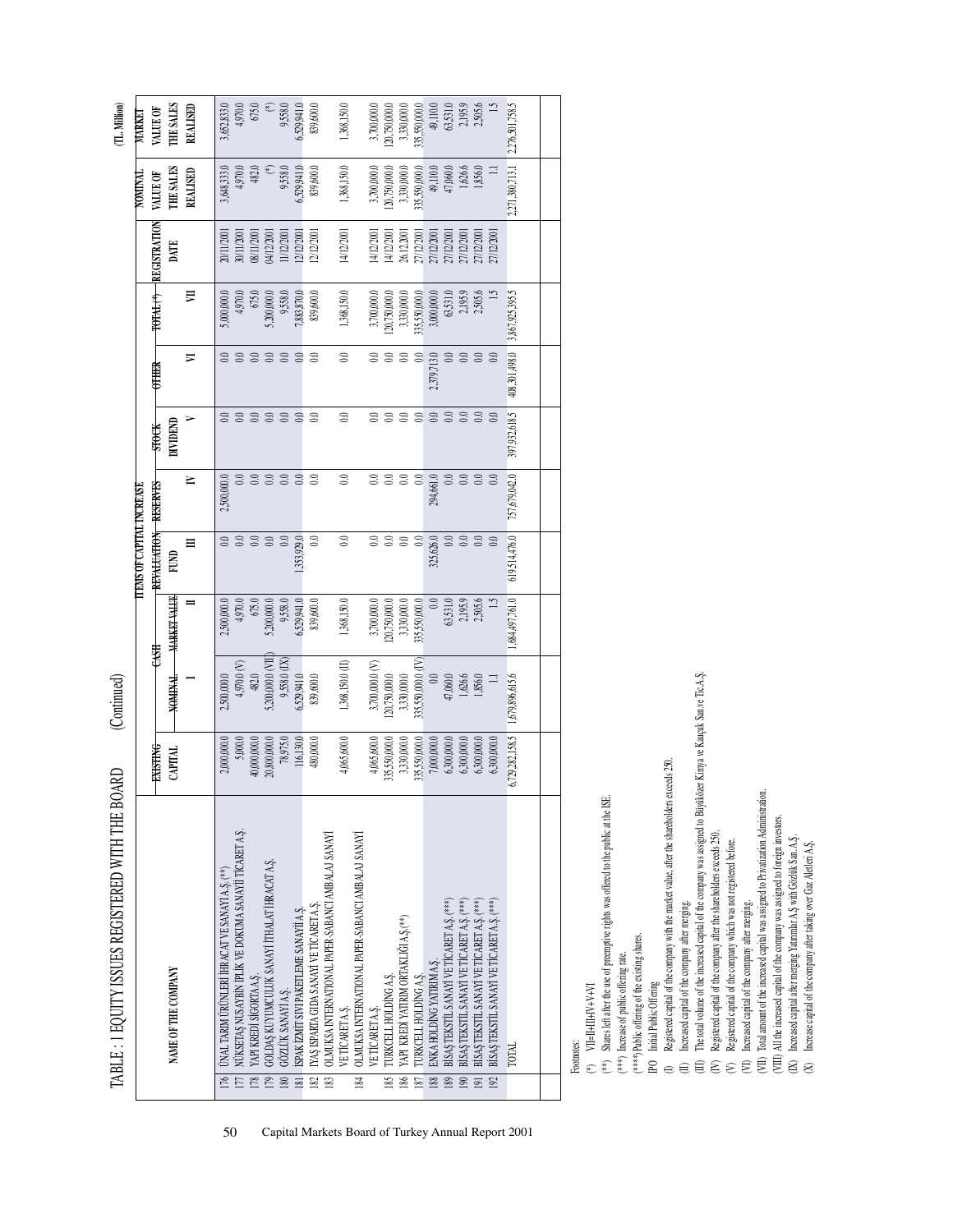## TABLE : 2 - BANK BILLS&BANK GUARANTEED BILLS REGISTERED WITH THE BOARD

| NAME OF THE COMPANY                | <b>DATE</b>        | <b>VOLUME OF ISSUE</b><br>(TL MILLION) |
|------------------------------------|--------------------|----------------------------------------|
| TÜRKİYE İHRACAT KREDİ BANKASI A.Ş. | <b>AUGUST 2001</b> | 147,696,726                            |

## TABLE : 3 - FOREIGN MUTUAL FUND PARTICIPATION CERTIFICATES ISSUES REGISTERED WITH THE BOARD

| NAME OF THE COMPANY                                                         | DATE             | VOLUME OF ISSUE         |
|-----------------------------------------------------------------------------|------------------|-------------------------|
|                                                                             |                  | <b>(TL MILLION)</b>     |
| MONEY MANAGER PORTFOLIOS<br>Money Manager 1                                 | FEBRUARY 2001    | 9,120,850<br>4,974,406  |
| Money Manager 2<br><b>CITISELECT PORTFOLIOS</b>                             | FEBRUARY 2001    | 4,146,444<br>13,431,901 |
| Citiselect Asia Tilt 300 Balanced                                           |                  | 7,239,052               |
| Citiselect Asia Tilt 400 Growht<br>Citiselect Asia Tilt 500 Enhanced Growht |                  | 5,358,933<br>833,916    |
|                                                                             |                  |                         |
| FIDELITY FUNDS AMERICAN GROWTH                                              | <b>JULY 2001</b> | 21,190,193              |
| FIDELITY FUNDS AMERICAN GROWTH                                              | <b>JULY 2001</b> | 23,577,611              |
|                                                                             |                  |                         |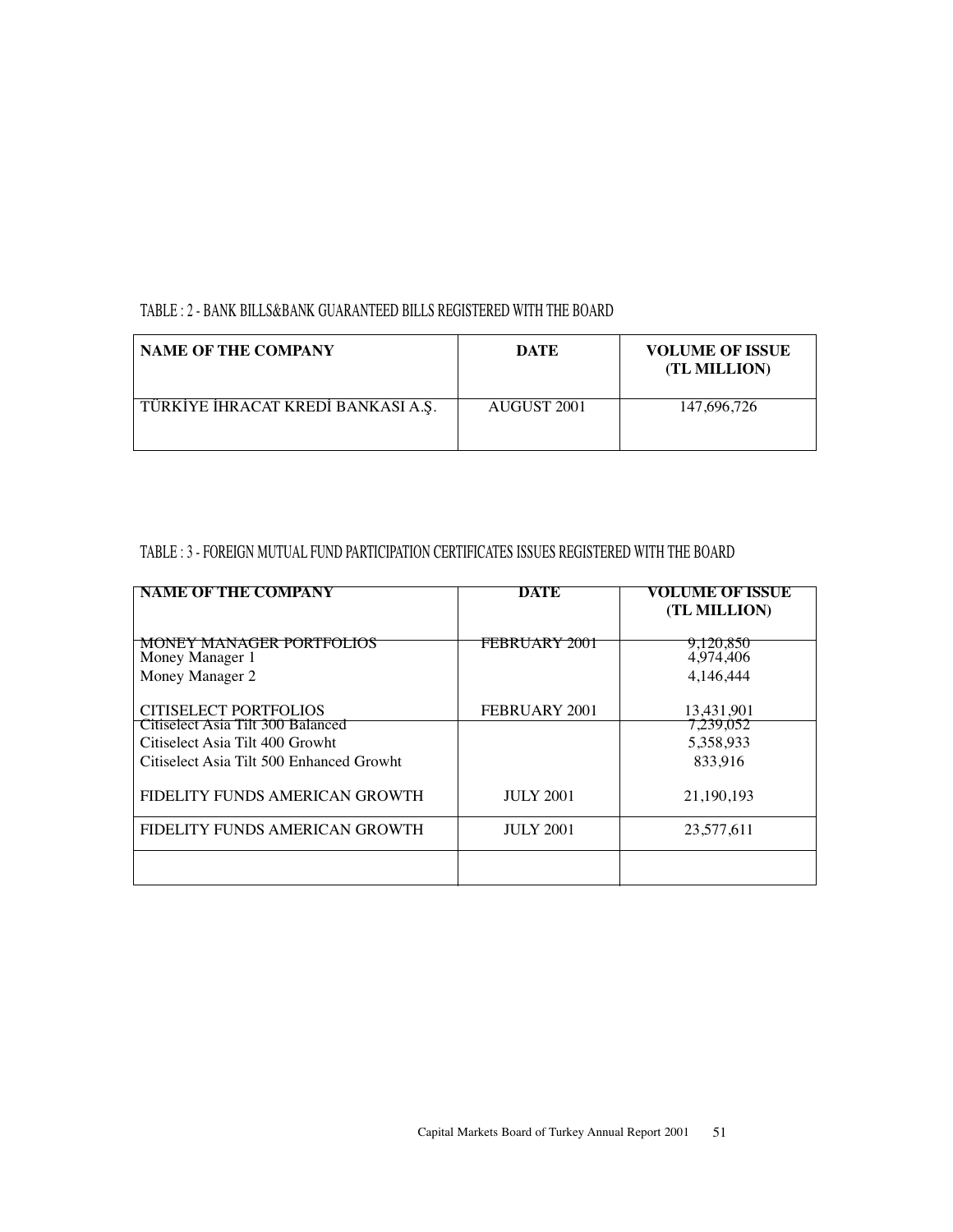| NAME OF THE COMPANY                                                | <b>VOLUME OF ISSUE</b> |
|--------------------------------------------------------------------|------------------------|
|                                                                    | (TL MILLION)           |
| <b>JANUARY</b>                                                     |                        |
| EGS SECURITIES INC. "TYPE A ISE NATIONAL 50 INDEX FUND"            | 1,000,000.0            |
| İKTİSAT BANKASI T.A.Ş. "TYPE B LIQUID FUND"                        | 2,000,000.0            |
| KOÇBANK A.Ş. "TYPE B LIQUID FUND" (ADDITION)                       | 26,030,000.0           |
| KOÇBANK A.Ş. "TYPE B NOTES AND BONDS FUND" (ADDITION)              | 2,450,110.0            |
| ATA SECURITIES INC. "TYPE A ISE NATIONAL 50 INDEX FUND" (ADDITION) | 584,200.0              |
| PARK REYMOND JAMES SECURITIES INC. "TYPE B VARIABLE FUND"          | 1,500,000.0            |
| OSMANLI BANKASI A.Ş. "TYPE A FINANCIAL INSTITUTIONS SECTOR FUND"   | 10,000,000.0           |
| <b>FEBRUARY</b>                                                    |                        |
| T.İŞ BANKASI A.Ş. "TYPE A ISE NATIONAL FINANCIAL INDEX FUND"       | 5,000,000.0            |
| T.İŞ BANKASI A.Ş. "TYPE A ISE NATIONAL METAL INDEX FUND"           | 5,000,000.0            |
| T.İŞ BANKASI A.Ş. "TYPE A ISE NATIONAL TECHNOLOGY INDEX FUND"      | 5,000,000.0            |
| T.İŞ BANKASI A.Ş. "TYPE A FOREIGN SECURITIES FUND"                 | 5,000,000.0            |
| IKTISAT SECURITIES INC. "TYPE A EQUITY FUND" (ADDITION)            | 2,975,000.0            |
| SINAİ YATIRIM BANKASI A.Ş. "TYPE B LIQUID FUND" (ADDITION)         | 689,625.0              |
| TEB SECURITIES INC. "TYPE B LIQUID FUND" (ADDITION)                | 16,368,000.0           |
| <b>MARCH</b>                                                       |                        |
| ECZACIBAȘI SECURITIES INC. "TYPE A MIXED FUND"                     | 600,000.0              |
| YAPI VE KREDİ BANKASI A.Ş. "TYPE B LIQUID FUND" (ADDITION)         | 111,315,684.0          |
| HSBC BANK A.Ş. "TYPE B VARIABLE FUND" (ADDITION)                   | 19,480,200.0           |
| <b>APRIL</b>                                                       |                        |
| FİNANSBANK A.Ş. "TYPE B LIQUID FUND" (ADDITION)                    | 7,584,179.0            |
| OSMANLI BANKASI A.Ş. "TYPE A ISE NATIONAL 30 INDEX FUND"           | 50,000,000.0           |
| KOÇBANK A.Ş. "TYPE B LIQUID FUND" (ADDITION)                       | 64,884,800.0           |
| <b>MAY</b>                                                         |                        |
| T.İŞ BANKASI A.Ş. "TYPE A MIXED FUND"                              | 40,000,000.0           |
| AKBANK T.A.Ş. "TYPE A MANUFACTURING SECTOR FUND"                   | 5,000,000.0            |
| AKBANK T.A.Ş. "TYPE A TECHNOLOGY SECTOR FUND"                      | 530,000.0              |
| <b>JUNE</b>                                                        |                        |
| DENİZBANK A.Ş. "TYPE B LIQUID FUND" (ADDITION)                     | 17,461,750.0           |
| YAPI KREDİ SECURITIES INC. "TYPE A ISE NATIONAL 30 INDEXFUND"      | 2,000,000.0            |
| T.VAKIFLAR BANKASI T.A.O. "TYPE B LIQUID FUND" (ADDITION)          | 125,320,944.0          |
| İŞ SECURITIES INC. "TYPE B VARIABLE FUND" (ADDITION)               | 51,421,200.0           |
| IS SECURITIES INC. "TYPE A VARIABLE FUND" (ADDITION)               | 68,934,000.0           |
| AKBANK T.AŞ. "TYPE B VARIABLE FUND"                                | 1,000,000.0            |
| AKBANK T.A.Ş. "TYPE A ISE NATIONAL 30 INDEX FUND" (ADDITION)       | 6,940,000.0            |
| SÜMERBANK A.Ş. "TYPE A VARIABLE FUND"                              | 24,500,140.5           |
| SÜMERBANK A.Ş. "TYPE A MIXED FUND"                                 | 14,261,400.0           |
| SÜMERBANK A.Ş. "TYPE B VARIABLE FUND"                              | 1,485,079,053.0        |
| SÜMERBANK A.Ş. "TYPE B LIQUID FUND"                                | 27,814,412.0           |
| HSBC BANK A.Ş. "TYPE B NOTES AND BONDS FUND" (ADDITION)            | 11,192,500.0           |
|                                                                    |                        |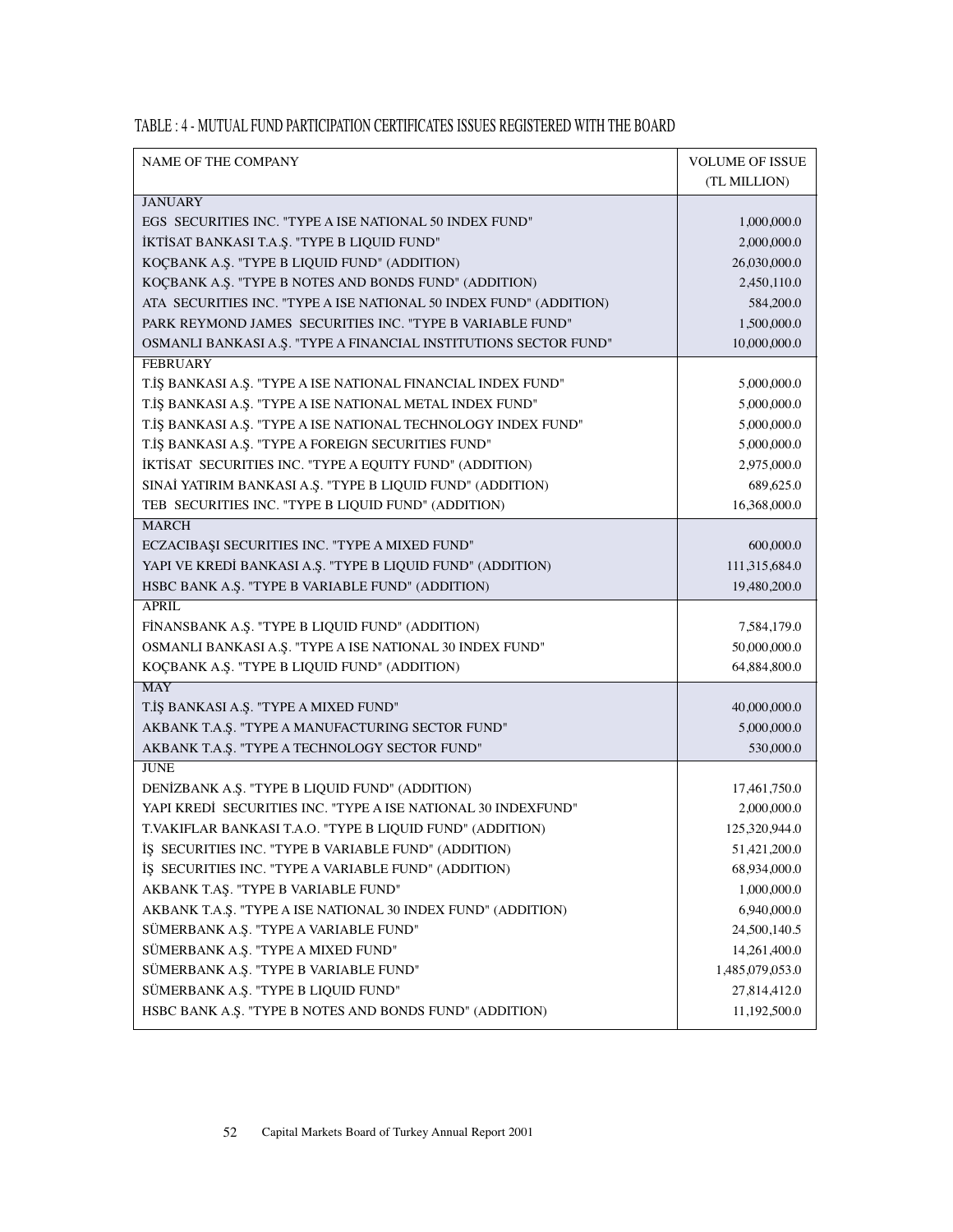| <b>NAME OF THE COMPANY</b>                                 | <b>VOLUME OF ISSUE</b> |
|------------------------------------------------------------|------------------------|
|                                                            | (TL MILLION)           |
| <b>JULY</b>                                                |                        |
| KOÇ SECURITIES INC. "TYPE B NOTES AND BONDS FUND"          | 15,000,000.0           |
| ABN AMRO SECURITIES INC. "TYPE B LIQUID FUND"              | 10,000,000.0           |
| ABN AMRO BANK N.V. MERKEZİ AMS.İST.ŞB. N.V. TURKSE PERENCO |                        |
| "TYPE A SPECIAL FUND" (ADDITION)                           | 1,231,500.0            |
| KOCBANK A.S. "TYPE B VARIABLE FUND" (ADDITION)             | 52,493,082.0           |
| KOÇBANK A.Ş. "TYPE B NOTES AND BONDS FUND" (ADDITION)      | 5,508,765.0            |
| GARANTI SECURITIES INC. "TYPE B LIQUID FUND" (ADDITION)    | 8,955,900.0            |
| <b>AUGUST</b>                                              |                        |
| GLOBAL SECURITIES INC. "TYPE B LIQUID FUND"                | 2,650,000.0            |
| OYAK SECURITIES INC. "TYPE B LIQUID FUND"                  | 2,000,000.0            |
| OSMANLI BANKASI A.S. "TYPE B LIQUID FUND" (ADDITION)       | 125,876,800.0          |
| OSMANLI BANKASI A.Ş. "TYPE B VARIABLE FUND" (ADDITION)     | 72,256,800.0           |
| YAPI VE KREDİ BANKASI A.Ş. "TYPE B LIQUID FUND" (ADDITION) | 226,048,788.0          |
| <b>SEPTEMBER</b>                                           |                        |
| ETİBANK A.Ş. "TYPE A VARIABLE FUND" (MERGER)               | 19,360,751.7           |
| ETİBANK A.Ş. "TYPE B LIQUID FUND" (MERGER)                 | 128, 137, 768. 4       |
| ETİBANK A.Ş. "TYPE B VARIABLE FUND" (MERGER)               | 186,920,738.5          |
| KOÇBANK A.Ş. "TYPE B LIQUID FUND" (ADDITION)               | 57,310,000.0           |
| DENİZBANK A.Ş. "TYPE A ISE NATIONAL 100 INDEX FUND"        | 3,000,000.0            |
| DENİZBANK A.Ş. "TYPE B LIQUID FUND" (ADDITION)             | 24,473,100.0           |
| <b>OCTOBER</b>                                             |                        |
| OSMANLI BANKASI A.S. "TYPE A MIXED FUND"                   | 8,006,500.0            |

TABLE : 4 - MUTUAL FUND PARTICIPATION CERTIFICATES ISSUES REGISTERED WITH THE BOARD

| ETIBANK A.S. "I YPE B LIQUID FUND" (MERGER)                           | 128, 137, 708.4 |
|-----------------------------------------------------------------------|-----------------|
| ETİBANK A.Ş. "TYPE B VARIABLE FUND" (MERGER)                          | 186,920,738.5   |
| KOCBANK A.S. "TYPE B LIQUID FUND" (ADDITION)                          | 57,310,000.0    |
| DENİZBANK A.Ş. "TYPE A ISE NATIONAL 100 INDEX FUND"                   | 3,000,000.0     |
| DENİZBANK A.S. "TYPE B LIQUID FUND" (ADDITION)                        | 24,473,100.0    |
| <b>OCTOBER</b>                                                        |                 |
| OSMANLI BANKASI A.S. "TYPE A MIXED FUND"                              | 8,006,500.0     |
| OSMANLI BANKASI A.S. "TYPE B NOTES AND BONDS FUND"                    | 18,516,000.0    |
| OSMANLI BANKASI A.Ş. "TYPE B VARIABLE FUND"                           | 143,341,100.0   |
| T.GARANTİ BANKASI A.Ş. "TYPE A ISE NATIONAL 30 INDEX FUND" (ADDITION) | 4,267,000.0     |
| ISVICRE SIGORTA A.S. "TYPE B LIQUID FUND" (ADDITION)                  | 3,212,600.0     |
| ALTERNATİFBANK A.Ş. "TYPE B NOTES AND BONDS FUND"                     | 1,000,000.0     |
| ALTERNATIFBANK A.Ş. "TYPE A EQUITY FUND"                              | 2,000,000.0     |
| <b>NOVEMBER</b>                                                       |                 |
| ECZACIBAȘI SECURITIES INC. "TYPE B LIQUID FUND" (ADDITION)            | 17,993,000.0    |
| KENTBANK A.Ş. "TYPE B LIQUID FUND" (ADDITION)                         | 27,268,200.0    |
| AKBANK T.A.Ş. "TYPE B LIQUID FUND" (ADDITION)                         | 249,976,500.0   |
| AKBANK T.A.Ş. "TYPE B VARIABLE FUND" (ADDITION)                       | 4,644,400.0     |
| FİNANSBANK A.Ş. "TYPE B LIQUID FUND" (ADDITION)                       | 62,603,182.0    |
| <b>DECEMBER</b>                                                       |                 |
| TAIB SECURITIES INC. "TYPE B VARIABLE FUND" (ADDITION)                | 8,631,000.0     |
| TAIB SECURITIES INC. "TYPE A VARIABLE FUND" (ADDITION)                | 2,965,000.0     |
| GLOBAL SECURITIES INC. "TYPE B LIQUID FUND" (ADDITION)                | 8,518,000.0     |
| ZIRAAT SECURITIES INC. "TYPE B VARIABLE FUND" (ADDITION)              | 55,285,000.0    |
| KOÇBANK A.Ş. "TYPE B NOTES AND BONDS FUND" (ADDITION)                 | 5,483,000.0     |
| KOCBANK A.S. "TYPE B LIQUID FUND" (ADDITION)                          | 47,027,000.0    |
|                                                                       |                 |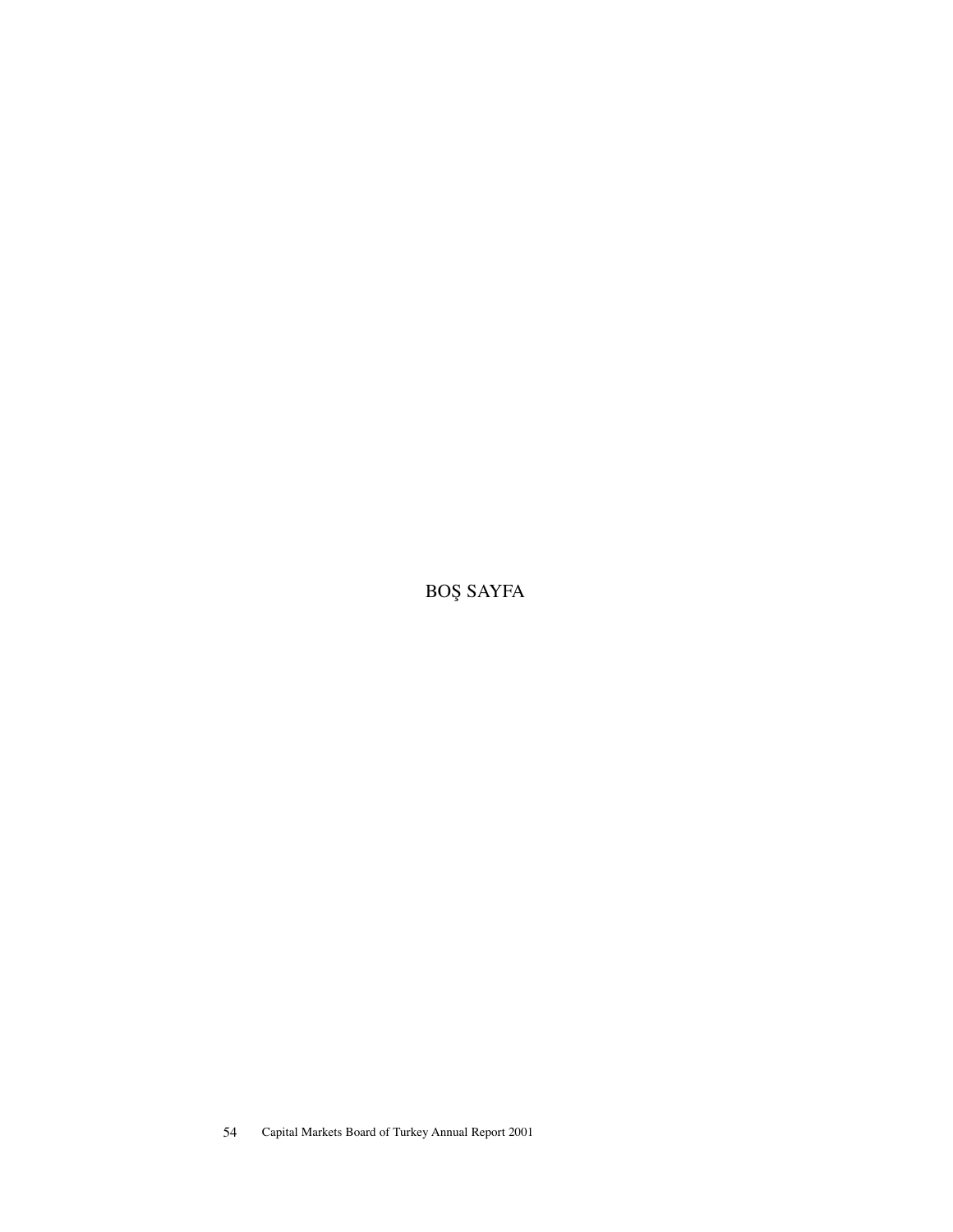# ANNEX : 3 INTERMEDIARIES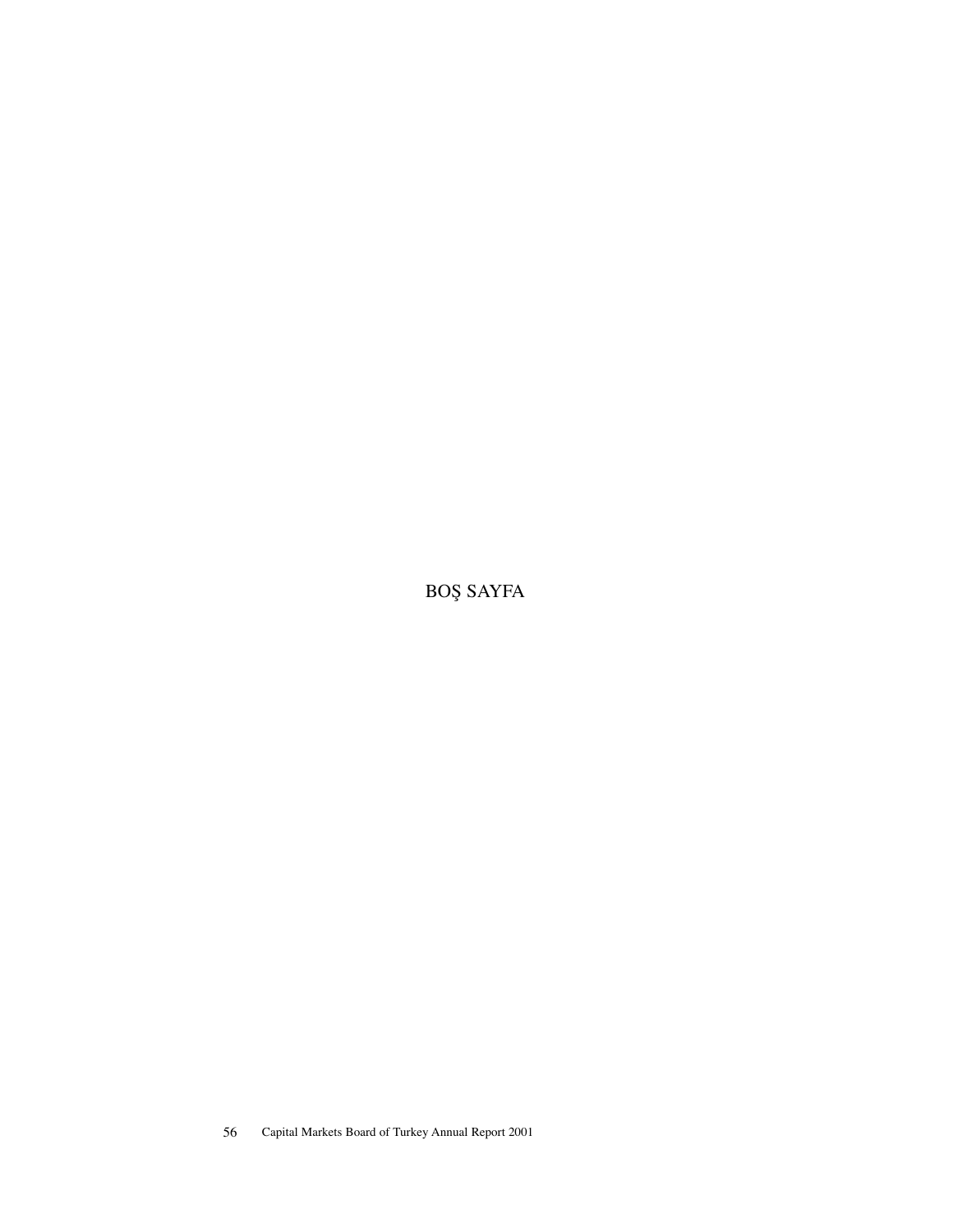|                                                               |                                |                 |                  |                          |                         | <b>TYPE OF LICENCE</b>           |                          |                          |                        |
|---------------------------------------------------------------|--------------------------------|-----------------|------------------|--------------------------|-------------------------|----------------------------------|--------------------------|--------------------------|------------------------|
| INTERMEDIARIES<br>ΣÖ.                                         | PAID in CAPITAL<br>(TLAILLION) | HEAD OFFICE     | <b>BROKERAGE</b> | UNDERWRITING             | PORTFOLIO<br>MANAGEMENT | <b>INVESTMENT</b><br>CONSULTANCY | REPO                     | <b>MARGIN</b><br>TRADING | <b>GOLD</b><br>FUTURES |
| ABN AMRO YATIRIM MEN. DEĞ. A.S.                               | 1,157,450                      | <b>İSTANBUL</b> |                  |                          |                         |                                  | $\rightarrow$            | $\rightarrow$            |                        |
| ACAR MENKUL DEĞERLER TİCARETİ A.Ş                             | 1,250,000                      | <b>İSTANBUL</b> |                  |                          |                         |                                  |                          |                          |                        |
| AKDENİZ MENKUL DEĞERLER TİCARETİ A.S.<br>3                    | $250{,}000$                    | <b>ISTANBUL</b> |                  |                          |                         |                                  |                          |                          |                        |
| AKTIF MENKUL DEĞERLER A.Ş<br>4                                | $102{,}000$                    | <b>ISTANBUL</b> |                  |                          |                         |                                  |                          |                          |                        |
| ALAN YATIRIM MENKUL DEĞERLER A.S.<br>$\sim$                   | 275,000                        | STANBUL         |                  |                          |                         |                                  | $\star$                  |                          |                        |
| ALFA MENKUL DEĞERLER A.S.<br>$\circ$                          | 5,100,470                      | <b>İSTANBUL</b> |                  |                          |                         |                                  | $\boldsymbol{\varkappa}$ |                          |                        |
| ALTAY YATIRIM MENKUL DEĞERLER A.Ş.(*)<br>$\overline{ }$       | $335,\!000$                    | <b>İSTANBUL</b> |                  |                          |                         |                                  |                          |                          |                        |
| ARIGİL MENKUL DEĞERLER A.Ş.<br>$\infty$                       | 100,000                        | <b>İSTANBUL</b> |                  |                          |                         |                                  |                          |                          |                        |
| ARI MENKUL KIYMETLER A.Ş.<br>$\sim$                           | $150,\!000$                    | <b>İSTANBUL</b> |                  |                          |                         |                                  |                          |                          |                        |
| ARTI MENKUL KIYMETLER A.Ş.(*)<br>$\equiv$                     | $225,\!000$                    | <b>İSTANBUL</b> |                  |                          |                         |                                  |                          |                          |                        |
| AS MENKUL KIYMETLER A.S.<br>$\equiv$                          | 410,000                        | <b>STANBUL</b>  |                  |                          |                         |                                  |                          |                          |                        |
| ATA YATIRIM MENKUL KIYMETLER A.Ş<br>$\overline{\omega}$       | 5,000,000                      | <b>ISTANBUL</b> |                  |                          | $\mathcal{H}$           | ÷                                | $\star$                  |                          | $\rightarrow$          |
| ATAONLINE MENKUL KIYMETLER A.Ş                                | 1,000,000                      | <b>ISTANBUL</b> |                  | $\star$                  |                         | $\star$                          | $\ast$                   |                          |                        |
| AYBORSA MENKUL DEĞERLER TİCARETİ A.Ş.<br>$\mathfrak{D} \cong$ | $125,\!000$                    | <b>İSTANBUL</b> |                  |                          |                         |                                  |                          |                          |                        |
| <b>8.A.B. MENKUL DEĞERLER TİCARETİ A.Ş.</b>                   | 310,000                        | <b>ISTANBUL</b> |                  |                          |                         |                                  |                          |                          |                        |
| BAHAR MENKUL DEĞERLER TİCARETİ A.Ş.<br>$15 \nE$               | $100,000$                      | <b>İSTANBUL</b> |                  |                          |                         |                                  |                          |                          |                        |
| BARAN MENKUL DEĞERLER A.Ş.<br>$\Box$                          | $900 \mu R$                    | <b>İSTANBUL</b> |                  |                          |                         |                                  |                          |                          |                        |
| BAŞKENT MENKUL DEĞERLER A.Ş                                   | 400,000                        | STANBUI         |                  |                          |                         |                                  |                          |                          |                        |
| BAYINDIR MENKUL DEĞERLER A.Ş.(1)<br>$\approx$ $\approx$       | 2,350,000                      | <b>İSTANBUL</b> |                  |                          | $\star$                 | $\star$                          |                          |                          | $\star$                |
| BENDER MENKUL DEĞERLER A.Ş<br>ສ                               | $2,\!000,\!000$                | <b>İSTANBUL</b> |                  |                          | $\star$                 | $\boldsymbol{\times}$            |                          |                          |                        |
| BOYUT MENKUL DEĞERLER A.Ş                                     | 864,000                        | <b>İSTANBUL</b> |                  |                          |                         |                                  |                          |                          |                        |
| BUMERANG MENKUL DEĞERLER A.Ş.                                 | 400,000                        | STANBUL         |                  |                          |                         |                                  |                          |                          |                        |
| CAMIS MENKUL DEĞERLER A.Ş.                                    | $300,\!000$                    | STANBUL         |                  | $\ast$                   |                         |                                  | $\star$                  |                          |                        |
| CAN MENKUL DEĞERLER A.Ş.                                      | $57,\!000$                     | STANBUL         |                  |                          |                         |                                  |                          |                          |                        |
| CENSA MENKUL DEĞERLER A.Ş.                                    | $000000$<br>160,000            | <b>İSTANBUL</b> |                  |                          |                         |                                  |                          |                          |                        |
| <b>AGDAS MENKUL DEĞERLER A.Ş.</b>                             |                                | <b>İSTANBUL</b> |                  |                          |                         |                                  |                          | $\star$                  |                        |
| CAGRI MENKUL DEĞERLER A.Ş.                                    | $150,\!000$                    | <b>ISTANBUL</b> |                  |                          |                         |                                  |                          |                          |                        |
| DATA MENKUL KIYMETLER TİCARETİ A.Ş.                           | 400,000                        | <b>İSTANBUL</b> |                  |                          |                         |                                  |                          |                          |                        |
| <b>MTEK MENKUL DEĞERLER A.Ş.</b>                              | 1,437,500                      | <b>STANBUL</b>  |                  | $\boldsymbol{\varkappa}$ |                         |                                  | $\boldsymbol{\varkappa}$ |                          |                        |
| DEGER MENKUL DEĞERLER A.Ş<br><u>ដ</u> ូដងងងក្នុងនិន           | $525,\!000$                    | <b>İSTANBUL</b> |                  |                          |                         |                                  |                          | $\ast$                   |                        |
| JEHA MENKUL KIYMETLER A.Ş.                                    | $90,\!00$                      | STANBUL         |                  | ×                        |                         |                                  | $\mathcal{H}$            |                          |                        |
| <b>JELTA MENKUL DEĞERLER A.Ş.</b><br>$\mathbb{Z}$             | $500,\!000$                    | <b>İSTANBUL</b> |                  |                          |                         |                                  |                          |                          |                        |
|                                                               |                                |                 |                  |                          |                         |                                  |                          |                          |                        |
|                                                               |                                |                 |                  |                          |                         |                                  |                          |                          |                        |
|                                                               |                                |                 |                  |                          |                         |                                  |                          |                          |                        |

LIST : A - PAID IN CAPITAL AND TYPE OF LICENCES OF INTERMEDIARIES LIST : A - PAID IN CAPITAL AND TYPE OF LICENCES OF INTERMEDIARIES

Capital Markets Board of Turkey Annual Report 2001 57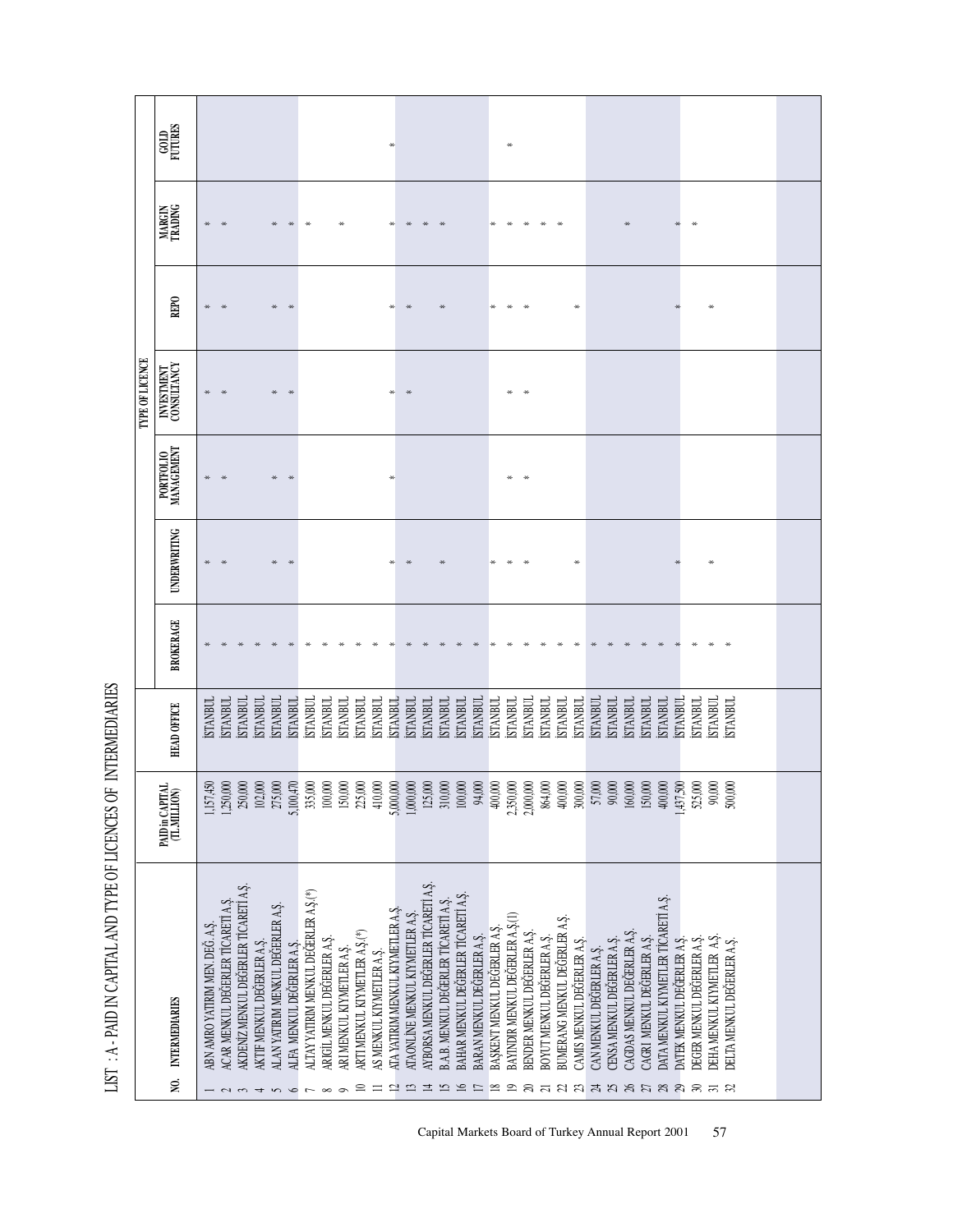${\tt LIST}: {\tt A- PAD}$  IN CAPITAL AND TYPE OF LICENCES OF INTERMEDIARIES LIST : A - PAID IN CAPITAL AND TYPE OF LICENCES OF INTERMEDIARIES

(Continued)

| <b>COLD</b><br>FUTURES         |                            |                                        |                                     |                                       |                           |                                     |                                 | $\ast$                                 |                            |           | $\star$                                                                               |                 | $\star$                                          |                                      |                          |                           |               |                              |                |                                  |                          |                 |                                      |                                   |                                                     |                                    |                                               |                                                                  |                                     |                 |                             |                                            |                                                            |
|--------------------------------|----------------------------|----------------------------------------|-------------------------------------|---------------------------------------|---------------------------|-------------------------------------|---------------------------------|----------------------------------------|----------------------------|-----------|---------------------------------------------------------------------------------------|-----------------|--------------------------------------------------|--------------------------------------|--------------------------|---------------------------|---------------|------------------------------|----------------|----------------------------------|--------------------------|-----------------|--------------------------------------|-----------------------------------|-----------------------------------------------------|------------------------------------|-----------------------------------------------|------------------------------------------------------------------|-------------------------------------|-----------------|-----------------------------|--------------------------------------------|------------------------------------------------------------|
| <b>MARGIN</b><br>TRADING       | $\star$                    |                                        |                                     |                                       |                           |                                     |                                 |                                        |                            |           |                                                                                       |                 |                                                  |                                      |                          |                           |               |                              |                |                                  |                          |                 |                                      |                                   |                                                     |                                    |                                               |                                                                  |                                     |                 |                             |                                            |                                                            |
| REPO                           |                            |                                        |                                     |                                       |                           |                                     |                                 |                                        |                            |           |                                                                                       |                 |                                                  |                                      |                          |                           |               |                              |                |                                  |                          |                 |                                      |                                   |                                                     |                                    |                                               |                                                                  |                                     |                 |                             | ×                                          |                                                            |
| INVESTMENT<br>CONSULTANCY      |                            |                                        |                                     |                                       |                           |                                     |                                 |                                        |                            |           |                                                                                       |                 |                                                  |                                      |                          |                           |               |                              |                |                                  | $\boldsymbol{\varkappa}$ |                 |                                      | $\ast$                            |                                                     |                                    |                                               | $\ast$                                                           |                                     |                 |                             | ×                                          |                                                            |
| PORTFOLIO<br>MANAGEMENT        |                            | $\rightarrow$                          |                                     |                                       |                           |                                     |                                 | $\ast$                                 |                            |           |                                                                                       |                 |                                                  |                                      |                          | $\star$                   |               |                              |                | $\boldsymbol{\varkappa}$         | $\star$                  |                 |                                      | $\star$                           |                                                     |                                    |                                               | $\star$                                                          |                                     |                 |                             | $\mathcal{H}$                              |                                                            |
| UNDERWRITING                   |                            | $\star$                                |                                     |                                       |                           |                                     |                                 |                                        |                            |           |                                                                                       |                 |                                                  |                                      |                          |                           |               |                              |                |                                  |                          |                 |                                      | $\star$                           |                                                     |                                    |                                               |                                                                  |                                     |                 |                             | $\rightarrow$                              |                                                            |
| <b>BROKERAGE</b>               |                            |                                        |                                     |                                       |                           |                                     |                                 |                                        |                            |           |                                                                                       |                 |                                                  |                                      |                          |                           |               |                              |                |                                  |                          |                 |                                      |                                   |                                                     |                                    |                                               |                                                                  |                                     |                 |                             |                                            |                                                            |
| HEAD OFFICE                    | <b>INBANE</b>              | <b>İSTANBUL</b>                        | izmir                               | STANBUI                               | <b>İSTANBUL</b>           | <b>İSTANBUL</b>                     | <b>STANBUL</b>                  | <b>İSTANBUL</b>                        | <b>İSTANBUL</b>            |           | <b>INBUTS</b>                                                                         | <b>İSTANBUL</b> | <b>İSTANBUL</b>                                  | <b>İSTANBUL</b>                      | <b>INBUTS</b>            | <b>STANBUL</b>            | STANBUL       | <b>İSTANBUL</b>              | <b>STANBUL</b> | <b>İSTANBUL</b>                  | <b>STANBUI</b>           | <b>İSTANBUL</b> | <b>İSTANBUL</b>                      | <b>İSTANBUL</b>                   | <b>STANBUL</b>                                      | ANKARA                             | <b>İSTANBUL</b>                               | STANBUL                                                          | STANBUL                             | <b>İSTANBUL</b> |                             | <b>İSTANBUL</b>                            |                                                            |
| PAID in CAPITAL<br>(TLAILLION) |                            |                                        | 380,000                             | 000(<br>$\epsilon$                    | 000                       | 000                                 | 600                             | 000                                    | 325,000                    |           |                                                                                       | 836<br>850      | 000                                              | 300,000                              | 000(<br>150              | 000(<br>1,000             | 000           | 000                          | 000            | 000                              | 800,000                  |                 |                                      | 3,000,000                         | 280,000                                             | 000(                               |                                               | 000<br>1,000                                                     | 000<br>2,900                        | 500<br>292      | $\mathfrak{g}$<br>$\approx$ | $\mathfrak{g}$<br>1,984                    |                                                            |
| INTERMEDIARIES                 | DUNYA MENKUL DEĞERLER A.S. | <b>ECZACIBASI MENKUL DEĞERLER A.Ş.</b> | <b>EGEMEN MENKUL KIYMETLER A.Ş.</b> | EKİNCİLER YATIRIM MENKUL DEĞERLER A.Ş | EKOL MENKUL DEĞERLER A.S. | ENTEZ MENKUL DEĞERLER TİCARETİ A.Ş. | ERCÍYES MENKUL DEĞERLER A.Ş.(*) | EVGİN YATIRIM MENKUL DEĞ. TİCARET A.Ş. | FORM MENKUL DEĞERLER A.Ş.  |           |                                                                                       |                 | GLOBAL MENKUL DEĞERLER A.S.                      | GUNEY MENKUL DEĞERLER TİCARETİ A.Ş.  | GUVEN MENKUL DEĞERLER AŞ | HAK MENKUL KIYMETLER A.Ş. |               | ISIKLAR MENKUL DEĞERLER A.Ş. |                | HC İSTANBUL MENKUL DEĞERLER A.Ş. |                          |                 | MED MENKUL DEĞERLER A.S.(*)          | MEKSA YATIRIM MENKUL DEĞERLER A.Ş |                                                     |                                    |                                               | NUROL MENKUL KIYMETLER A.S.(3)                                   | OYAK YATIRIM VE MENKUL DEĞERLER A.Ş |                 |                             | PARK -RAYMOND JAMES YATIRIM MEN. KIY. A.S. |                                                            |
|                                | S.                         | 000                                    | 150<br>33                           | 6,000,000                             |                           |                                     |                                 | 33858                                  | 960<br>39<br>$\Rightarrow$ | $\exists$ | STANBUL<br>000<br>7,500<br>GARANTI YATIRIM MENKUL KIYMETLER A.Ş.(2)<br>$\mathfrak{p}$ | 유               | 500,000<br>GEDIK YATIRIM MENKUL DEĞERLER AŞ<br>韋 | GFC GENERAL FİNANS MEN. DEĞ. A.Ş.(*) | 17,500<br>$\frac{4}{5}$  | t,                        | $\frac{8}{3}$ | HEDEF MENKUL DEĞERLER A.Ş    | <u> គន</u>     | NFO MENKUL DEĞERLER A.Ş.         | 1,500<br>2,950           |                 | KARON MENKUL KIYMETLER A.Ş.<br>のいにない | MARBAS MENKUL DEĞERLER A.Ş.       | $\begin{array}{c} 120\,000 \\ 200\,000 \end{array}$ | MENKA MENKUL DEĞERLER TİCARETİ A.Ş | $\circledcirc$<br>MERKEZ MENKUL DEĞERLER A.Ş. | 000<br>280<br>MURAD KURAN MENKUL DEĞ. TİCARETİ A.Ş.(*)<br>358588 | $\circledcirc$                      | $\Xi$           | $\mathfrak{S}$              | ONCU MENKUL DEĞERLER A.Ş.                  | <b>İSTANBUL</b><br>ONER MENKUL KIYMETLER A.Ş<br><u>ය අ</u> |

58 Capital Markets Board of Turkey Annual Report 2001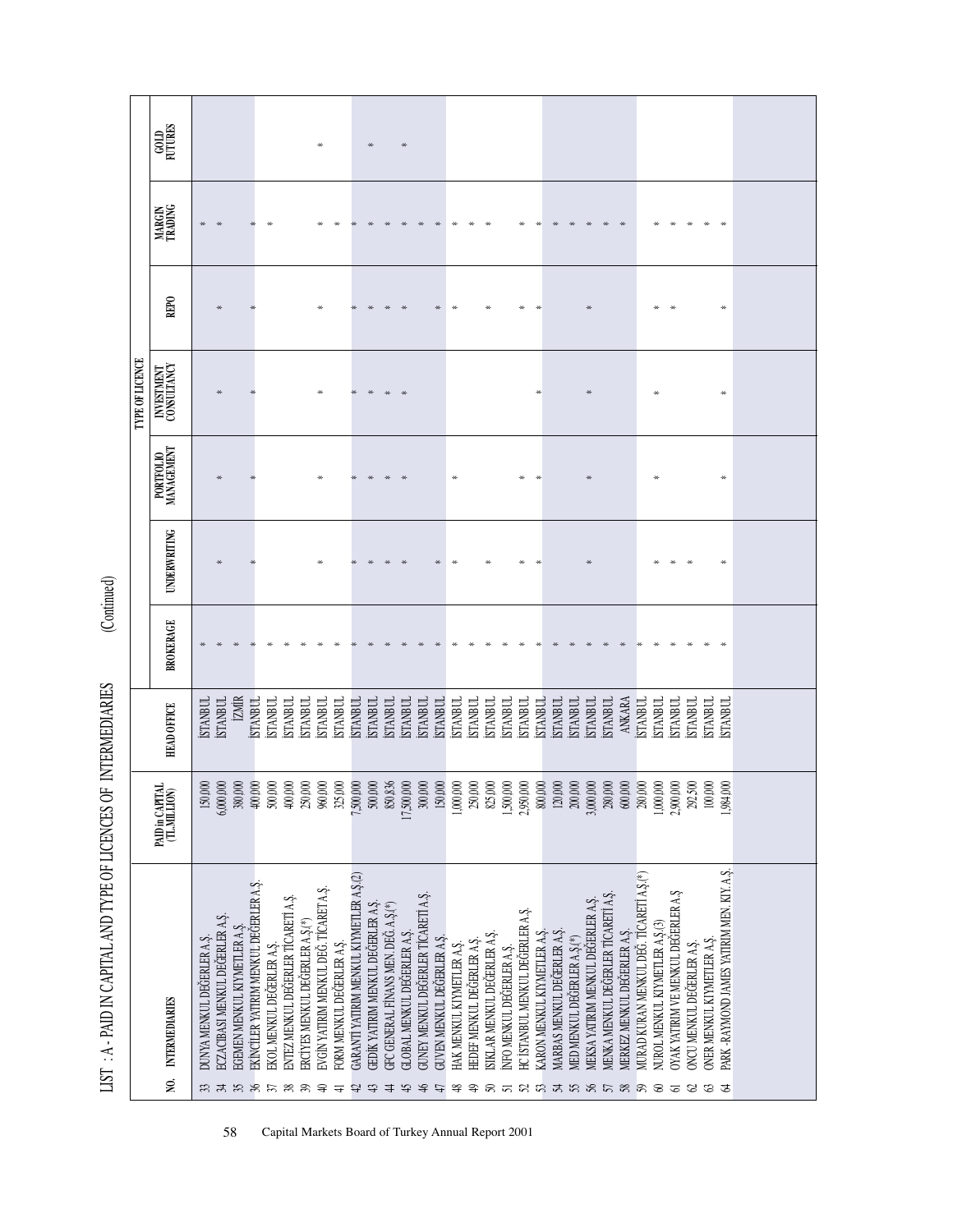|                                                    |                                                                                     |                                                    |                 |                  |              |                          | <b>TYPE OF LICENCE</b>           |                          |                          |                        |
|----------------------------------------------------|-------------------------------------------------------------------------------------|----------------------------------------------------|-----------------|------------------|--------------|--------------------------|----------------------------------|--------------------------|--------------------------|------------------------|
|                                                    | INTERMEDIARIES<br>S.                                                                | PAID in CAPITAL<br>(TLANILLION)                    | HEAD OFFICE     | <b>BROKERAGE</b> | UNDERWRITING | PORTFOLIO<br>MANAGEMENT  | <b>INVESTMENT</b><br>CONSULTANCY | REPO                     | <b>MARGIN</b><br>TRADING | <b>GOLD</b><br>FUTURES |
|                                                    | PAY MENKUL DEĞERLER A.S.<br>59                                                      | 600<br><b>20</b>                                   | <b>İSTANBUL</b> | $\star$          |              |                          |                                  |                          |                          |                        |
|                                                    | PIR AMIT MENKUL KIYMETLER A.S.                                                      | 00000001                                           | <b>İSTANBUL</b> |                  |              |                          |                                  |                          |                          |                        |
|                                                    | POLEN MENKUL DEĞERLER A.Ş.<br>66                                                    | 900,000                                            | <b>İSTANBUL</b> | $\star$          | ₩            |                          |                                  | ×                        | ∗                        |                        |
|                                                    | PRESTIJ MENKUL DEĞERLER A.Ş<br>$\infty$                                             | 250,000                                            | <b>İSTANBUL</b> |                  |              |                          |                                  |                          | $\star$                  |                        |
|                                                    | PRIM MENKUL DEĞERLER AŞ                                                             | $60,\!000$                                         | <b>İSTANBUL</b> | $\star$          |              |                          |                                  |                          |                          |                        |
|                                                    | REEL MENKUL DEĞERLER A.Ş                                                            | $422,130$                                          | <b>İSTANBUL</b> |                  |              |                          |                                  |                          |                          |                        |
|                                                    | RİVA MENKUL DEĞERLER A.Ş.                                                           | 1,287,800                                          | <b>ISTANBUL</b> |                  | ×            | ×                        | ÷                                | ÷                        |                          |                        |
|                                                    | SAN MENKUL DEĞERLER A.Ş.                                                            | $170,\!000$                                        | <b>İSTANBUL</b> |                  |              |                          |                                  |                          |                          |                        |
|                                                    | SANKO MENKUL DEĞERLER AŞ                                                            | $2{,}500\,000$                                     | <b>ISTANBUL</b> |                  |              |                          |                                  |                          |                          |                        |
|                                                    | SAYILGAN MENKUL DEĞERLER TİCARETİ A.Ş.                                              | 324,694                                            | <b>İSTANBUL</b> |                  |              |                          |                                  |                          |                          |                        |
|                                                    | SOYMEN MENKUL KIYMETLER A.Ş                                                         | 1,612,353                                          | ANKARA          |                  |              |                          |                                  |                          |                          |                        |
|                                                    | STOK MENKUL DEĞERLER A.Ş.                                                           | $\begin{array}{c} 100,000 \\ 0.000 \\ \end{array}$ | <b>İSTANBUL</b> |                  |              |                          |                                  |                          |                          |                        |
|                                                    | STRATEJI MENKUL DEĞERLER A.Ş.                                                       |                                                    | <b>İSTANBUL</b> |                  | $\ast$       | ∗                        | ×                                | ×                        |                          |                        |
|                                                    | TACIRLER MENKUL DEĞERLER A.Ş<br><b>ORERRERRERSESS</b>                               | 1,000,000                                          | <b>İSTANBUL</b> | $\star$          | $\star$      | $\boldsymbol{\varkappa}$ | $\ast$                           | $\boldsymbol{\varkappa}$ |                          |                        |
|                                                    | TAKSÍM MENKUL DEĞERLER A.Ş.                                                         | $140,000$                                          | STANBUL         | $\star$          |              |                          |                                  |                          |                          |                        |
|                                                    | TEZAL MENKUL DEĞERLER A.S                                                           |                                                    | <b>İSTANBUL</b> | ×                |              |                          |                                  |                          |                          |                        |
|                                                    | TOROS MENKUL KIYMETLER TİCARET A.Ş.                                                 | $210,000$<br>500,000                               | <b>İSTANBUL</b> | $\star$          |              |                          |                                  |                          |                          |                        |
|                                                    | JLUS MENKUL DEĞERLER A.S.(*)                                                        | 800,000                                            | STANBUL         | $\ast$           |              |                          |                                  |                          |                          |                        |
|                                                    | ÜNİVERSAL MENKUL DEĞERLER A.Ş                                                       | 250,000                                            | <b>STANBUL</b>  | $\star$          |              |                          |                                  |                          |                          |                        |
|                                                    | YAPI KREDI YATIRIM MENKUL DEĞERLER A.Ş.(5)<br>$\frac{3}{2}$ 23                      | 18,000,000                                         | STANBUL         |                  | $\star$      |                          |                                  | $\star$                  | $\star$                  |                        |
|                                                    | YATIRIM FİNANSMAN MENKUL DEĞERLER A.Ş.                                              | $\mathfrak{g}$<br>4,400                            | <b>İSTANBUL</b> |                  |              | $\infty$                 | $\rightarrow$                    | $\mathcal{H}$            |                          |                        |
|                                                    | TOTAL:                                                                              | 733<br>114,751                                     |                 | SS <sub>1</sub>  | 57           | $\mathcal{L}$            | ష                                | శ                        | ತ                        | in,                    |
| Capital Markets Board of Turkey Annual Report 2001 |                                                                                     |                                                    |                 |                  |              |                          |                                  |                          |                          |                        |
|                                                    |                                                                                     |                                                    |                 |                  |              |                          |                                  |                          |                          |                        |
|                                                    |                                                                                     |                                                    |                 |                  |              |                          |                                  |                          |                          |                        |
|                                                    | Footnote:                                                                           |                                                    |                 |                  |              |                          |                                  |                          |                          |                        |
|                                                    | (*) Temporarily closed.                                                             |                                                    |                 |                  |              |                          |                                  |                          |                          |                        |
| 59                                                 | $(1)$ All the domestic branches of Bayndrrbank A.Ş. are working order as an agency. |                                                    |                 |                  |              |                          |                                  |                          |                          |                        |

(2) All the domestic branches T.Garanti Bankası A.Ş. are working order as an agency.

(3) All the domestic branches of Nurol Yatırım Bank A.Ş. are working order as an agency. (4) Brokerage licence for trading outside of the ISE.

(5) All the domestic brances of Yapı ve Kredi Bankası A.Ş. are working order as an agency.

(Continued)

LIST: A-PAID IN CAPITAL AND TYPE OF LICENCES OF INTERMEDIARIES LIST : A - PAID IN CAPITAL AND TYPE OF LICENCES OF INTERMEDIARIES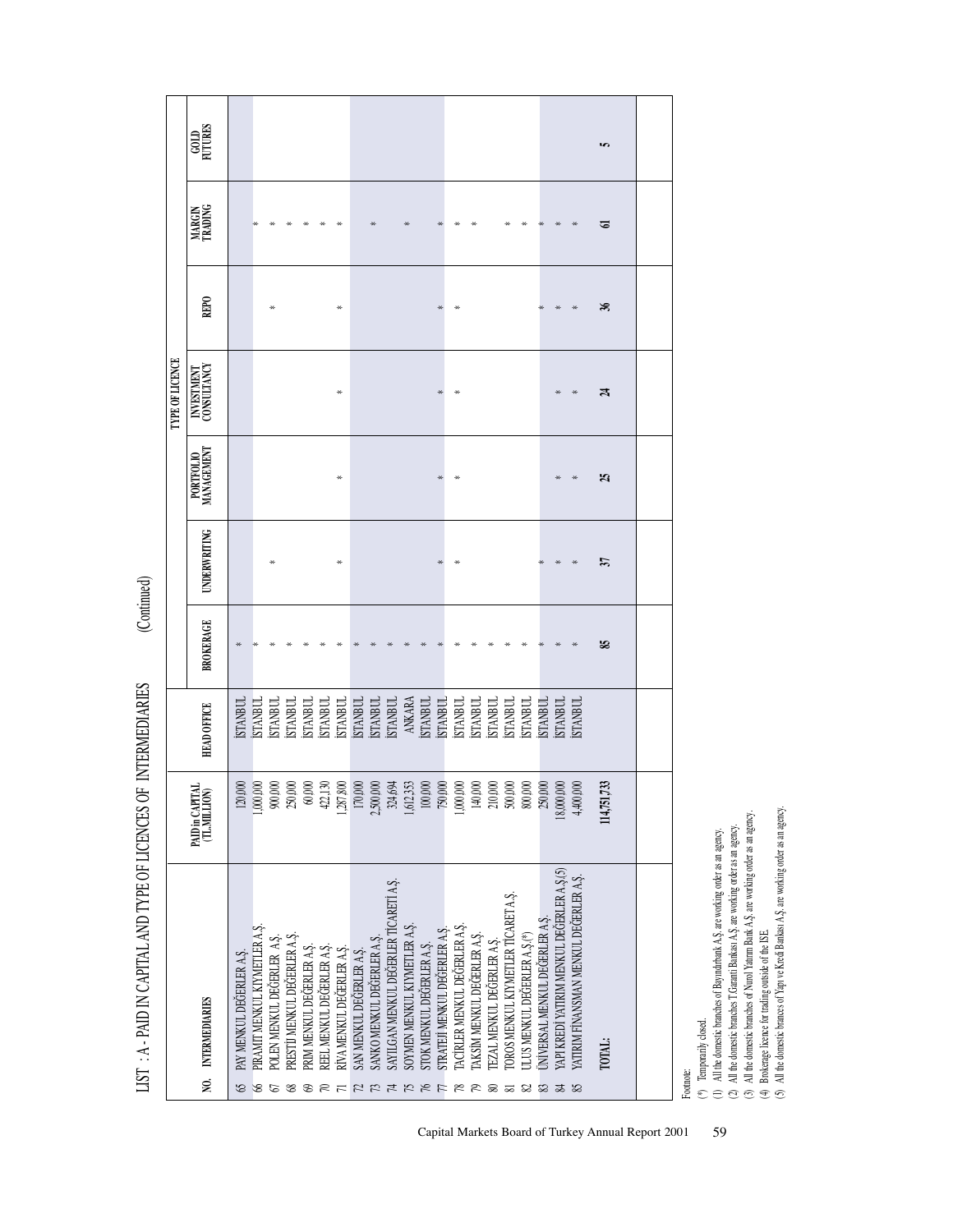| <b>GOLD</b><br>FUTURES<br>∗<br><b>MARGIN</b><br>TRADING<br>∗<br><b>INVESTMENT</b><br>REP <sub>0</sub><br>∗<br>$\ast$<br><b>PORTFOLIO</b><br>CONSULTANCY<br>$\ast$<br>$\ast$<br>$\ast$<br>∗<br>∗<br>∗<br>∗<br>MANAGEMENT<br>$\ast$<br>∗<br>$\ast$<br>∗<br>∗<br>∗<br>$\ast$<br>∗<br>UNDERWRITING |                                                    |
|------------------------------------------------------------------------------------------------------------------------------------------------------------------------------------------------------------------------------------------------------------------------------------------------|----------------------------------------------------|
|                                                                                                                                                                                                                                                                                                | <b>BROKERAGE</b><br>PAID in CAPITAL<br>(TLAHLLION) |
|                                                                                                                                                                                                                                                                                                | ∗<br>500,000                                       |
|                                                                                                                                                                                                                                                                                                | 5,950,000                                          |
|                                                                                                                                                                                                                                                                                                | 5,000,000                                          |
|                                                                                                                                                                                                                                                                                                | 600,000                                            |
|                                                                                                                                                                                                                                                                                                | 000,000,1                                          |
|                                                                                                                                                                                                                                                                                                | 5,360,000                                          |
|                                                                                                                                                                                                                                                                                                | 000,000                                            |
|                                                                                                                                                                                                                                                                                                | 5,900,000                                          |
|                                                                                                                                                                                                                                                                                                | 3,000,000                                          |
|                                                                                                                                                                                                                                                                                                | 4,300,000                                          |
|                                                                                                                                                                                                                                                                                                | 900,000                                            |
|                                                                                                                                                                                                                                                                                                | 680,000                                            |
|                                                                                                                                                                                                                                                                                                | 6,000,000                                          |
|                                                                                                                                                                                                                                                                                                | 11,000,000                                         |
|                                                                                                                                                                                                                                                                                                | 2,500,000                                          |
|                                                                                                                                                                                                                                                                                                | 225,000                                            |
|                                                                                                                                                                                                                                                                                                | 2,999,800                                          |
|                                                                                                                                                                                                                                                                                                | 1,000,000                                          |
|                                                                                                                                                                                                                                                                                                | 7,000,000                                          |
|                                                                                                                                                                                                                                                                                                | 500,000                                            |
|                                                                                                                                                                                                                                                                                                | 2,750,000                                          |
|                                                                                                                                                                                                                                                                                                | 4,000,000                                          |
|                                                                                                                                                                                                                                                                                                | 2,250,000                                          |
|                                                                                                                                                                                                                                                                                                | 500,000                                            |
|                                                                                                                                                                                                                                                                                                | 000,000                                            |
|                                                                                                                                                                                                                                                                                                | 900,000                                            |
|                                                                                                                                                                                                                                                                                                | ,000,000                                           |
|                                                                                                                                                                                                                                                                                                | 500,000                                            |
|                                                                                                                                                                                                                                                                                                |                                                    |

LIST : B - INTERMEDIARIES ESTABLISHED BY THE BANKS LIST : B - INTERMEDIARIES ESTABLISHED BY THE BANKS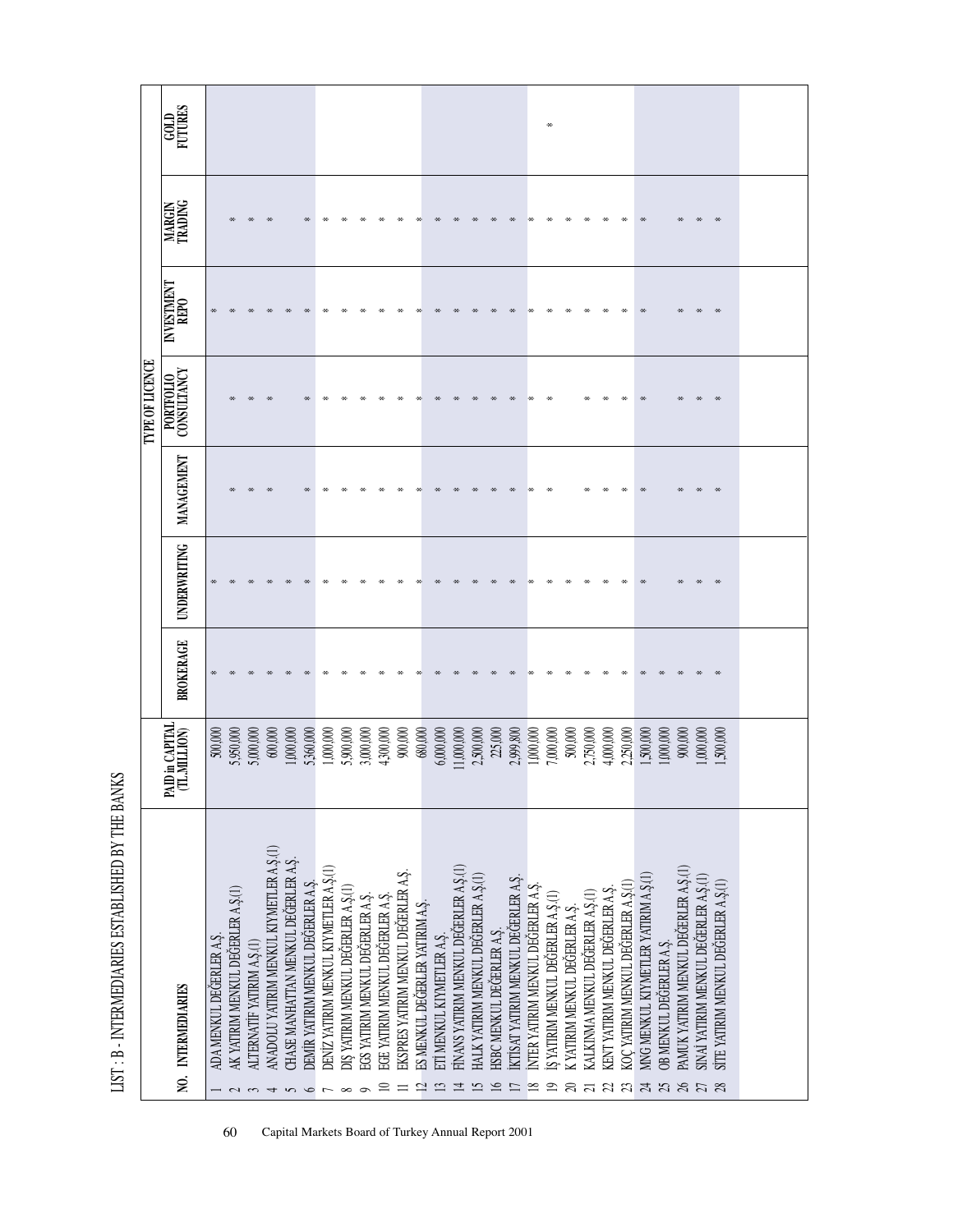|                                                    |                                                                                    |                                |                  |                     |            | <b>TYPE OF LICENCE</b>   |                    |                           |                        |
|----------------------------------------------------|------------------------------------------------------------------------------------|--------------------------------|------------------|---------------------|------------|--------------------------|--------------------|---------------------------|------------------------|
|                                                    | NO. INTERMEDIARIES                                                                 | PAID in CAPITAL<br>(TLAHLLION) | <b>BROKERAGE</b> | <b>UNDERWRITING</b> | MANAGEMENT | PORTFOLIO<br>CONSULTANCY | INVESTMENT<br>REPO | <b>MARGIN<br/>TRADING</b> | <b>GOLD</b><br>FUTURES |
|                                                    | SÜMER YATIRIM MENKUL DEĞERLER A.Ş.<br>29                                           | 000,000                        | ∗                | ∗                   | ∗          | ∗                        | ₩                  | ₩                         |                        |
|                                                    | ŞEKER YATIRIM MENKUL DEĞERLER A.Ş.(1)<br>≌                                         | 4,000,000                      |                  | 46                  | -36        |                          | -36                | -36                       |                        |
|                                                    | ARİŞ YATIRIM MENKUL DEĞERLER A.Ş.(1)<br>ಸ                                          | 939,000                        |                  | -36                 |            |                          |                    |                           |                        |
|                                                    | AIB YATIRIM MENKUL DEGERLER A.Ş.(1)<br>32                                          | 000(100                        |                  |                     |            |                          |                    |                           |                        |
|                                                    | AT MENKUL DEĞERLER A.Ş.                                                            | 375,000                        |                  |                     |            |                          |                    |                           |                        |
|                                                    | TEKSTİL MENKUL DEĞERLER A.Ş.(1)<br>$\frac{4}{3}$                                   | $200,000$                      |                  |                     |            |                          |                    |                           |                        |
|                                                    | TEB YATIRIM MENKUL DEĞERLER A.Ş.(1)<br>35                                          | 3,200,000                      |                  |                     | -36        |                          |                    |                           |                        |
|                                                    | <b>TEKFEN MENKUL KIYMETLER A.Ş.(1)</b><br>36                                       | 1,000,000                      |                  | -∗                  | -∗         | -∗                       | -36                | -36                       |                        |
|                                                    | TİCARET YATIRIM MENKUL DEĞERLER A.Ş.<br>57                                         | 450,000                        |                  | ∗                   | ∗          | ∗                        |                    | 46                        |                        |
|                                                    | TOPRAK MENKUL DEĞERLER A.Ş.(1)<br>38                                               | 2,350,000                      |                  |                     |            |                          |                    |                           |                        |
|                                                    | <b>ISKB MENKUL DEĞERLER A.Ş.(1)</b><br>39                                          | 675,000                        |                  |                     |            |                          |                    |                           |                        |
|                                                    | TURKISH YATIRIM A.Ş.(1)<br>₽                                                       | 1,500,000                      |                  |                     |            |                          |                    |                           |                        |
|                                                    | UB ULUSAL YATIRIM MENKUL KIYMETLER A.Ş.<br>Φ                                       | 000,000,000                    |                  |                     | -36        |                          |                    |                           |                        |
|                                                    | VAKIF YATIRIM MENKUL DEĞERLER A.Ş.(1)<br>A,                                        | 000,000,                       |                  |                     | ∗          | ∗                        | ∗                  | -36                       |                        |
|                                                    | YAŞAR YATIRIM MENKUL DEĞERLER A.Ş.<br>43                                           | 000,000,1                      | ∗                |                     | ∗          | ∗                        |                    | ÷.                        |                        |
|                                                    | EURO MENKUL DEGERLER A.Ş<br>4                                                      | 988,750                        |                  |                     |            |                          |                    | -36                       |                        |
|                                                    | ZÍRAAT YATIRIM MENKUL DEĞERLER A.Ş.(1)<br>45                                       | 4,500,000                      |                  | ∗                   | ∗          | ∗                        | ∗                  |                           |                        |
| Capital Markets Board of Turkey Annual Report 2001 | TOTAL:                                                                             | 109,493,550                    | 4                | t,                  | ≋          | ≋                        | a                  | 급                         |                        |
|                                                    |                                                                                    |                                |                  |                     |            |                          |                    |                           |                        |
| 61                                                 | (1) All the domestic branches of the bank working order as an agency<br>Footnotes: |                                |                  |                     |            |                          |                    |                           |                        |

LIST : B - INTERMEDIARIES ESTABLISHED BY THE BANKS

LIST : B - INTERMEDIARIES ESTABLISHED BY THE BANKS

(2) Temporarily closed.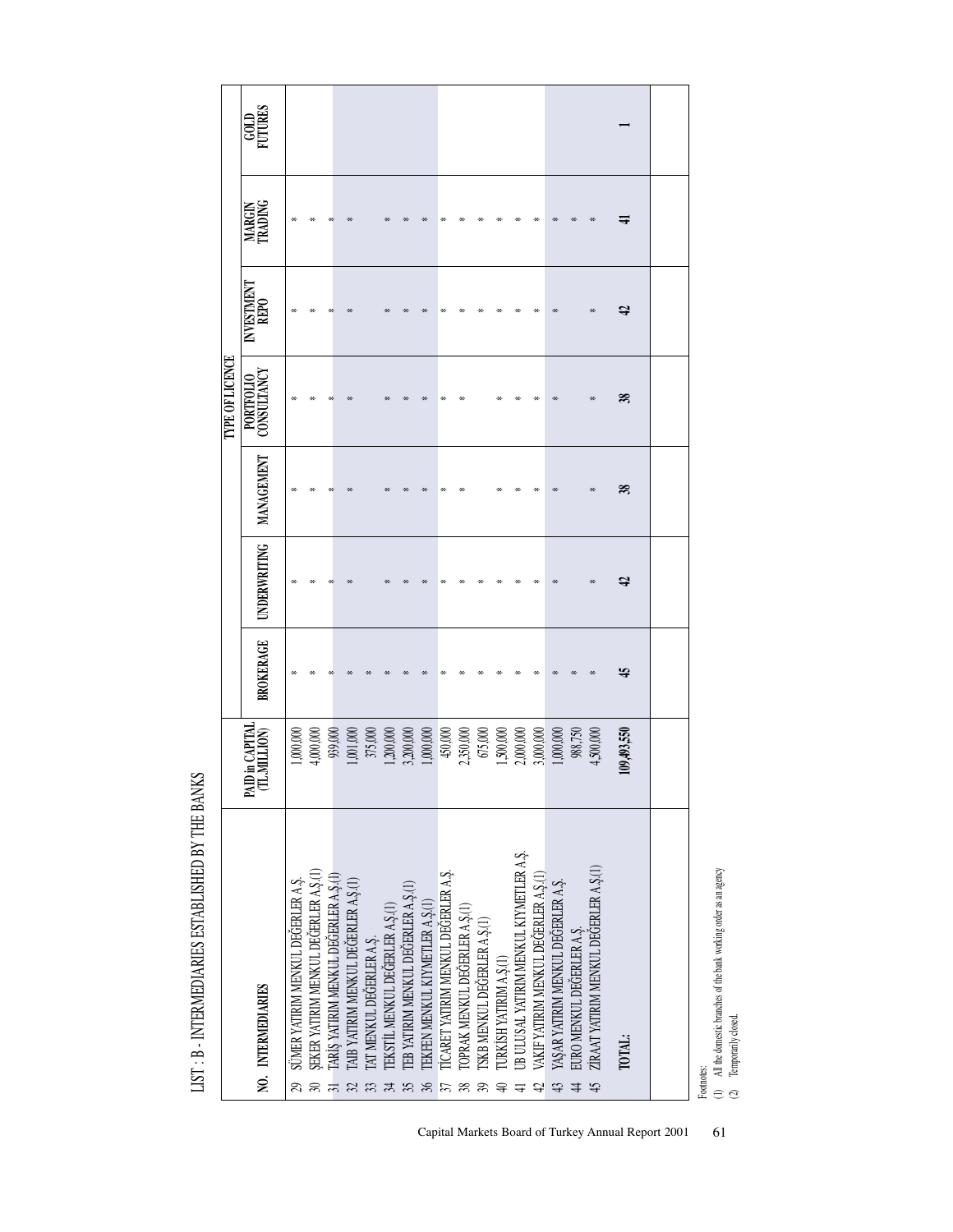BOŞ SAYFA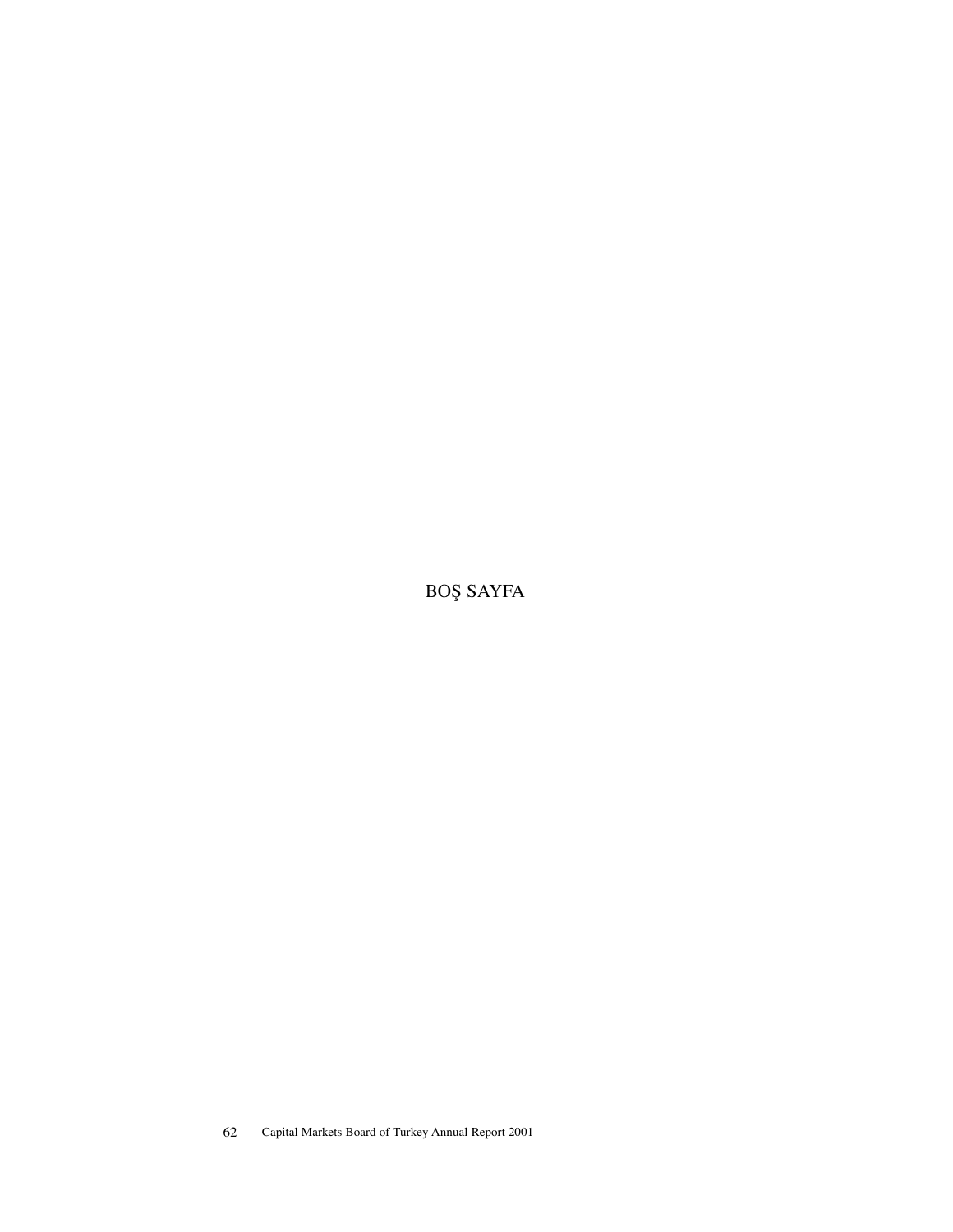## ANNEX : 4 TABLES